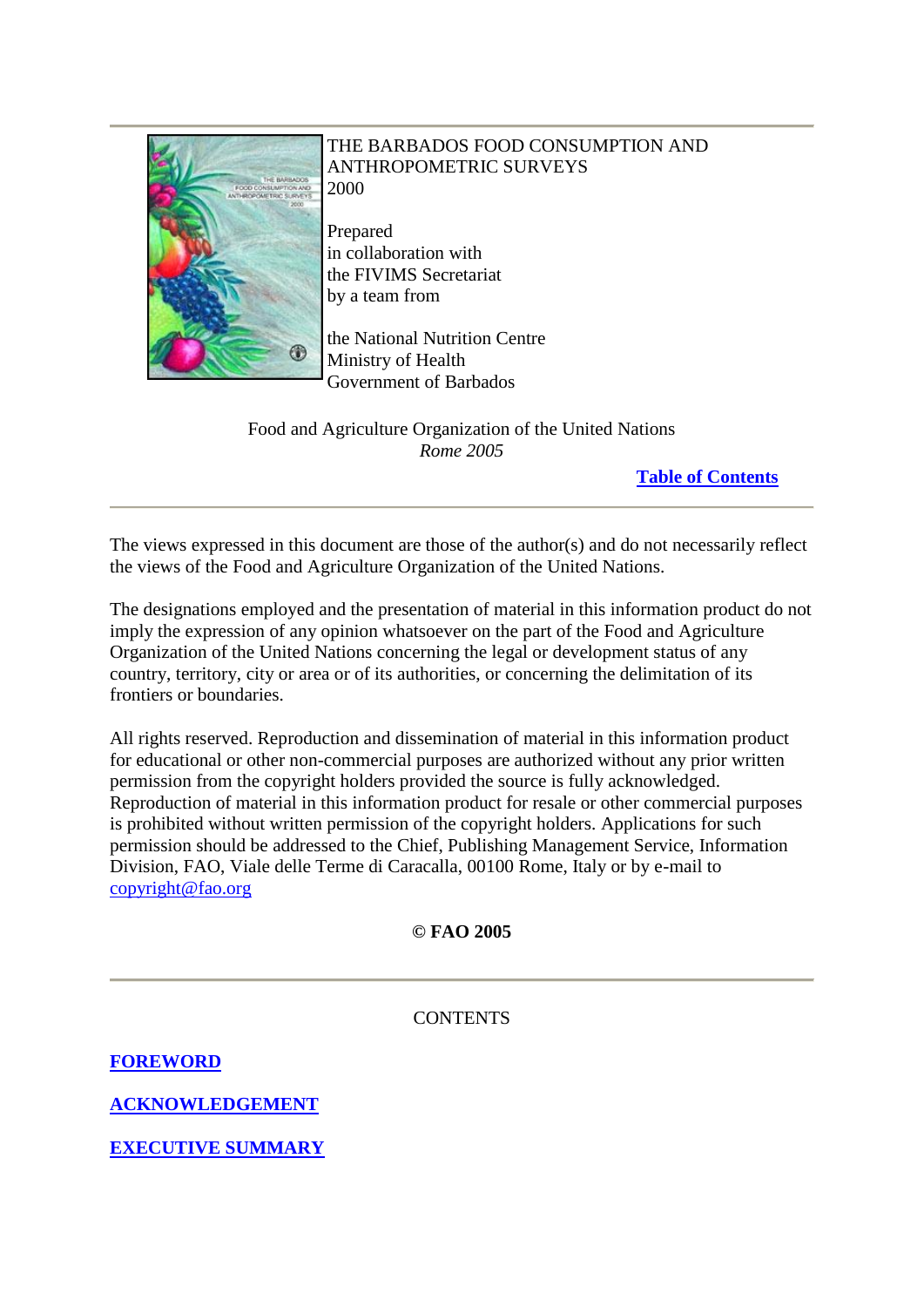[The survey: objectives and methods](http://www.fao.org/docrep/008/y5883e/y5883e03.htm#bm03.1) [Main findings](http://www.fao.org/docrep/008/y5883e/y5883e03.htm#bm03.2) [Policies and programmes: issues and actions](http://www.fao.org/docrep/008/y5883e/y5883e03.htm#bm03.3)

### **[ACRONYMS](http://www.fao.org/docrep/008/y5883e/y5883e04.htm#bm04)**

## **[1. BACKGROUND TO THE SURVEY](http://www.fao.org/docrep/008/y5883e/y5883e05.htm#bm05)**

[Demography and health: trends and indicators](http://www.fao.org/docrep/008/y5883e/y5883e05.htm#bm05.1) [The economy](http://www.fao.org/docrep/008/y5883e/y5883e05.htm#bm05.2) [Education](http://www.fao.org/docrep/008/y5883e/y5883e05.htm#bm05.3) [Agriculture and food supply](http://www.fao.org/docrep/008/y5883e/y5883e05.htm#bm05.4) [Health care](http://www.fao.org/docrep/008/y5883e/y5883e05.htm#bm05.5) [Nutrition services](http://www.fao.org/docrep/008/y5883e/y5883e05.htm#bm05.6)

## **[2. THE SURVEY](http://www.fao.org/docrep/008/y5883e/y5883e06.htm#bm06)**

[Survey methodology](http://www.fao.org/docrep/008/y5883e/y5883e06.htm#bm06.1) [Data processing and analysis](http://www.fao.org/docrep/008/y5883e/y5883e06.htm#bm06.2) [Recommendations for future surveys: difficulties encountered and limitations of the survey](http://www.fao.org/docrep/008/y5883e/y5883e06.htm#bm06.3)

### **[3. MAIN FINDINGS](http://www.fao.org/docrep/008/y5883e/y5883e07.htm#bm07)**

[Household characteristics](http://www.fao.org/docrep/008/y5883e/y5883e07.htm#bm07.1) [Individuals' characteristics](http://www.fao.org/docrep/008/y5883e/y5883e07.htm#bm07.2) [Nutrient and food intakes](http://www.fao.org/docrep/008/y5883e/y5883e07.htm#bm07.3)

### **[4. VULNERABILITY PROFILES](http://www.fao.org/docrep/008/y5883e/y5883e08.htm#bm08)**

[Determinants of overweight and obesity](http://www.fao.org/docrep/008/y5883e/y5883e08.htm#bm08.1) [Determinants of micronutrient adequacy](http://www.fao.org/docrep/008/y5883e/y5883e08.htm#bm08.2) [Determinants of dietary diversity](http://www.fao.org/docrep/008/y5883e/y5883e08.htm#bm08.3) [Poverty profile: links with nutrition, health and socio-economic factors](http://www.fao.org/docrep/008/y5883e/y5883e08.htm#bm08.4) [Older people](http://www.fao.org/docrep/008/y5883e/y5883e08.htm#bm08.5)

## **[5. SPECIAL ISSUES](http://www.fao.org/docrep/008/y5883e/y5883e09.htm#bm9)**

[Iron-deficiency anaemia](http://www.fao.org/docrep/008/y5883e/y5883e09.htm#bm09.1) [Healthy lifestyles](http://www.fao.org/docrep/008/y5883e/y5883e09.htm#bm09.2) [Younger adults](http://www.fao.org/docrep/008/y5883e/y5883e09.htm#bm09.3)

### **[6. POLICIES AND PROGRAMMES: ISSUES AND ACTIONS](http://www.fao.org/docrep/008/y5883e/y5883e0a.htm#bm10)**

[Making informed choices](http://www.fao.org/docrep/008/y5883e/y5883e0a.htm#bm10.1) [Taking preventive action](http://www.fao.org/docrep/008/y5883e/y5883e0a.htm#bm10.2) [Improving dietary management](http://www.fao.org/docrep/008/y5883e/y5883e0a.htm#bm10.3) [Special targeted programmes](http://www.fao.org/docrep/008/y5883e/y5883e0a.htm#bm10.4) **[Strategies](http://www.fao.org/docrep/008/y5883e/y5883e0a.htm#bm10.5)** 

**[ANNEXES](http://www.fao.org/docrep/008/y5883e/y5883e0b.htm#bm11)**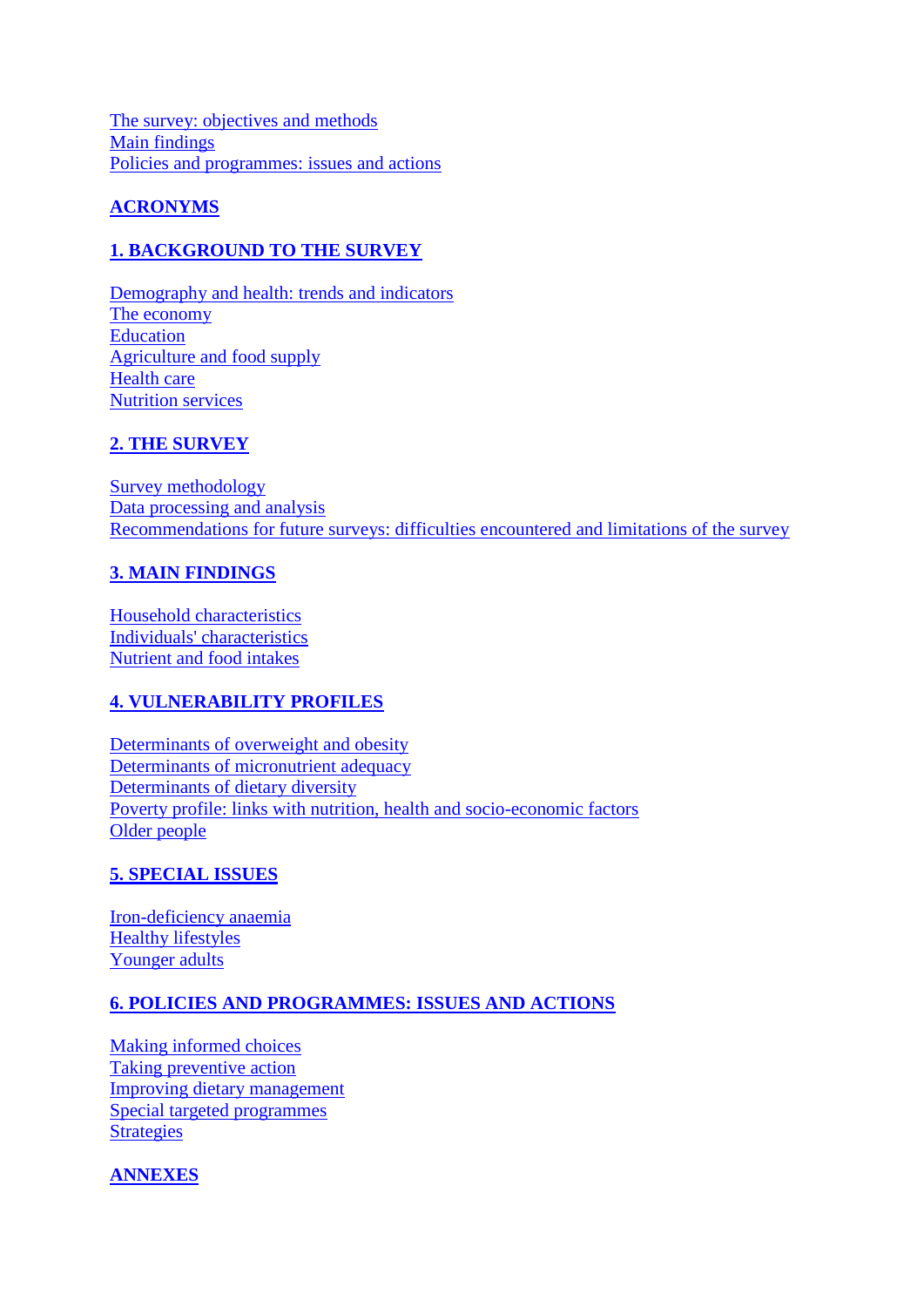[I. References](http://www.fao.org/docrep/008/y5883e/y5883e0b.htm#bm11.1) [II. Table A.1: Frequency of consumption of 84 foods](http://www.fao.org/docrep/008/y5883e/y5883e0b.htm#bm11.2) [III. Table A.2: Best food sources of nutrients, based on consumers only](http://www.fao.org/docrep/008/y5883e/y5883e0b.htm#bm11.3) [IV. Table A.3: List of generic foods](http://www.fao.org/docrep/008/y5883e/y5883e0b.htm#bm11.4) [V. List of participants: Barbados food consumption and anthropometric survey \(2000\)](http://www.fao.org/docrep/008/y5883e/y5883e0b.htm#bm11.5)

<http://www.fao.org/docrep/008/y5883e/y5883e00.htm#Contents>

# **FOREWORD**

Good nutrition is one of the primary objectives of a country's development and emphasis is placed on the prevention and control of the nutrition-related diseases because of the high costs they can impose on a country's health system and its economy.

In 1992 at the International Conference on Nutrition (ICN), held in Rome, nutrition was brought into focus at the global level as it sought to incorporate nutrition objectives into development policies and programmes. As a follow-up to the ICN, the National Nutrition Centre (NNC), in collaboration with agencies in the public and private se developed a National Plan of Action (NPAN). This Plan identified, inter alia, the need for information on household food consumption and nutrition to facilitate policy and programme formulation with the goal of improving the nutritional status and health of Barbadians.

In 2000 the NNC conducted the Barbados Food Consumption and Anthropometric Survey (BFCS). The Survey Report is a concise analysis of the socio-economic, demographic, food acquisition and preparation practices, and assessment of the health and nutritional status of the respondents. It discusses proposed policies, programmes and actions to address nutritionrelated problems and recommends that strategic alliances should be formed, as required, between the public and private sectors, especially the food sector, to address specified nutrition problems. The organisation and style of the Report make it a useful reference document for health and nutrition planners as well as decision makers in the food industry. It will also add to the data on food and nutrition surveys in the Caribbean for which few are currently available.

The findings of the Survey revealed the following:

- a high prevalence of obesity in the population, especially among the youth thereby putting them at a high risk for developing any of the chronic non- communicable diseases (CNCDs).
- a high prevalence of nutrition-related CNCDs among older persons
- Barbadians do not have enough understanding of the individual, family and community risks associated with obesity, the CNCDs and the poor quality of life that will result from these risks.
- Apart from obesity and overweight, Barbadian diets lack diversity and tend to be inadequate in vitamins and minerals.

The innovative approach of compiling vulnerability profiles from the data to describe individuals among the Barbadian population who are likely to be nutritionally vulnerable, provides a ready reference to economic and demographic factors that are likely to put such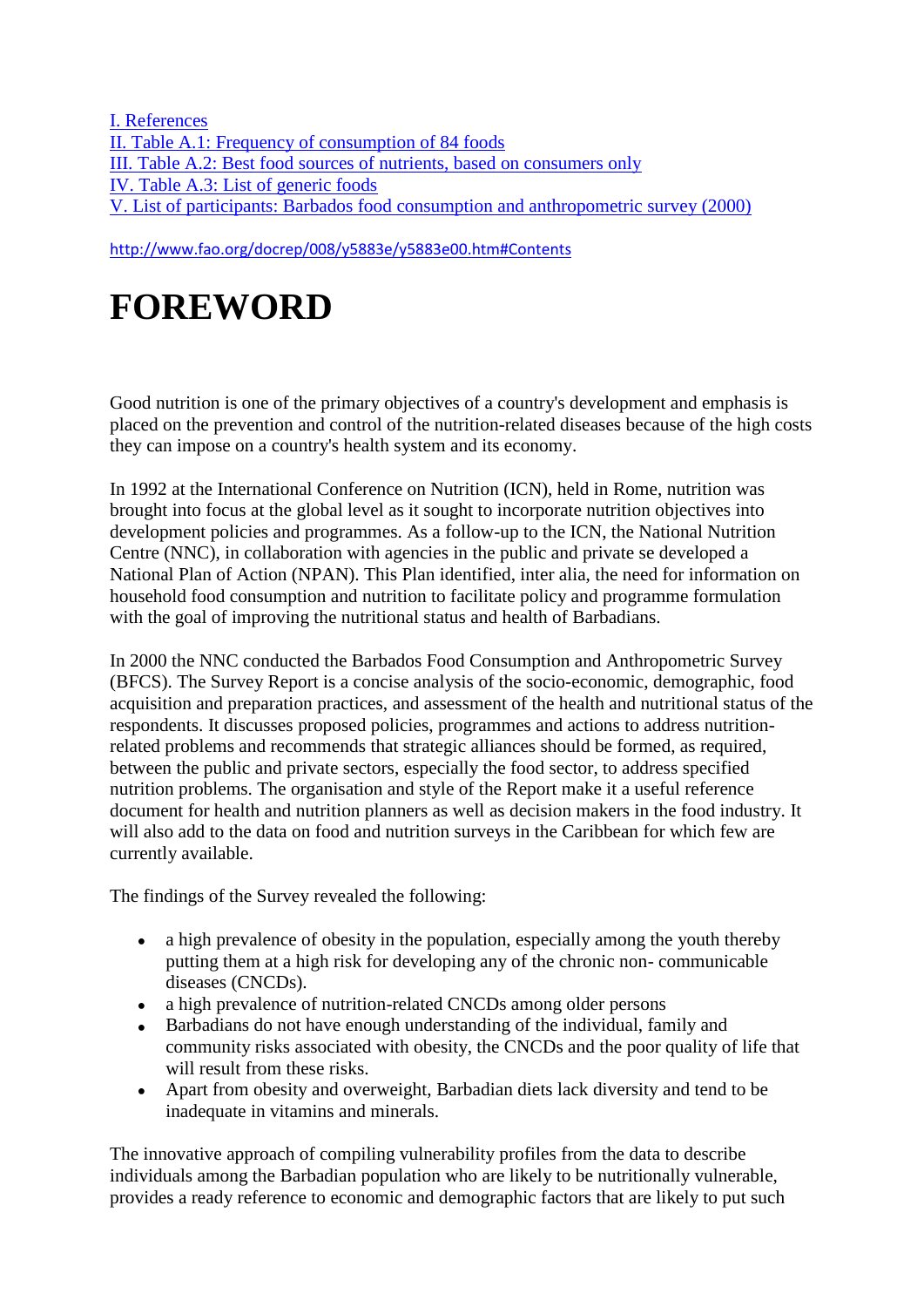individuals at risk. The profiles provide information on the determinants of such nutrition problems as obesity and micronutrient adequacy among others, thus providing programme planners and decision-makers with "tools" to guide policy formulation and design bettertargeted programmes

# **ACKNOWLEDGEMENT**

This survey report signals the end of a period of fieldwork, pilot testing, data collection, data cleaning, entry and analysis, interpretation of findings, and report compilation for the Barbados Food Consumption Survey (BFCS) 2000. This process finished with the organization of a workshop at which the results were presented. This initiative was stimulated by the Ministries of Health and Agriculture and Rural Development requesting the Food and Agriculture Organization of the United Nations (FAO) for financial and technical assistance in conducting a food consumption and anthropometric survey in Barbados. In view of the emerging epidemic of obesity and related chronic diseases in the Caribbean region, FAO gave careful consideration to this request and agreed to prepare a Technical Cooperation Programme (TCP) project document that would provide the necessary assistance for carrying out such a survey. Project activities commenced in June 1999 as project TCP/BAR/8922 (Household Food Consumption and Anthropometric Survey). The project report was finalized and presented at a national seminar from 10 to 11 March 2003, as part of the Food Insecurity and Vulnerability Information and Mapping Systems' (FIVIMS) efforts in the Caribbean region. The National Nutrition Centre (NNC), a Department of the Ministry of Health, was designated the government counterpart institution working in close collaboration with the Ministry of Agriculture and Rural Development, particularly the Economic Planning Division, which played a central role in acquiring support from FAO. Special thanks are extended to Mr Winston Rudder, FAO's Sub-Regional Representative, and to his predecessor Mr Joseph Johnson, for their support.

The Ministry of Health extends special thanks to The Survey Planning Committee, consisting of: Dr Frederick Baker, FAO; Mr DeCourcey Eversley, Barbados Statistical Services; Professor Henry Fraser, Director of the Chronic Disease and Research Centre; Dr Joy St. John, Senior Medical Officer of Health, and Dr Elizabeth Ferdinand, whom she replaced; Mrs. Carmen Dardano, FAO; and Mrs Elaine Yarde and Mrs Joan Sealy, NNC.

Several government departments, ministries, private sector individuals and organizations and regional and international organizations contributed to the production of this document. Special mention is due to the Ministry of Agriculture and Rural Development, particularly the Economic Planning Division, for its assistance in acquiring technical and funding support from FAO, as well as to the administrative and technical staff and Director of the Caribbean Food and Nutrition Institute (CFNI), the occupants of the 1 051 survey households and the 1 704 survey respondents.

The technical assistance of consultants and staff of regional and international organizations is also acknowledged. These included: Mrs Beverley Lawrence, Food Policy Analyst, and Mrs Pauline Johnson and Miss Paula Trotter, CFNI, for training and/or review of survey results; Mr Armando Rodriguez, FAO Consultant, particularly for use of the CERES software package for analysing the dietary intake data; Dr Frederick Baker, FAO, for analysing the household data; Dr Suraiya Ismail, FIVIMS/FAO Consultant, for preparing the results for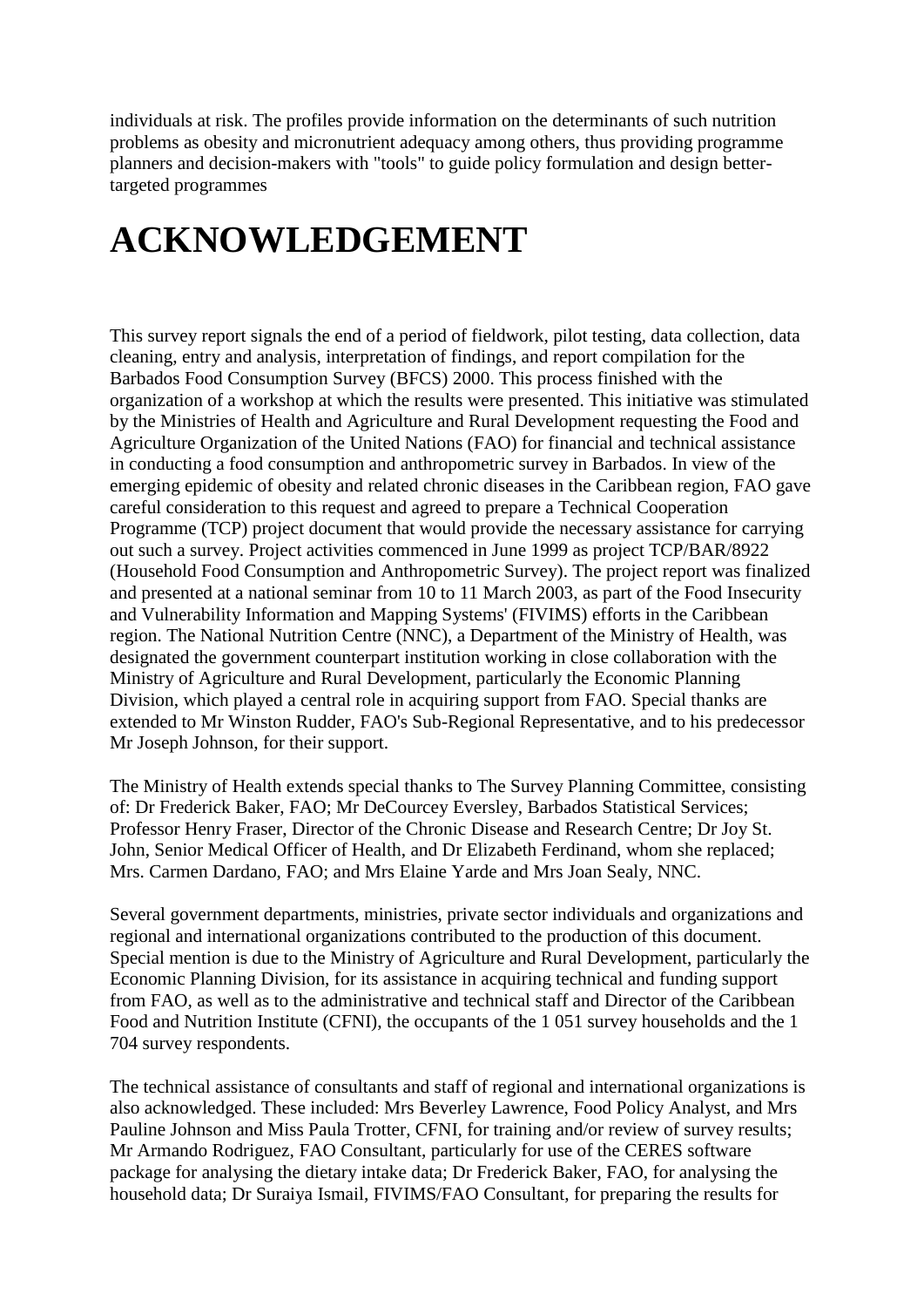presentation, compiling the final report and presenting the findings at the workshop, with assistance from NNC staff; and Ms Melinda Mills, FAO Sub-Regional Office for the Caribbean (FAOSLAC), whose valuable logistical support and follow-up helped facilitate the report's finalization. The technical and logistical support of Dr Robert Weisell, FAO (Rome), including his presentation at the workshop, is also greatly appreciated. Thanks are also extended to Miss Claire Forrester, Pan-American Health Organization/World Health Organization (PAHO/WHO), specifically for her input as a resource person at the workshop.

The Ministry of Health thanks all sponsors, consultants, individual professionals and all those who participated in this capacity building project, which provides scientific data on food, nutrition and the health of the Barbadian population

## **EXECUTIVE SUMMARY**

## **The survey: objectives and methods**

The Barbados Food Consumption and Anthropometric Survey was carried out in 2000/2001 by the National Nutrition Centre (NNC) of the Ministry of Health, in collaboration with the Barbados Statistical Service (BSS) and the Ministry of Agriculture and Rural Development. It received funding and technical assistance from FAO and the Ministry of Health, and technical assistance from the Caribbean Food and Nutrition Institute (CFNI).

The main purpose of the survey was to provide a basis for policy and programme planning by determining the food intake and dietary patterns of the adult population aged 18 years and over, the prevalence of obesity and diagnosed nutrition-related chronic non-communicable diseases (CNCDs), and the relationship of these to dietary patterns.

The specific objectives of the survey were to:

- determine the nutritional adequacy of Barbadians' diets;
- examine food choices, food purchasing patterns and food sources;
- assess the extent of home food production and its contribution to household diets;
- determine the prevalence of obesity (and undernutrition) and diagnosed nutritionrelated CNCDs, and their relationship to dietary patterns;
- investigate the association between demographic, social and economic characteristics and dietary practices.

The survey gathered information on:

- demographic and socio-economic factors;
- health status prevalence of four diagnosed CNCDs (diabetes, hypertension, heart disease and cancers);
- nutritional status weights and heights measured to calculate body mass index (BMI) and the prevalence of undernutrition, overweight (pre-obesity) and obesity;
- food acquisition habits production, purchase, use of ready-to-eat meals;
- food and health practices dieting, food preparation, exercise;
- food patterns through a food frequency questionnaire;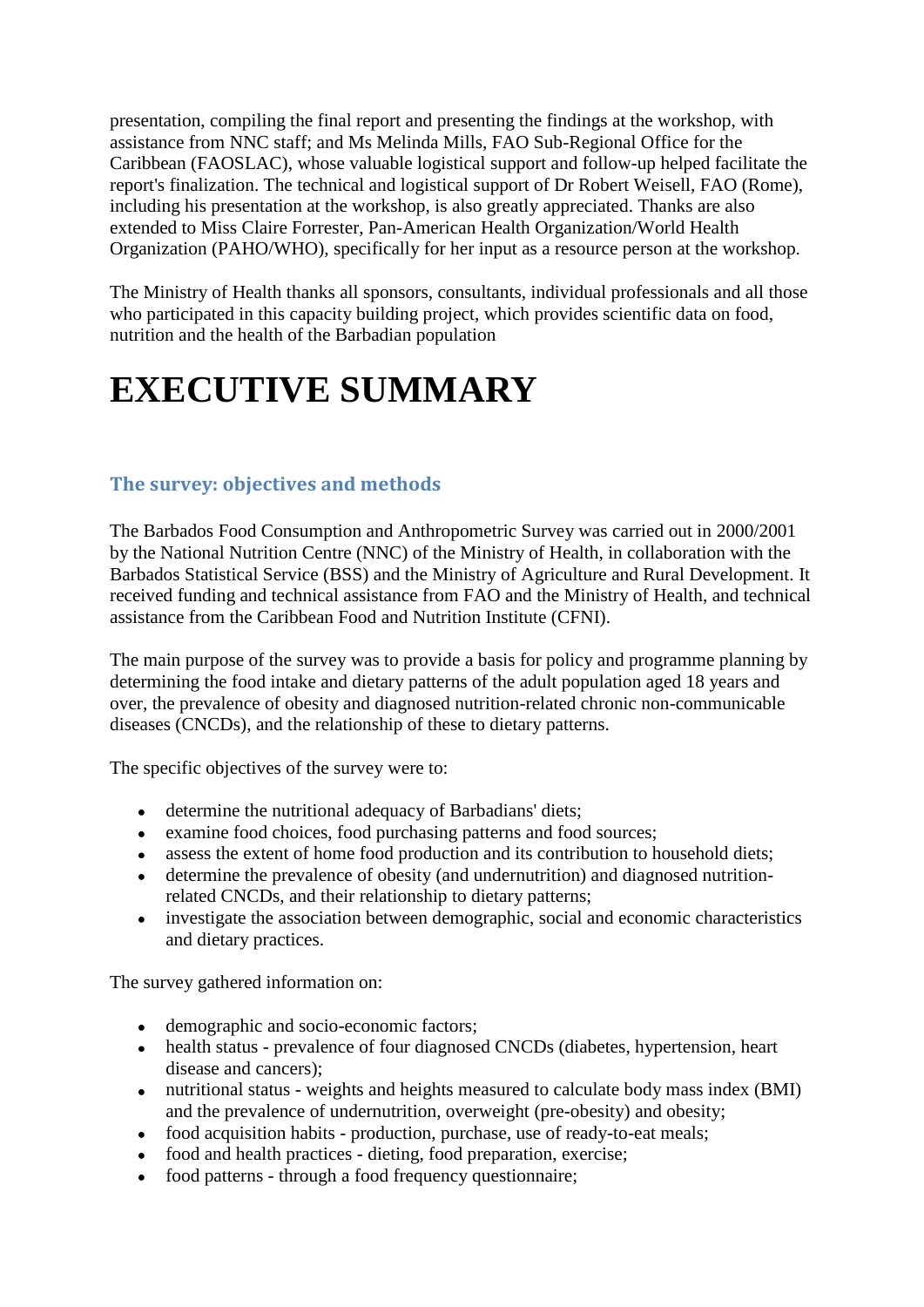dietary intakes - using the 24-hour recall method, to derive daily intakes and adequacy of intakes of energy, macronutrients (fats, carbohydrate and protein) and the important micronutrients (vitamins and minerals).

## **Main findings**

Key findings of the survey are presented as highlighted text in this section.

### **THE SURVEY SAMPLE: DEMOGRAPHIC AND SOCIO-ECONOMIC CHARACTERISTICS**

A total of 1 051 households were represented in the sample. Some important findings were that:

- 25.2% were single-person households;
- 16.9% of households consisted of men only, and 17.6% of women only;
- 44.6% of households were headed by women.

Nearly a quarter of the households failed to provide information on income. The following findings are based on those households that provided such information:

- the median monthly income per person was B\$600 (approximately US\$300);
- using the United Nations Development Programme (UNDP) poverty cut-off (B\$5 503 per annum), 14.9 percent of households fell below the poverty line;
- significantly lower per capita monthly incomes were found in:

### - large families;

- women-only households;
- households headed by women.

A total of 1 704 individuals (945 women and 759 men) from the survey households completed questionnaires. The following is a profile of those respondents:

- the mean age was nearly 49 years (and the range 18 to 99 years);
- 20.5 percent of men and 22.6 percent of women were aged 65 years or more;
- $\bullet$  68 percent of men and 53.1 percent of women were employed; 25.8 percent of men and 40.2 percent of women were students, housewives or retired; thus 6.2 percent of men and 6.7 percent of women were not working, but may have been seeking employment;
- educational attainment was high: 67.2 percent had completed secondary-level  $\bullet$ education or higher. The majority of respondents with primary school education only were in the older age groups.

### **HEALTH AND NUTRITION**

Respondents were asked whether they had been diagnosed with one or more of the CNCDs diabetes, high blood pressure, heart disease or cancer - and whether either parent had suffered from any of these diseases. Respondents were also asked whether they were on any form of diet.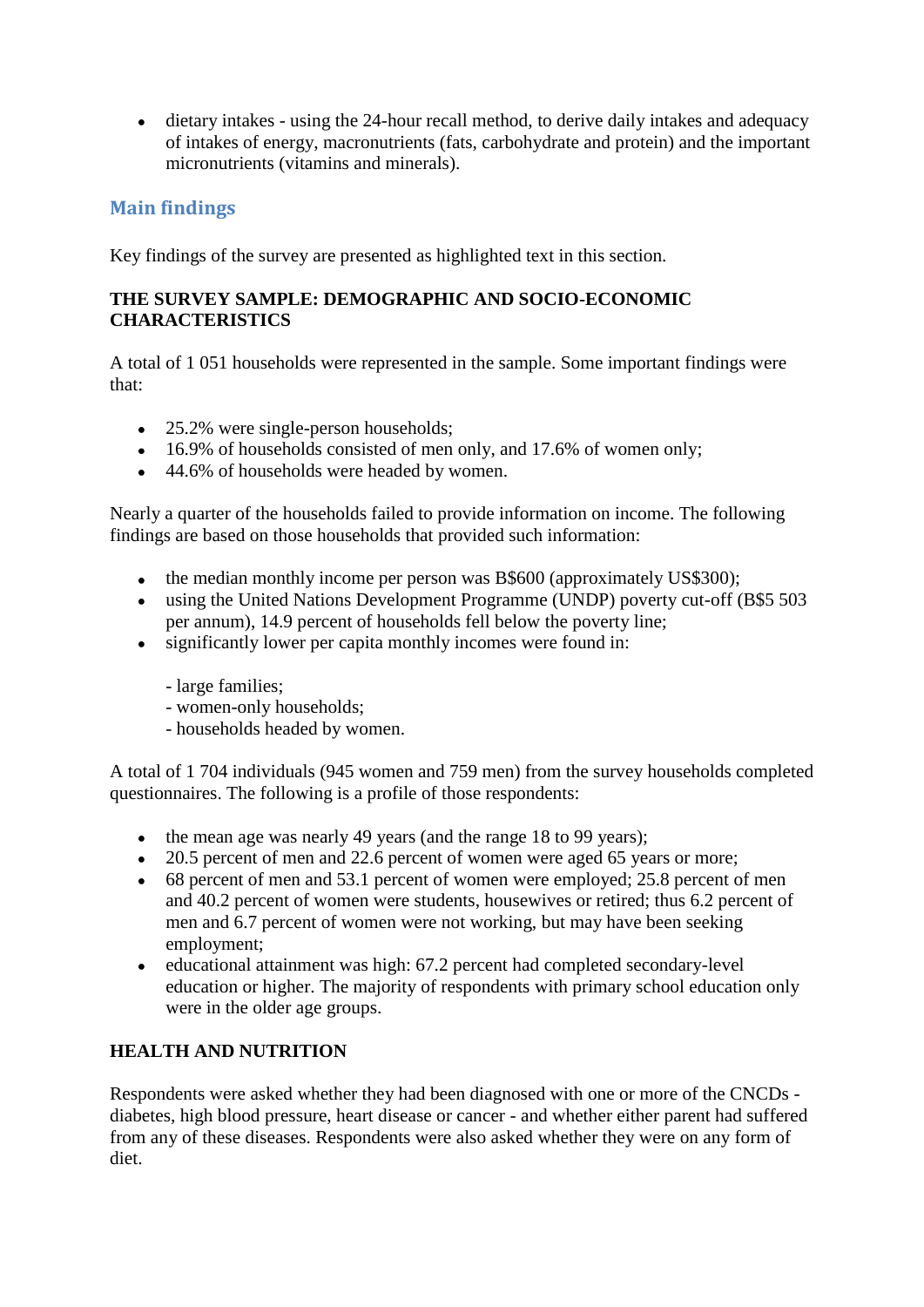- **The prevalence of CNCDs was high - 24.2 percent of men and 37.5 percent of women stated that they had been diagnosed with one or more of the conditions investigated.**
- Among respondents over 50 years of age, prevalence rose to 39 percent in men and 61 percent in women.
- In the whole sample, the prevalence of hypertension was highest (17.3 percent in men and 28.8 percent in women), followed by that of diabetes (10.1 percent in men and 15.2 percent in women).
- Comparable figures from earlier years are lacking. However, it would seem that the  $\bullet$ prevalence of both diabetes and hypertension has risen since the previous national food and nutrition survey (1981). Similarly, figures from the 1993 Wildey study (Foster et al., 1993) suggest that the prevalence of diabetes has risen, especially among women.
- On the whole, reported adherence to dietary regimens for CNCDs was poor. More individuals diagnosed with diabetes (50.2 percent) than those with hypertension (32.5 percent) claimed to follow diets that could assist in the dietary management of the disease. Women's reported adherence was better than that of men.
- A family history apparently provoked preventive action (through appropriate dieting) in 10 percent of people without diabetes and 17 percent of people without hypertension. Such preventive action, i.e. the targeting of high-risk individuals, is an important component of a health promotion strategy.

Weights and heights were measured in order to calculate BMI as an indicator of nutritional status. Respondents were asked whether they considered themselves to be underweight, overweight or of the correct weight, and whether they took planned exercise.

- **The prevalence of overweight (pre-obesity) and obesity among adult Barbadians**   $\bullet$ **is alarmingly high: 55.8 percent in men and 63.8 percent in women. This is clearly a matter for serious concern, given the established links between obesity, a high prevalence of CNCDs and high mortality.**
- The prevalence of mild undernutrition was low, and there was virtually no moderate or severe undernutrition.
- Trends in nutritional status are difficult to discern because earlier surveys used different indicators. However, it seems that the prevalence of obesity (excluding overweight or pre-obesity) has risen since the 1993 Wildey study, at least among men.
- **Of special concern is the finding that the prevalence of overweight and obesity is**   $\bullet$ **already high among young men (nearly 30 percent) and young women (more than 50 percent) aged 18 to 29 years. These are the older adults of tomorrow.**
- Overweight and obesity are more likely to be found among individuals with poorer educational attainment (after controlling for age), and in households with lower food expenditure (after controlling for household size).
- Very few overweight or obese respondents claimed to be on a weight reduction diet: 7.3 percent of men and 10 percent of women. Clearly Barbadian adults take little or no action until a CNCD has been diagnosed. This indicates a lack of understanding of the risk that obesity presents, and an absence of preventive action.
- 48 percent of men and 37.6 percent of women stated that they engaged in planned exercise. Walking was by far the most popular form of exercise. This survey's finding represents a small fall since the 1992 Barbados Risk Factor survey, which found that 48 percent of both men and women engaged in planned exercise.
- The first step towards weight reduction is the recognition that one is overweight. Correct perception of own nutritional status in the survey sample was poor (although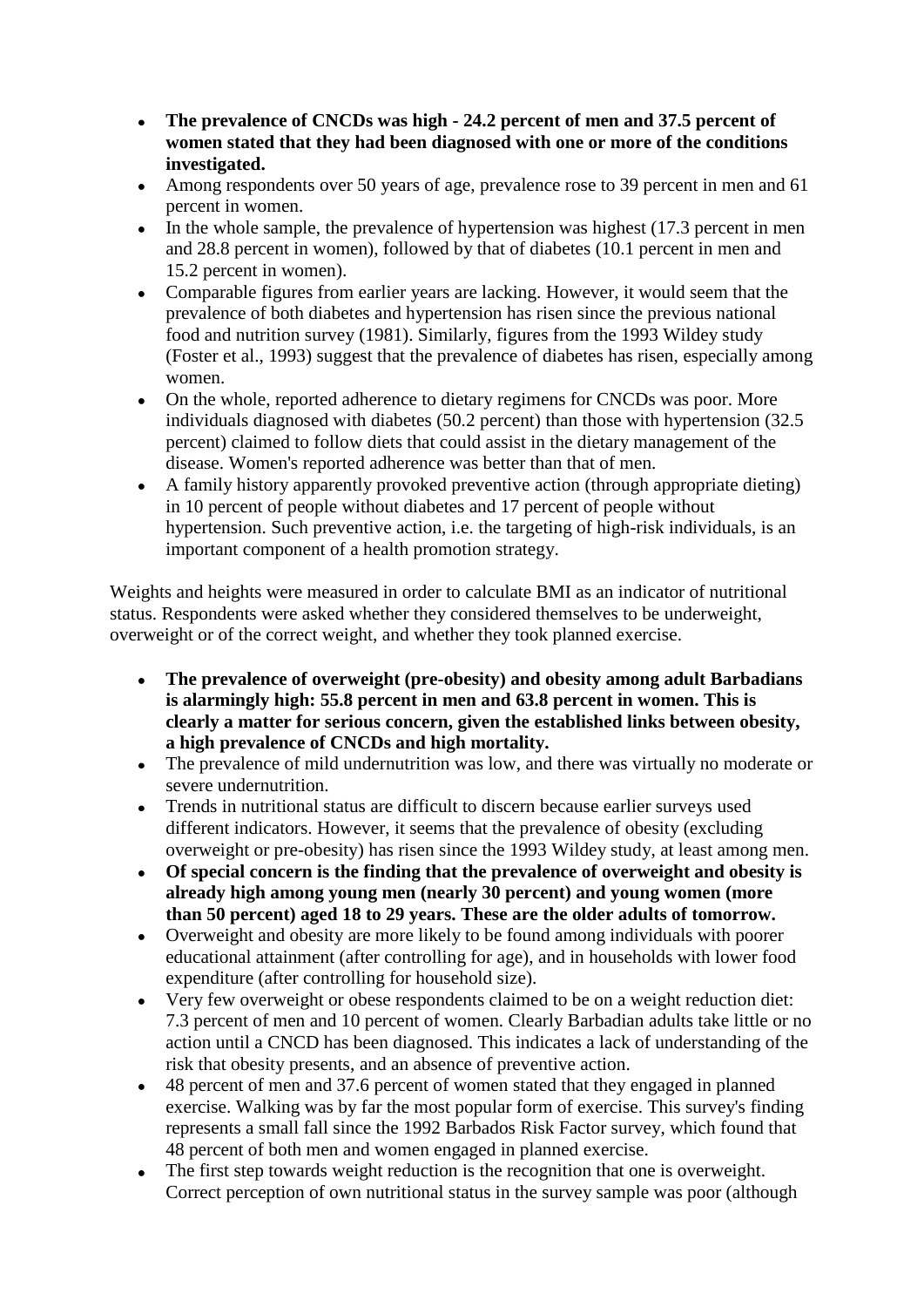possibly better than it was in 1981): only 40.1 percent of overweight or obese men and 59.2 percent of such women recognized their condition. An encouraging finding, however, is that a higher proportion of young women (18 to 29 years) have a correct perception of their nutritional status.

Obese respondents were more likely to want to change their weight, a finding that suggests that a weight reduction or a healthy lifestyle campaign may be well received by those who need it most.

## **FOOD AND FOOD ACQUISITION PRACTICES**

### **Food production**

- 32.2 percent of households engaged in food crop production, fruit trees being the most frequently mentioned crop. Home food production has fallen steadily over the past 30 years: in 1969, 74 percent of households produced food, and in 1981, 56.2 percent.
- 11.2 percent of households reared livestock, with poultry, sheep and pigs being the animals mentioned most frequently.
- Access to land was the primary constraint to increased food production.

### **Food purchasing practices**

- The fish market was the most popular source of fish (66 percent of households), with supermarkets (18 percent) and fishers (15 percent) also mentioned.
- For the sample as a whole, supermarkets were the primary source of fruits, vegetables and other groceries, but wayside vendors were also popular for the purchase of fruits and vegetables.
- However, lower-income households and households headed by women were more likely to purchase produce from wayside vendors and fish from the fish market (lowerincome households only) than other households. This finding has implications for any programme aiming to improve access and promote healthy food choices through supermarkets.
- Purchasing ready-to-eat meals and eating out are widely prevalent in Barbados: 45.3 percent of men and 31 percent of women consume ready-to-eat meals at least once or twice a week. Fast-food outlets were the most popular source of ready meals, followed by canteens and restaurants.
- Young adults  $( $30$  years) were more likely to eat out: more than 76 percent of young$ men and 66 percent of young women ate out at least once or twice a week. Not surprisingly, the use of fast-food outlets was also highest in this age group. These findings, together with the high level of obesity in young adults, highlight the need to engage the private sector in efforts to promote and make available healthier food choices.
- While 80 percent of respondents felt that they consumed adequate amounts of fruits and vegetables, only 14 percent of them actually consumed the daily amount recommended by the World Health Organization (370 g). However, underreporting of consumption may have occurred.

## **FOOD AND NUTRIENT INTAKES**

Valid dietary intake data were obtained from 1 600 respondents. Healthy eating guidelines (for nutrients and foods) broadly include: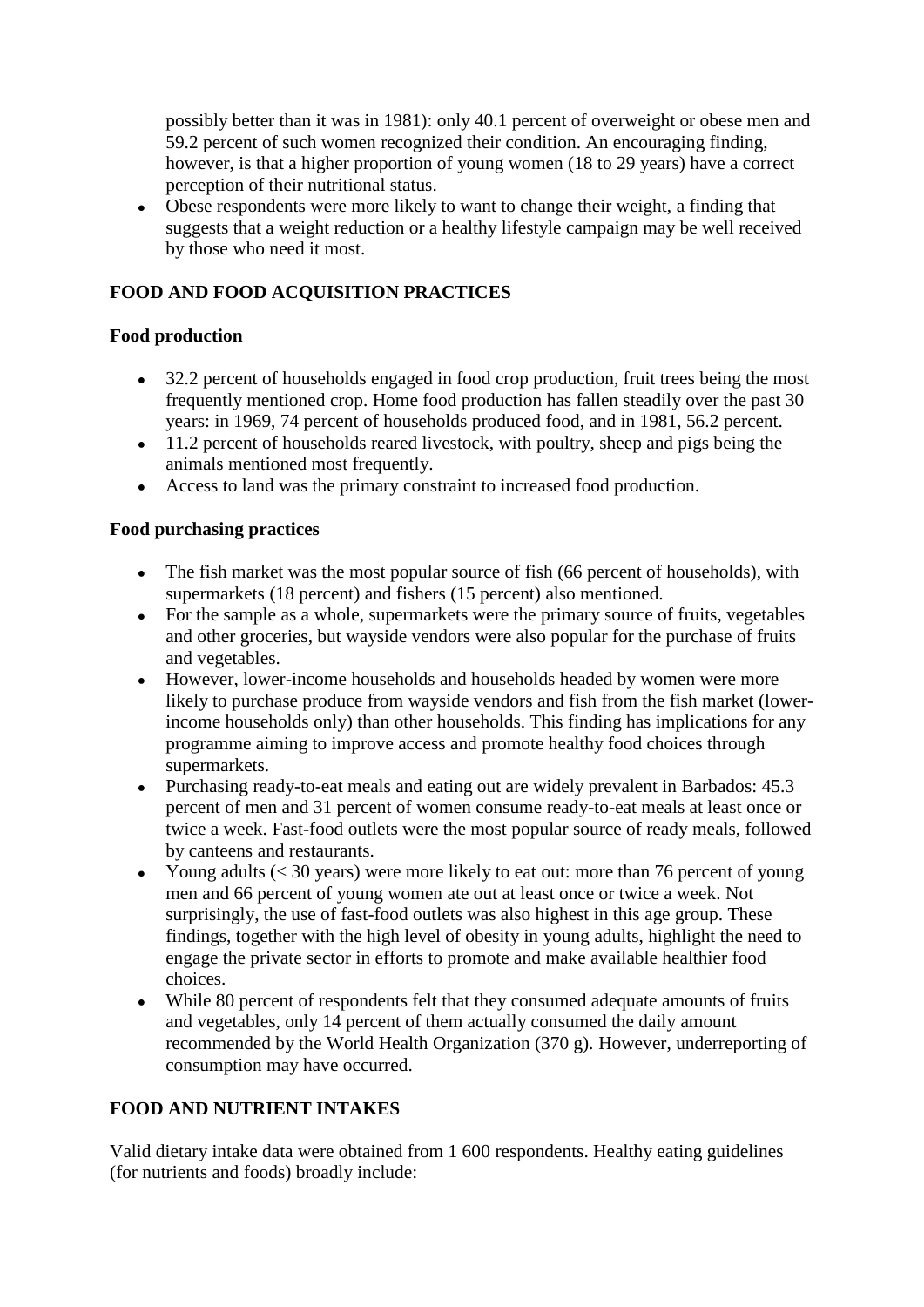- a reduction in fat intake (in absolute terms and in relation to energy intake), especially of saturated fats;
- a diet that is rich in micronutrients (especially the antioxidants);
- a reduction in the consumption of sugar;
- an increase in the consumption of fruits and vegetables.

The survey identified the best food sources of energy and of the nutrients investigated, both in Barbados' food supply and as consumed by the survey respondents. This is essential information to guide the design of programmes that promote healthy eating.

### **Intakes of energy and macronutrients (fats, protein and carbohydrates)**

- **Median energy intake was 2 136 kcals (8.95 MJ) for men and 1 715 kcals (7.17 MJ) for women. Compared with daily requirements, these figures represent 80 percent adequacy for men and 82 percent for women.**
- The methodology used for dietary intake generally underestimates actual consumption. The survey findings for energy intake are not unusually low, and are similar to those from the United Kingdom, where high levels of obesity are also found.
- Protein intakes are high, reflecting a high consumption of meat, fish and poultry. Meat was also a rich source of fats and saturated fats.
- The survey found that the percentage of calories derived from fat in the Barbadian diet (close to 25 percent) is below the recommended WHO maximum of 30 percent, but well above the

recommended Caribbean maximum of 15 to 20 percent.

- The fact that the average contribution of fat to energy intake is not excessive (and well below that of the United Kingdom, for example) is no reason for complacency. It is important to recognize that nearly one-third of the respondents were consuming highfat diets, and exceeding the recommended WHO maximum of 30 percent.
- Of equal concern is the finding that a significantly higher proportion of younger  $(< 50$ years) than older (<sup>3</sup> 50 years) Barbadians exceeded the WHO maximum. This indicates a disturbing trend towards higher-fat diets.
- The contribution of carbohydrates to the calorie intake is acceptable, at about 59 percent. **However, the consumption of sugar and high-sugar beverages is high: carbonated beverages are among the six best sources of energy and carbohydrates.**
- The consumption of sugar and carbonated beverages by younger adults  $( $30$  years) \bullet$ both men and women - exceeds by far their consumption by all other age groups.

### **Vitamins and minerals (micronutrients)**

Owing to incomplete food composition data, intakes of some micronutrients may be underestimated. This applies especially to zinc, and to a lesser extent folate.

- **Men's average intakes of most vitamins and minerals were adequate when compared with the recommended dietary allowances (RDAs) for the Caribbean. Possible exceptions are intakes of calcium and zinc.**
- **Women's average intakes of three minerals (calcium, iron and zinc) and folate fell below the RDAs.**
- In the case of zinc, the survey recommends further research before action is taken, because the survey figures are likely to be underestimates. Barbadians are unlikely to be suffering from zinc deficiency.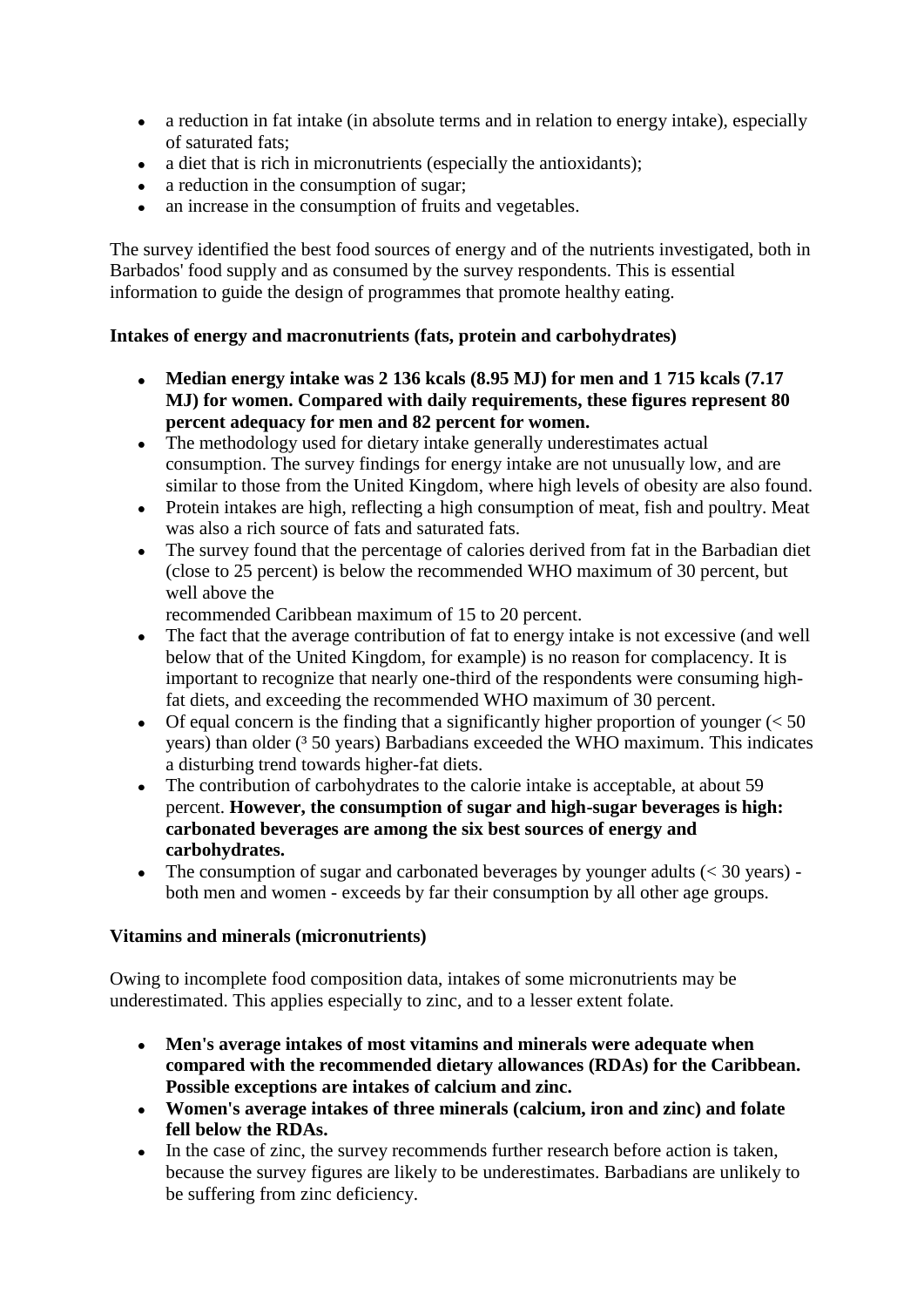- In view of the possible link between calcium intake and osteoporosis in later years, programme planners may wish to consider recommending increased intakes of calcium, especially among women. This link, however, remains controversial, and action should probably await the outcome of further research.
- **Of serious concern are the iron intakes of women of child-bearing age: relative to**   $\bullet$ **RDAs, women aged 18 to 49 years achieved only 80 percent adequacy. Equally disturbing is that more than 40 percent of these women were consuming very low levels of iron: less than 70 percent of the RDA.**
- These findings present a challenge to the nutritionist. Increasing the consumption of iron-rich foods generally also leads to increases in energy intakes, which are undesirable in the Barbadian context. This dilemma highlights the importance of exercise as an essential component of a weight reduction strategy, and the importance of an effective education programme for pregnant women and women of childbearing age.
- Adequacy of folate intakes is also poorest among women of child-bearing age, and this is another matter of concern in view of the link between low folate status and certain types of birth defects. Clearly, nutrition promotion programmes need to encourage higher folate intakes among women of childbearing age, and planners may wish to consider a supplementation programme for women who are planning a pregnancy (supplementation during pregnancy is of little use, unless started very early).
- Intakes of other micronutrients (vitamins A and C, thiamine, riboflavin and niacin) were generally adequate, although lower than those found among United Kingdom adults under 65 years (with the exception of vitamin C). This may reflect a lower consumption of fortified foods, such as breakfast cereals. Barbadians' intakes of micronutrients could be raised by the fortification of one or two key foods, such as crackers (biscuits) or bread.
- The survey found that, even after correcting for energy intake, substantial proportions of men and women still have inadequate intakes of a number of micronutrients.
- This finding has important policy and programme implications. **Clearly what is needed is not more or less of the same diet, but rather a more diverse diet, with foods that contribute significantly to the intakes of certain vitamins and minerals, but not to fat intake.** Examples of such foods are fruits and vegetables and low-fat dairy products.
- $\bullet$  Micronutrient adequacy was poorest among young men and women ( $\lt$  30 years), and older men (³ 65 years).
- **Poorer micronutrient adequacy was associated with less healthy diets containing more alcohol, fats and sugar, and fewer fruits and vegetables.**
- Dietary diversity is an important predictor of dietary adequacy: as diversity increased, micronutrient adequacy improved.
- Lower expenditure on food was associated with poorer diversity and poorer micronutrient adequacy.
- Respondents from households engaged in food production are likely to have greater dietary diversity. This finding justifies past efforts to encourage home food production. However, further efforts to increase home food production may not meet with much success, so other strategies to improve the Barbadian diet should also be considered.

### **VULNERABILITY PROFILES**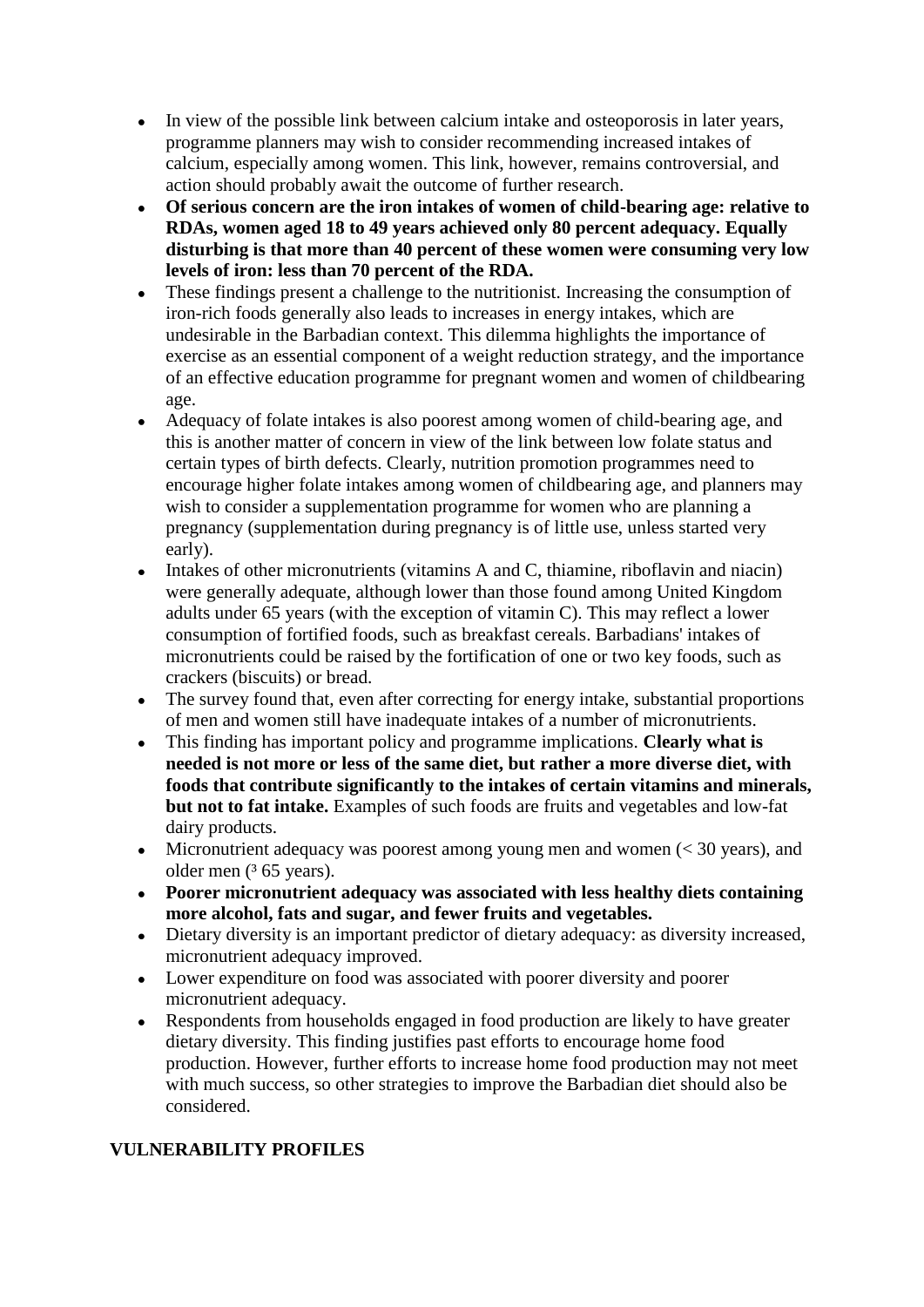Most Barbadians enjoy a high standard of living. Nonetheless, the basic analyses of survey data suggest that economic and demographic factors (often interrelated) may influence food and nutrient intakes and health status.

### **Lower-income households**

In comparison with respondents from wealthier households, respondents from households in the lowest third of the income per capita range are:

- more likely to be women, older, and unemployed or employed in manual occupations, as well as to have lower educational attainment;
- more likely to suffer from diabetes and hypertension;
- more likely to have inadequate intakes of micronutrients (and less likely to take micronutrient supplements);
- less likely to take planned exercise;
- less likely to consume meals outside the home;
- less likely to consume sufficient fruit and vegetables.

### **Single-sex households**

In comparison with their counterparts living in households composed of both sexes:

- men and women living in single-sex households are more likely to be older, have a lower educational attainment, and be unemployed (or work in manual occupations);
- women in single-sex households have poorer intakes of iron, cereals, fruits and vegetables, and legumes - their diets lack diversity;
- men in single-sex households consume fewer cereals, fruits and vegetables, legumes, meat and dairy products - their diets are both less diverse and less adequate in terms of micronutrient content.

### **Female-headed households**

**Despite significantly lower per capita incomes, households headed by women appear to be coping well nutritionally, compared with households headed by men.** In fact, the main nutritional difference to emerge was that older  $(3.45 \text{ years})$  men and women living in femaleheaded households achieved greater dietary diversity than their counterparts in male-headed households.

### **Older people**

Barbados, as most other countries, is experiencing a major demographic shift towards an ageing population. **In general, nutrient adequacy was good in older Barbadians** (<sup>3</sup> 65 **years), and better than that of younger Barbadians (and that of older people in the**  United Kingdom). There are significant differences in dietary patterns compared with younger (< 65 years) people: older people consume more starchy roots and tubers, but less sugar, carbonated beverages, cereals, legumes and fruits. CNCDs are more prevalent in older people, who are therefore more likely to be on diets, which may restrict dietary diversity. The poorest dietary diversity was found among older people living alone.

### **SPECIAL ISSUES**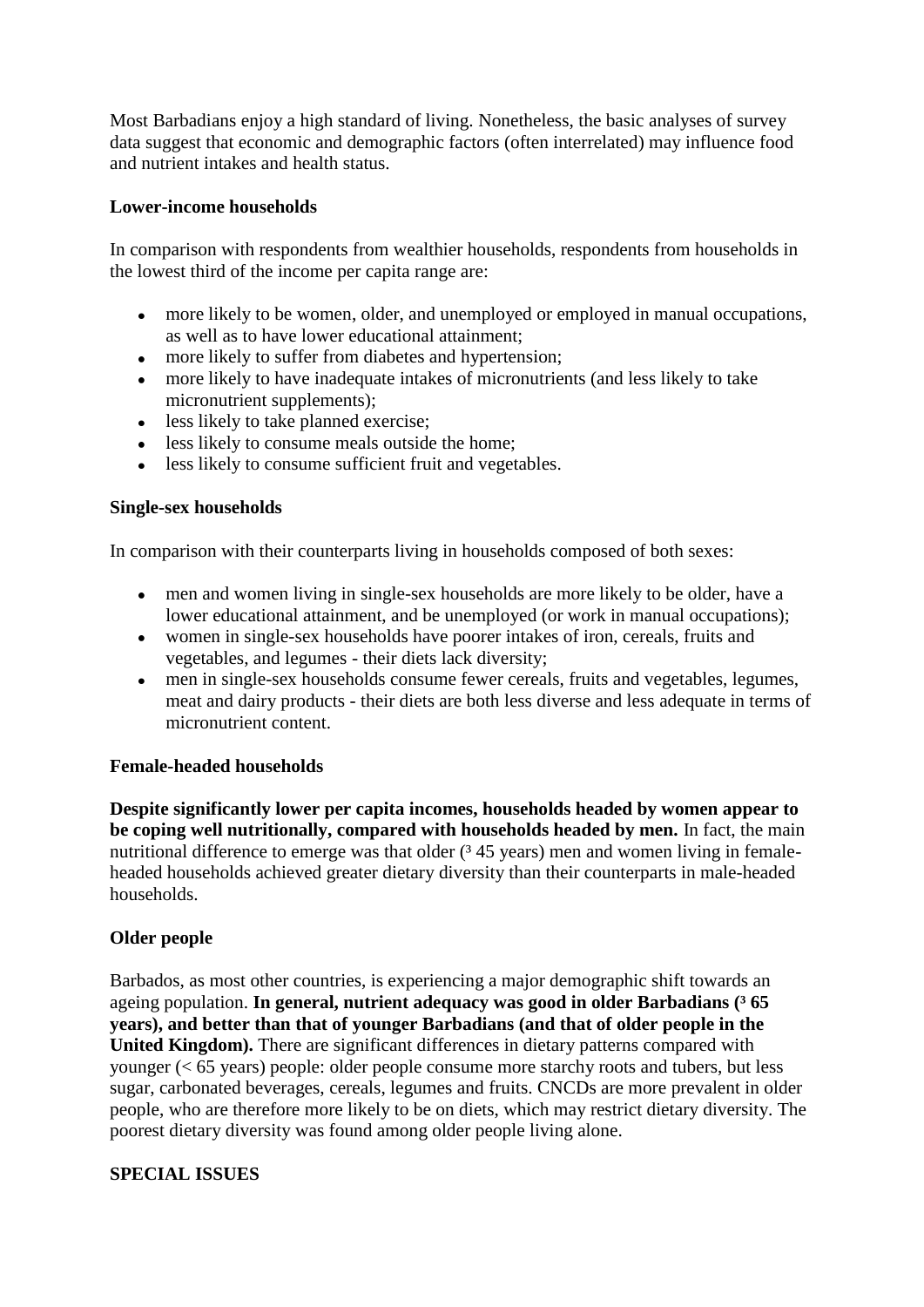Three special issues were examined in detail: iron-deficiency anaemia, healthy lifestyles, and the situation of young Barbadians. Based on the points already mentioned, the survey concluded the following:

- Women of child-bearing age have low intakes of dietary iron, and the intakes of more than 40 percent of these women are severely deficient. The risk of **iron-deficiency anaemia** and its consequences is high in this section of the population.
- **Healthy lifestyles** should be promoted, both as a preventive action (against CNCDs) and for the management of CNCDs. The survey concluded that:

- respondents who claimed to be dieting either were not in fact doing so, or had poor compliance with dietary guidelines;

- the dietary message that has been best understood, by both men and women, seems to be the need to reduce sugar;

- advice to increase fruit and vegetable consumption is largely ignored;

- a comprehensive weight reduction strategy that includes taking planned exercise is not followed;

- overweight individuals in general do not diet until they have been diagnosed with a CNCD: less than 10 percent of overweight respondents not suffering from a CNCD stated that they were dieting, in contrast with nearly 41 percent of overweight respondents with a diagnosed CNCD. In short, no preventive action is being taken.

The survey reported some disturbing findings about the food and nutrition situation of **young Barbadians** (< 30 years). Unless preventive action is taken soon, a generation of Barbadians is emerging who will enter middle and old age already overweight or obese and with poor dietary practices, such as a high consumption of high-calorie fast foods, sugars and carbonated beverages, and a low consumption of vegetables. On the positive side, younger Barbadians are educated to a higher level and may show some awareness of their own dietary deficiencies (such as having better recognition of inadequate intakes of fruit and vegetables). These findings emphasize the importance of starting health and nutrition promotion early, i.e. during adolescence, and the need for collaboration across government sectors, non-governmental agencies, and the private sector.

## **Policies and programmes: issues and actions**

Achieving good nutrition is a crucial step towards achieving a healthy population. Research repeatedly highlights the links between diet and health. Both obesity and low intakes of antioxidants are established risk factors for a range of CNCDs, while recent studies have shown that the increased consumption of fruits and vegetables can reduce blood pressure and heart disease rates, the latter by as much as 15 to 20 percent. Whether such dietary effects work through increased antioxidant levels, changes in fat profiles or other means is not clear. There are also indications now that higher than normal intakes of some micronutrients may delay the onset of AIDS in HIV-positive individuals. Other links between diet and disease include calcium with osteoporosis, salt with hypertension, and folate with birth defects.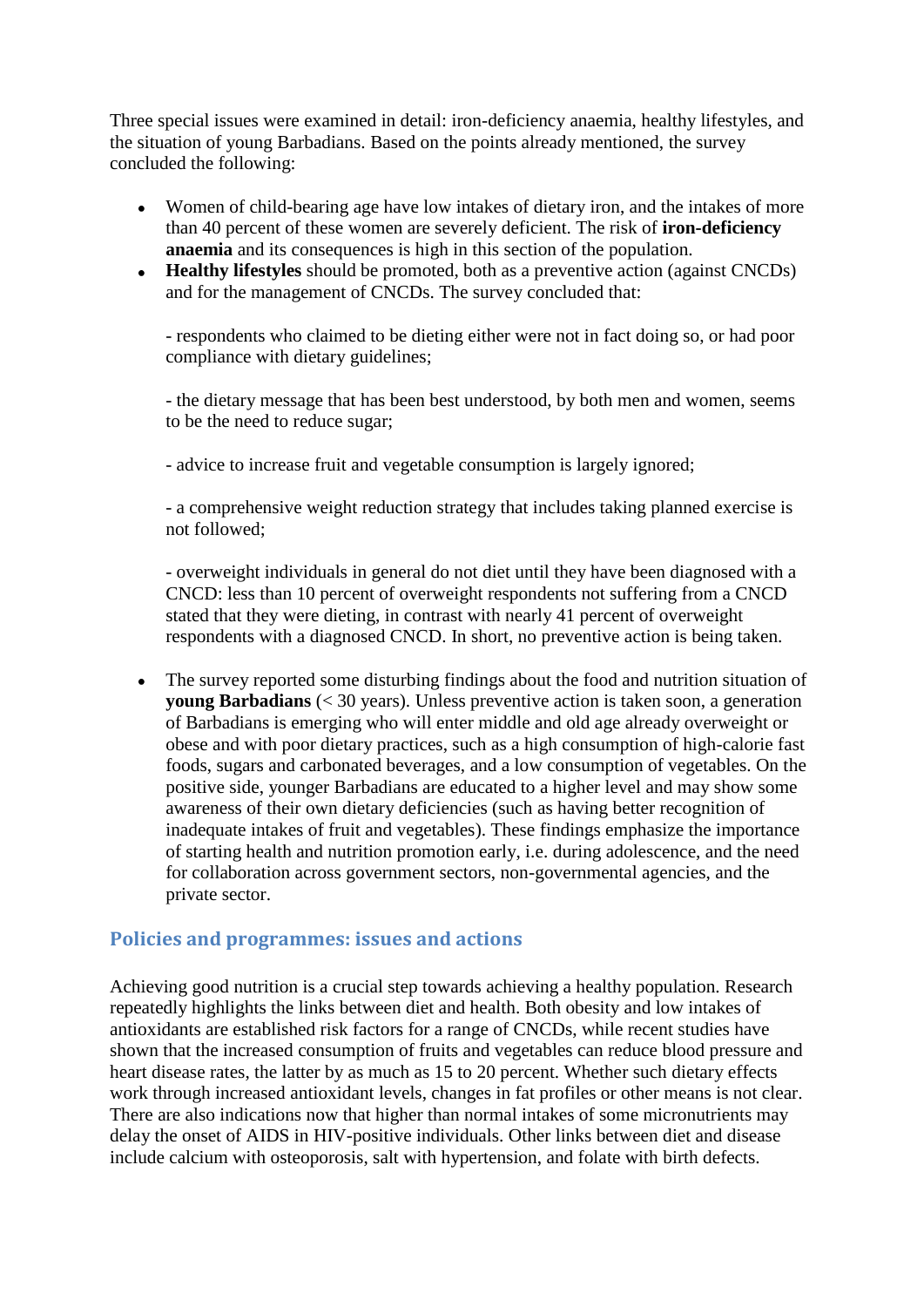The cost of diet-related disease is high both to a country's health system and economy and to its people, in human and financial terms. In common with many of its Caribbean neighbours, Barbados has experienced changes that may have had a negative impact on lifestyles and health: socio economic development, changed patterns of food acquisition and consumption, and increasingly sedentary lifestyles. The survey results highlight a number of key nutritional and nutrition-related problems that merit urgent attention. The survey report contains a wealth of information to guide the choice and design of appropriate policies and programmes. The following are some proposed areas for action, in the context of an overall nutrition strategy, and the operational strategies needed to achieve successful programmes. The overarching goal of such a nutrition strategy is clear, and reflects the goals of Barbados' National Plan of Action on Nutrition (approved by Cabinet in 1998) and the mission of NNC: the improvement of the nutrition and health of all sections of the population - and the maintenance of such improvement - through information, access to a safe, affordable food supply, and the promotion of healthy lifestyles.

## **MAKING INFORMED CHOICES**

Creating an informed consumer is an essential first step towards achieving lifestyle change. Barbados has clear advantages in this regard: its food supply is plentiful, it has an educated population, and most Barbadians enjoy a high standard of living. To make informed choices, the consumer needs:

- nutrition knowledge;
- food labelling;
- ready access to safe, cheap, healthy foods.

## **TAKING PREVENTIVE ACTION**

While the dietary management of CNCDs receives commendable attention from NNC, the survey found that prevention of obesity and CNCDs appear not to be adequately addressed. Preventive action could include the following elements:

- a public awareness campaign;
- the targeting of high-risk individuals;
- the promotion of healthy lifestyles, including:
	- healthy eating;
	- legislation and taxation to reduce smoking and alcohol consumption;
	- promoting exercise by providing opportunities and facilities.

## **IMPROVING DIETARY MANAGEMENT**

Current practices in the dietary management of CNCDs should be examined to find ways of increasing the diversity of foods in diet plans. When providing dietary counselling, health professionals need to stress foods that the client can eat, or should eat more of, and not just those to be avoided. Moreover, every effort should be made to reach overweight clients who are not suffering from a CNCD, in order to encourage weight reduction before a chronic disorder such as diabetes or hypertension develops. Individual weight reduction plans, including those for CNCD sufferers, should be comprehensive and include all aspects of a healthy lifestyle, especially an exercise programme.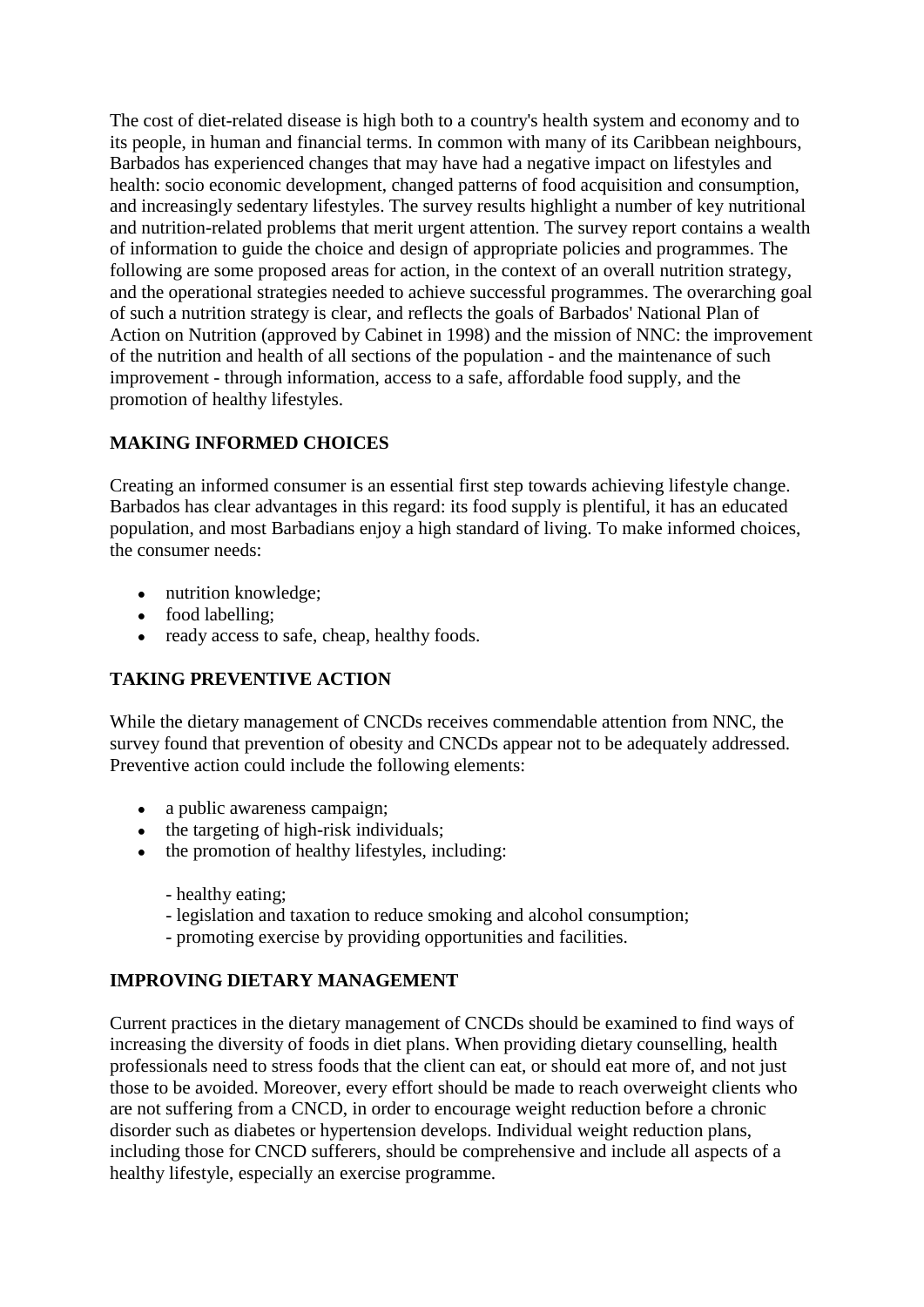### **SPECIAL TARGETED PROGRAMMES**

### **Women of child-bearing age**

Using the survey results and other information, nutritionists need to find ways of improving dietary folate and iron intakes and the bioavailability of the latter, without increasing the intake of energy.

### **Schoolchildren**

The finding that substantial obesity exists among young adults highlights the need for starting action at an early age. Imaginative approaches are needed to make nutrition exciting to schoolchildren, and to further strengthen the existing food, nutrition and home economics programmes in schools.

### **Young adults**

Most of the actions recommended for the previous two categories will also have an impact on young adults. However, young adults greatest need is for an awareness of their own nutritional status, of the risks associated with obesity, and of the importance of early action.

### **Older people**

The survey found that, on the whole, older Barbadians were coping well, nutritionally. Moreover, many of the actions described for the previous three categories can be designed to encourage active older people to participate. However, special attention should be paid to older people's dietary: meals with high fibre content and high micronutrient density, more frequent, smaller meals, and improved dietary diversity that accommodates food preferences. The emphasis must be on improving quality of life, and on enabling the older person to remain independent and living at home for as long as possible.

### **STRATEGIES**

### **Political commitment**

An essential precondition for all action is demonstrated political commitment, which translates into financial support and a willingness to engage all relevant sectors to address the problems. NNC alone cannot undertake the necessary actions.

### **Strategic use of NNC resources**

It is recommended that NNC re-examine its approach to addressing the nutrition problems that are prevalent in Barbados. The individual dietary counselling that is currently offered by the technical staff of NNC can be carried out in collaboration with other health professionals with suitable training. In addition, the community nutrition programmes should be targeted, not only to the traditional vulnerable groups, but also to specific groups such as young people. The data that have been collected provide community-based nutrition programmes with the tools to develop effectively targeted interventions at the community level.

### **Strategic alliances**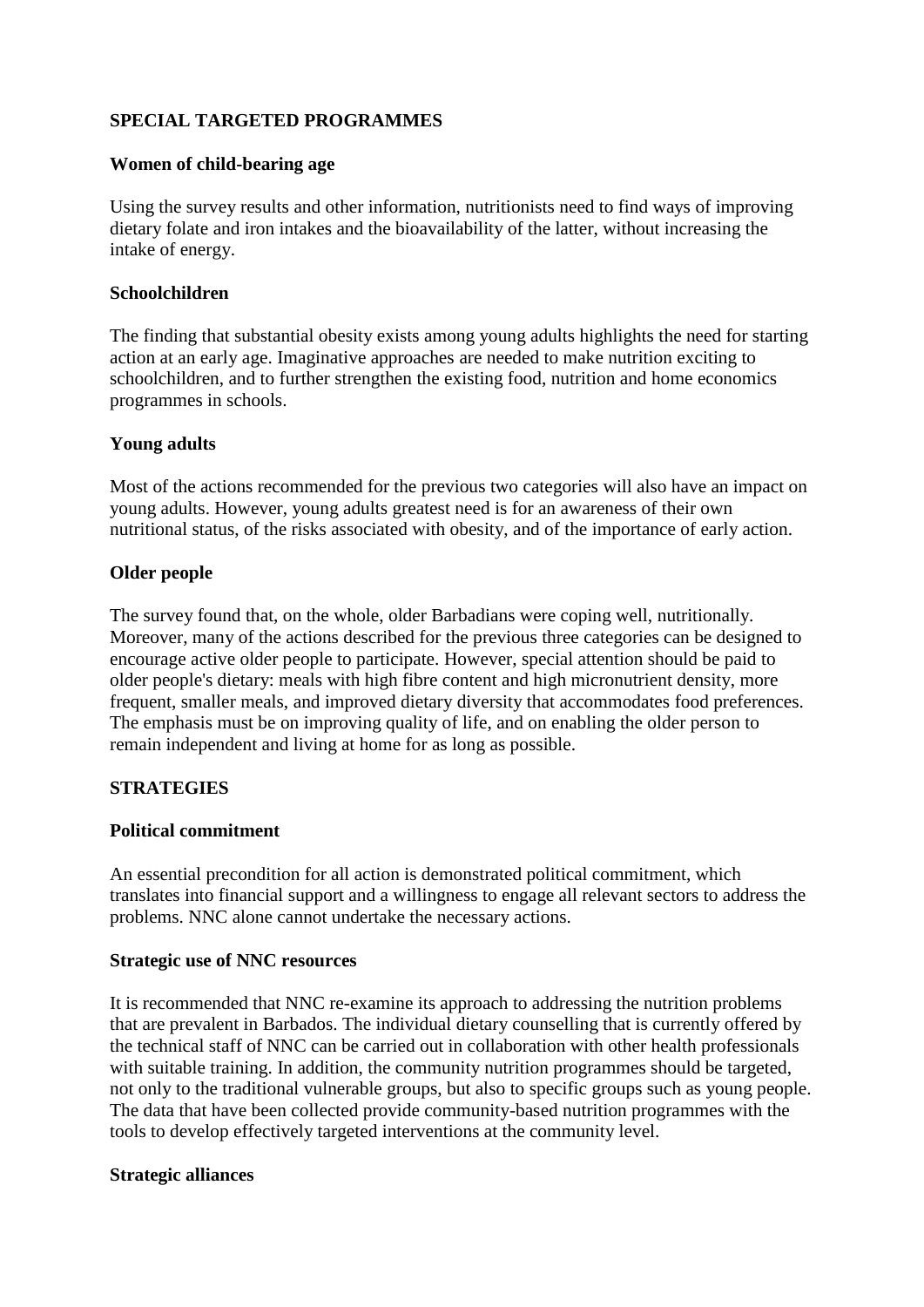Virtually all the proposed actions require strategic alliances and often unconventional partnerships. At the very least, the collaboration of other government departments and ministries (such as those of agriculture and education) and the cooperation of the private sector (especially the food sector) are crucial to the success of an overall nutrition strategy.

### **Monitoring the food and nutrition situation**

A simple, cost-effective system should be established to monitor progress in the implementation of a nutrition strategy and the achievement of its goals. Frequent food consumption surveys are costly and unrealistic. What is needed instead is the routine gathering of simple data on food patterns, nutritional status and CNCDs. There are a number of possible ways of achieving this.

## **ACRONYMS**

| Ag            | Acting                                                                  |
|---------------|-------------------------------------------------------------------------|
| BMI           | Body mass index                                                         |
| <b>BSS</b>    | <b>Barbados Statistical Service</b>                                     |
| <b>CDC</b>    | <b>Centres for Disease Control</b>                                      |
| <b>CFNI</b>   | Caribbean Food and Nutrition Institute                                  |
| <b>CNCD</b>   | Chronic non-communicable disease                                        |
| <b>CNO</b>    | <b>Community Nutrition Officer</b>                                      |
| <b>ED</b>     | <b>Enumeration District</b>                                             |
| <b>FAO</b>    | Food and Agriculture Organization of the United Nations                 |
| <b>FBS</b>    | <b>Food Balance Sheets</b>                                              |
| <b>FIVIMS</b> | Food Insecurity and Vulnerability Information and Mapping Systems       |
| <b>GDP</b>    | Gross domestic product                                                  |
| <b>HMSO</b>   | Her Majesty's Stationery Office (United Kingdom)                        |
|               | NHANES National Health and Nutrition Examination Survey (United States) |
| <b>NNC</b>    | <b>National Nutrition Centre (Barbados)</b>                             |
| <b>PAHO</b>   | Pan-American Health Organization                                        |
| <b>RDA</b>    | Recommended dietary allowance                                           |
| <b>SPSS</b>   | <b>Statistical Package for the Social Sciences</b>                      |
| <b>UNDP</b>   | <b>United Nations Development Programme</b>                             |
| <b>WHO</b>    | World Health Organization                                               |
|               |                                                                         |

# **1. BACKGROUND TO THE SURVEY**

Barbados is the most easterly island of the West Indies, situated 13<sup>o</sup> 4' north of the equator on latitude 59 $\degree$  37' west. The island has an area of approximately 430 km<sup>2</sup>, and is mostly of coral formation and flat, except for the central part, which rises to a height of 336 m. Average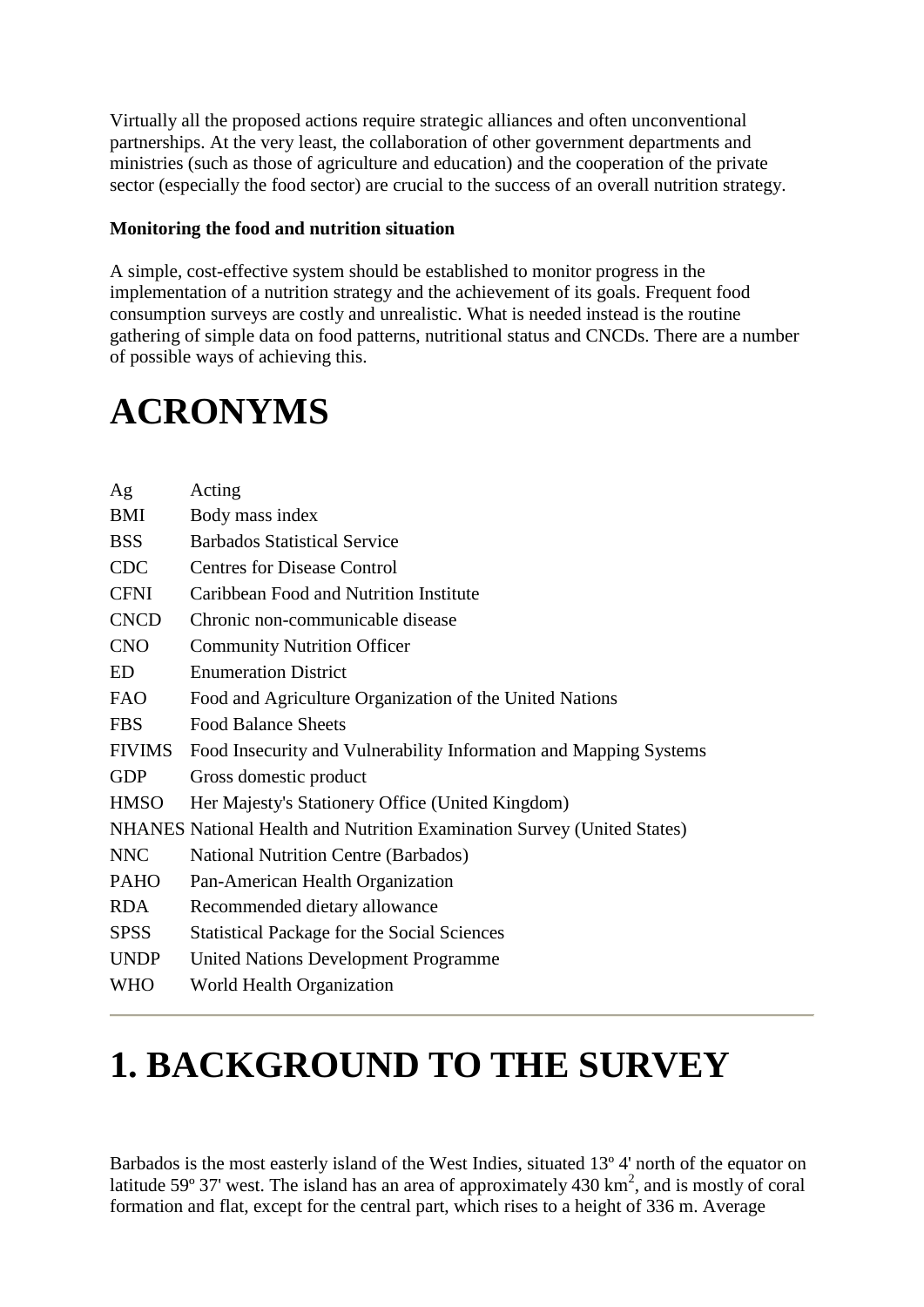annual rainfall ranges from 760 mm in the coastal areas to 2 000 mm in the central parts of the island. Located within the hurricane belt, Barbados is cooled by the trade winds from the North Atlantic, and experiences little variation in temperature (ranging from 22º to 32º C).

An independent nation, Barbados is a member of the Commonwealth and of the Caribbean Community. It has a two-party democratic parliamentary system of government with a Senate of 21 members and a House of Assembly of 28. There is no local government system. The island is divided into 11 parishes, with Bridgetown being the capital and the only seaport. The postal, transport and telecommunication systems are excellent.

## **Demography and health: trends and indicators**

The island has a high population density of 620 people per square kilometre, most of whom live in the southern, southeastern and southwestern sections. Two censuses (1990 and 2000) and other government reports provide the following information on recent demographic and health trends and indicators:

- Between 1990 and 2000, the population increased from 260 491 to 268 792, while the growth rate decreased from 0.5 to 0.2 percent.
- In 2000, women  $(51.9$  percent of the total population) outnumbered men  $(48.1)$ percent).
- There were 83 026 households in 2000, a large proportion of which (44.5 percent) were headed by women.
- Barbadian households have the following amenities:

- 96.5 percent have electricity and piped water;

- liquid propane gas is the cooking fuel used by most households (78.5 percent);

- 91 percent own household appliances such as refrigerators, stoves, televisions, and radios;

- 82.5 percent are connected to the telephone line.

- The proportion of the population living in rural areas has fallen steadily, from 59.8 percent in 1980, to 55.3 percent in 1990, and 50.2 percent in 2000.
- The proportion engaged in agriculture has also fallen, from 10 percent in 1980 to 4.1 percent in 2000.
- In both 1990 and 2000, 22 percent of the population was under 15 years of age.
- In 1990, 11.6 percent, and in 2000, 12 percent of the population were aged 65 years or over.
- The birth rate stands at a little over 14 percent, and the mortality rate at slightly over 9 percent.
- Life expectancy at birth is 72 years for men and 77 years for women.
- Between 1997 and 2000, the infant mortality rate increased from 10.6 to 13.4 deaths per thousand live births.
- Among individuals aged 15 to 24 years, homicide, motor vehicle accidents, heart disease and HIV/AIDS are now the leading causes of death.
- Among adults, heart disease, cerebrovascular disease, diabetes, cancer, hypertension and HIV/AIDS are the leading causes of death.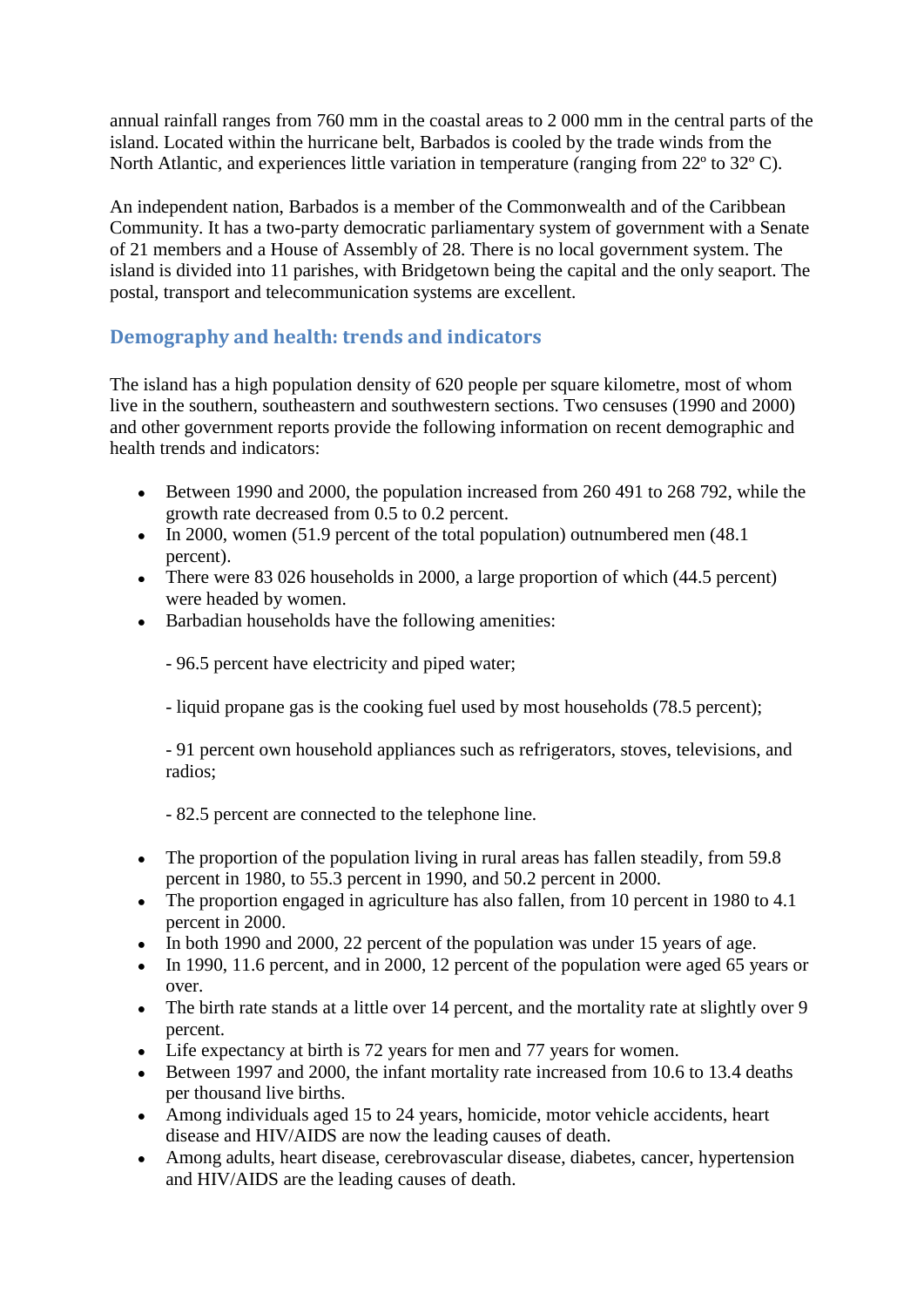- Health clinic data indicate that the conditions most commonly treated among adults aged 20 to 65 years are chronic non-communicable diseases (CNCDs), i.e. hypertension, diabetes, coronary heart disease and cancers.
- Morbidity rates from CNCDs are highest in the group aged 45 to 65 years.

## **The economy**

In 2000, the Barbadian economy experienced its eighth consecutive year of growth. Real gross domestic product (GDP) grew by an estimated 3.6 percent in 2000, compared with 0.8 percent in 1993, which was the first year of growth following implementation of the Stabilization and Adjustment Programme in 1991-1992. This programme comprised measures to reduce expenditure, enhance revenue, rebuild reserves and resuscitate the productive sectors. Construction, tourism and sugar were the major sectors contributing to growth in the economy. In 2000, the unemployment rate stood at a record low of 9.3 percent, having fallen from 24.3 percent in 1993. The inflation rate was 2.5 percent: increases in oil prices led to increases in the costs of fuel, light, transportation, housing and food prices.

Despite improvements in the economy and reductions in unemployment, poverty continues to exist in Barbados: 9 percent of Barbadians are estimated to live below the United Nations Development Programme (UNDP) poverty line of B\$5  $503$ <sup>[\[1\]](http://www.fao.org/docrep/008/y5883e/y5883e05.htm#fn1)</sup> per household per annum. The Poverty Alleviation Bureau, established in 1998, is the administrative agency responsible for eradicating poverty in Barbados. The bureau also collaborates with and assists government and non-governmental agencies with the implementation of various programmes. It provides assistance to individuals in four categories:

- $\bullet$  the low-paid, working poor;
- $\bullet$  the unemployed;
- one-parent families;
- mentally and physically challenged persons and noncontributory pensioners.

## **Education**

Barbados has a high literacy rate of approximately 95 percent. It has a well-developed educational system providing primary, secondary and tertiary education. Education is compulsory for all children aged between five and sixteen years, and is provided free at government institutions for all levels - primary, secondary and tertiary, as well as in vocational institutions. Students in selected primary schools are trained in computer skills as part of the Education Sector Enhancement Programme, which was introduced in 1998. There are special schools to cater for the needs of physically and mentally challenged children. A low-cost lunch (BS\$0.10) is available to all children in all government and some private primary, composite and senior schools, as well as to selected students in secondary and special schools. The lunch aims to provide one-third of the school-aged child's daily nutrient requirement.

## **Agriculture and food supply**

Barbados relies heavily on imports to meet its food needs. With an economy that is increasingly geared to tourism, local agriculture supplies less and less of the national food supply, as reflected by the decreased proportion of the population engaged in agriculture (from 10 to 4 percent between 1980 and 2000). Food imports have risen steadily over the past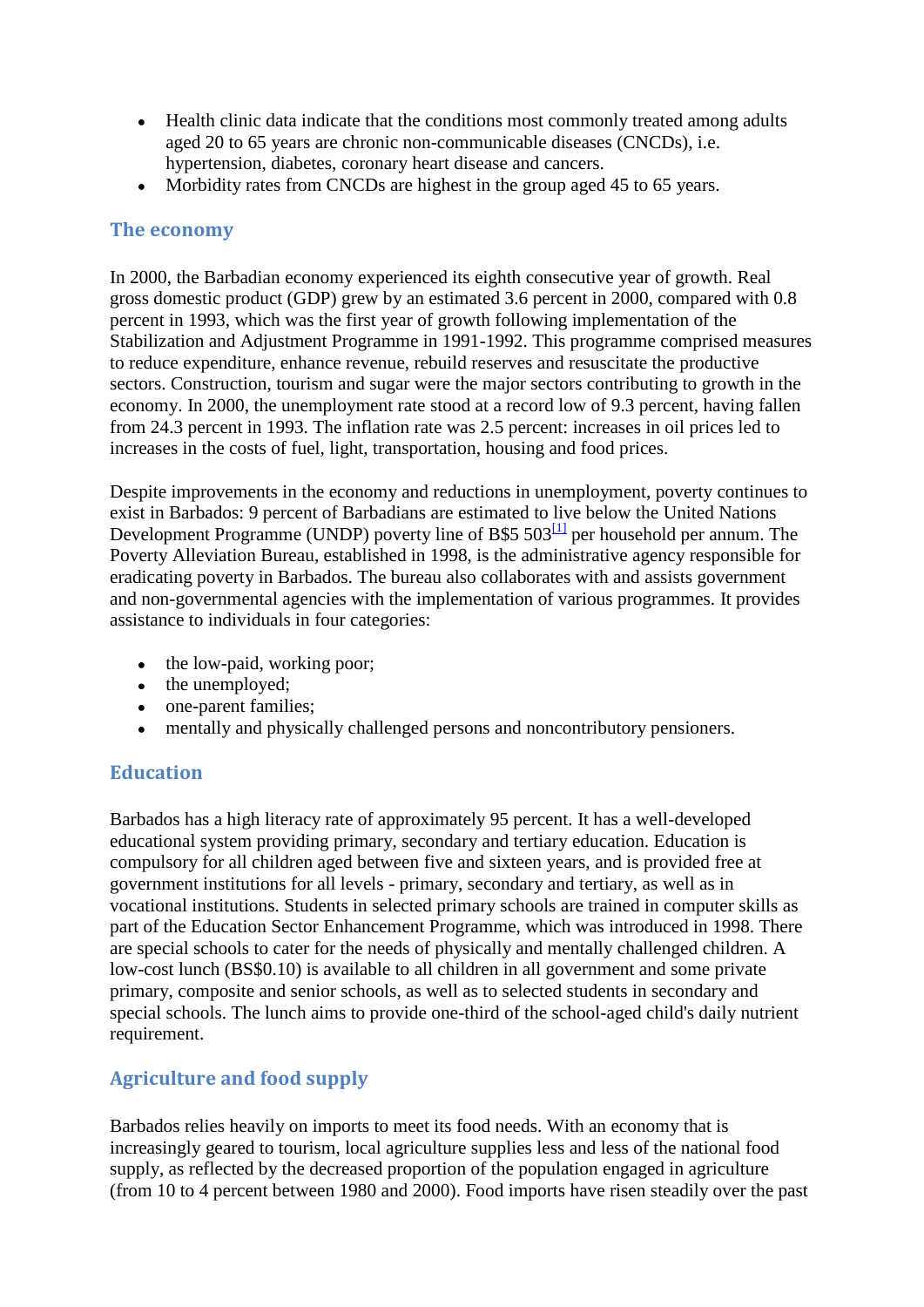20 years, as follows (all figures are inclusive of food cost, insurance and freight, and are averaged over the three year periods):

- 1981-1983: BS\$576/year/person;
- 1991-1993: BS\$731/year/person;
- 1999-2001: BS\$1 244/year/person.

Table 1.1 provides data from Barbados' Food Balance Sheets (FBS) for the periods 1968- 1970, 1978-1980, 1988-1990 and 1998-2000.[\[2\]](http://www.fao.org/docrep/008/y5883e/y5883e05.htm#fn2) As comparison, it also provides data for 1998- 2000 from Jamaica, Trinidad and the United Kingdom. It is essential to note that data from FBS cannot be compared with data from food consumption surveys.<sup>[\[3\]](http://www.fao.org/docrep/008/y5883e/y5883e05.htm#fn3)</sup>

Table 1.1 Trends in food supplies, 1968-2000 (three-year averages)

|                                          | <b>BARBADOS</b> |               |               |               |      | <b>JAMAICA TRINIDAD</b> | $U\mathbf{K}$ |
|------------------------------------------|-----------------|---------------|---------------|---------------|------|-------------------------|---------------|
|                                          | 1968-<br>1970   | 1978-<br>1980 | 1988-<br>1990 | 1998-<br>2000 |      | 1998-2000 1998-2000     | 1998-<br>2000 |
| <b>Total energy</b><br>(kcal/capita/day) | 2781            | 3 0 5 8       | 3 1 9 1       | 3 0 2 5       | 2680 | 2721                    | 3 3 2 6       |
| Total fat<br>$(g/c$ apita/day)           | 76              | 93.9          | 109.3         | 97.8          | 77.1 | 76.3                    | 142.1         |
| <b>Percentage of</b><br>calories from:   |                 |               |               |               |      |                         |               |
| Fat                                      | 24.6            | 27.6          | 30.8          | 29.1          | 25.9 | 25.2                    | 38.5          |
| Vegetable products                       | 72.9            | 73.4          | 72.6          | 76.6          | 84.7 | 84.2                    | 69.3          |
| Animal products                          | 27.1            | 26.6          | 27.4          | 23.4          | 15.3 | 15.8                    | 30.7          |
| Food groups:                             |                 |               |               |               |      |                         |               |
| Cereals                                  | 30.9            | 28.5          | 28.6          | 29.7          | 33.2 | 36.5                    | 24.4          |
| Starchy roots and<br>tubers              | 8.2             | 5.4           | 3.9           | 4.0           | 7.9  | 2.1                     | 6.0           |
| Sweeteners (sugar,<br>honey)             | 18.1            | 20.3          | 16.9          | 18.9          | 17.5 | 21.5                    | 10.6          |
| Pulses                                   | 2.9             | 2.4           | 2.3           | 1.9           | 0.8  | 3.8                     | 1.7           |
| Vegetable oils                           | 6.4             | 7.9           | 12.4          | 12.0          | 14.2 | 13.5                    | 15.1          |
| Vegetables                               | 0.7             | 1.1           | 1.1           | 1.7           | 1.7  | 1.0                     | 1.9           |
| Fruit                                    | 1.5             | 1.5           | 2.2           | 2.7           | 6.3  | 2.9                     | 2.9           |
| Meats and offal                          | 12.5            | 13.7          | 15.1          | 12.6          | 8.5  | 5.5                     | 13.7          |
| Animal fats                              | 3.9             | 4.5           | 2.0           | 2.5           | 2.2  | 3.2                     | 4.6           |
| Milk and eggs                            | 8.8             | 6.3           | 8.2           | 6.1           | 2.9  | 6.2                     | 11.4          |
| Fish and seafood                         | 1.8             | 2.1           | 2.0           | 2.2           | 1.7  | 0.8                     | 1.0           |

Data include the total calorie and fat supply available for human consumption, expressed in terms of per capita per day, as well as the proportions of calories contributed by food groups to the total supply. The table indicates the following trends and comparisons: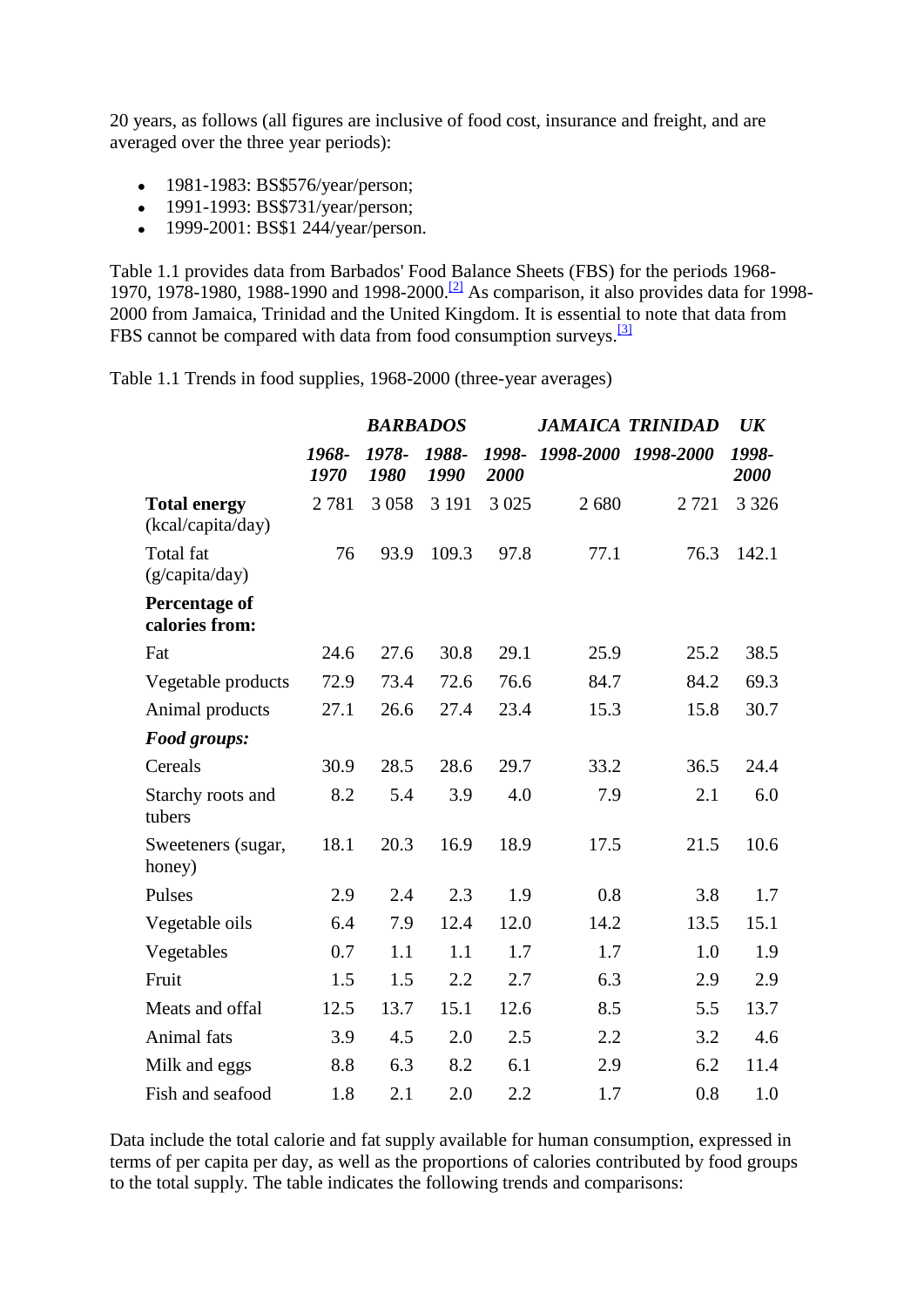- Both total energy supply and fat supply have increased steadily over the past 30 years, with the possible exception of a fall in 1998-2000. Barbados' energy supply now falls almost exactly midway between that of the United Kingdom and those of its Caribbean neighbours.
- The percentage of calories from fat has increased substantially over the period, again with a possible fall in the most recent figures. The Barbados figure is substantially higher than those of Jamaica and Trinidad, but still much lower than that of the United Kingdom.
- After 20 years of little variation, the percentage of calories from vegetable products seems to have risen in 1998-2000, but still falls far short of its equivalents in Jamaica and Trinidad.
- There has been little change in the calorie contribution of cereals, but the contribution of starchy roots and tubers has fallen sharply to less than half its 1968-1970 value.
- As in its Caribbean neighbours, the contribution of sugar and other sweeteners to total calorie supply is very high in Barbados, and shows no clear signs of decreasing.
- Pulses contribute little to total calorie supply, and their contribution seems to be falling. Trinidad has a higher contribution from pulses, which is likely to be a reflection of the ethnic mix of its population.
- Calories from vegetable oils have increased sharply to almost double their 1968-1970 figure, while calories from animal fats have fallen. This figure is now similar to those from the comparison countries.
- There seems to be an encouraging rise in the contribution of fruits and vegetables to the total calorie supply.
- Meat consumption is clearly an important feature of the Barbadian diet: in Barbados the contribution of meats, poultry and offal to the energy supply is much higher than it is in either of neighbours, and similar to that in the United Kingdom.
- In comparison with the United Kingdom, the contribution of milk and eggs is low in all three Caribbean countries.

In summary, it seems that Barbados' food supplies have altered substantially over the last 30 years, reflecting changing food consumption patterns. While still retaining features common to Jamaica and Trinidad, some aspects are closer to the food supply of an industrialized nation such as the United Kingdom. From a health and nutrition perspective, there are some worrying trends, however: increased fat calories and the continuing high contribution of sugar are the most important of these. On the positive side, supplies of fruit and vegetables may have improved, and meat consumption may be falling.  $[4]$ 

## **Health care**

Comprehensive health care is available from both the public and private sectors. In the public sector, care is administered through the Ministry of Health and is free of charge to the entire population at the point of delivery, with the exception of technologically intensive services (such as MRI), which are offered free only to individuals who qualify under the Medical Aid Scheme. The present system offers preventive, rehabilitative and curative services through:

- the Queen Elizabeth Hospital, a 547-bed facility that offers 24-hour acute, secondary, tertiary and emergency care;
- one geriatric hospital and three district hospitals offering geriatric care;
- a mental health hospital;
- a half-way house for substance abusers;
- two rehabilitation institutions for the physically and mentally challenged;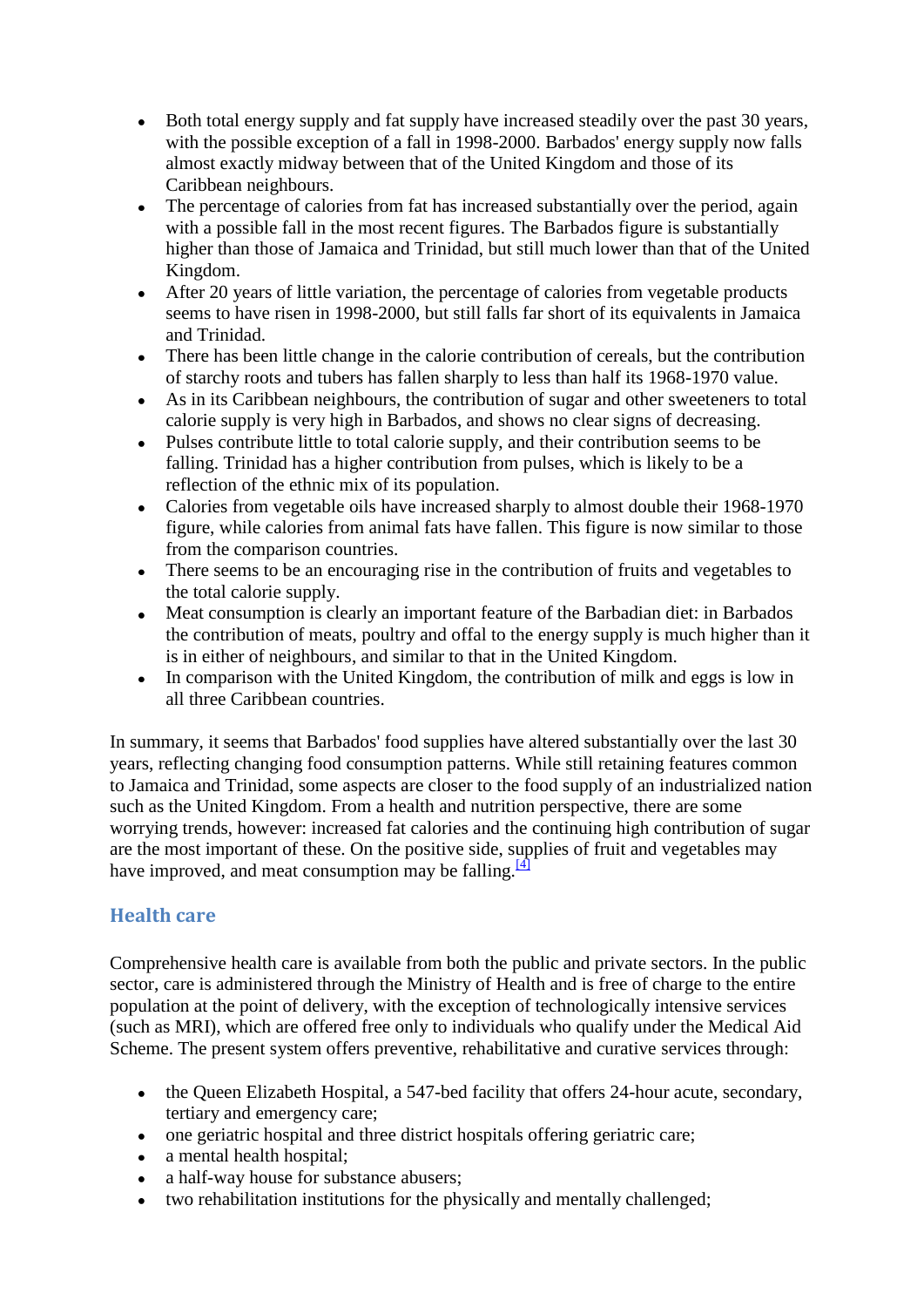- an AIDS hostel:
- a development centre for children and adolescents who are physically challenged;
- a nutrition centre.

Primary health care is also offered free to all Barbadians at the country's eight polyclinics and four satellite clinics, whose services include:

- maternal and child health care:
- family life development;
- dental care;
- eve care;
- community-based mental health care;
- nutrition advice and services:
- pharmaceutical services;
- environmental health services;
- programmes for the control and management of both communicable and noncommunicable diseases;
- physiotherapy:
- chiropody;
- dermatology.

Public health nurses routinely visit schools to monitor the health of schoolchildren and provide BCG inoculations against tuberculosis. Adolescents from schools are invited to attend adolescent health clinics, which offer advice and guidance on relevant topics.

In addition to health services from the health system's hospitals and clinics, the government has allocated funds to the Alternative Care for the Elderly Programme, which purchases space in private nursing homes for the care of ambulant older people. An Inspection and Advisory Committee is responsible for licensing and monitoring the private nursing homes.

Health care is also available from the private sector, in which more than 100 general practitioners and consultants operate in individual and group practices. Private sector care is offered through one private hospital, homes for long-term care, and centres and individuals offering pharmaceutical, diagnostic, dental, psychiatric, nutrition and physical therapy services.

### **Nutrition services**

The National Nutrition Centre (NNC) is the Ministry of Health department with responsibility for implementing programmes to improve the nutritional status of the population. Nutrition services were decentralized in 1980, and Community Nutrition Officers (CNOs) now operate through polyclinics, where the focus is on counselling on the prevention and management of obesity and CNCDs (diabetes, hypertension and coronary heart disease). CNOs also conduct counselling and education programmes at the health clinics and participate in a variety of community nutrition education programmes, such as those promoting backyard gardening, nutrition and food preparation.

NNC also advises the government on all issues related to food and nutrition, including providing recommendations based on the findings of local and national surveys. It implements, monitors and evaluates community-based nutrition education programmes, and conducts growth monitoring of young children as part of the Nutrition Surveillance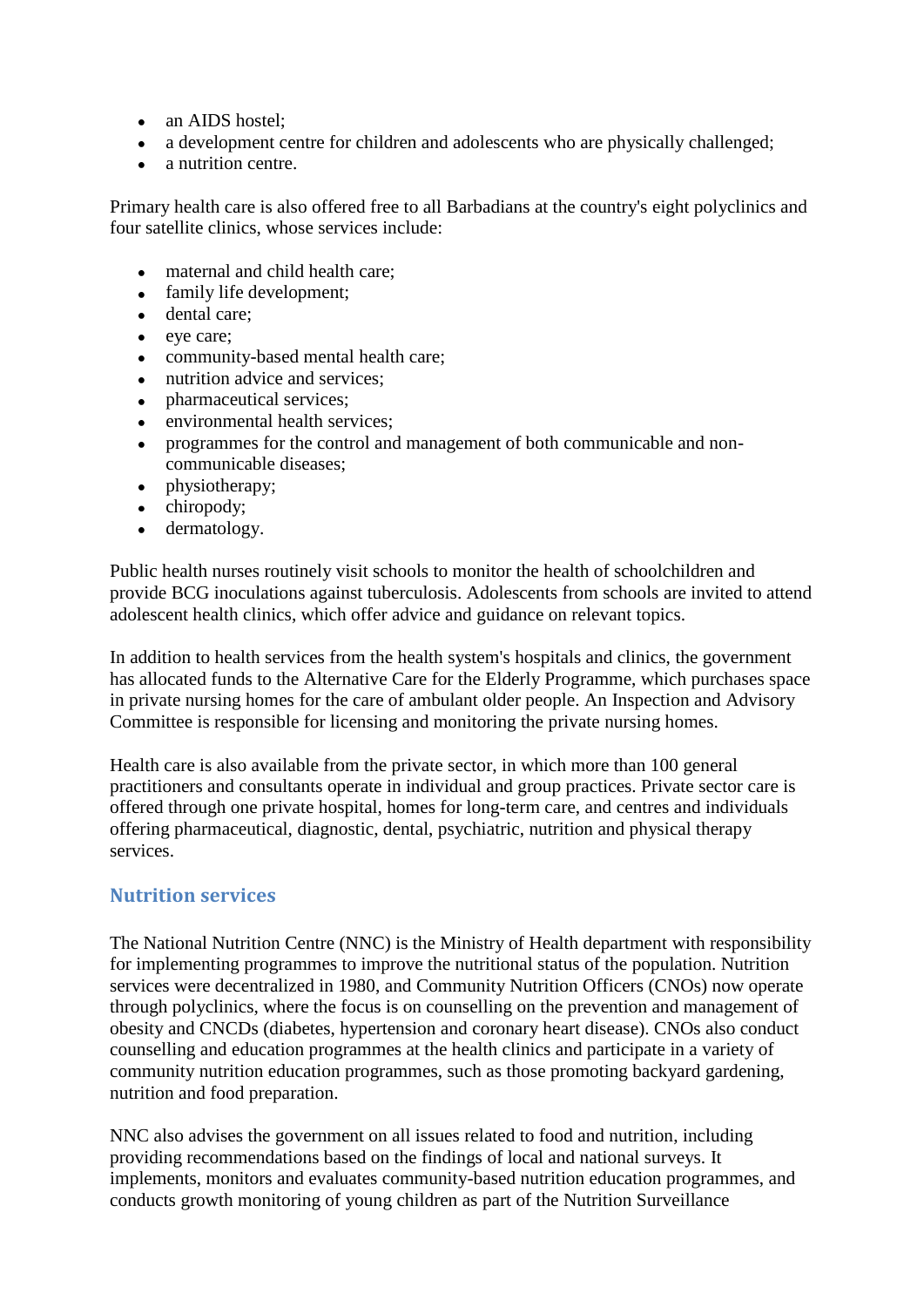Information System. Schoolchildren aged ten to fourteen years are targeted through the annual summer camp, which is conducted at different schools throughout the island. The aim is to educate children about good nutrition and healthy eating practices through theoretical and practical activities. There is also an annual Food, Nutrition and Health Day for adolescents, which aims to focus attention on World Food Day.

The centre offers advice on nutritional policies and hospital-based food services to the dietary departments of the geriatric and district hospitals and the St Andrew's Children Centre. Similar advice is available to other government institutions on request. NNC also provides training in nutrition to medical and paramedical personnel and child care workers.

 $11$  B\$1.00 = approximately US\$0.50.

 $\frac{[2]}{[2]}$  $\frac{[2]}{[2]}$  $\frac{[2]}{[2]}$  The data are extracted from FAO's database. Three-year averages are used to control for annual fluctuations.

[\[3\]](http://www.fao.org/docrep/008/y5883e/y5883e05.htm#fnB3) FBS provide estimates of food available for human consumption, whereas food consumption surveys provide data on food actually consumed. The sources of error in FBS data are substantial, and have been shown to vary with the nature and complexity of a country's food system. The FBS of countries reliant on subsistence agriculture generally underestimate the real food supply, because little of the food reaches the market. The FBS of industrialized countries and countries with a highly processed food supply tend to overestimate real food supply. Thus, for example, the FBS for the United Kingdom indicate that 3 219 calories per capita per day were available in 1990. In contrast, the 1990 Dietary and Nutritional Survey of Adults states that an average of 2 065 calories per capita per day was consumed, which is more than 1 000 calories less than the FBS figure. There is a similar difference between Barbados' FBS figure for 1998-2000 (3 025 calories, see Table 1.1) and the findings of this food consumption survey (1 896 calories, see Table 3.17). In short, FBS data should only be used to highlight trends in food availability.

 $\frac{[4]}{[4]}$  $\frac{[4]}{[4]}$  $\frac{[4]}{[4]}$  Fruit and vegetable supplies are generally underestimated, because supplies from home garden production are often not included. Moreover, when home food production is falling, an apparent rise in FBS figures may only reflect an increase in market availability and purchases.

## **2. THE SURVEY**

The purpose of the Barbados Food Consumption and Anthropometric Survey (2000) was to determine the food intake and dietary patterns of the country's adult population, the prevalence of obesity and diagnosed nutrition-related CNCDs, and the relationship between these and dietary patterns. The information obtained through this study will enable NNC to plan and execute various targeted intervention programmes with the aims of increasing the population's levels of awareness of health-related risks and of actually reducing those risks by adopting more appropriate eating and lifestyle patterns.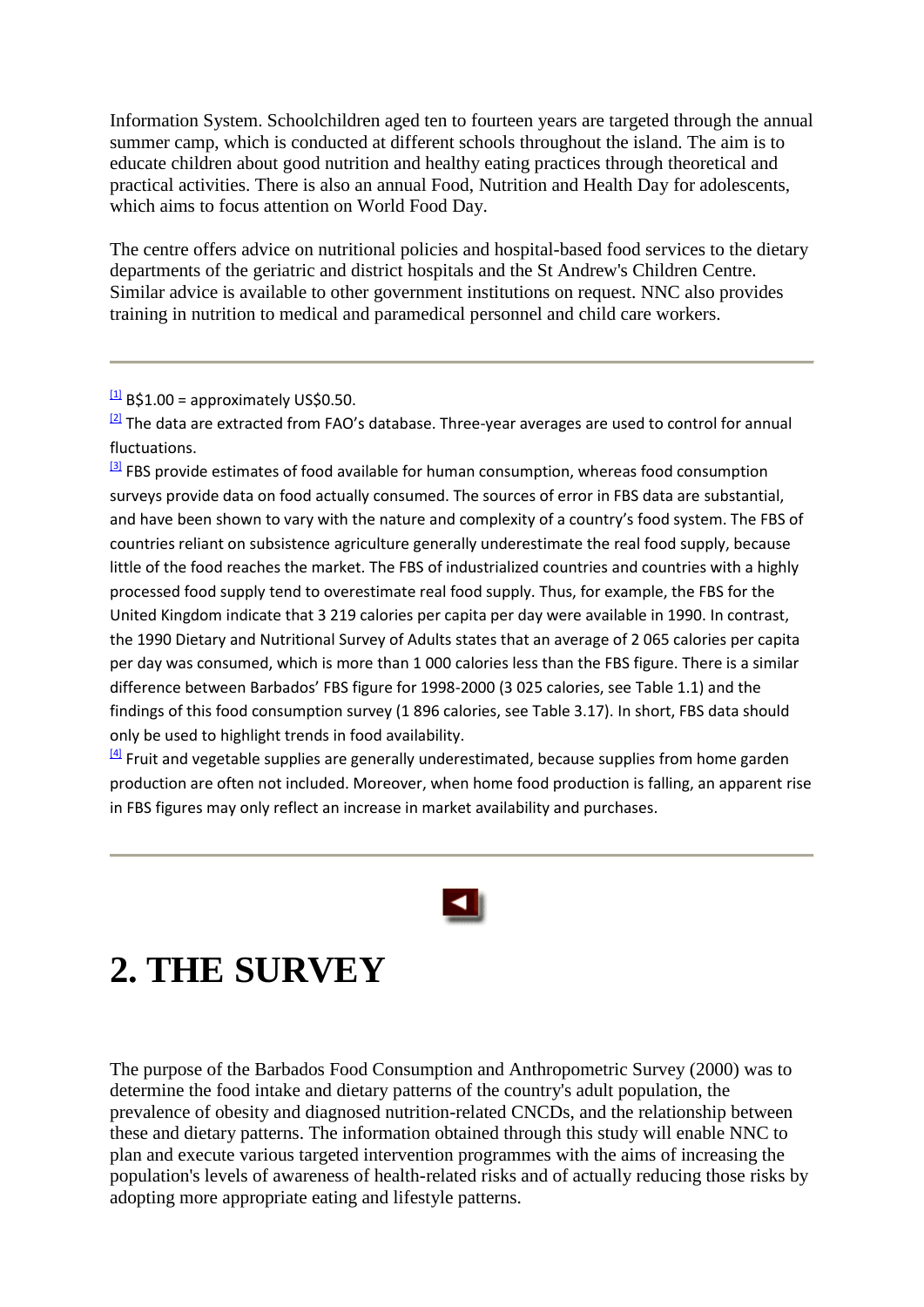The specific objectives of the survey were to:

- determine the nutritional adequacy of Barbadians' diets;
- examine food choices, food purchasing patterns and food sources;
- assess the extent of home food production and its contribution to household diets;
- determine the prevalence of obesity and diagnosed nutrition-related CNCDs, and their relationship to dietary patterns;
- determine whether there are significant pockets of undernutrition in Barbados;
- investigate the association between demographic, social and economic characteristics and dietary practices.

## **Survey methodology**

This survey was designed to provide national results at a 3 percent tolerance with a 95 percent degree of confidence. The sample design was a *systematic random two-stage cluster design*.

### **SAMPLE SELECTION**

### **Selection of households**

The *first stage* involved the selection of 42 Enumeration Districts (EDs) from a total of 547. In the *second stage*, 13 clusters of three households each were selected systematically within each of the 42 selected EDs. Each cluster consisted of a primary household and two secondary households. The secondary households were the households immediately before and immediately after the primary household. A total of 1 638 households were selected, and 1 051 were in the final sample (see the section on Recommendations for future surveys: difficulties encountered and limitations of the survey). Enumerators reported that several of the houses were vacant, or occupied by tourists on a short-term basis. The occupants of some houses refused to participate.

The sample was selected from the EDs that were used by the Barbados Statistical Service (BSS) for the population census in May 2000. These EDs had been created to include approximately 150 households each - EDs used in previous population censuses were divided in order to ensure this. Each ED thus had an equal probability of selection.

The EDs were first ordered from the northwestern corner of Barbados, moving in a serpentine fashion to the east and south, with the last ED listed being located in the southeastern corner. Only households in these EDs were enumerated. In each selected ED, the 13 clusters of three households were selected systematically with a random start.

### **Selection of individuals**

Two people of at least 18 years of age were interviewed in each household, except in oneperson households or in those where only one person was 18 years or more. The head of the household or the person who prepared the meal was interviewed for the household questionnaire and the first individual questionnaire. A second individual questionnaire was administered to a second person who was selected randomly according to the rules set out in the survey manual.

In general, interviewers conducted household visits in pairs to facilitate the weighing and measuring of the respondents, but this practice was not always possible and some households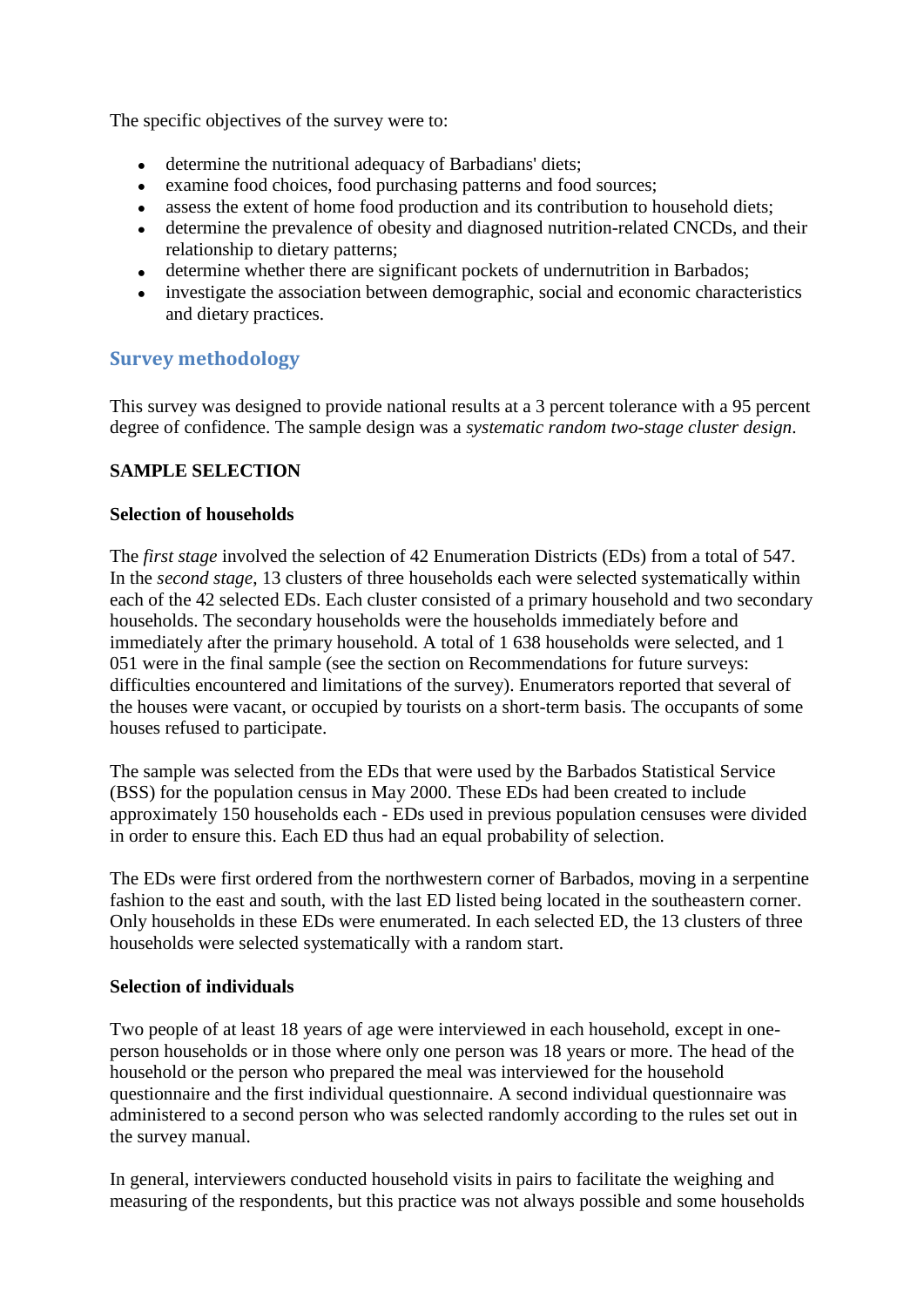were visited by only one enumerator. Interviewers were advised to leave a callback card at the households of people who were not at home asking them to contact NNC; however none of these prospective respondents called. The interviewer made two follow-up visits, and if contact was not established, "refusal" was indicated on the questionnaire, which was given to the supervisor.

## **THE FIELD TEAM**

The survey team consisted of three supervisors, to each of whom was assigned a group of 12 enumerators at the start of the data collection phase. The enumerators included community nutrition officers, a dietetic technician, a school meals supervisor, nurses, an environmental health officer, agricultural field officers and field and supervisory staff who had recently been employed on other surveys.

It was the responsibility of each supervisor to identify and indicate the 13 clusters of households in each ED to the enumerators. In most cases, two enumerators visited each household, but there were instances when only one interviewer visited in order to ensure that the identified respondents were interviewed as scheduled. Interviews were conducted in the evenings and at weekends, as well as during regular working hours.

## **STANDARDIZATION AND TRAINING**

Three standardization and training workshops were conducted for interviewers, who were taught skills for conducting interviews and for collecting anthropometric and dietary intake information. Each received a copy of the *Interview manual for Barbados*, which was the reference document during the sessions. Consultants from FAO and the Caribbean Food and Nutrition Institute (CFNI), and technical staff from BSS and NNC were the resource persons at the standardization workshops. Data collection commenced on 5 September 2000.

Interviewers were trained to:

- ask each question in the same way;
- estimate the weights of preportioned cooked foods, before they were informed of the actual weights. For fruits and vegetables, edible portions were used before the "as purchased" weight was divulged. During the interviews, the interviewers used common household measuring equipment such as measuring cups, pot-spoons and measuring spoons to assist respondents in recalling food intake. Where possible, the weight of food reported by the respondent was recorded. All food portions were converted to the measurements stated in the food composition tables;
- probe in order to determine the method of food preparation and the addition of fat,  $\bullet$ sugar, salt and other condiments.

After the first workshop, the interviewers pilot-tested the instrument in parishes that BSS identified as having similar demographic profiles to those in which the survey would be conducted. Following the pilot tests, the consultants and other resource persons made adjustments to the instrument as required.

A second pilot test was carried out, and discussions were held with the consultants and interviewers before final changes were made to the instrument.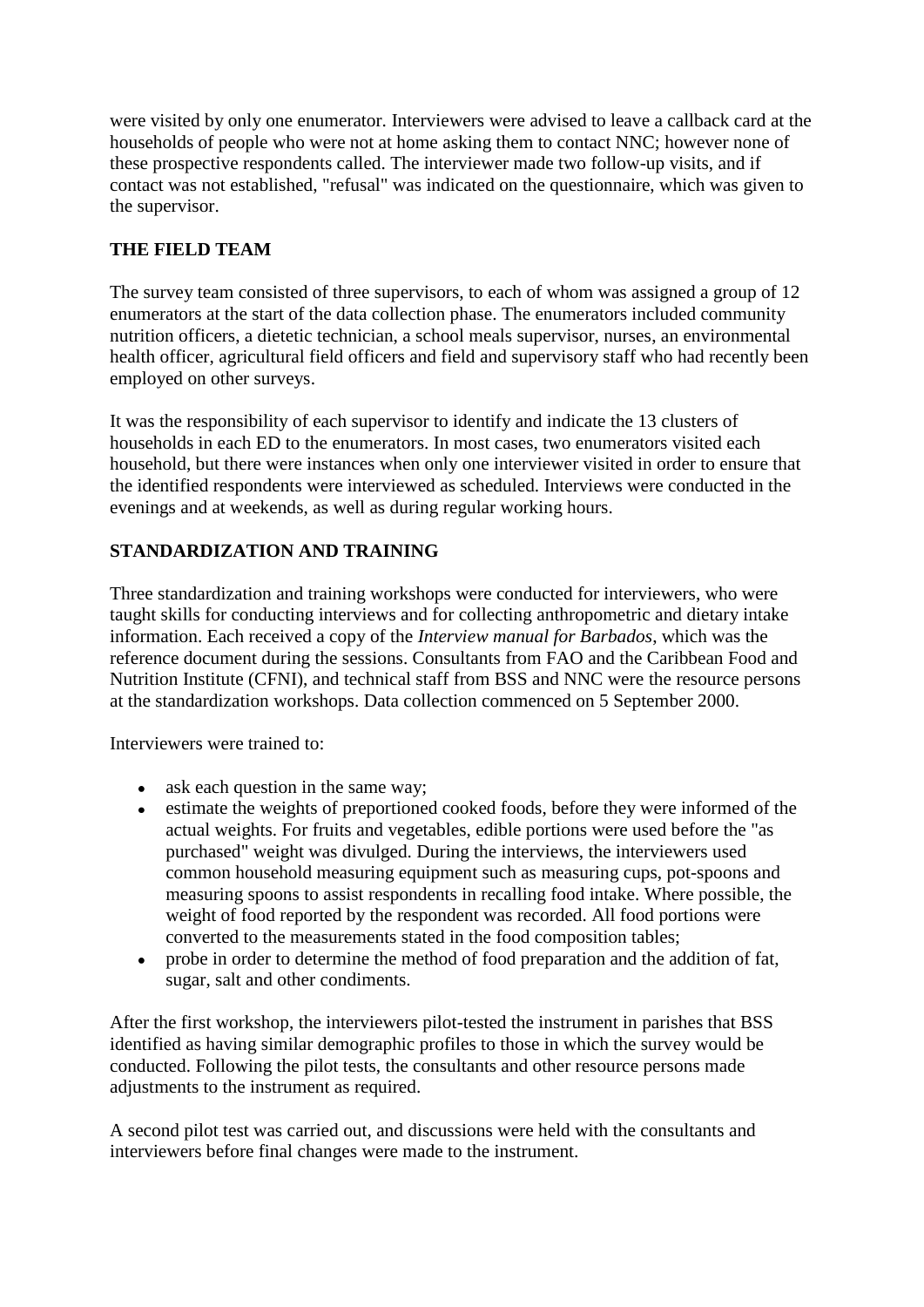The following quality control measures were implemented during data collection for the survey:

- One week after data collection, all enumerators were invited to a meeting at which to discuss issues that had emerged and that were relevant to the carrying out of interviews and the identification of foods. Information was summarized and distributed to the enumerators as a complement to the information in the interview manual.
- The supervisors attended the discussions and performed spot checks to assess the enumerators' interview techniques, as well as to ensure that the questionnaires were being administered as planned.
- The coordinator held regular meetings with the three supervisors to review the progress of fieldwork and make adjustments as required.
- Each enumerator was required to insert the food code from the food composition tables into each item of the 24-hour recall period.
- The supervisors checked the questionnaires to ensure that all items and questions were completed.

## **THE SURVEY QUESTIONNAIRES**

The following two questionnaires were used to gather the information for the survey:

- A *household-level questionnaire* was administered to the head of household and included questions on:
	- household composition;
	- income and food expenditure information;
	- food production activities;
	- shopping habits;
	- food preparation practices.
- An *individual-level questionnaire* was administered to the head of household and to one other household member (see section on Sample selection) and included questions on:
	- demographic and socio-economic factors (age, sex, education, occupation);
	- diagnosis and family history of CNCDs;

- healthy lifestyle practices (exercise, dieting, food preparation practices, frequency of purchase of ready-to-eat meals);

- perception of own nutritional status;
- use of micronutrient and dietary supplements.

In addition, anthropometric measurements were taken. The interviewers were trained to perform standard anthropometric assessment. Each individual was weighed and measured twice. When the difference between the two measurements was within pre-set limits, the second measurement was recorded. Body weight was recorded to the nearest half pound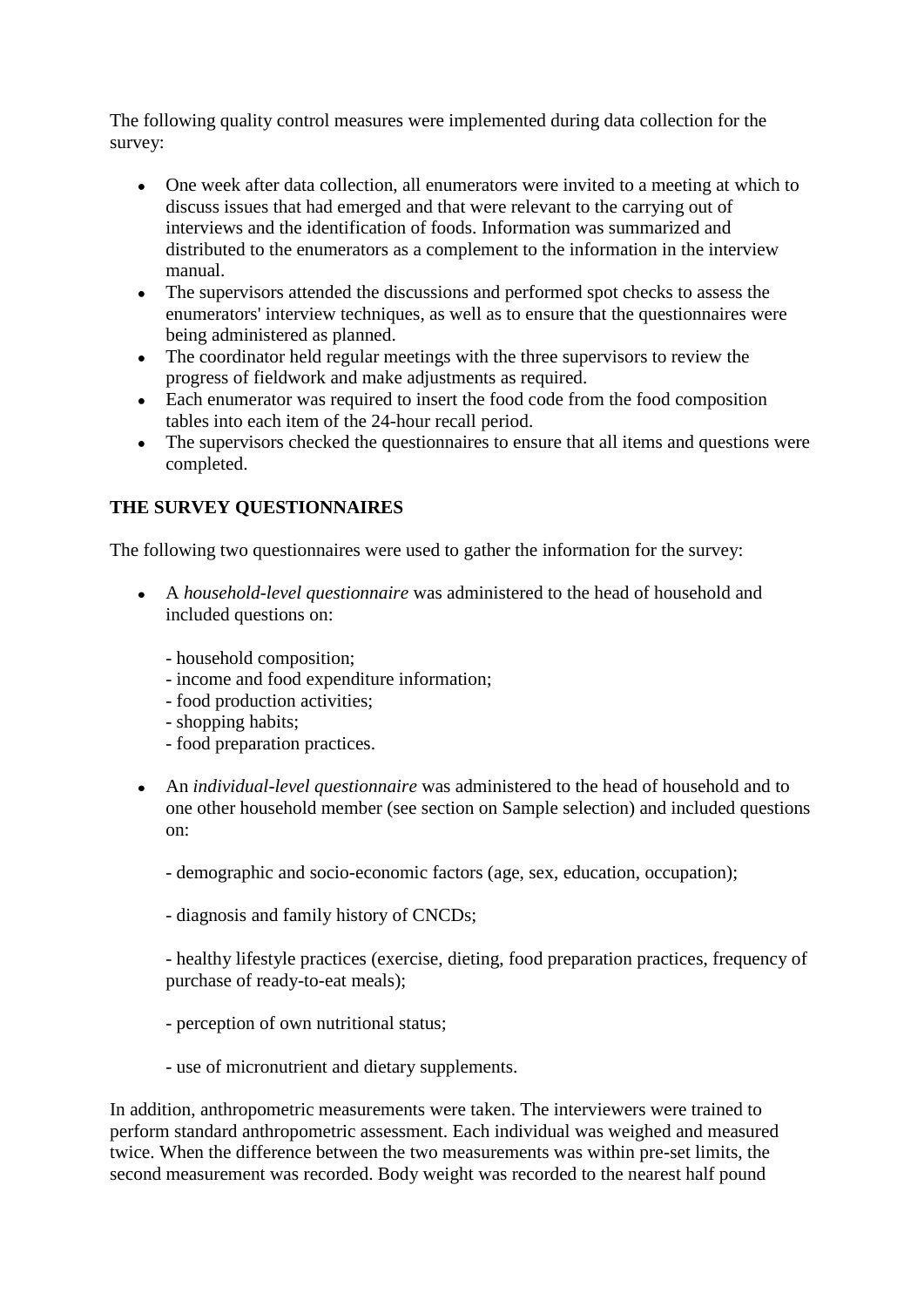(converted later to kilograms) with an electronic scale, and height was measured to the nearest centimetre with a metal measuring tape and a stadiometer.

A *24-hour recall period* was used to determine each individual's food intake in the 24 hours prior to the interview, using a standardized four-step protocol: 1) a complete list of all foods and beverages consumed during the previous 24-hour period, or preceding day, was obtained; 2) detailed descriptions of all the foods and beverages consumed, including cooking methods and brand names (if possible), were recorded; 3) estimates of the amounts of all foods and beverages consumed were obtained, using household measurement equipment such as kitchen spoons, cups and kitchen scales; and 4) the interviewer reviewed the recall with the respondent to ensure that all items had been recorded correctly.

In addition, a *semi-quantitative food frequency questionnaire* with a list of 84 foods was administered. Frequency was coded as daily, weekly, monthly or none, and the number of predefined measuring units consumed was recorded. A measuring unit, approximated by staff from NNC in collaboration with the CERES<sup>[\[5\]](http://www.fao.org/docrep/008/y5883e/y5883e06.htm#fn5)</sup> consultant, served as a reference portion from which the enumerator determined the amount that the respondent stated he or she had consumed, according to the frequency of intake specified. Portions were also recorded in grams, as required for foods that were recorded by weight.

A pilot study was conducted to validate these methods. Interviewers were provided with a bag containing household equipment such as a kitchen scale, measuring cups and spoons to help respondents recall the quantity of foods eaten. For food items such as carbonated drinks and juices packed in boxes, a chart was prepared showing the amounts in each container of various beverages.

## **Data processing and analysis**

## **DATA CLEANING AND ENTRY**

Supervisors and a team of nutritionists checked the 24-hour recalls and the semi-quantitative food frequency questionnaires before two trained data entry clerks entered the data. As a quality control measure, the CERES consultant randomly selected and entered 200 of the completed questionnaires in order to compare this with the data entry carried out by the clerks. Household measures were converted to grams and used to record quantities of cooked or raw food, as appropriate. A preliminary data analysis (frequencies and histograms) was used to identify errors and outliers, which were then corrected or recoded as missing values. The Statistical Package for the Social Sciences (SPSS) Version 8 was used for all data analysis.

## **FOOD AND NUTRITIONAL DATA HANDLING**

The CERES computer program was used to determine the nutritional value and nutrient adequacy of the diet, using *Food composition tables for use in the English-speaking Caribbean* (FCT) and *Recommended dietary allowances for the Caribbean* (RDA) (CFNI, 1993 and 1998).

The nutritional value and adequacy of the diet was calculated from the 24-hour recalls. The semi-quantitative food frequency questionnaire was used to examine dietary diversity and to identify the best food sources for the nutrients.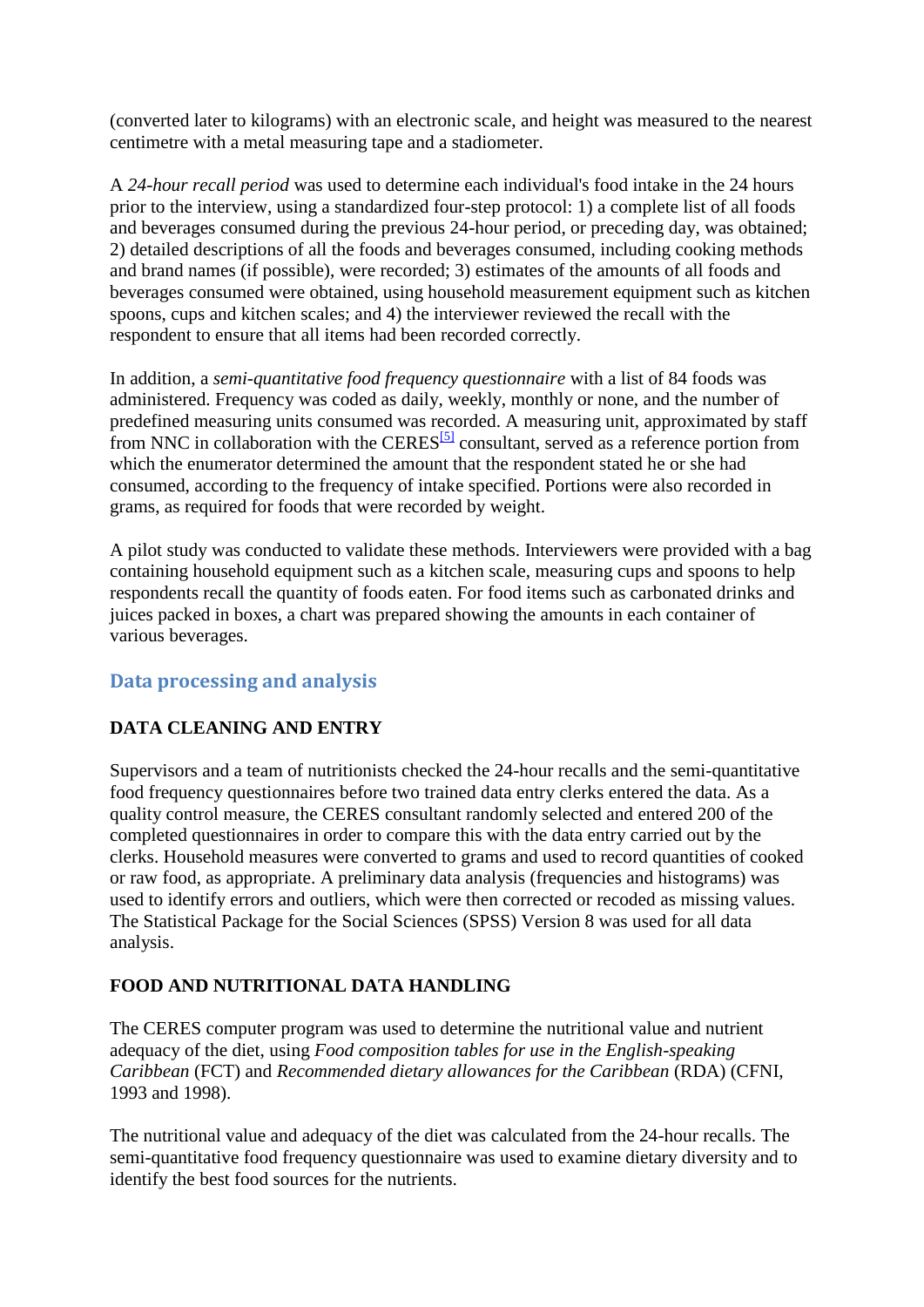The nutrient compositions of some frequently consumed local recipes were calculated and added to the food composition table in the CERES program. Local foods were also grouped into the "generic" classification and installed into the CERES program. The calculation of the 38 generic foods (see Annex IV) was based on the quantities used in FCT.

RDA was used as the standard against which the adequacies of energy and selected nutrient intakes for each respondent were assessed. Four age groups were used in analysing the results: 18 to 29 years (<30 years); 30 to 49 years; 50 to 64 years; and  $3\,65$  years.

Using the information collected from the 24-hour recall and the CERES program, the following information was obtained:

- intakes of energy and nutrients;
- percentages of adequacy of energy and nutrient intakes, based on age- and sex-specific RDAs;
- contributions to total energy from proteins, fats and carbohydrates;
- per capita consumption of the 38 generic foods.

Based on World Health Organization (WHO) standards, percentages of adequacy of respondents' energy and nutrient intakes were categorized for the analysis into the following categories: £ 70 percent (very inadequate), 70.1 to 90 percent (inadequate), 90.1 to 110 percent (adequate) and > 110 percent (excessive). Adequate dietary protein, fats and carbohydrate intakes as percentages of total energy were determined and categorized as follows:

- proteins, 10 to 15 percent of dietary energy;
- total fats 15 to 20 percent of dietary energy;
- carbohydrates 55 to 60 percent of dietary energy.

The nutrient goal for fruits and vegetables was set at 370 g per day. Two scores were developed: 1) the *micronutrient adequacy score* was calculated from the levels of adequacy of a range of micronutrients, using data from the 24-hour recalls (see the subsection on Micronutrient adequacy in Chapter 3); and 2) the *dietary diversity score* was calculated from the number of items consumed and the frequency of their consumption, using data from the food frequency questionnaire (see the subsection on Dietary diversity in Chapter 3).

Body mass index (BMI) was calculated from each respondent's weight and height according to the following equation:

$$
BMI = weight (kg)/height (m)2
$$

The standard WHO/FAO classification was used to define underweight, normal weight, overweight (also called pre-obesity), and obesity classes I to III (see Table 3.11).

## **DATA ANALYSIS**

Statistical analysis was performed using SPSS Version 8. Frequency distributions, medians, means and standard deviations were used to describe the data. Cross-tabulations and chisquared tests were performed to evaluate the strength of association between categorical variables, especially to examine differences across age groups and sexes. For continuous variables (such as BMI and dietary intake data), t-tests and one-way analyses of variance were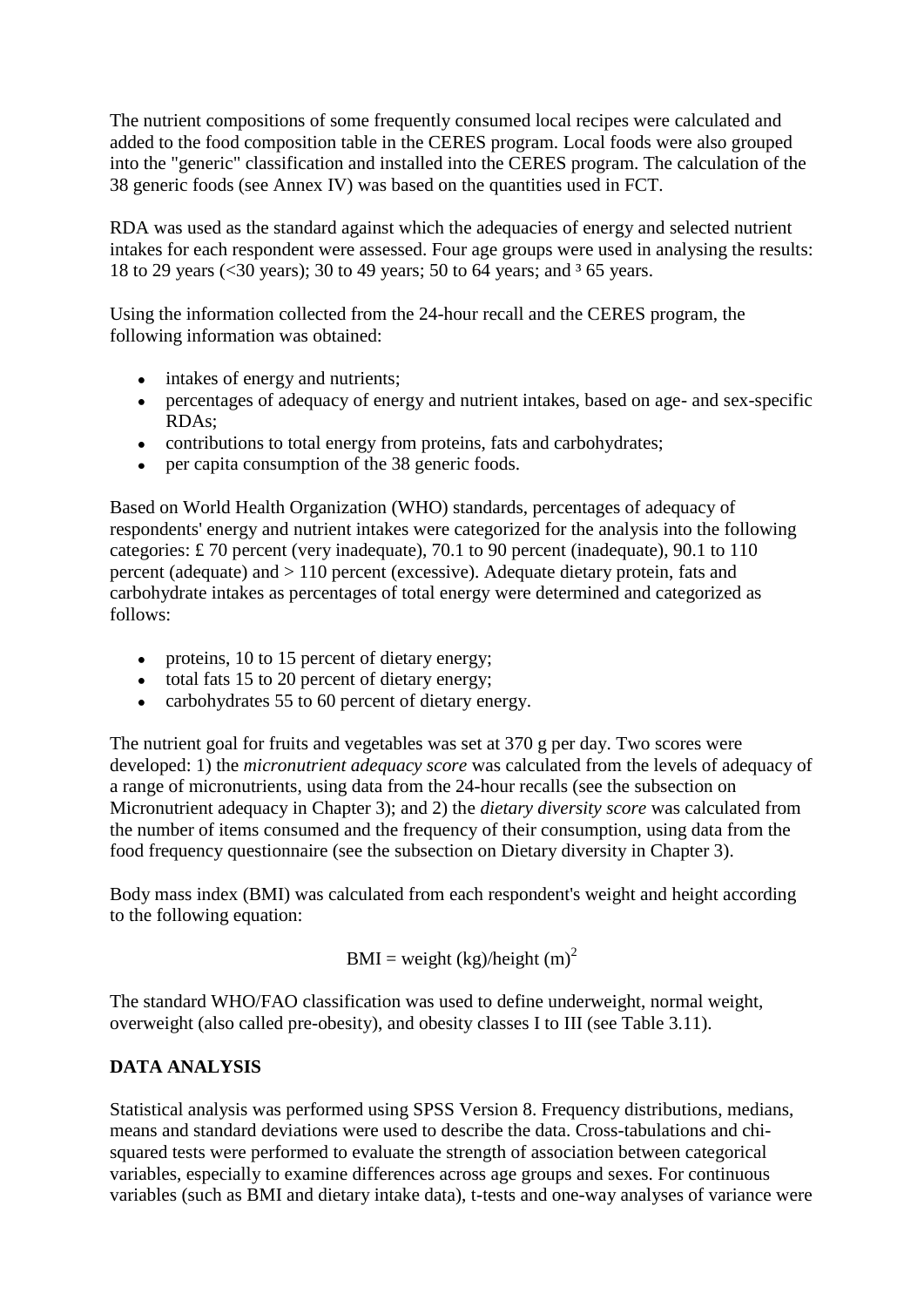used to investigate differences between age groups and sexes. In all cases,  $p < 0.05$  was used as the cut-off for statistical significance.

Vulnerability profiles were developed using a number of definitions of vulnerability (see Chapter 4). This was done either by performing multiple regression analyses to determine the contributions of a range of variables to the variation of certain key indicators (BMI, micronutrient adequacy scores and dietary diversity scores), or by using t-tests, one-way analyses of variance and chi-square tests to examine other potentially vulnerable conditions (poverty, old age, and female-headed households). The results of in-depth analyses of three key issues - iron deficiency anaemia, healthy lifestyles and younger adults - are presented in Chapter 5.

Throughout this report, the results from the Barbadian survey have been put into context by comparing them with earlier Barbadian data (to examine trends), with data from other Caribbean countries and, in some instances, with data from the United Kingdom or the United States. Chapters 3, 4 and 5 focus on significant findings, rather than presenting the results of all the analyses undertaken. Chapter 6 presents the policy and programmatic implications, as well as recommendations based on the survey results.

## **Recommendations for future surveys: difficulties encountered and limitations of the survey**

A national survey such as this one requires considerable forward planning. It demands a substantial commitment of time and resources, and should therefore be undertaken only when adequate time and resources exist and when the survey results will be put to good use in guiding policy construction and programme planning. It is useful to examine the planning and implementation of this survey in order to extract lessons learned that might benefit future surveys. The following recommendations are based on the experience of a survey that was successfully executed by NNC. Many of the lessons learned, difficulties experienced and limitations of the data are by no means unique to this survey, and can be found in textbooks on survey methodology, especially those on dietary methodology and nutritional epidemiology. However, it is helpful to consider them in the context of this survey.

### **PLANNING AND IMPLEMENTING THE SURVEY**

- A national food consumption and nutrition survey cannot be undertaken by a relatively small nutrition unit or centre (such as NNC) alone; it needs the support, approval and collaboration of at least one government ministry (in this case, the Ministries of Health and of Agriculture and Rural Development were involved), as well as of other government departments (BSS for this survey). Securing such support, approval and commitment is the essential first step in planning the survey. However, political commitment to support the nutrition centre and oversee all stages of the survey is equally essential.
- If the results of the survey are to be used in policy and programme planning, potential users need to be consulted at an early stage in the planning phase. Users need to specify what information they require and in what form. Ideally, a survey advisory committee should be formed, including users, at least one statistician and a nutritionist. In this survey, a committee was formed comprising two senior medical officers of health, NNC staff, statisticians from BSS and FAO, and the director of the Chronic Disease Research Centre.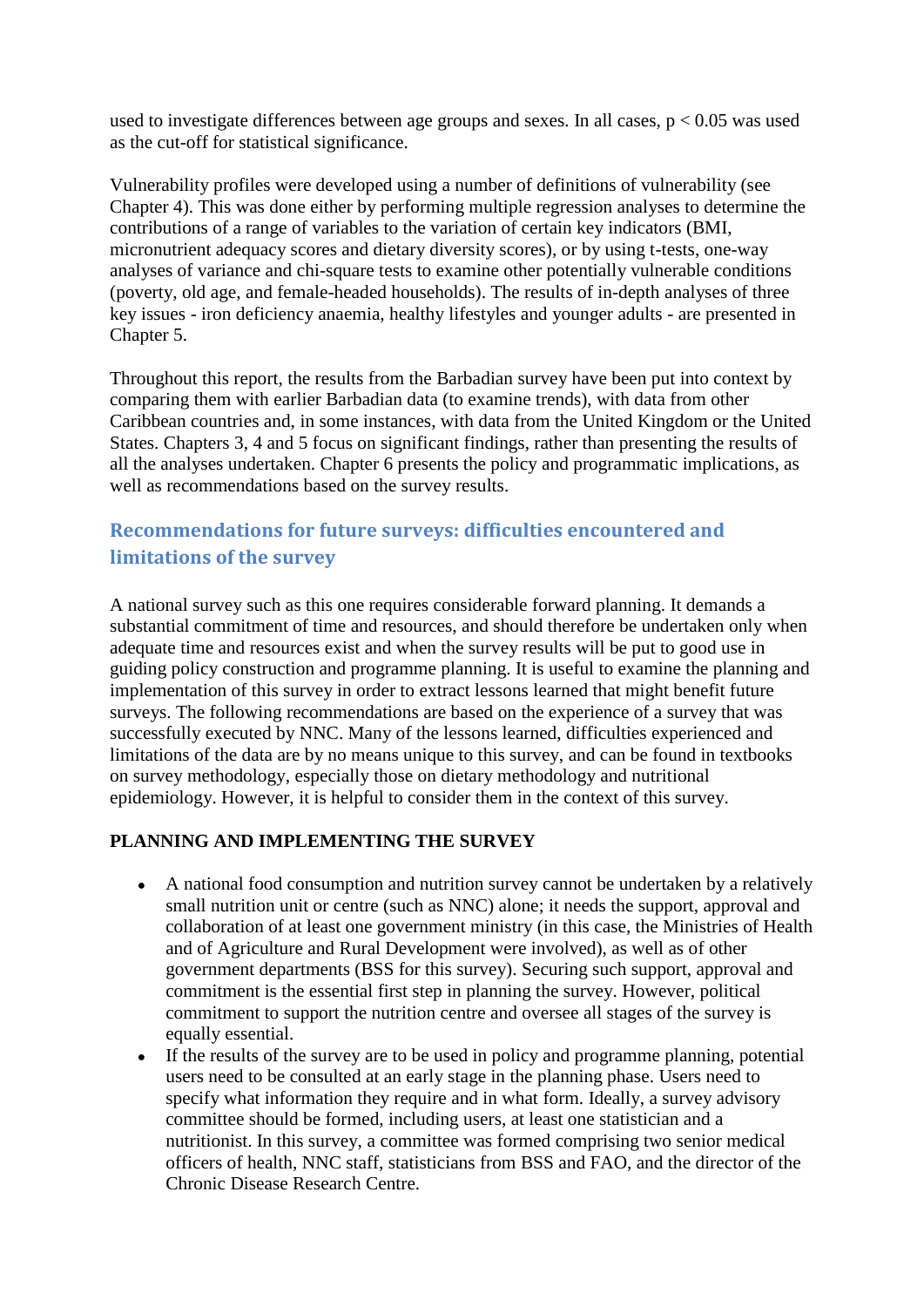- Adequate human resources need to be found and committed for all stages of the survey (planning and supervision, data collection, data entry, data analysis and preparation of the report). Survey staff must be dedicated full-time to the survey from an early stage, and should not attempt to carry out other jobs and duties at the same time. A statistician needs to be consulted and involved from the start of survey planning. It is recommended that large surveys be coordinated by a department that is oriented to survey methodology and has access to suitable, well-trained enumerators.
- The survey budget must be realistic. The sample size of the survey needs to be  $\bullet$ calculated ahead so that a realistic estimate of the time and staff needed for data collection can be made, bearing in mind that much interviewing will have to be conducted after working hours and on weekends. Where applicable, allowance needs to be made for the costs of travel and meals, equipment, and repeat visits to ensure the inclusion of as many selected sample households as possible.
- A public information campaign is needed well ahead of survey implementation to alert  $\bullet$ the public that they may be called on to participate in the survey, and to urge their compliance. A high refusal rate can produce biased results and causes much time wasting.
- The size of the survey team needs to be carefully planned. On the one hand, a team  $\bullet$ that is too large can pose problems regarding adequate supervision and quality control. On the other hand, if enumerators are asked to conduct too many interviews, boredom can set in and affect the quality of the work.
- A work plan needs to be developed early during survey planning, with the timing of key events clearly marked. This requires a realistic assessment of the time needed for fieldwork. Training should be conducted close to the start of data gathering, and refresher training must also be scheduled. In this survey, delays in training and in the availability (and set-up) of computers, as well as the imminent start of the national census, resulted in the start of the survey being postponed from January to September 2000.
- There are a number of ways of collecting dietary intake data. Each has its limitations,  $\bullet$ and these need to be recognized when choosing the most appropriate methodology. Methods range from the "quick and dirty" food frequency questionnaire to the more intensive (and intrusive) "gold standard" of weighed intakes, for which survey respondents are asked to weigh and record all the foods they consume. The food frequency method provides limited quantitative information on dietary intakes (many nutritional epidemiologists would argue that it should only be used to provide qualitative information on food patterns), but can be administered easily to a large sample. The weighed intake method, however, can only be used with a small sample of highly motivated and literate respondents. This survey chose the 24-hour dietary recall method - which is perhaps the most common method of assessing dietary intakes for large surveys - supplemented by data from a semi-quantitative food frequency questionnaire. The limitations of these methods are described later in this section.
- The training of enumerators is crucial, regardless of whether they have a nutrition  $\bullet$ background. Some enumerators may "fail" the training, so more enumerators than needed for the survey should be trained, and the weakest trainees placed in reserve. In this survey, some enumerators were absent from some training sessions, which limited the adequacy of the training they received, despite efforts to compensate for absences by providing written instructions. If the fieldwork is to be of long duration, refresher training may be needed. Training for a food consumption and anthropometry survey must include the following: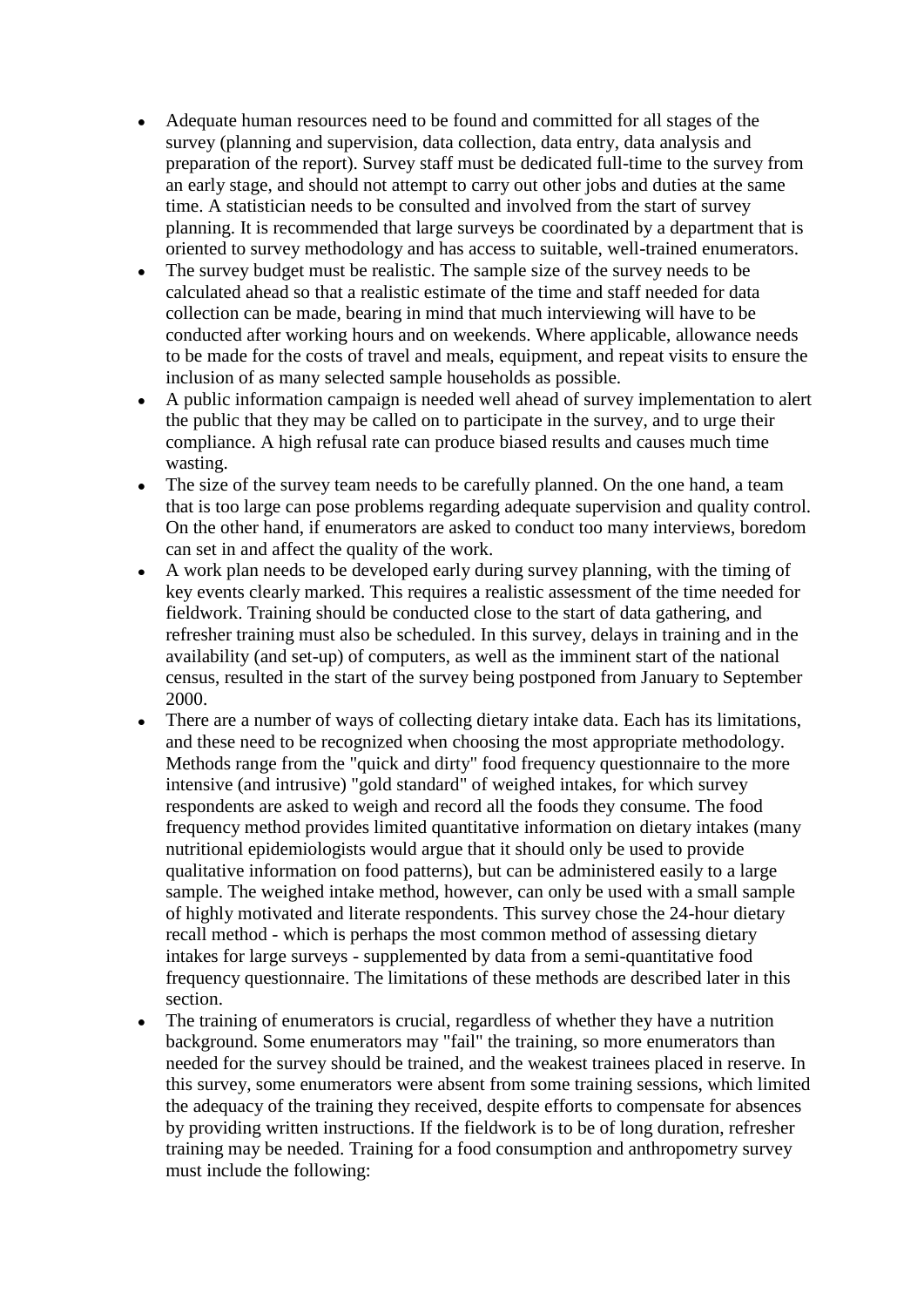- standardization of anthropometric techniques, including assessing enumerators' abilities by calculating the technical errors of measurement made by each enumerator, and providing ample opportunity for repeated practice sessions;

- measuring and weighing each person twice, and assessing the adequacy of the measurements by comparing the values;

-instruction in the care and standardization of all equipment;

-standardization of interview techniques, and achieving familiarity with the questionnaire and the 24-hour recall method. Role play is a useful training tool for this.

- A schedule for supervising fieldwork is essential to ensure quality control throughout the fieldwork. This must include random, but regular, observation of enumerators, frequent meetings to discuss problems, and routine daily checking of completed questionnaires. Regular meetings between supervisors and enumerators are especially important, and time and opportunity must be allowed for these.
- A system for gathering in questionnaires at the end of each day also needs to be established. For this survey, it was decided to collect questionnaires weekly, because several respondents were absent at the first visit and revisits were required. In preparation for data entry, supervisors must collect and check the completed questionnaires and correct errors in coding immediately. Assistance from a statistician who is knowledgeable about food consumption and anthropometry would facilitate the planning of quality control during fieldwork.
- Data analysis must be planned as part of questionnaire development, with the full involvement of the survey statistician. Thinking ahead to how the data are to be analysed, presented and disaggregated, as well as to which statistical tests are to be used, will help determine the coding of the questionnaire. For example, in this survey, income data were obtained as actual amounts, but food expenditure data were obtained only as categorical information. It was therefore not possible to determine the proportion of a household's income spent on food.

## **DATA ENTRY AND ANALYSIS**

- Quality control of data entry can be ensured either by double data entry of all questionnaires or by double data entry of a sample of questionnaires. Double data entry entails entering data from a questionnaire twice, then comparing the records, and correcting if needed. This survey employed double data entry for a sample (200 questionnaires), the second data entry being done by the CERES consultant.
- Entry of the 24-hour recall data is best done by a nutritionist, because judgements regarding dietary data need to be made by someone knowledgeable in the subject. If it is not possible to employ a nutritionist for the data entry, the dietary information needs first to be coded by a nutritionist and then entered by a data entry clerk, under the close supervision of a nutritionist.
- The coding of dietary data includes the food item code (which is related to the food  $\bullet$ analysis program's database, and hence to whether cooked or raw food is referred to) and the quantity of food consumed (in grams). This entails converting household measures into grams and assessing the composition of composite dishes and preprepared foods. It also entails making a separate list of foods (such as composite dishes or purchased pre-prepared foods) that are not included in the database, so that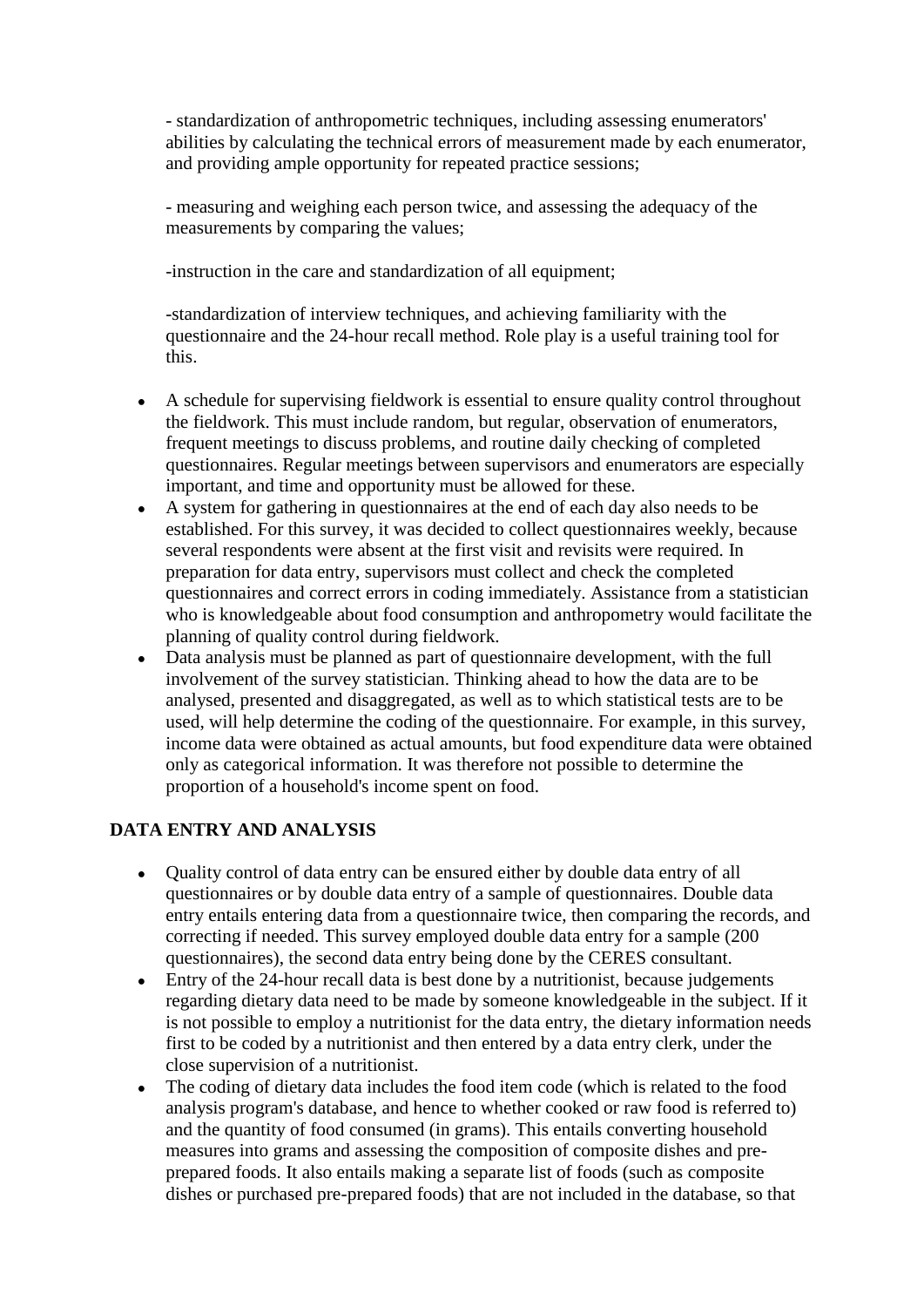these may be included in the data analysis. Decisions regarding the coding of dietary data, quantities and compositions of non-database foods are best made through discussion with nutritionists.

- The entry of dietary data is time-consuming, and this needs to be allowed for. In this survey, it would have been better to check the dietary data as the questionnaires came in, rather than after the fieldwork had been completed. To ensure the accurate coding of dietary data, a system needs to be established in which a second person recodes a sample of dietary recalls, which should then be compared with the original coded data. This will highlight issues and problems that can be discussed at meetings. In this survey, the food codes recorded by enumerators were reviewed by nutritionists, but after a considerable lapse of time. The 24-hour recalls of respondents with very high or very low energy intakes were checked.
- The 24-hour recall method presents the following difficulties and limitations, which were experienced in this survey:

- It relies on the respondent's memory, hence the need for adequate probing by the interviewer.

- Interviewers experience difficulties in recording quantities consumed and assessing portion sizes. Respondents may also fail to quantify accurately the amounts of food consumed.

- The nutrient content database (and hence the CERES database used in this survey) is incomplete: nutrient content information is not available for every food item in FCT. For example, the zinc and cholesterol contents of many foods are missing. An apparently low zinc intake (as found in this survey) may therefore be the result of the incomplete database, rather than reflecting a real dietary zinc deficiency. Unfortunately, the CERES program used to analyse this survey's dietary data does not indicate cases of incomplete information.

- The nutrient values provided in FCT (and hence CERES) were extracted from other tables, and not obtained from the analysis of Caribbean foods. This may have introduced errors in the moisture content of staple foods and the vitamin content of processed foods and fresh fruit and vegetables.

- Foods and composite dishes can be added to the CERES database. Local recipes from a Caribbean cookery book were used to enter composite dishes, and there may have been errors in the nutrient values of these dishes. Furthermore, the nutrient compositions of many foods that are pre-prepared and processed in Barbados were not available from the food companies concerned, so estimates based on similar foods may have been inaccurate for some nutrients.

The food frequency method used in this survey entailed the gathering of information on the frequency of consumption (monthly, weekly, daily) of 84 foods, and the number of portions of predetermined size consumed. It is recommended that in future no effort be made to quantify the information (through portions consumed), but that a more detailed breakdown of frequency of consumption be obtained. Although the food frequency method is often described as "quick and dirty", it demands the same level of training in good technique as any other method. It provides valuable information on dietary patterns that are not captured by 24-hour recalls.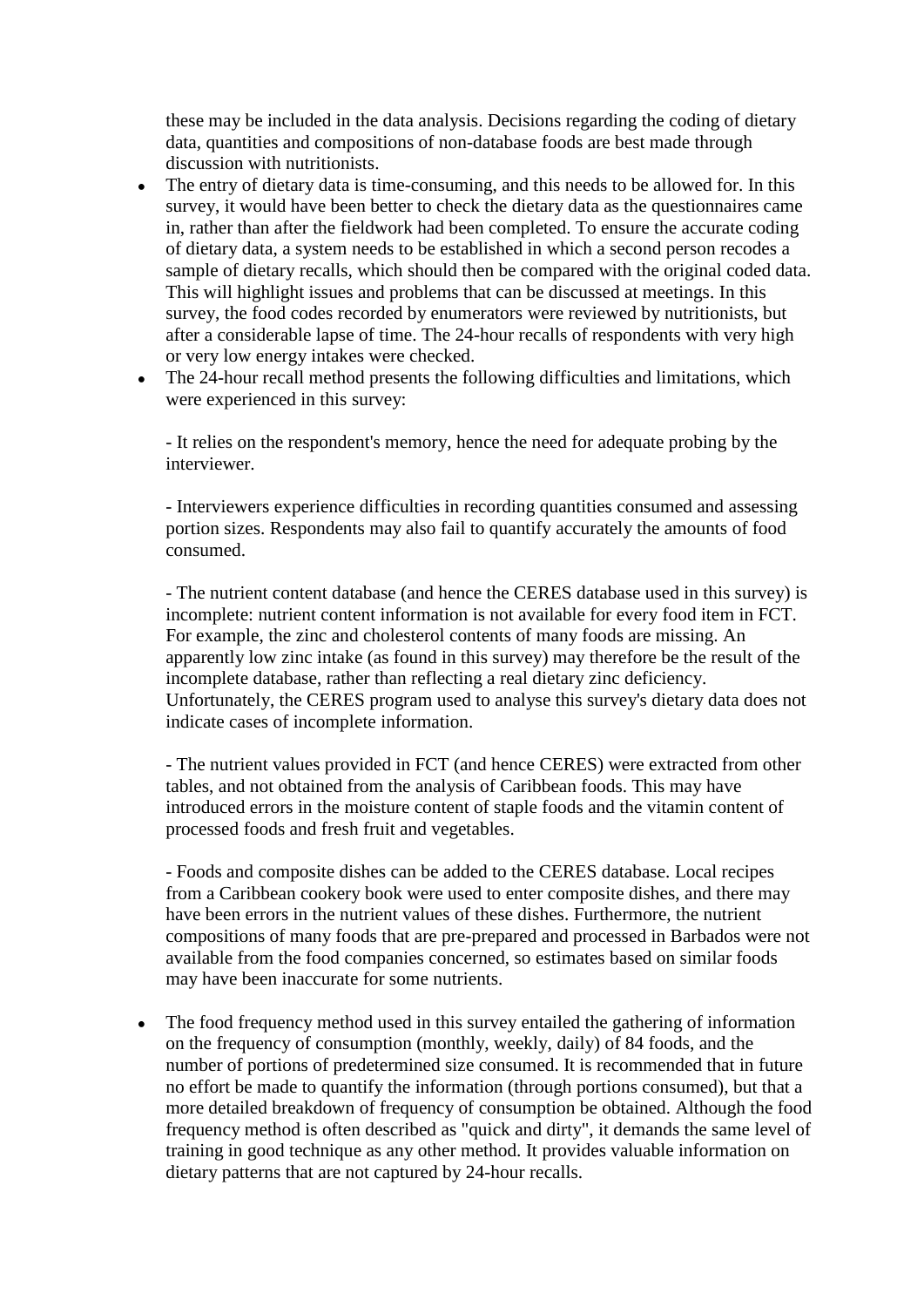- All scales and measuring tapes used in this survey were calibrated in both metric and imperial units, but enumerators were instructed to record in the unit of their choice. As both data entry and data checking took place long after the fieldwork was complete, it was necessary to return to some homes to re-measure respondents because it was not clear which units had been used for the original measurements. This experience emphasizes the importance of early data entry and checking.
- Data analysis must not be carried out by a statistician alone, but must be a  $\bullet$ collaborative effort between an experienced nutritionist (preferably with a good understanding of statistics) and a statistician (preferably with experience in nutrition surveys). The plan of the analysis and the structure of the survey report need to be agreed before data analysis begins. Input from potential users at this stage would be valuable.

<sup>[\[5\]](http://www.fao.org/docrep/008/y5883e/y5883e06.htm#fnB5)</sup> CERES is the software package that was used to analyse the food intake data. It was developed by the Instituto de Nutrición e Higiene de los Alimentos in Havana, with funding from FAO, and incorporates the Caribbean food composition tables.

# **2. THE SURVEY**

The purpose of the Barbados Food Consumption and Anthropometric Survey (2000) was to determine the food intake and dietary patterns of the country's adult population, the prevalence of obesity and diagnosed nutrition-related CNCDs, and the relationship between these and dietary patterns. The information obtained through this study will enable NNC to plan and execute various targeted intervention programmes with the aims of increasing the population's levels of awareness of health-related risks and of actually reducing those risks by adopting more appropriate eating and lifestyle patterns.

The specific objectives of the survey were to:

- determine the nutritional adequacy of Barbadians' diets;
- examine food choices, food purchasing patterns and food sources;
- assess the extent of home food production and its contribution to household diets;
- determine the prevalence of obesity and diagnosed nutrition-related CNCDs, and their relationship to dietary patterns;
- determine whether there are significant pockets of undernutrition in Barbados;
- investigate the association between demographic, social and economic characteristics and dietary practices.

## **Survey methodology**

This survey was designed to provide national results at a 3 percent tolerance with a 95 percent degree of confidence. The sample design was a *systematic random two-stage cluster design*.

## **SAMPLE SELECTION**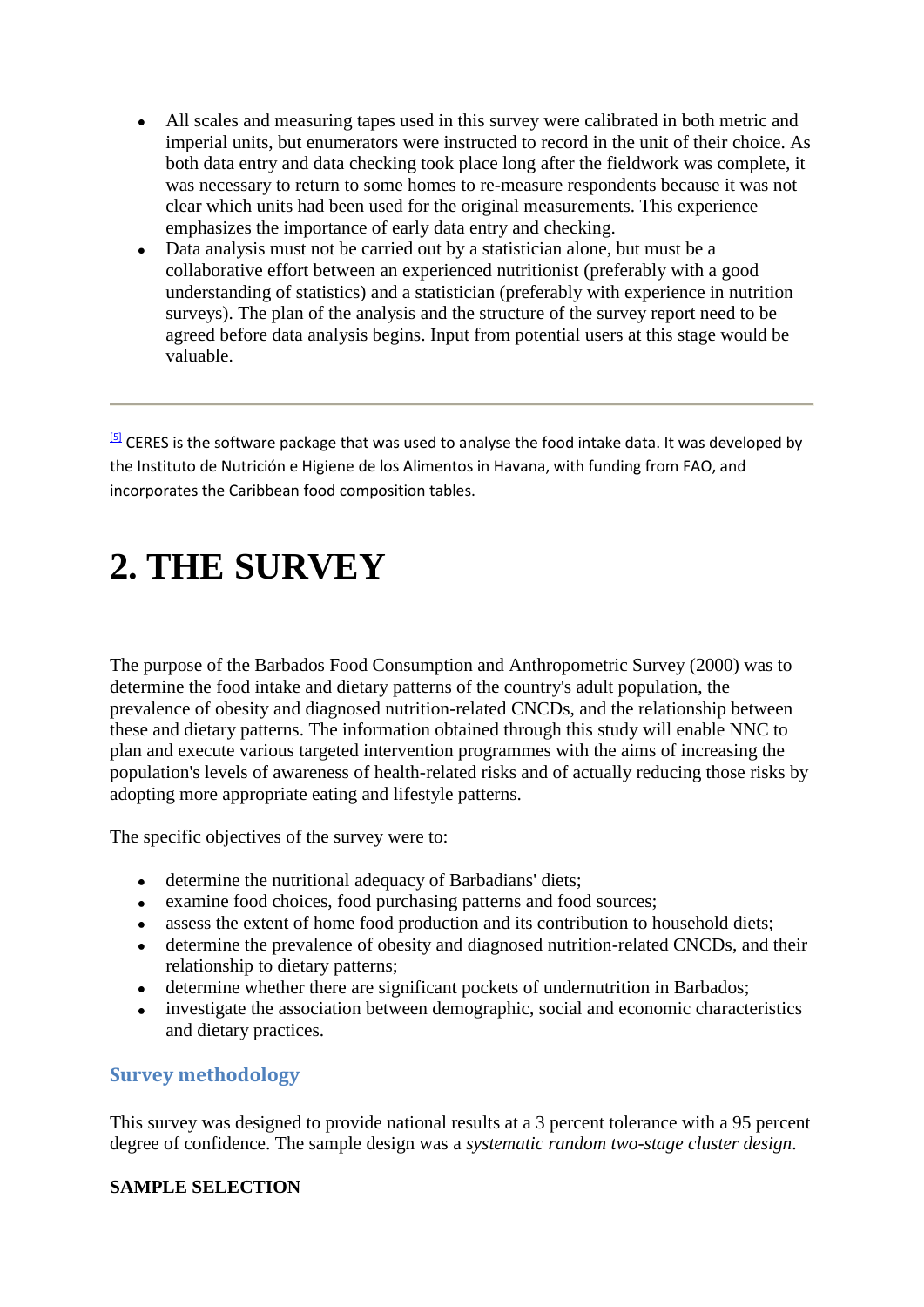### **Selection of households**

The *first stage* involved the selection of 42 Enumeration Districts (EDs) from a total of 547. In the *second stage*, 13 clusters of three households each were selected systematically within each of the 42 selected EDs. Each cluster consisted of a primary household and two secondary households. The secondary households were the households immediately before and immediately after the primary household. A total of 1 638 households were selected, and 1 051 were in the final sample (see the section on Recommendations for future surveys: difficulties encountered and limitations of the survey). Enumerators reported that several of the houses were vacant, or occupied by tourists on a short-term basis. The occupants of some houses refused to participate.

The sample was selected from the EDs that were used by the Barbados Statistical Service (BSS) for the population census in May 2000. These EDs had been created to include approximately 150 households each - EDs used in previous population censuses were divided in order to ensure this. Each ED thus had an equal probability of selection.

The EDs were first ordered from the northwestern corner of Barbados, moving in a serpentine fashion to the east and south, with the last ED listed being located in the southeastern corner. Only households in these EDs were enumerated. In each selected ED, the 13 clusters of three households were selected systematically with a random start.

### **Selection of individuals**

Two people of at least 18 years of age were interviewed in each household, except in oneperson households or in those where only one person was 18 years or more. The head of the household or the person who prepared the meal was interviewed for the household questionnaire and the first individual questionnaire. A second individual questionnaire was administered to a second person who was selected randomly according to the rules set out in the survey manual.

In general, interviewers conducted household visits in pairs to facilitate the weighing and measuring of the respondents, but this practice was not always possible and some households were visited by only one enumerator. Interviewers were advised to leave a callback card at the households of people who were not at home asking them to contact NNC; however none of these prospective respondents called. The interviewer made two follow-up visits, and if contact was not established, "refusal" was indicated on the questionnaire, which was given to the supervisor.

### **THE FIELD TEAM**

The survey team consisted of three supervisors, to each of whom was assigned a group of 12 enumerators at the start of the data collection phase. The enumerators included community nutrition officers, a dietetic technician, a school meals supervisor, nurses, an environmental health officer, agricultural field officers and field and supervisory staff who had recently been employed on other surveys.

It was the responsibility of each supervisor to identify and indicate the 13 clusters of households in each ED to the enumerators. In most cases, two enumerators visited each household, but there were instances when only one interviewer visited in order to ensure that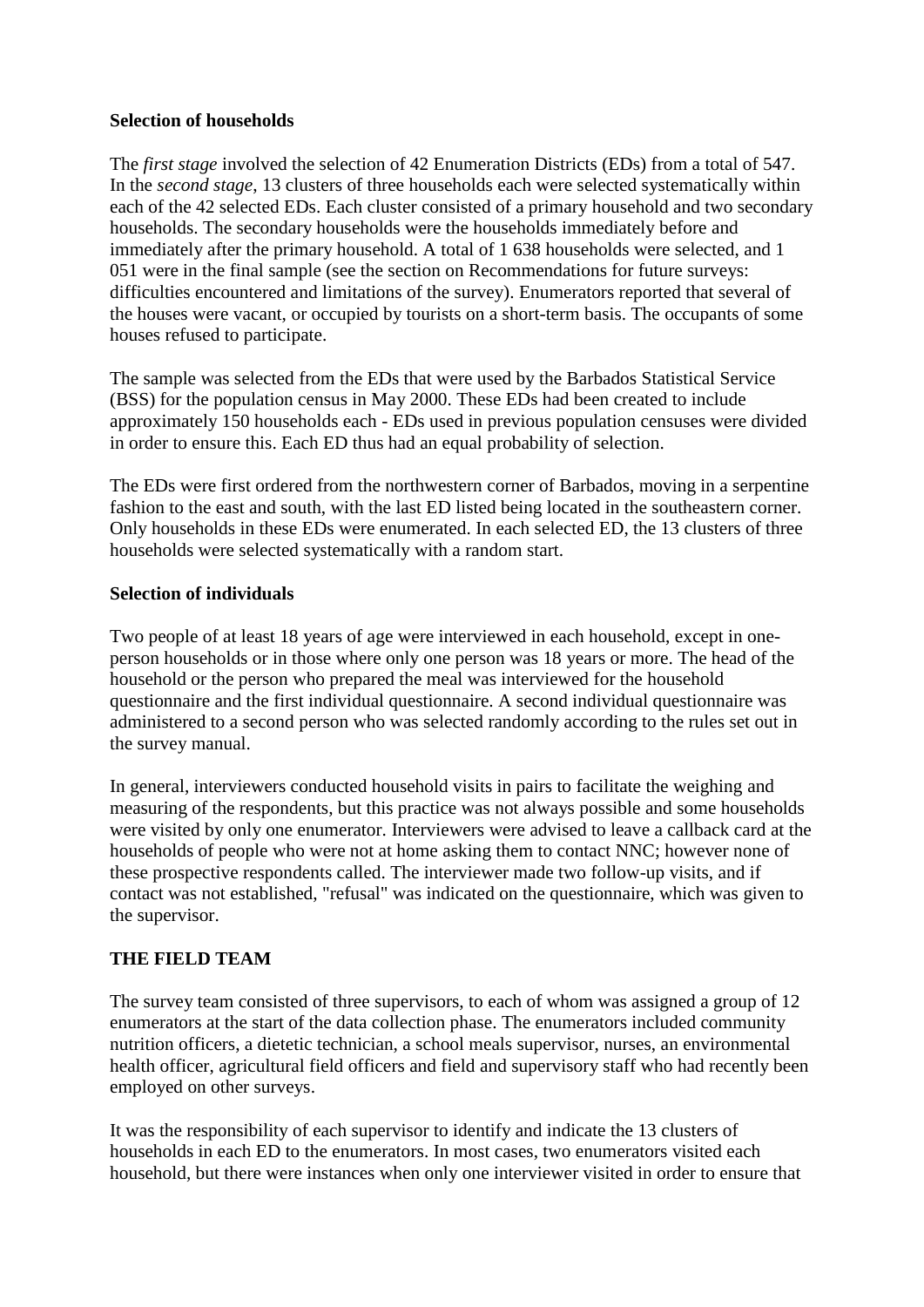the identified respondents were interviewed as scheduled. Interviews were conducted in the evenings and at weekends, as well as during regular working hours.

## **STANDARDIZATION AND TRAINING**

Three standardization and training workshops were conducted for interviewers, who were taught skills for conducting interviews and for collecting anthropometric and dietary intake information. Each received a copy of the *Interview manual for Barbados*, which was the reference document during the sessions. Consultants from FAO and the Caribbean Food and Nutrition Institute (CFNI), and technical staff from BSS and NNC were the resource persons at the standardization workshops. Data collection commenced on 5 September 2000.

Interviewers were trained to:

- ask each question in the same way;
- estimate the weights of preportioned cooked foods, before they were informed of the actual weights. For fruits and vegetables, edible portions were used before the "as purchased" weight was divulged. During the interviews, the interviewers used common household measuring equipment such as measuring cups, pot-spoons and measuring spoons to assist respondents in recalling food intake. Where possible, the weight of food reported by the respondent was recorded. All food portions were converted to the measurements stated in the food composition tables;
- $\bullet$ probe in order to determine the method of food preparation and the addition of fat, sugar, salt and other condiments.

After the first workshop, the interviewers pilot-tested the instrument in parishes that BSS identified as having similar demographic profiles to those in which the survey would be conducted. Following the pilot tests, the consultants and other resource persons made adjustments to the instrument as required.

A second pilot test was carried out, and discussions were held with the consultants and interviewers before final changes were made to the instrument.

The following quality control measures were implemented during data collection for the survey:

- One week after data collection, all enumerators were invited to a meeting at which to discuss issues that had emerged and that were relevant to the carrying out of interviews and the identification of foods. Information was summarized and distributed to the enumerators as a complement to the information in the interview manual.
- The supervisors attended the discussions and performed spot checks to assess the enumerators' interview techniques, as well as to ensure that the questionnaires were being administered as planned.
- The coordinator held regular meetings with the three supervisors to review the progress of fieldwork and make adjustments as required.
- Each enumerator was required to insert the food code from the food composition tables into each item of the 24-hour recall period.
- The supervisors checked the questionnaires to ensure that all items and questions were completed.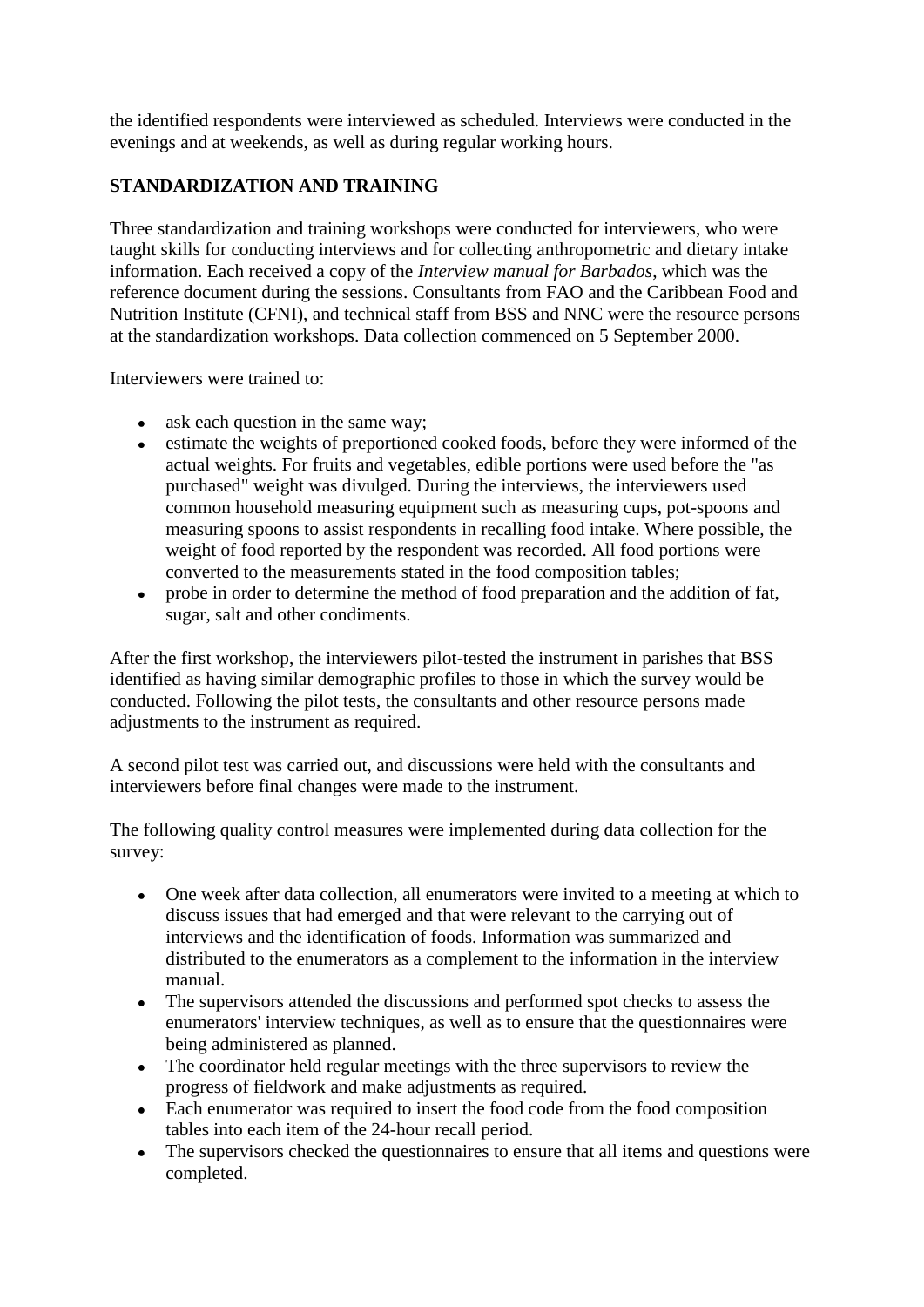### **THE SURVEY QUESTIONNAIRES**

The following two questionnaires were used to gather the information for the survey:

- A *household-level questionnaire* was administered to the head of household and included questions on:
	- household composition;
	- income and food expenditure information;
	- food production activities;
	- shopping habits;
	- food preparation practices.
- An *individual-level questionnaire* was administered to the head of household and to one other household member (see section on Sample selection) and included questions on:
	- demographic and socio-economic factors (age, sex, education, occupation);
	- diagnosis and family history of CNCDs;

- healthy lifestyle practices (exercise, dieting, food preparation practices, frequency of purchase of ready-to-eat meals);

- perception of own nutritional status;
- use of micronutrient and dietary supplements.

In addition, anthropometric measurements were taken. The interviewers were trained to perform standard anthropometric assessment. Each individual was weighed and measured twice. When the difference between the two measurements was within pre-set limits, the second measurement was recorded. Body weight was recorded to the nearest half pound (converted later to kilograms) with an electronic scale, and height was measured to the nearest centimetre with a metal measuring tape and a stadiometer.

A *24-hour recall period* was used to determine each individual's food intake in the 24 hours prior to the interview, using a standardized four-step protocol: 1) a complete list of all foods and beverages consumed during the previous 24-hour period, or preceding day, was obtained; 2) detailed descriptions of all the foods and beverages consumed, including cooking methods and brand names (if possible), were recorded; 3) estimates of the amounts of all foods and beverages consumed were obtained, using household measurement equipment such as kitchen spoons, cups and kitchen scales; and 4) the interviewer reviewed the recall with the respondent to ensure that all items had been recorded correctly.

In addition, a *semi-quantitative food frequency questionnaire* with a list of 84 foods was administered. Frequency was coded as daily, weekly, monthly or none, and the number of predefined measuring units consumed was recorded. A measuring unit, approximated by staff from NNC in collaboration with the CERES<sup>[\[5\]](http://www.fao.org/docrep/008/y5883e/y5883e06.htm#fn5)</sup> consultant, served as a reference portion from which the enumerator determined the amount that the respondent stated he or she had consumed, according to the frequency of intake specified. Portions were also recorded in grams, as required for foods that were recorded by weight.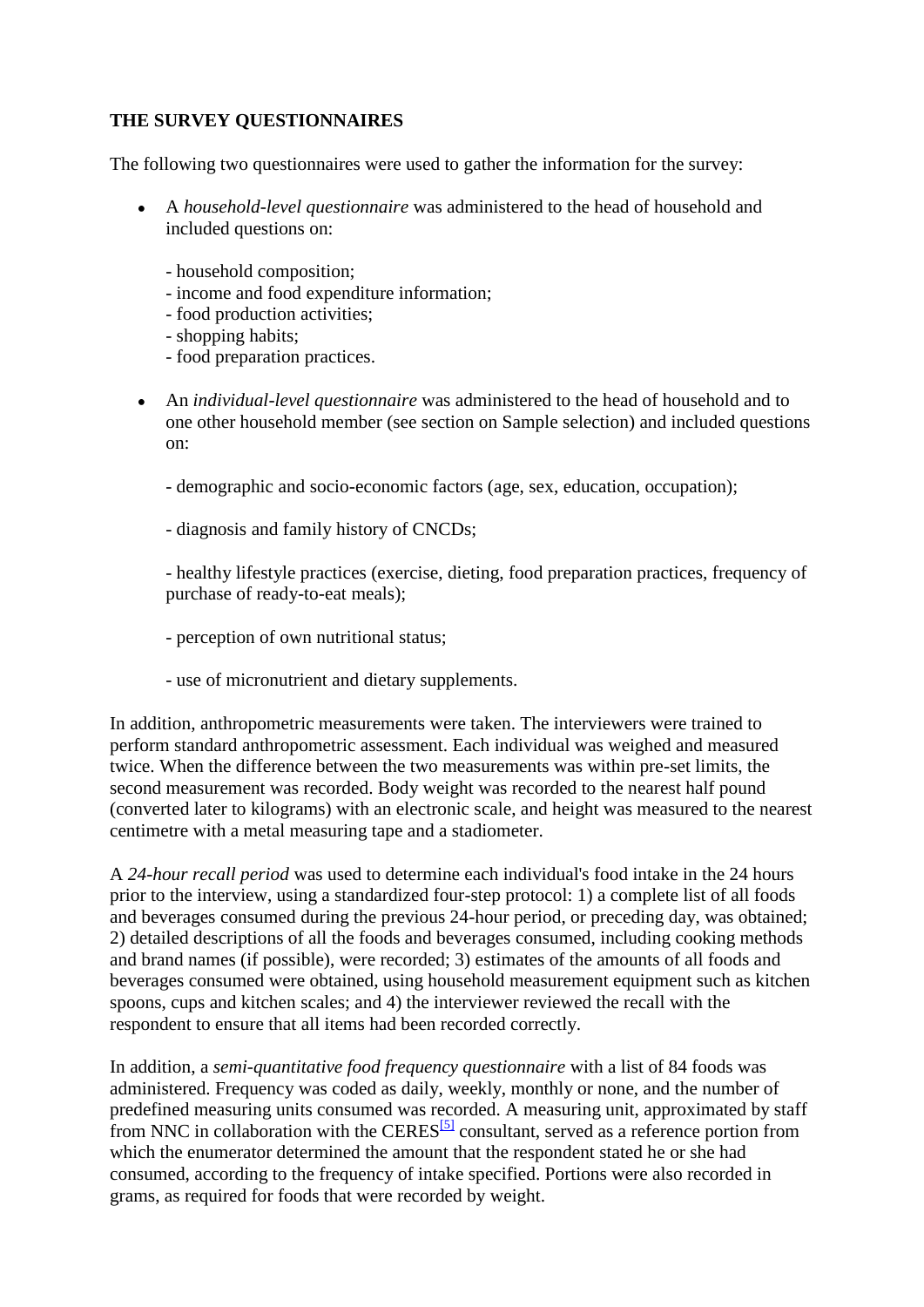A pilot study was conducted to validate these methods. Interviewers were provided with a bag containing household equipment such as a kitchen scale, measuring cups and spoons to help respondents recall the quantity of foods eaten. For food items such as carbonated drinks and juices packed in boxes, a chart was prepared showing the amounts in each container of various beverages.

## **Data processing and analysis**

### **DATA CLEANING AND ENTRY**

Supervisors and a team of nutritionists checked the 24-hour recalls and the semi-quantitative food frequency questionnaires before two trained data entry clerks entered the data. As a quality control measure, the CERES consultant randomly selected and entered 200 of the completed questionnaires in order to compare this with the data entry carried out by the clerks. Household measures were converted to grams and used to record quantities of cooked or raw food, as appropriate. A preliminary data analysis (frequencies and histograms) was used to identify errors and outliers, which were then corrected or recoded as missing values. The Statistical Package for the Social Sciences (SPSS) Version 8 was used for all data analysis.

### **FOOD AND NUTRITIONAL DATA HANDLING**

The CERES computer program was used to determine the nutritional value and nutrient adequacy of the diet, using *Food composition tables for use in the English-speaking Caribbean* (FCT) and *Recommended dietary allowances for the Caribbean* (RDA) (CFNI, 1993 and 1998).

The nutritional value and adequacy of the diet was calculated from the 24-hour recalls. The semi-quantitative food frequency questionnaire was used to examine dietary diversity and to identify the best food sources for the nutrients.

The nutrient compositions of some frequently consumed local recipes were calculated and added to the food composition table in the CERES program. Local foods were also grouped into the "generic" classification and installed into the CERES program. The calculation of the 38 generic foods (see Annex IV) was based on the quantities used in FCT.

RDA was used as the standard against which the adequacies of energy and selected nutrient intakes for each respondent were assessed. Four age groups were used in analysing the results: 18 to 29 years (<30 years); 30 to 49 years; 50 to 64 years; and  $3\overline{65}$  years.

Using the information collected from the 24-hour recall and the CERES program, the following information was obtained:

- intakes of energy and nutrients;
- percentages of adequacy of energy and nutrient intakes, based on age- and sex-specific RDAs;
- contributions to total energy from proteins, fats and carbohydrates;
- per capita consumption of the 38 generic foods.

Based on World Health Organization (WHO) standards, percentages of adequacy of respondents' energy and nutrient intakes were categorized for the analysis into the following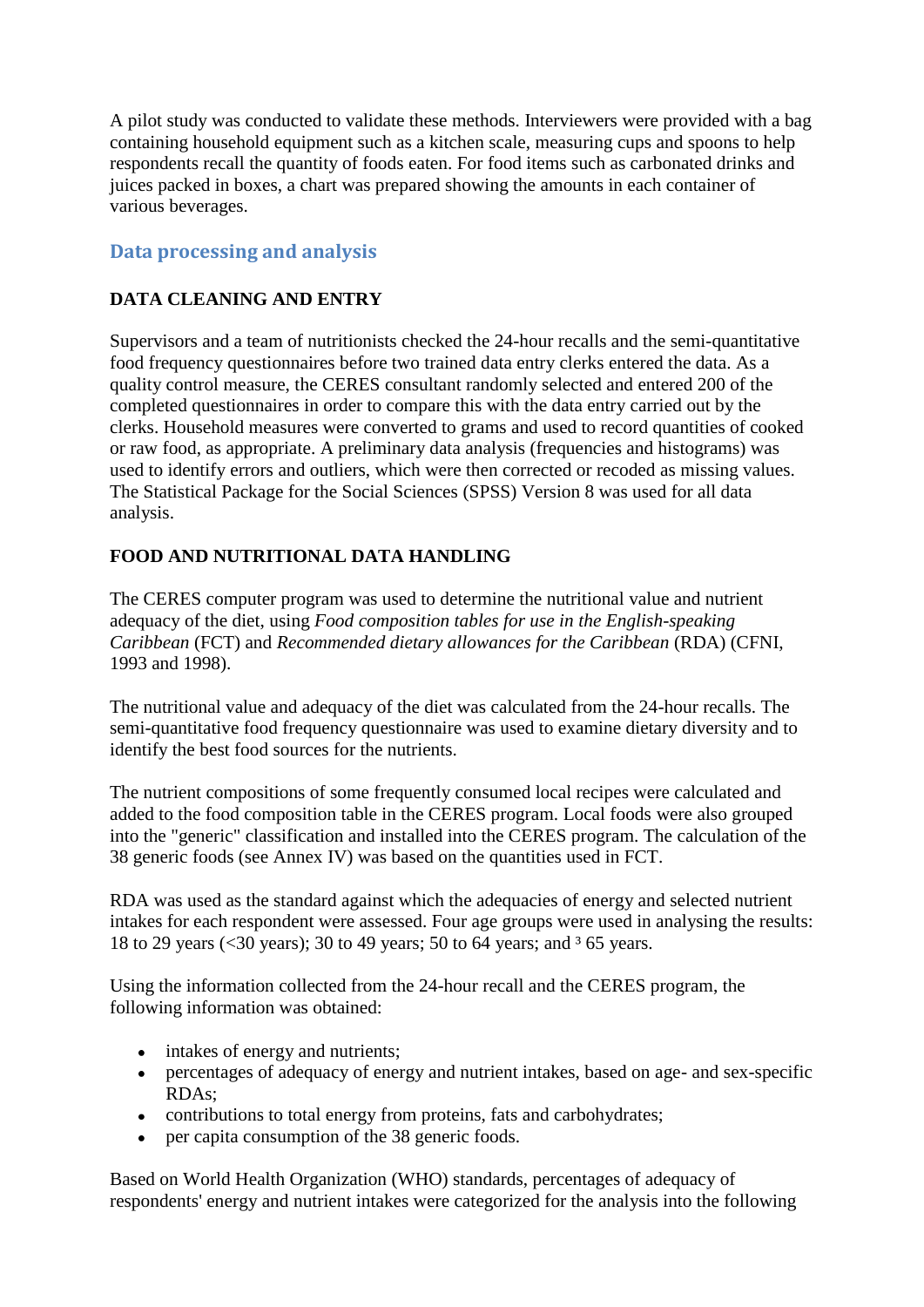categories: £ 70 percent (very inadequate), 70.1 to 90 percent (inadequate), 90.1 to 110 percent (adequate) and > 110 percent (excessive). Adequate dietary protein, fats and carbohydrate intakes as percentages of total energy were determined and categorized as follows:

- proteins, 10 to 15 percent of dietary energy;
- total fats 15 to 20 percent of dietary energy;
- carbohydrates 55 to 60 percent of dietary energy.

The nutrient goal for fruits and vegetables was set at 370 g per day. Two scores were developed: 1) the *micronutrient adequacy score* was calculated from the levels of adequacy of a range of micronutrients, using data from the 24-hour recalls (see the subsection on Micronutrient adequacy in Chapter 3); and 2) the *dietary diversity score* was calculated from the number of items consumed and the frequency of their consumption, using data from the food frequency questionnaire (see the subsection on Dietary diversity in Chapter 3).

Body mass index (BMI) was calculated from each respondent's weight and height according to the following equation:

$$
BMI = weight (kg)/height (m)2
$$

The standard WHO/FAO classification was used to define underweight, normal weight, overweight (also called pre-obesity), and obesity classes I to III (see Table 3.11).

### **DATA ANALYSIS**

Statistical analysis was performed using SPSS Version 8. Frequency distributions, medians, means and standard deviations were used to describe the data. Cross-tabulations and chisquared tests were performed to evaluate the strength of association between categorical variables, especially to examine differences across age groups and sexes. For continuous variables (such as BMI and dietary intake data), t-tests and one-way analyses of variance were used to investigate differences between age groups and sexes. In all cases,  $p < 0.05$  was used as the cut-off for statistical significance.

Vulnerability profiles were developed using a number of definitions of vulnerability (see Chapter 4). This was done either by performing multiple regression analyses to determine the contributions of a range of variables to the variation of certain key indicators (BMI, micronutrient adequacy scores and dietary diversity scores), or by using t-tests, one-way analyses of variance and chi-square tests to examine other potentially vulnerable conditions (poverty, old age, and female-headed households). The results of in-depth analyses of three key issues - iron deficiency anaemia, healthy lifestyles and younger adults - are presented in Chapter 5.

Throughout this report, the results from the Barbadian survey have been put into context by comparing them with earlier Barbadian data (to examine trends), with data from other Caribbean countries and, in some instances, with data from the United Kingdom or the United States. Chapters 3, 4 and 5 focus on significant findings, rather than presenting the results of all the analyses undertaken. Chapter 6 presents the policy and programmatic implications, as well as recommendations based on the survey results.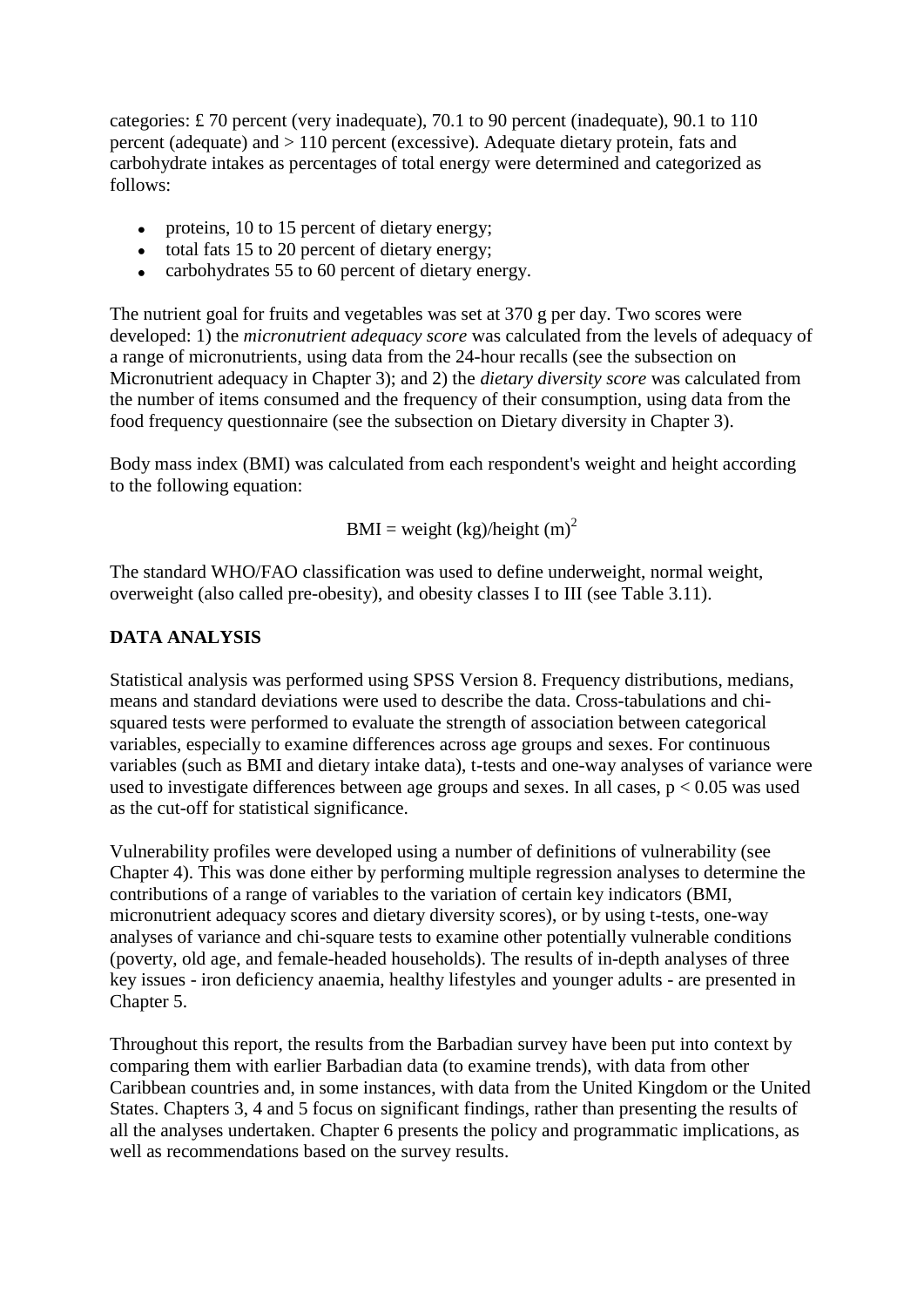## **Recommendations for future surveys: difficulties encountered and limitations of the survey**

A national survey such as this one requires considerable forward planning. It demands a substantial commitment of time and resources, and should therefore be undertaken only when adequate time and resources exist and when the survey results will be put to good use in guiding policy construction and programme planning. It is useful to examine the planning and implementation of this survey in order to extract lessons learned that might benefit future surveys. The following recommendations are based on the experience of a survey that was successfully executed by NNC. Many of the lessons learned, difficulties experienced and limitations of the data are by no means unique to this survey, and can be found in textbooks on survey methodology, especially those on dietary methodology and nutritional epidemiology. However, it is helpful to consider them in the context of this survey.

## **PLANNING AND IMPLEMENTING THE SURVEY**

- A national food consumption and nutrition survey cannot be undertaken by a relatively small nutrition unit or centre (such as NNC) alone; it needs the support, approval and collaboration of at least one government ministry (in this case, the Ministries of Health and of Agriculture and Rural Development were involved), as well as of other government departments (BSS for this survey). Securing such support, approval and commitment is the essential first step in planning the survey. However, political commitment to support the nutrition centre and oversee all stages of the survey is equally essential.
- If the results of the survey are to be used in policy and programme planning, potential  $\bullet$ users need to be consulted at an early stage in the planning phase. Users need to specify what information they require and in what form. Ideally, a survey advisory committee should be formed, including users, at least one statistician and a nutritionist. In this survey, a committee was formed comprising two senior medical officers of health, NNC staff, statisticians from BSS and FAO, and the director of the Chronic Disease Research Centre.
- Adequate human resources need to be found and committed for all stages of the survey (planning and supervision, data collection, data entry, data analysis and preparation of the report). Survey staff must be dedicated full-time to the survey from an early stage, and should not attempt to carry out other jobs and duties at the same time. A statistician needs to be consulted and involved from the start of survey planning. It is recommended that large surveys be coordinated by a department that is oriented to survey methodology and has access to suitable, well-trained enumerators.
- The survey budget must be realistic. The sample size of the survey needs to be  $\bullet$ calculated ahead so that a realistic estimate of the time and staff needed for data collection can be made, bearing in mind that much interviewing will have to be conducted after working hours and on weekends. Where applicable, allowance needs to be made for the costs of travel and meals, equipment, and repeat visits to ensure the inclusion of as many selected sample households as possible.
- A public information campaign is needed well ahead of survey implementation to alert  $\bullet$ the public that they may be called on to participate in the survey, and to urge their compliance. A high refusal rate can produce biased results and causes much time wasting.
- The size of the survey team needs to be carefully planned. On the one hand, a team that is too large can pose problems regarding adequate supervision and quality control.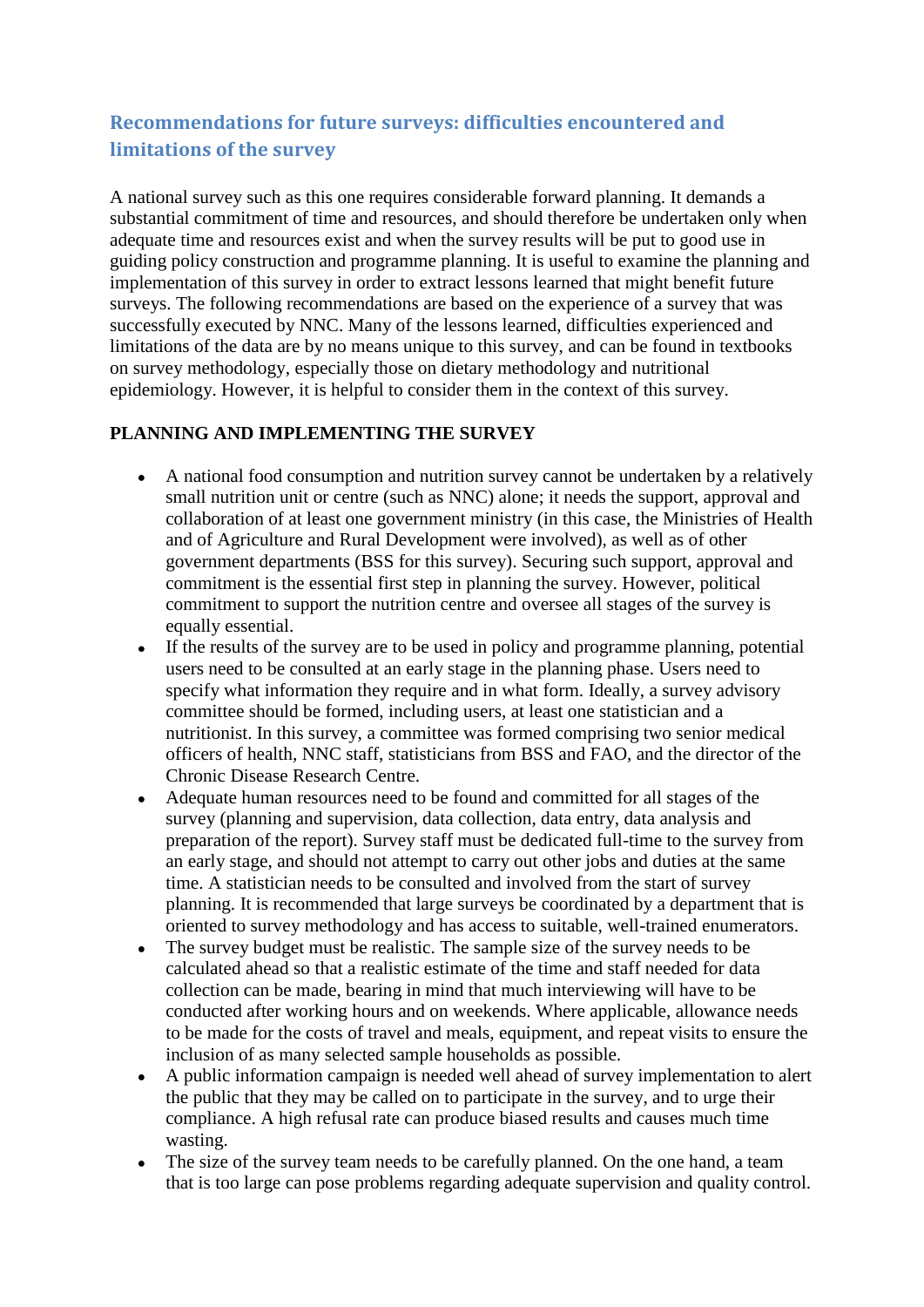On the other hand, if enumerators are asked to conduct too many interviews, boredom can set in and affect the quality of the work.

- A work plan needs to be developed early during survey planning, with the timing of key events clearly marked. This requires a realistic assessment of the time needed for fieldwork. Training should be conducted close to the start of data gathering, and refresher training must also be scheduled. In this survey, delays in training and in the availability (and set-up) of computers, as well as the imminent start of the national census, resulted in the start of the survey being postponed from January to September 2000.
- There are a number of ways of collecting dietary intake data. Each has its limitations,  $\bullet$ and these need to be recognized when choosing the most appropriate methodology. Methods range from the "quick and dirty" food frequency questionnaire to the more intensive (and intrusive) "gold standard" of weighed intakes, for which survey respondents are asked to weigh and record all the foods they consume. The food frequency method provides limited quantitative information on dietary intakes (many nutritional epidemiologists would argue that it should only be used to provide qualitative information on food patterns), but can be administered easily to a large sample. The weighed intake method, however, can only be used with a small sample of highly motivated and literate respondents. This survey chose the 24-hour dietary recall method - which is perhaps the most common method of assessing dietary intakes for large surveys - supplemented by data from a semi-quantitative food frequency questionnaire. The limitations of these methods are described later in this section.
- The training of enumerators is crucial, regardless of whether they have a nutrition background. Some enumerators may "fail" the training, so more enumerators than needed for the survey should be trained, and the weakest trainees placed in reserve. In this survey, some enumerators were absent from some training sessions, which limited the adequacy of the training they received, despite efforts to compensate for absences by providing written instructions. If the fieldwork is to be of long duration, refresher training may be needed. Training for a food consumption and anthropometry survey must include the following:

- standardization of anthropometric techniques, including assessing enumerators' abilities by calculating the technical errors of measurement made by each enumerator, and providing ample opportunity for repeated practice sessions;

- measuring and weighing each person twice, and assessing the adequacy of the measurements by comparing the values;

-instruction in the care and standardization of all equipment;

-standardization of interview techniques, and achieving familiarity with the questionnaire and the 24-hour recall method. Role play is a useful training tool for this.

A schedule for supervising fieldwork is essential to ensure quality control throughout  $\bullet$ the fieldwork. This must include random, but regular, observation of enumerators, frequent meetings to discuss problems, and routine daily checking of completed questionnaires. Regular meetings between supervisors and enumerators are especially important, and time and opportunity must be allowed for these.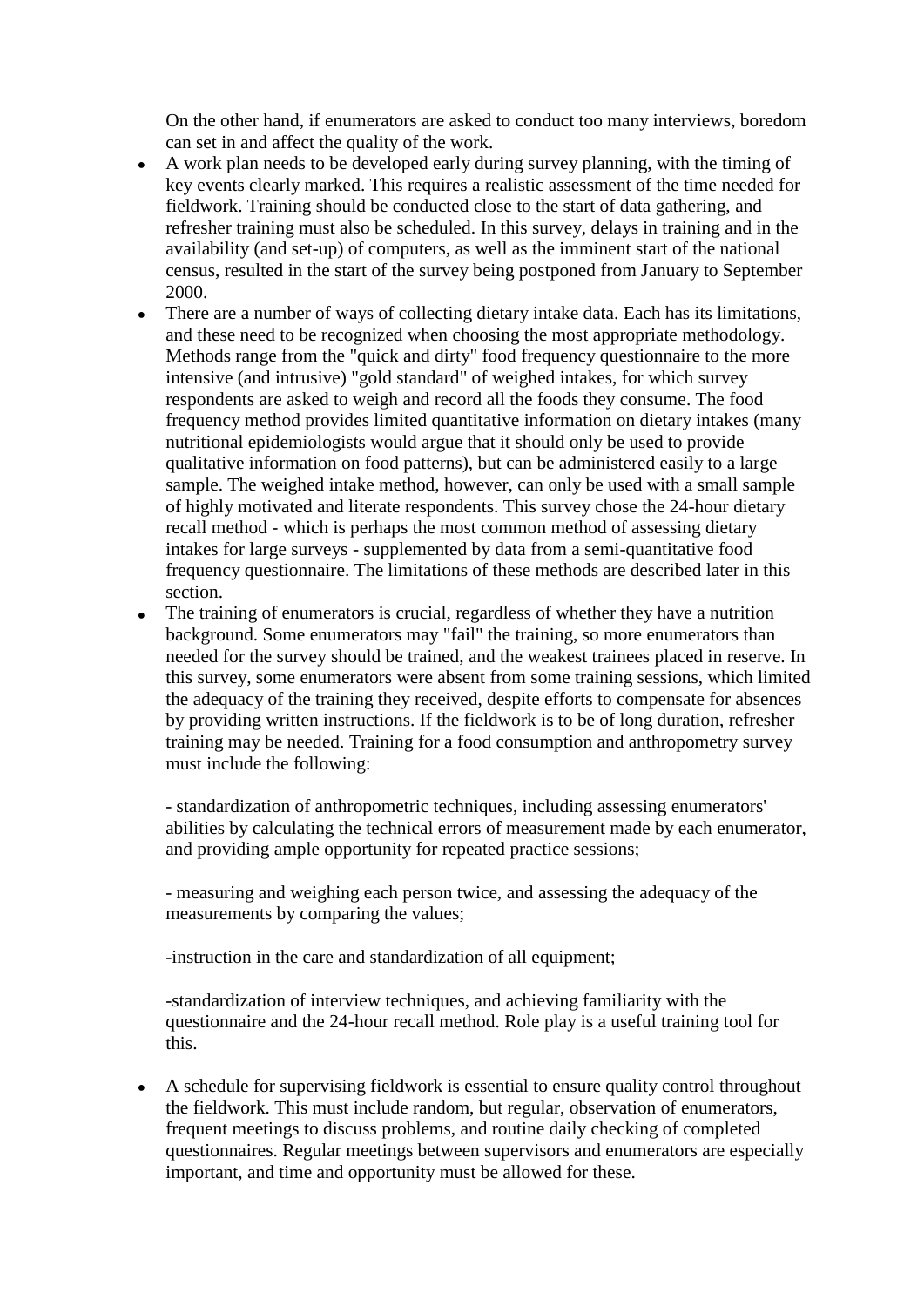- A system for gathering in questionnaires at the end of each day also needs to be established. For this survey, it was decided to collect questionnaires weekly, because several respondents were absent at the first visit and revisits were required. In preparation for data entry, supervisors must collect and check the completed questionnaires and correct errors in coding immediately. Assistance from a statistician who is knowledgeable about food consumption and anthropometry would facilitate the planning of quality control during fieldwork.
- Data analysis must be planned as part of questionnaire development, with the full  $\bullet$ involvement of the survey statistician. Thinking ahead to how the data are to be analysed, presented and disaggregated, as well as to which statistical tests are to be used, will help determine the coding of the questionnaire. For example, in this survey, income data were obtained as actual amounts, but food expenditure data were obtained only as categorical information. It was therefore not possible to determine the proportion of a household's income spent on food.

## **DATA ENTRY AND ANALYSIS**

- Quality control of data entry can be ensured either by double data entry of all questionnaires or by double data entry of a sample of questionnaires. Double data entry entails entering data from a questionnaire twice, then comparing the records, and correcting if needed. This survey employed double data entry for a sample (200 questionnaires), the second data entry being done by the CERES consultant.
- Entry of the 24-hour recall data is best done by a nutritionist, because judgements regarding dietary data need to be made by someone knowledgeable in the subject. If it is not possible to employ a nutritionist for the data entry, the dietary information needs first to be coded by a nutritionist and then entered by a data entry clerk, under the close supervision of a nutritionist.
- The coding of dietary data includes the food item code (which is related to the food analysis program's database, and hence to whether cooked or raw food is referred to) and the quantity of food consumed (in grams). This entails converting household measures into grams and assessing the composition of composite dishes and preprepared foods. It also entails making a separate list of foods (such as composite dishes or purchased pre-prepared foods) that are not included in the database, so that these may be included in the data analysis. Decisions regarding the coding of dietary data, quantities and compositions of non-database foods are best made through discussion with nutritionists.
- The entry of dietary data is time-consuming, and this needs to be allowed for. In this  $\bullet$ survey, it would have been better to check the dietary data as the questionnaires came in, rather than after the fieldwork had been completed. To ensure the accurate coding of dietary data, a system needs to be established in which a second person recodes a sample of dietary recalls, which should then be compared with the original coded data. This will highlight issues and problems that can be discussed at meetings. In this survey, the food codes recorded by enumerators were reviewed by nutritionists, but after a considerable lapse of time. The 24-hour recalls of respondents with very high or very low energy intakes were checked.
- The 24-hour recall method presents the following difficulties and limitations, which  $\bullet$ were experienced in this survey:

- It relies on the respondent's memory, hence the need for adequate probing by the interviewer.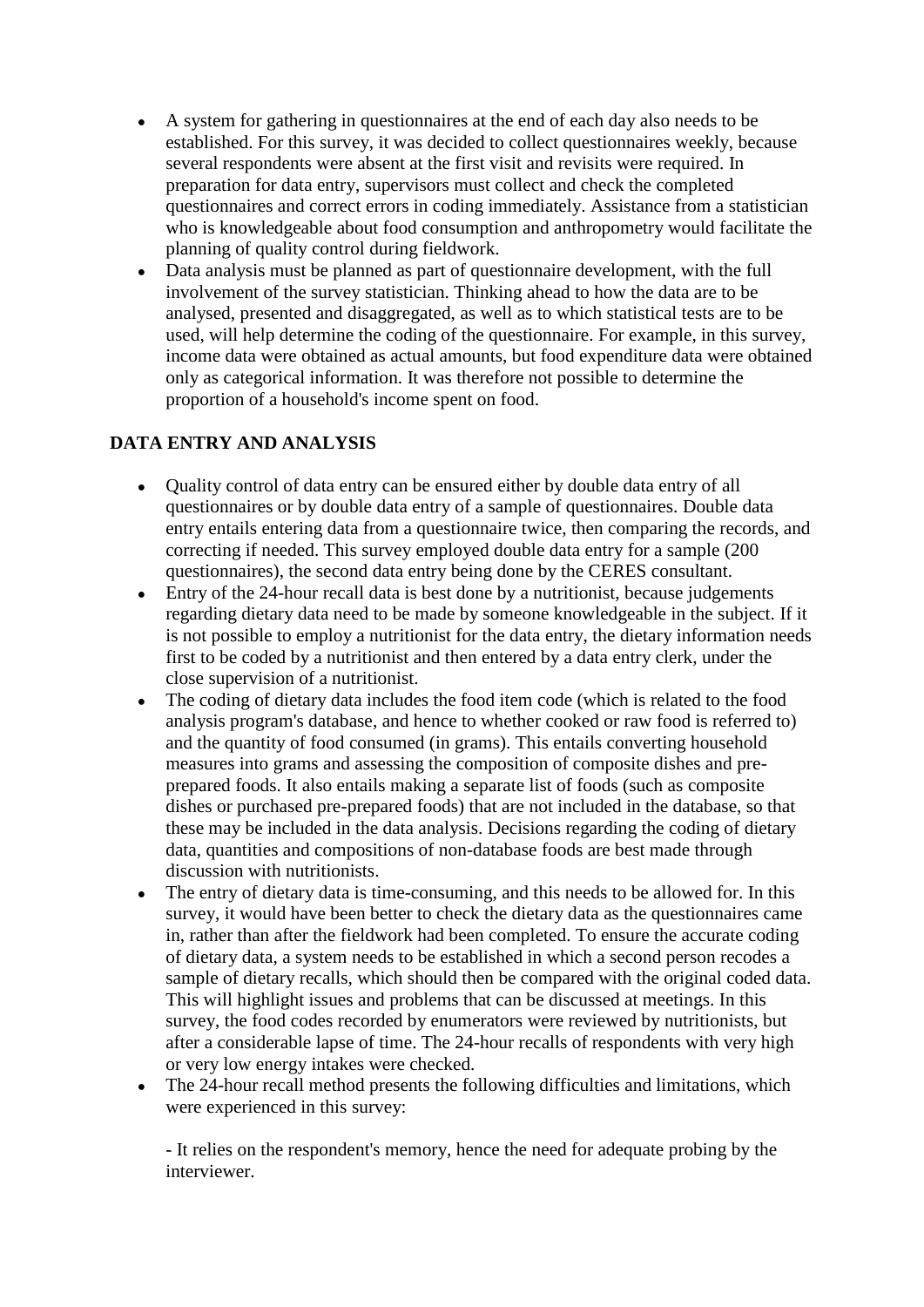- Interviewers experience difficulties in recording quantities consumed and assessing portion sizes. Respondents may also fail to quantify accurately the amounts of food consumed.

- The nutrient content database (and hence the CERES database used in this survey) is incomplete: nutrient content information is not available for every food item in FCT. For example, the zinc and cholesterol contents of many foods are missing. An apparently low zinc intake (as found in this survey) may therefore be the result of the incomplete database, rather than reflecting a real dietary zinc deficiency. Unfortunately, the CERES program used to analyse this survey's dietary data does not indicate cases of incomplete information.

- The nutrient values provided in FCT (and hence CERES) were extracted from other tables, and not obtained from the analysis of Caribbean foods. This may have introduced errors in the moisture content of staple foods and the vitamin content of processed foods and fresh fruit and vegetables.

- Foods and composite dishes can be added to the CERES database. Local recipes from a Caribbean cookery book were used to enter composite dishes, and there may have been errors in the nutrient values of these dishes. Furthermore, the nutrient compositions of many foods that are pre-prepared and processed in Barbados were not available from the food companies concerned, so estimates based on similar foods may have been inaccurate for some nutrients.

- The food frequency method used in this survey entailed the gathering of information  $\bullet$ on the frequency of consumption (monthly, weekly, daily) of 84 foods, and the number of portions of predetermined size consumed. It is recommended that in future no effort be made to quantify the information (through portions consumed), but that a more detailed breakdown of frequency of consumption be obtained. Although the food frequency method is often described as "quick and dirty", it demands the same level of training in good technique as any other method. It provides valuable information on dietary patterns that are not captured by 24-hour recalls.
- All scales and measuring tapes used in this survey were calibrated in both metric and imperial units, but enumerators were instructed to record in the unit of their choice. As both data entry and data checking took place long after the fieldwork was complete, it was necessary to return to some homes to re-measure respondents because it was not clear which units had been used for the original measurements. This experience emphasizes the importance of early data entry and checking.
- Data analysis must not be carried out by a statistician alone, but must be a  $\bullet$ collaborative effort between an experienced nutritionist (preferably with a good understanding of statistics) and a statistician (preferably with experience in nutrition surveys). The plan of the analysis and the structure of the survey report need to be agreed before data analysis begins. Input from potential users at this stage would be valuable.

 $5$  CERES is the software package that was used to analyse the food intake data. It was developed by the Instituto de Nutrición e Higiene de los Alimentos in Havana, with funding from FAO, and incorporates the Caribbean food composition tables.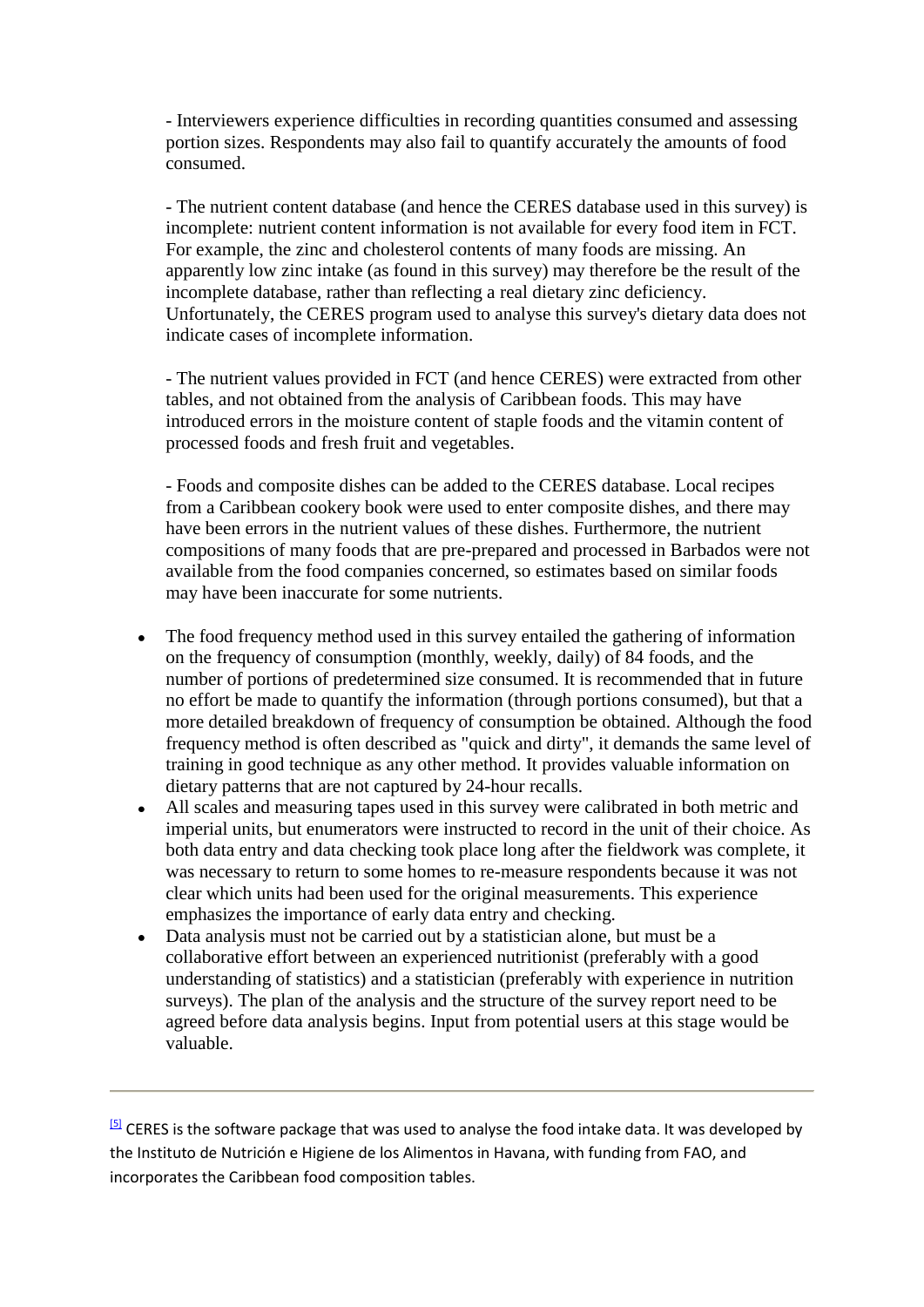# **4. VULNERABILITY PROFILES**

This section presents the factors that contribute to specific nutrition conditions or situations, and describes the individuals who are more or less likely to be nutritionally vulnerable. In the first three sections it sets out to answer the following questions:

- Who are the overweight or obese individuals?
- Who is more likely to have a diet that is inadequate in micronutrients?
- Who is more likely to be consuming a diet that lacks diversity?

The answers to these questions can provide valuable information for programme planners and decision-makers in their efforts to design better-targeted programmes and formulate appropriate policies. Multiple regression analysis was used to answer the questions, so the explanatory factors that emerge as predictors or "descriptors" of the nutrition condition are those that are significant after controlling for all other variables.

The last two sections of the chapter examine economic and demographic vulnerability, and ask the following questions:

- How do poorer households differ from wealthier households in nutritional, health and socio-economic terms?
- Are households where there are only men or only women more nutritionally vulnerable than other households?
- Are female-headed households more nutritionally vulnerable than those headed by men?
- Are older people more nutritionally vulnerable than younger people? If so, how do their diets and socio-economic conditions differ from those of younger people?

Again, answers to these questions should provide important information for decision-makers.

## **Determinants of overweight and obesity[\[16\]](http://www.fao.org/docrep/008/y5883e/y5883e08.htm#fn16)**

Body mass index (BMI) was used as an indicator of overweight and obesity. High BMI rather than low BMI is the primary nutritional concern in Barbados (see the subsection on Nutritional status in Chapter 3), both because of the link between obesity and mortality and because of its established link to CNCDs such as diabetes, hypertension, coronary heart diseases and certain cancers, as well as to the increased health care costs associated with the management of these and related complications.

The multiple regression analysis found that 24.7 percent of the variability in BMI was explained by factors that entered the analysis. The following factors were significantly associated with high BMI, i.e. with overweight and obesity:

- *Lower educational attainment*. In general, Barbados enjoys a high level of literacy and educational attainment, however the analysis identified those who completed only primary school as being more likely to be overweight (even after controlling for age).
- *Employment***.** Those in employment were more likely to have a high BMI than those not in employment. Information on income was unfortunately not available for a large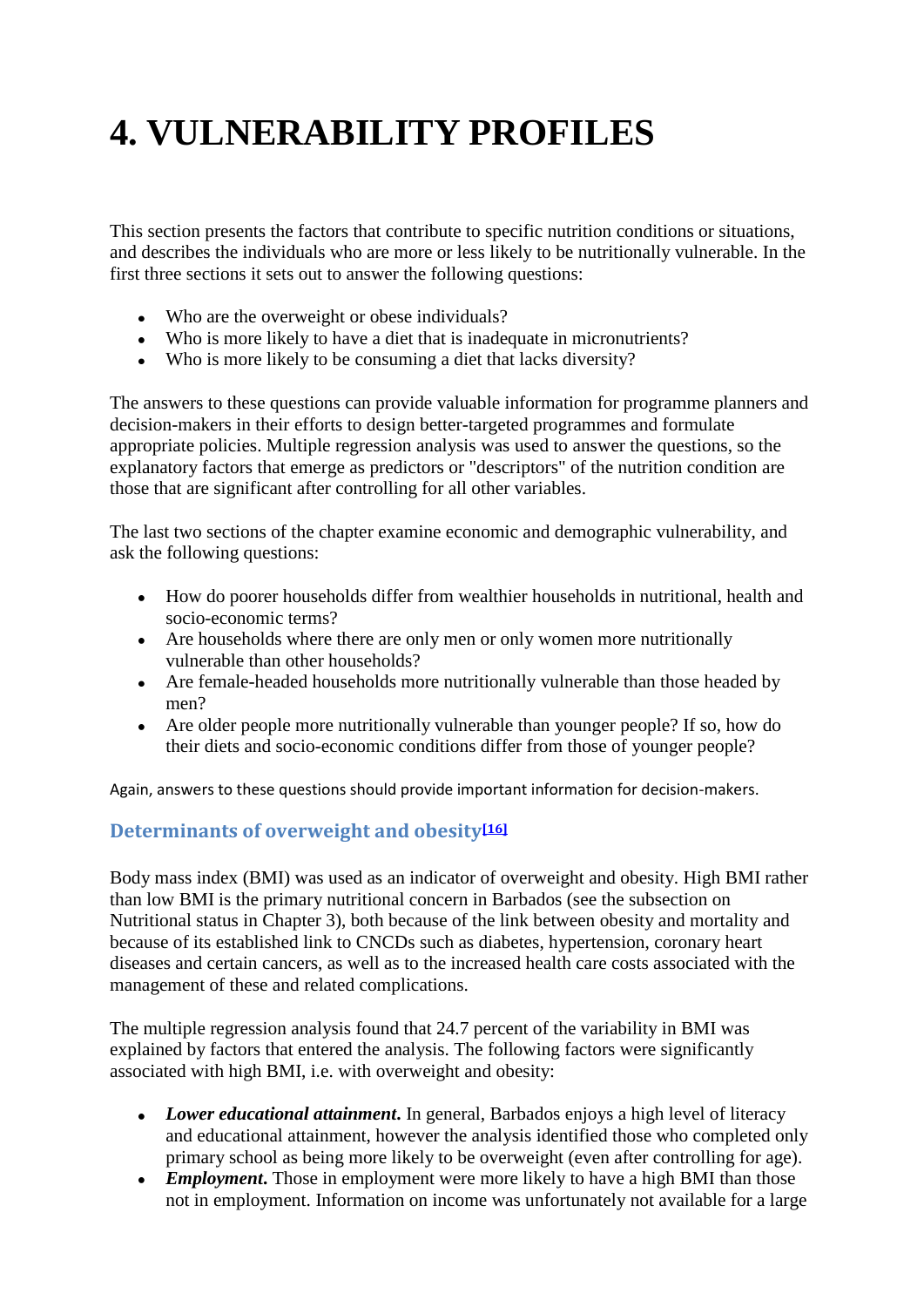proportion of the sample. As an alternative, the analysis included information on whether the individual was employed and the nature of that employment. It is important to state that the "unemployed" included students, housewives and retired people, in addition to those who were genuinely unemployed.

- Lower food expenditure. Food expenditure information was collected in six categories rather than as actual food expenditure. It was therefore not possible to calculate per capita food expenditure. However, even after controlling for household size, the analysis found that lower food expenditure was significantly associated with higher BMI.
- *Increasing age*. The relationship between age and BMI is not linear (see Figures 2 and 3). The prevalence of overweight and obesity increases with age until about 65 years, when it starts to fall.
- *Gender.* Barbadian women are more likely to be overweight or obese than Barbadian men. The prevalence of overweight and obesity (BMI >  $25 \text{ kg/m}^2$ ) was nearly 64 percent among women and 56 percent among men.
- *Desire for weight change.* Respondents with a high BMI were more likely to want to change their nutritional status. This finding shows that a weight reduction or healthy lifestyle campaign could be positively received by those who need it most.
- *Hypertension.* Not surprisingly, overweight and obese individuals were more likely to be suffering from diagnosed high blood pressure.
- *Dietary diversity*. Overweight and obese respondents were more likely to have a low dietary diversity score; in other words, these individuals were consuming a diet that not only provided more energy than they needed (hence the high BMI), but was also more monotonous.

## **Determinants of micronutrient adequacy**

Using the micronutrient adequacy score as the indicator, multiple regression analysis found that 25 percent of the variability in the score was explained by the following factors, after controlling for all other relevant factors. Poorer micronutrient adequacy was associated with:

- household size larger households were more likely to have a lower score;
- lower food expenditure;
- men in male-only households, compared with men in households composed of both sexes;
- gender women were more likely than men to have poor scores;
- not dieting this factor covered a range of diets, including weight-reducing diets, lowfat, low-cholesterol or low-salt diets. This finding could suggest that respondents with poorer micronutrient adequacy scores were generally less concerned about healthy lifestyles, as supported by the following dietary factors;
- $\bullet$  higher alcohol consumption;  $\frac{17}{7}$
- higher percentage of energy from fats;
- higher percentages of energy from carbohydrates and sugars;
- lower consumption of fruits and vegetables;
- poorer diversity of diet.

## **Determinants of dietary diversity**

Using the dietary diversity score as the indicator, multiple regression analysis found that 13.2 percent of the variability in the dietary diversity score was explained by the following, after controlling for all other relevant factors: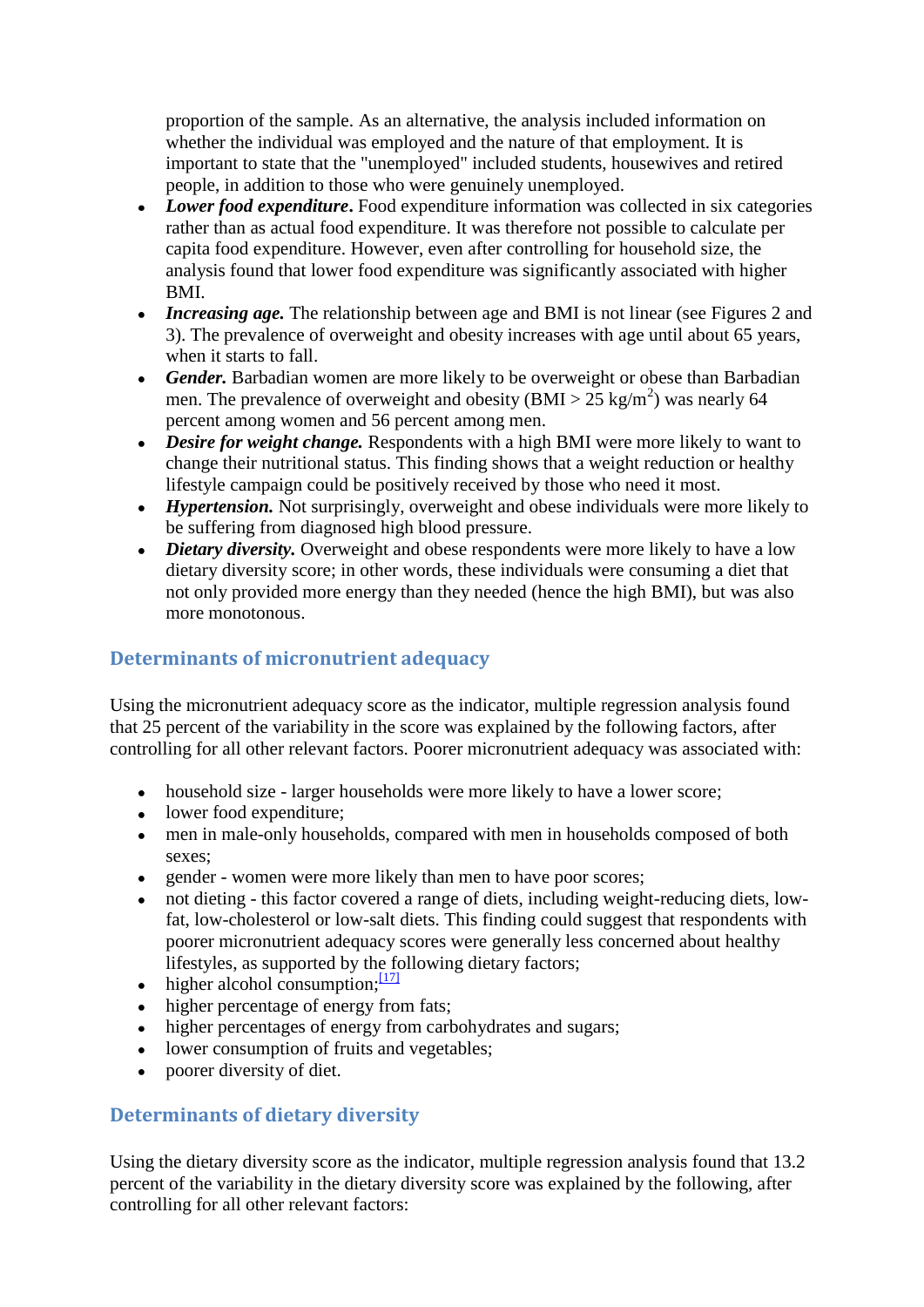- Lower food expenditure.
- Not growing own food respondents from households engaged in food production activities were more likely to benefit from a diverse diet. This is an important finding because it justifies past efforts to encourage home food production. However, further efforts to increase home food production are unlikely to meet with much success, and other strategies to improve the Barbadian diet should also be considered. It is also important to bear in mind the list of constraints that respondents identified as affecting their engagement in, or increasing of, home food production activities. The most important of these was insufficient access to land (see subsection on Food production in Chapter 3).
- Households with only male or only female members were more likely to have poor dietary diversity scores than households with both male and female members. In the case of female-only households, this may be a reflection of poverty (see the following two sections on Poverty profile and Older people). Male-only households were not poorer than households with both sexes, so their low dietary diversity may reflect a poorer ability (or willingness) to prepare food.
- Individuals diagnosed with diabetes were more likely to have poorer dietary diversity. This may be a reflection of the diabetic diet, and nutritionists should perhaps seek ways of improving the diversity of this diabetic. Poorer diversity was also associated with a higher BMI (overweight and obesity, as indicated in the previous section on Determinants of overweight and obesity).
- Poorer diversity was associated with lower dietary and micronutrient supplement usage, as well as with the unhealthy practice of adding oil or butter to gravy. In general this indicates a lack of concern for a healthy lifestyle, or perhaps poverty.
- Respondents with lower diversity scores were also more likely to have lower energy intakes. This may seem to contradict the relationship between diversity and obesity. However, obesity is not simply a result of high energy intakes, but is also an outcome of a low level of physical activity. $\frac{18}{8}$
- Poorer micronutrient adequacy scores were associated with poorer diversity, a finding that re-emphasizes the importance of a diverse diet.

## **Poverty profile: links with nutrition, health and socio-economic factors**

Most Barbadians enjoy a high standard of living. Nonetheless, the results of the regression analyses suggested that economic factors may influence food and nutrient intakes and health status. The study therefore examined respondents in the following categories to see whether they differed significantly from other respondents, in socio-economic, demographic, health and nutritional terms:

- $\bullet$  the lowest third of the income  $\frac{1191}{2}$  per capita range;
- $\cdot$  single-sex (male only or female only) households; $\frac{[20]}{[20]}$  $\frac{[20]}{[20]}$  $\frac{[20]}{[20]}$
- female-headed households.

#### **LOWER-INCOME RESPONDENTS**

Regarding socio-economic and demographic factors, respondents from poorer households were found to be significantly *more likely* to:

- be older:
- be women:
- be unemployed, or employed in manual occupations;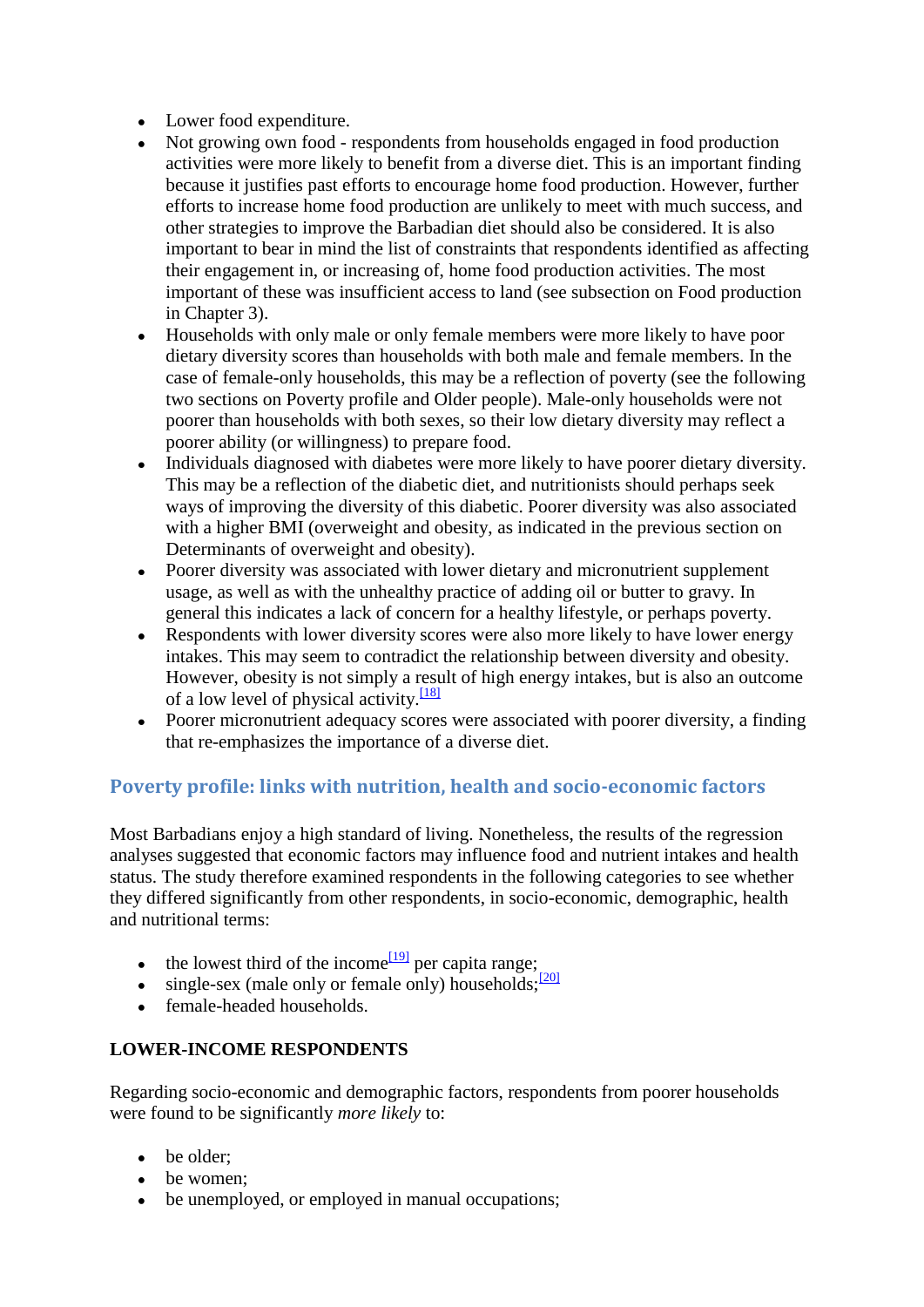- come from larger households;
- have lower educational attainment:
- engage in food production activities (growing food and rearing animals);
- purchase fruits and vegetables from wayside vendors, rather than supermarkets;
- purchase fish from the fish market, rather than supermarkets.

From a health and nutrition perspective, respondents from poorer households were significantly *more likely* to:

- be diagnosed with diabetes;
- be diagnosed with hypertension;
- have diets in which carbohydrates contributed a larger proportion of the energy;
- consume more cereals:
- add oil, butter or margarine to gravies and sauces (one of the three "unhealthy" practices investigated).

On the other hand, respondents from poorer households were significantly *less likely* to:

- take exercise:
- consume meals outside the home, especially at fast-food outlets;
- take micronutrient supplements;
- consume adequate amounts of fruits and vegetables;
- achieve micronutrient adequacy (i.e. they had lower micronutrient adequacy scores).

#### **SINGLE-SEX HOUSEHOLDS**

More than a quarter of the sample (25.6 percent of men and 25.3 percent of women) lived in single-sex households. Men and women in single-sex households were compared with their counterparts in households comprising both sexes. Women in single-sex households were *more likely* to:

· be older;

- · be unemployed;
- · have a lower educational attainment.

These women were also *less likely* to:

- engage in food production activities  $\frac{[21]}{]}$  $\frac{[21]}{]}$  $\frac{[21]}{]}$  (grow food or rear animals);
- take exercise:
- consume meals outside the home;
- have adequate intakes of iron;
- consume cereals, legumes, fruits, vegetables and items providing calories only, such as sugar, carbonated beverages and alcohol;
- have diverse diets (i.e. their dietary diversity scores were lower).

Men in single-sex households were *more likely* to:

- be older:
- have higher per capita incomes (but see footnote 23);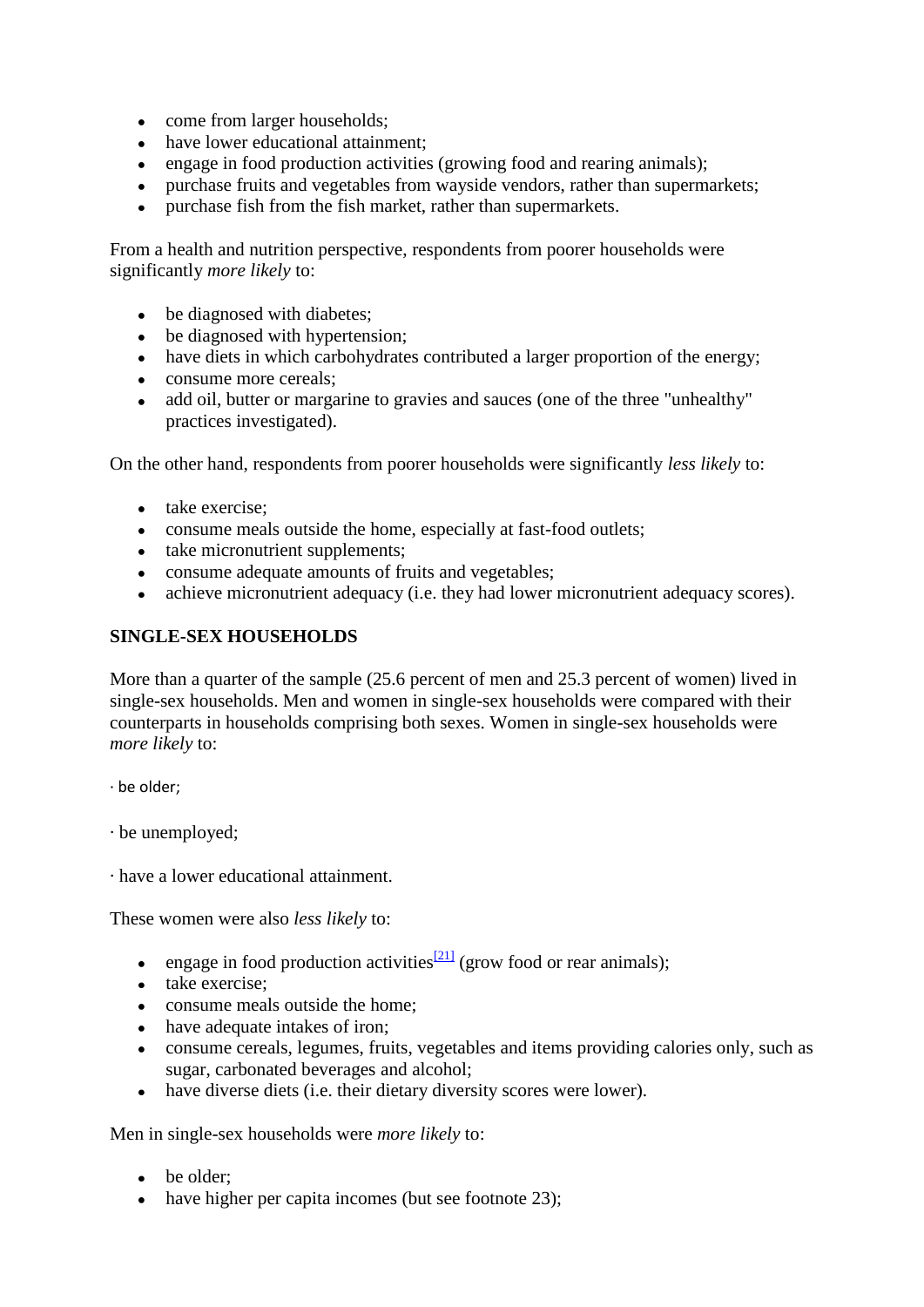- have lower educational attainment:
- work in manual occupations (rather then administrative, managerial and professional occupations);
- purchase fish at fish markets, rather than supermarkets;
- take dietary supplements (such as Supligen);
- consume alcohol:
- be diagnosed with hypertension.

These men were *less likely* to:

- take micronutrient supplements;
- remove skin and fat from meats and poultry (two of the "healthy" practices investigated);
- consume cereals, legumes, meat, dairy products, fruits, vegetables, fats and oils;
- have diverse diets (i.e. their dietary diversity scores were lower);
- achieve micronutrient adequacy (i.e. their micronutrient adequacy scores were lower).

#### **FEMALE-HEADED HOUSEHOLDS**

A high proportion of Barbadian households are headed by women: 44.6 percent. The survey also found that 23.6 percent of men and 58.9 percent of women lived in households headed by women. It found that these households had significantly lower median incomes than households headed by men (B\$1 200 per month, compared with B\$2 000), and that a higher proportion of them fell below the UNDP poverty line (19.8 percent, compared with 5.8 percent).

The survey found the following two differences in methods of food acquisition between maleand female-headed households:

- Households headed by women were significantly less likely to grow food crops.
- They were significantly more likely to purchase fruits and vegetables from wayside vendors.

Female-headed households were also more likely to engage in the healthy practice of removing the skin and fat from poultry during food preparation.

There were significant differences between the mean ages of men and of women dwelling in female- and male-headed households (Table 4.1):

- Men in female-headed households were younger than men in male-headed households.
- Women in female-headed households were older than women in male-headed households.

Table 4.1 Mean ages of respondents living in female-and male-headed households, by sex

|            | Mean age (SD) in years   |                        |  |  |  |  |
|------------|--------------------------|------------------------|--|--|--|--|
| <b>Sex</b> | Female-headed households | Male-headed households |  |  |  |  |
| Men        | 39(17)                   | 51 (17)                |  |  |  |  |
| Women      | 52 (19)                  | 46(17)                 |  |  |  |  |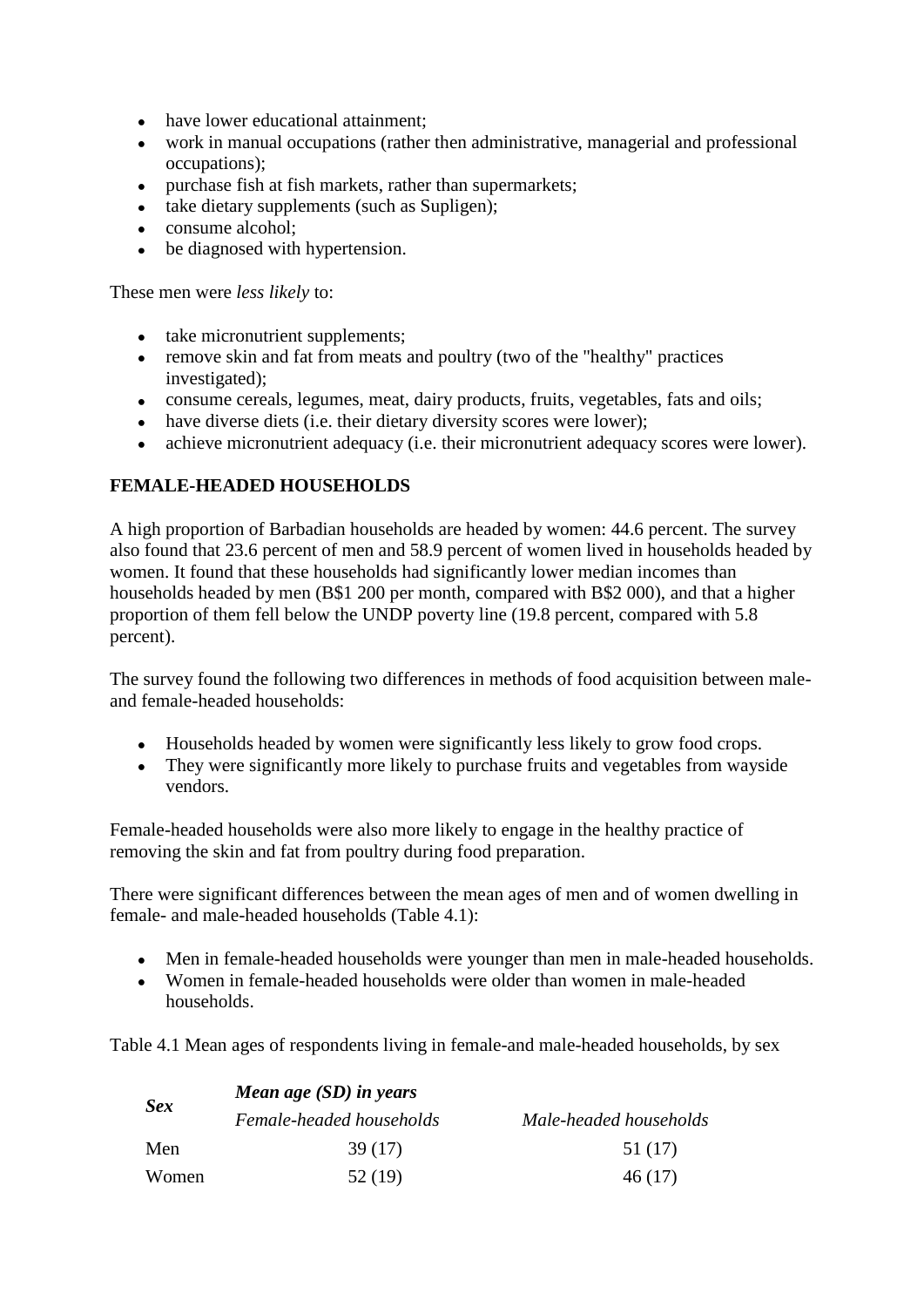These age differences made it necessary to examine differences between the inhabitants of male- and female-headed households in two separate age groups  $(< 45$  years and  $<sup>3</sup> 45$  years).</sup> Few differences emerged from these analyses, despite the findings regarding household incomes already noted. The following were the significant differences:

- *Younger men (< 45 years) in female-headed households*, compared with those in male-headed households, were *more likely* to:
	- be unemployed;
	- have lower BMI;

and *less likely* to:

- suffer from high blood pressure;

- consume alcohol.
- *Younger women (< 45 years) in female-headed households*, compared with those in male-headed households, were more likely to consume meals outside the home. This may be because women in female-headed households are *more likely* to work outside the home.
- *Older men (345 years) in female-headed households*, compared with those in maleheaded households, were more likely to: -have high protein intakes; -have high dietary diversity scores.
- *Older women* (345 years) in female-headed households, compared with those in maleheaded households, were *more likely* to:
	- suffer from a chronic disorder, especially hypertension;
	- have a low educational attainment (60 percent completed primary school only, compared with 45 percent of women in male-headed households);
	- have high dietary diversity scores.

In summary, respondents living in female-headed households appear to be no more nutritionally vulnerable than their counterparts in male-headed households, despite lower incomes. Arguably, the higher dietary diversity scores, at least among older men and women in female-headed households, indicate better diets.

## **Older people**

Recent demographic trends in the Caribbean, as elsewhere in the world, indicate a major increase in the proportion of the population to be made up of older people. It is forecast that this proportion will reach or exceed 10 percent by 2025 in most Caribbean countries.

In Barbados, this figure has already been exceeded: in 1997, 12 percent of the population (32 730 men and women) were aged 60 years and over, and this proportion is expected to rise to 23.2 percent (67 037 people) by 2025, with 62 percent of these people being at least 75 years of age. In the survey sample, 20.5 percent of men and 22.6 percent of women were aged 65 years or over.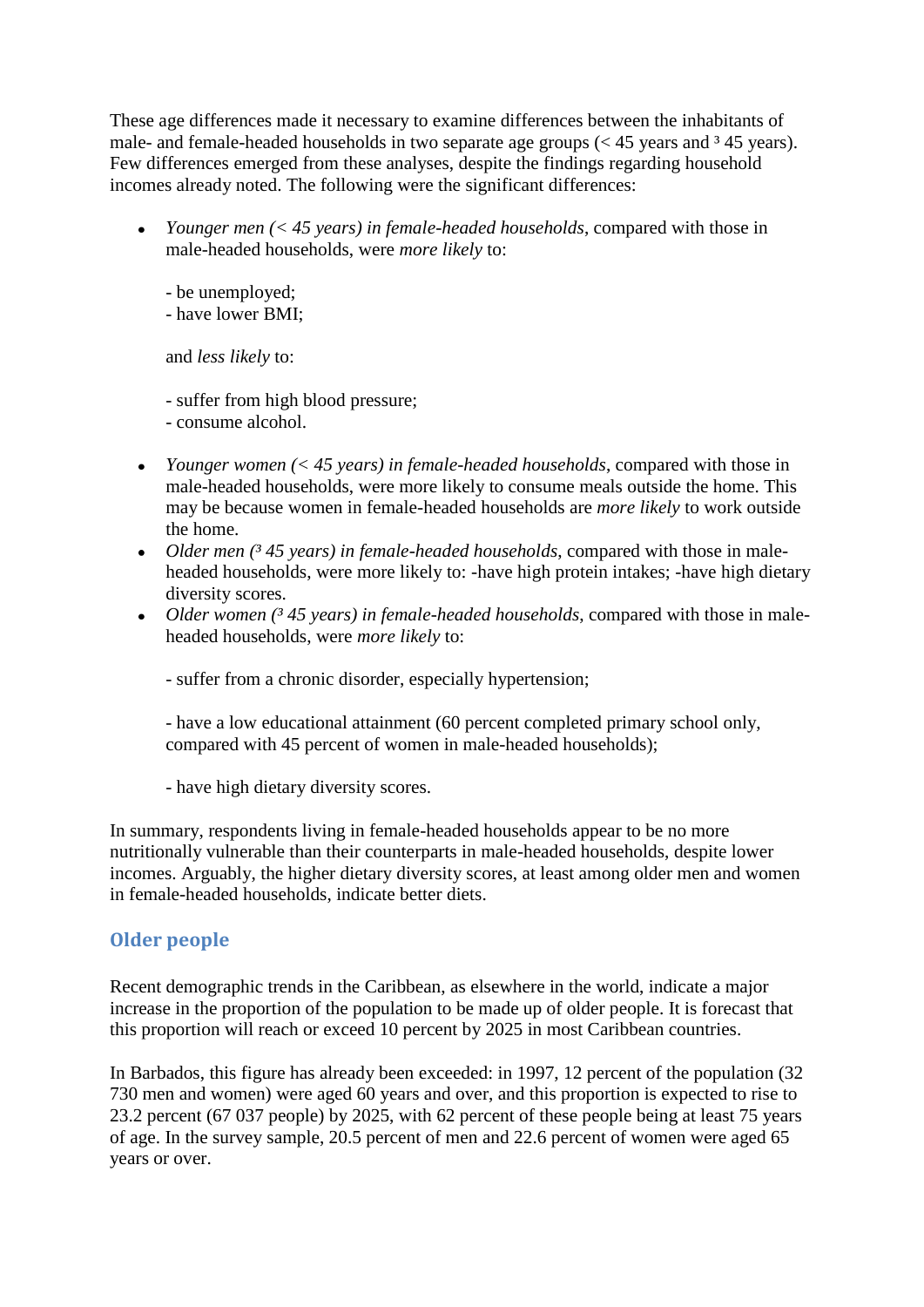Older people face a range of risk factors that make them especially vulnerable to poor nutrition. These include the following:

- *Economic factors.* Many older people rely on limited pensions, savings and gifts from relatives, which are often inadequate to meet their needs or the rising cost of living.
- *Social isolation.* Emigration, the breakdown of the extended family and the death of younger adults from AIDS leaves many older people without essential social and support networks.
- *Physical and mental disabilities and disorders.* These include impaired mobility and poor functional ability (often related to bone, joint and muscle disorders such as arthritis), poor dentition, vision and hearing, and senile dementia.
- *Poor health.* Older adults are those most likely to suffer from CNCDs, such as diabetes, hypertension and cardiovascular disorders. Furthermore, in many countries, access to health care is limited because of poverty, poor mobility and a health system that is geared more to meeting the needs of infants, children and younger adults. In Barbados, however, older people enjoy ready access to health services, and utilization is high.
- *Physiological changes.* Age-related changes in taste, smell, appetite and gastrointestinal function can limit or substantially alter food preferences and consumption patterns. There are also age-related changes in nutritional requirements, which frequently go unrecognized by older people and their families. In addition, older people are often on long-term medication, which can have an impact on taste, appetite and nutrient needs and absorption.

Because a substantial proportion (22 percent,  $N = 352$ ) of the sample comprised older people  $(365 \text{ years})$ , it was possible to analyse their food and nutrition situation, and related socioeconomic and health factors. The analysis included:

- comparisons with United Kingdom (HMSO 1990 and 1998) and United States data (CDC, 1988-1994): dietary intakes (UK), and BMI (UK and USA);
- a comparison of the health and nutrition of older adults  $(365 \text{ years})$  with those of younger adults  $(< 65$  years);
- a comparison of men and women aged  $365$  years;
- a comparison of older people living alone with those not living alone.

## **COMPARISON WITH UNITED STATES AND UNITED KINGDOM DATA**

Table 3.10 provides comparative data from Jamaica, the United Kingdom and the United States. The mean BMI of older Barbadian men is lower than the mean BMIs of men in either the United Kingdom or the United States. Barbadian women, have a mean BMI that is close to those of women in the United Kingdom and of white United States women, but lower than that of black United States women; it is also higher than the mean BMI of older, urban Jamaican women.<sup>[\[22\]](http://www.fao.org/docrep/008/y5883e/y5883e08.htm#fn22)</sup>

Table 4.2 compares dietary intake data from the Barbados survey with similar data from the United Kingdom. With the exception of fats, calcium and zinc, the dietary intakes of all nutrients are substantially higher among older Barbadian men and women than among their United Kingdom counterparts. Especially noteworthy are the substantially higher intakes of all micronutrients, except calcium and zinc. Clearly older Barbadians fare better in the comparison than younger Barbadians, whose intakes of all micronutrients except iron and vitamin C were lower than those of their United Kingdom counterparts.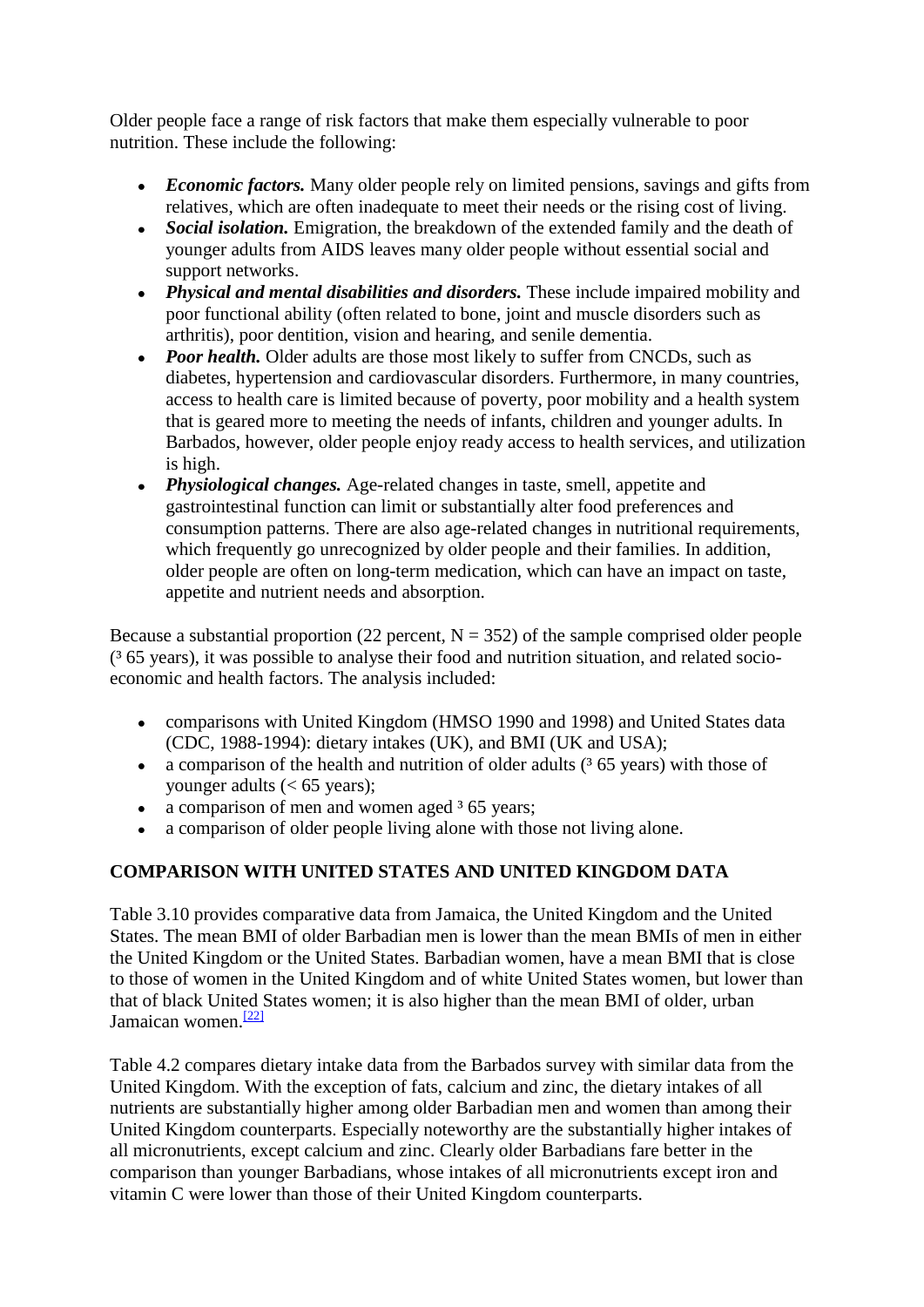Table 4.2 Comparison of Barbados and United Kingdom dietary intakes: median intakes of older men and women, aged <sup>3</sup> 65 years

|                                        | <b>Men</b>      |       | Women           |         |
|----------------------------------------|-----------------|-------|-----------------|---------|
| <b>Nutrients</b>                       | <b>Barbados</b> | UK    | <b>Barbados</b> | UK      |
|                                        | 18-64           | 16-64 | 18-64           | $16-64$ |
| Energy (kcal)                          | 2026            | 1915  | 1720            | 1414    |
| Protein $(g)$                          | 84.8            | 71.4  | 71.5            | 55.9    |
| Carbohydrate (g)                       | 270             | 230   | 247             | 175     |
| Fats $(g)$                             | 51.0            | 72.8  | 42.3            | 57.5    |
| Calcium (mg)                           | 575             | 824   | 505             | 655     |
| Iron $(mg)$                            | 14.9            | 10.5  | 12.3            | 8.3     |
| $\text{Zinc} \left( \text{mg} \right)$ | 7.2             | 8.5   | 6.1             | 6.5     |
| Vitamin A (RE)                         | 963             | 387   | 729             | 422     |
| Thiamin (mg)                           | 1.53            | 0.76  | 1.27            | 0.83    |
| Riboflavin (mg)                        | 1.54            | 0.87  | 1.2             | 0.95    |
| Niacin $(mg)$                          | 23.2            | 16.5  | 18.0            | 17.2    |
| Folate $(\mu g)$                       | 208             | 138   | 196             | 137     |
| Vitamin $C$ (mg) % of energy from      | 74.8            | 30.3  | 70.1            | 35.1    |
| Protein                                | 16.6%           | 15.7% | 16.2%           | 16.1%   |
| Carbohydrates                          | 58.8%           | 48.4% | 59.3%           | 47.4%   |
| Fats                                   | 24.2%           | 35.6% | 25.0%           | 36.3%   |

#### **COMPARISON WITH YOUNGER ADULTS**

In general, older people in Barbados appear to enjoy good nutritional status and dietary intakes (see Tables 3.10, 3.17 and 3.18). Although the prevalence of undernutrition increases slightly after the age of 64 years, overweight and obesity decline (see Figures 2 and 3). Older people's nutrient intakes are adequate in relation to their RDAs for all nutrients except zinc (see comments on zinc intakes in the sections on Recommendations for future surveys: difficulties encountered and limitations of the survey in Chapter 2, and Nutrient intakes in Chapter 3) and calcium, the latter especially in the case of women.

Analysis to compare the health and nutrition of older and younger Barbadians showed positive and negative features from the perspective of older people. On the *positive side*, older adults were significantly *more likely* to:

- meet their nutrient needs for energy, iron, vitamin A, thiamin, riboflavin and niacin;
- consume starchy roots, tubers and fruit.

Also on the positive side, they were less likely to:

- be overweight;
- consume sugars, carbonated beverages and alcohol;
- $e$  eat meals outside the home (fast-food outlets, etc.).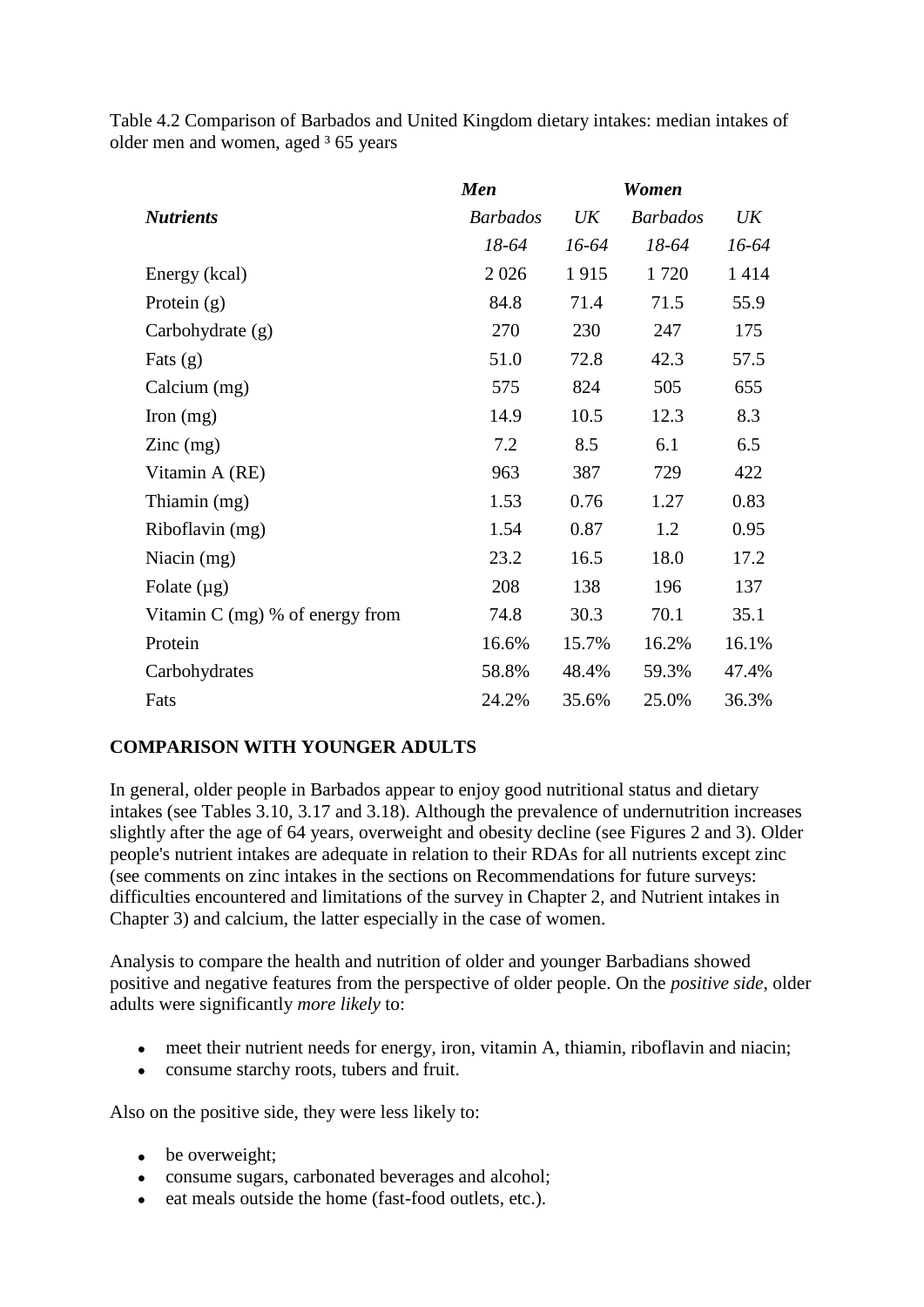On the *negative side*, older people were *more likely* to:

- be diagnosed with diabetes and/or hypertension and/or suffer from a coronary heart disorder;
- be on a diet that restricts diversity (hence their lower dietary diversity scores);
- add butter, oil or margarine to gravies (one of the "unhealthy" practices investigated by the survey).

Also on the *negative side*, they were *less likely* to:

- consume cereals, legumes and fruit;
- take micronutrient supplements (which is not necessarily a negative feature when dietary intakes are adequate).

## **COMPARISON OF OLDER MEN AND WOMEN**

Older women were more likely than older men to:

- be overweight;
- suffer from a CNCD: diabetes, hypertension, and coronary heart disease;
- be on a diet, generally related to a CNCD.

*Men* were *more likely* than women to:

- consume alcohol:
- eat meals outside the home:
- consume legumes, meats, sugars, and carbonated beverages;
- achieve micronutrient adequacy.

### **COMPARISON OF OLDER PEOPLE LIVING ALONE WITH THOSE LIVING WITH OTHERS**

Older people living alone appear to be more vulnerable to poor nutrition than those living in households with family (or other) members.

They were *less likely* to:

- meet their protein and thiamin requirements;
- consume cereals, starchy roots, fruits and tubers, meat and vegetables;
- achieve dietary diversity;
- take micronutrient supplements;
- remove skin and fat from poultry and meat (one of the "healthy" practices investigated).

#### **SUMMARY**

In Barbados, the growth of the older population has been accompanied by the development of a number of programmes, both public and private, to meet the needs of older people. A pension provides the main, often the sole, income during retirement. Facilities for older adults include government institutions (eight polyclinics and three satellite clinics in a government hospital, as well as three district hospitals; a residential home for older adults, a hostel and an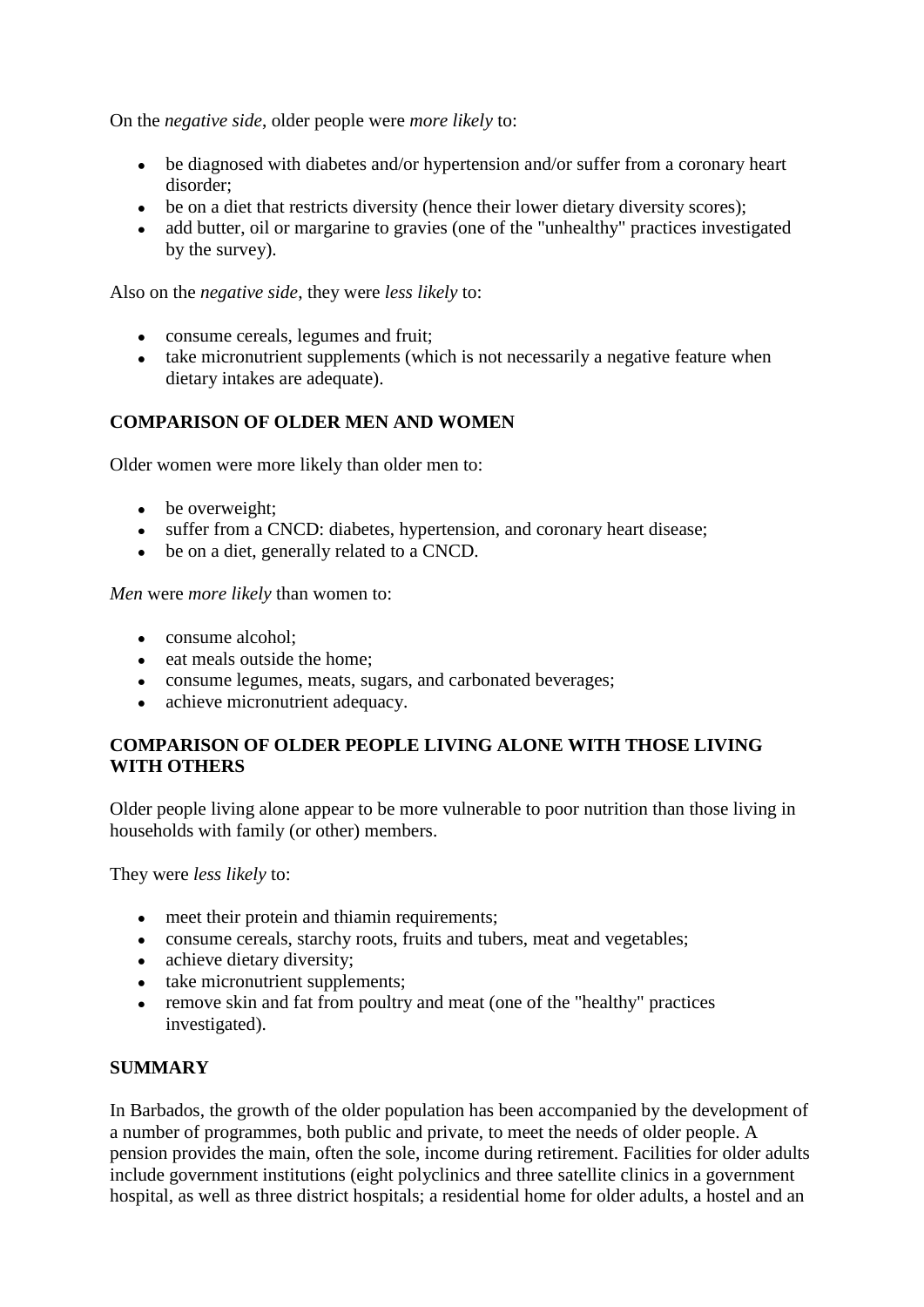activity centre), and private or non-governmental institutions (more than 40 private nursing and residential care homes, one day-care centre, a meals centre, and a senior citizens' village complex). In addition, the government's Alternative Care for the Elderly programme purchases space from private nursing homes for the care of ambulant older people.

Fifty percent of admissions to government institutions are the result of chronic medical disorders, lack of social support, poor housing, poverty, and lack of adequate home care. A high percentage of these people die soon after admission: for the period 2000 to 2002, 47.5 percent of older people admitted to a government institution died within the first six months of admission. The reasons for this include apathy, withdrawal and inappropriate management of malnutrition.

While commendable progress has been made to address these issues, including the establishment of a non-governmental organization (NGO), the Barbados Association of Retired Persons, and the National Committee on Ageing, the following areas need attention:

- $\bullet$ improving the quantity and quality of home and community-based care to permit older people to remain in their homes and communities if they wish;
- supporting families in their efforts to provide better care for older relatives;
- enacting legislation that addresses the abuse and neglect of older people, the deprivation of property and financial assets, and all forms of age discrimination;
- providing better nutrition support and guidance for older people, and making available nutrition information for older people, their care givers and health professionals. The survey results point to specific nutrition issues that need to be addressed: dietary diversity, improving the dietary management of CNCDs, and increasing the consumption of fresh fruits and vegetables;
- reaching and supporting older people living alone;
- recognizing the rights, contributions and dignity of older people.

While the survey results point to a generally good nutritional status and dietary intake for older people, there are trends indicating that younger adults may be engaging in dietary practices that will lead to a higher proportion of nutritional problems in the future.

[\[16\]](http://www.fao.org/docrep/008/y5883e/y5883e08.htm#fnB16) Many factors are interrelated. Thus, for example, educational attainment influences the type of employment that the individual is engaged in, and hence his/her income. Multiple regression analysis seeks to answer such questions as: Does income itself affect the nutrition condition, regardless of educational attainment or type of employment?

 $\frac{117}{2}$  It should be borne in mind that many respondents failed to answer the question on alcohol consumption; in general information on this topic is unreliable.

[\[18\]](http://www.fao.org/docrep/008/y5883e/y5883e08.htm#fnB18) Overweight individuals are also more likely to underestimate or conceal their true food intake. [\[19\]](http://www.fao.org/docrep/008/y5883e/y5883e08.htm#fnB19) Nearly a quarter of the households failed to provide information on income, and so were excluded from this analysis of a poverty profile, which may have introduced a bias. In addition, the indicator of poverty used was income per capita, in an effort to capture the effect of household size. This indicator makes no allowance for the ages of household members, and may therefore incorrectly classify as "poor" households with young children whose nutritional needs are lower than those of adults. The cut-off used to define poverty is arbitrary; that used to identify the lowest third of the income per capita range was £ B\$400 per capita.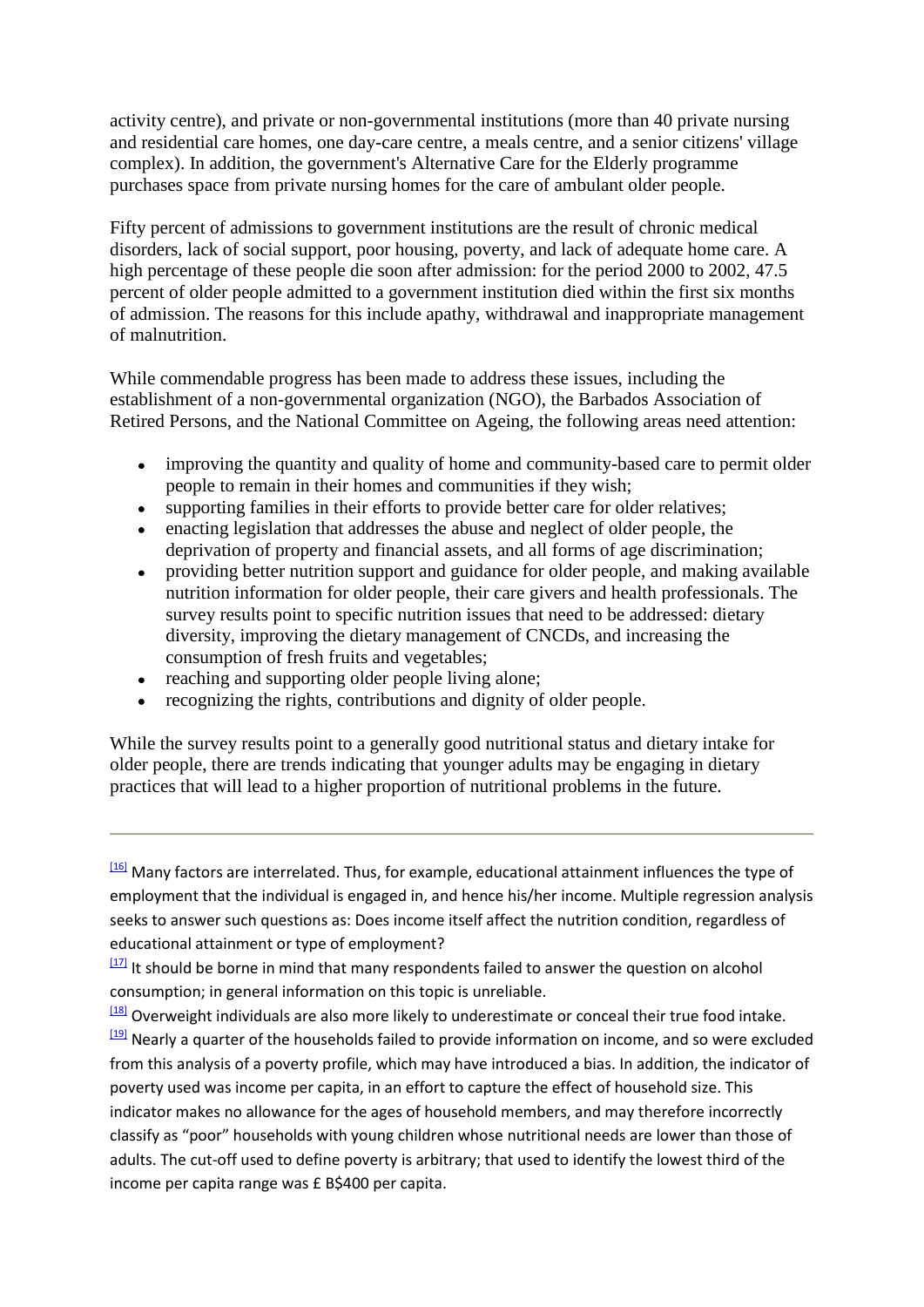$\frac{[20]}{[20]}$  $\frac{[20]}{[20]}$  $\frac{[20]}{[20]}$  The rationale for selecting this form of potential vulnerability was that, on the one hand, femaleonly households are likely to be more economically deprived and, on the other hand, male-only households are more likely to have poor food preparation skills.

 $\frac{[21]}{[21]}$  $\frac{[21]}{[21]}$  $\frac{[21]}{[21]}$  These activities may actually have been carried out by the men in mixed households, rather than the women in these households.

 $\frac{[22]}{21}$  $\frac{[22]}{21}$  $\frac{[22]}{21}$  It should be noted that the Jamaican data are from a limited survey made in 1984 (Broome, 1984). The picture may be quite different now.

# **5. SPECIAL ISSUES**

This chapter focuses on the three important nutritional problems found in the Barbadian population: iron-deficiency anaemia, obesity-related CNCDs (in the context of a discussion of healthy lifestyles), and the situation of younger Barbadians.

## **Iron-deficiency anaemia**

Iron-deficiency anaemia has long been recognized as one of the most common (and intractable) nutritional disorders. Clinical signs and symptoms are generally non-specific and often go unrecognized. Anaemia in young children is especially common at weaning age, and is associated with growth faltering, increased susceptibility to infection, fatigue and impaired mental and motor development, leading to poor school achievement. In adults, it is most common in women of child-bearing age, although it is also found in older women<sup>[\[23\]](http://www.fao.org/docrep/008/y5883e/y5883e09.htm#fn23)</sup> and in men. Anaemia in adults is associated with fatigue, impaired work capacity and lower productivity in manual occupations, especially those involving hard labour. This can have serious implications for a household's income, and hence for a country's economy and development. Severe anaemia in pregnancy can lead to increased maternal morbidity and mortality and lower birth weight.

The availability and absorption of dietary iron is influenced by many factors. Dietary iron is found in the following two forms:

- *Non-haem* iron is found in foods of both animal and plant origin, and has a low bioavailability (generally 1 to 10 percent), which is increased or decreased by other dietary constituents and by the haemoglobin status of the individual. Dietary constituents that enhance iron absorption include vitamin C, amino acids and protein, while inhibitors of iron absorption include phytates, certain phenolic compounds and calcium. In addition, an anaemic individual absorbs more non-haem iron than a nonanaemic individual.
- *Haem iron* is found only in foods of animal origin, and has a high bioavailability (20) to 30 percent), which is little affected by other dietary constituents or by the haemoglobin status of the individual. However, dietary calcium can substantially reduce haem iron absorption.

The best sources of iron are meats (especially offal). Legumes are the best plant-based source, while the much-promoted green leafy vegetables are in fact very poor sources of iron (1 to 2) percent absorption). Absorption of dietary iron from plant sources can be substantially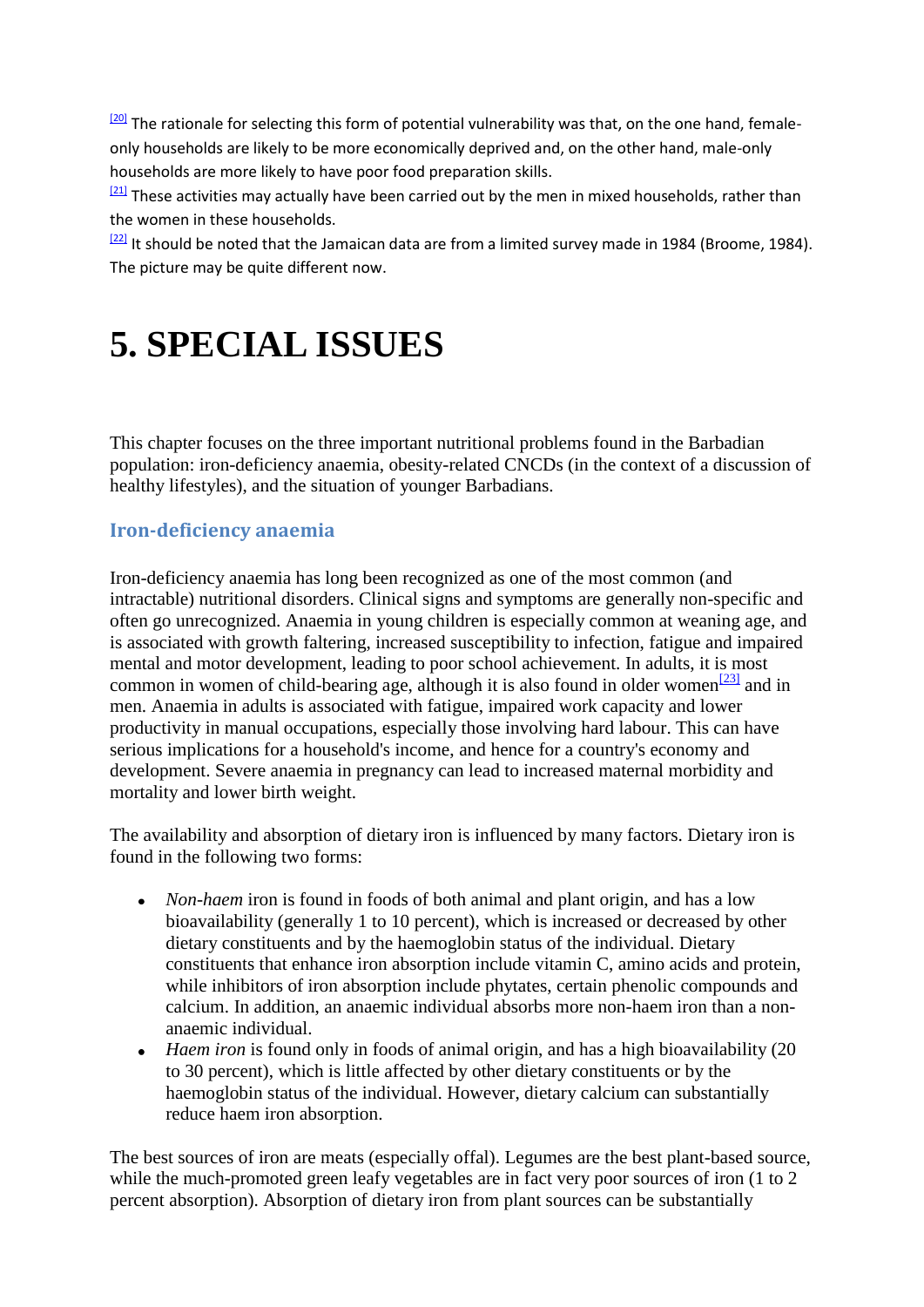increased by including the enhancers of non-haem iron as part of a meal (e.g. a high-vitamin C drink) and avoiding inhibitors (e.g. milk, tea or coffee) at meal times.

The Barbadian diet encompasses many foods that are rich in iron, and provides some excellent sources of enhancers of iron absorption. Meats, offal, poultry, fish, legumes and fortified breakfast cereals and flours are rich sources of iron, while fresh fruit and juices (especially the Barbadian cherry, guavas and citrus fruit) are excellent sources of vitamin C to enhance the absorption of non-haem iron.

In Barbados, pregnant women are routinely screened for anaemia as part of antenatal care. Screening among children and other adults is not routine, and is conducted only if an individual displays the signs and symptoms of anaemia or has experienced severe blood loss. In 1969, Barbados' nutritional surveillance system indicated that the prevalence of anaemia among adult females (pregnant and non-pregnant) was 19 percent, but this figure was arrived at using a different cut-off from that used in later surveys. The 1981 National Nutrition Survey recorded a prevalence of 27.5 percent among adult females<sup>[\[24\]](http://www.fao.org/docrep/008/y5883e/y5883e09.htm#fn24)</sup> and 19.1 percent among adult males. The prevalence of iron-deficiency anaemia among Barbadian women is similar to that of their counterparts in St Lucia, Grenada, St Kitts and Guyana, but the prevalence among Barbadian males is lower than that of males from these countries. Curacao appeared to have a low prevalence of iron-deficiency anaemia in 1995: 7.2 percent among women and 0.5 percent among men (LeBlanc et al., 1995).

|                                            | Percentage of women in each group |       |       |       |       |  |  |  |
|--------------------------------------------|-----------------------------------|-------|-------|-------|-------|--|--|--|
| <b>Iron adequacy as % of</b><br><b>RDA</b> | $\langle 30$                      | 30-49 | 50-64 | > 64  | All   |  |  |  |
|                                            | years                             | years | years | years | women |  |  |  |
| < 70%                                      | 42.4                              | 41.2  | 36.7  | 16.3  | 34.6  |  |  |  |
| 70-90%                                     | 20.0                              | 15.5  | 11.1  | 14.8  | 15.0  |  |  |  |
| $> 90\%$                                   | 37.6                              | 43.3  | 52.3  | 68.9  | 50.4  |  |  |  |

Table 5.1 Distribution of iron adequacy among women, by age

The survey did not obtain information on haemoglobin levels. This discussion of survey results therefore relies on dietary intake data and information from the food frequency questionnaire.

While dietary intakes of iron for the survey sample as a whole were more than adequate, there were considerable ranges in iron intakes and in the achievement of adequate iron nutrition. Men of all age groups consumed on average sufficient iron to meet their needs (see Tables 3.17 and 3.18), as did older women  $($  > 64 years and, to a lesser extent, 50 to 64 years). Women of child-bearing age, however, were not meeting their iron needs (78 and 82 percent of their RDAs were being met by women aged < 30 years and 30 to 49 years, respectively). This is a matter for concern, because this group is the most vulnerable to iron-deficiency anaemia. Table 5.1 shows the percentage of each age group of women falling into three adequacy categories:  $<$  70 percent, 70 to 90 percent, and  $>$  90 percent of the RDA.

The rise in iron adequacy with increasing age was highly significant among women (see also Table 3.18). Among men, there was no significant change in iron adequacy with age (Table 3.18). Nearly 60 percent of women of child-bearing age were not meeting their requirements for iron (< 90 percent adequacy). Of even greater concern is the fact that more than 40 percent of these women had very low iron intakes: less than 70 percent of the RDA.<sup>[\[25\]](http://www.fao.org/docrep/008/y5883e/y5883e09.htm#fn25)</sup> A regression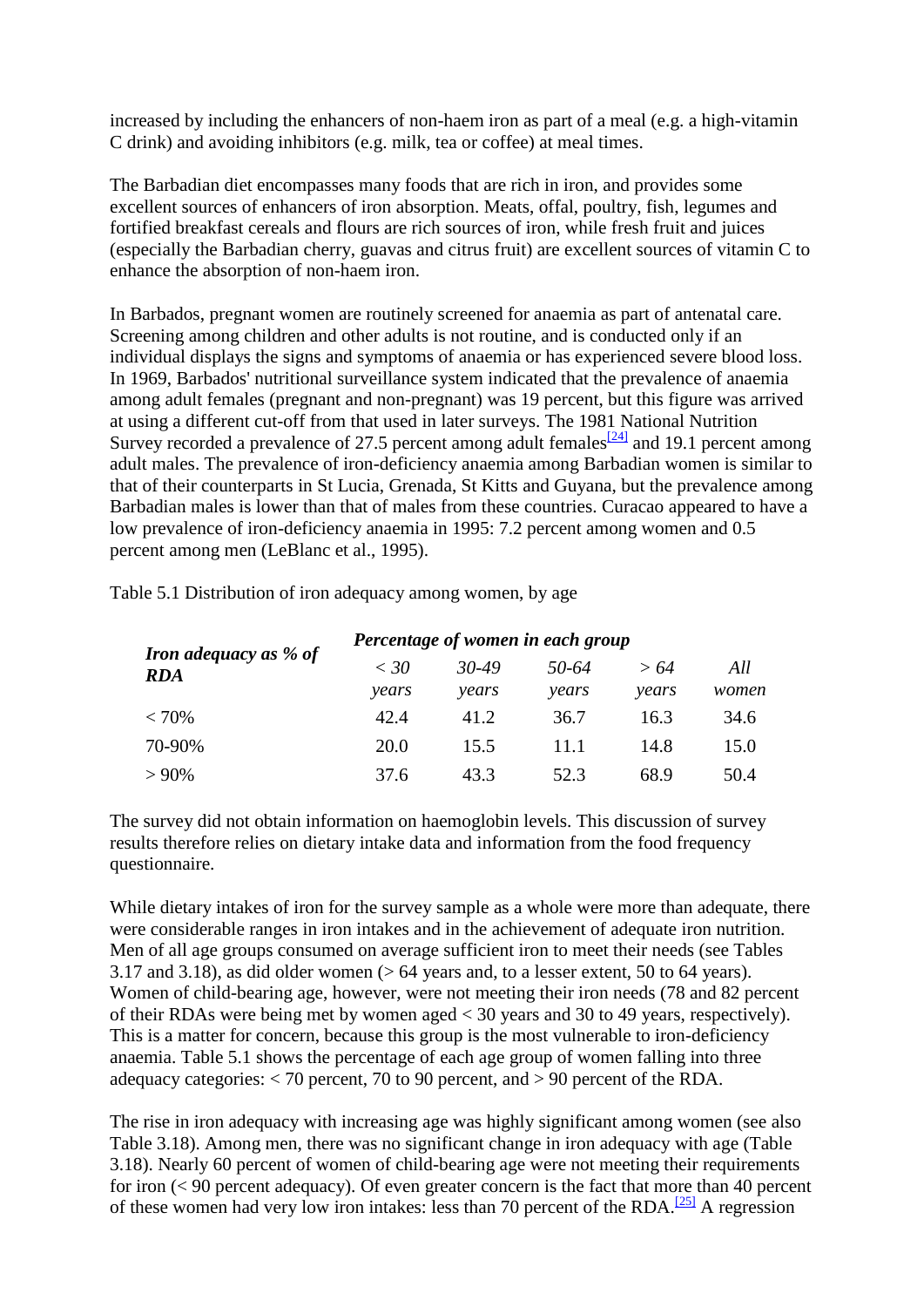analysis not only confirmed that men had significantly better iron adequacy than women, but also that poor iron adequacy was related to low fruit and vegetable consumption and poor dietary diversity.

Iron intakes are also strongly related to energy intakes. This presents the nutritionist with a dilemma: in the Barbadian context energy intakes should be reduced in order to address the problem of obesity. However, such a reduction would bring with it a reduction in iron intake, which is undesirable in women of child-bearing age. Nutritionists planning nutrition promotion programmes need to find ways to improve iron intake (and absorption) while limiting energy intakes. This also highlights the importance of an exercise programme as an essential component of a weight reduction strategy, and improvements in the education programme for women of child-bearing age as part of an anaemia reduction strategy.

## **Healthy lifestyles**

The survey results presented in Chapter 3 show clearly that the primary nutritional problem of Barbadians is overweight and obesity (55.5 percent in men and 63.8 percent in women). Unfortunately, a direct comparison with Barbados' 1981 National Health and Nutrition Survey is not possible, as a different indicator of overweight and obesity was used. In that survey, 53 percent of women and 29.7 percent of men were identified as overweight or obese  $(>110$ percent weight for height).

Table 5.2 Prevalences of hypertension in Barbados, Jamaica and St Lucia\*

|       | <b>Barbados</b> | <b>Jamaica</b> | <b>St Lucia</b> |
|-------|-----------------|----------------|-----------------|
| Men   | 18.1%           | 13.3%          | 14.1%           |
| Women | 23.9%           | 20.8%          | 21.7%           |

\* The cut-offs used to define hypertension were 160/95 mm Hg for systolic and diastolic pressures.

Linked to the high prevalence of overweight and obesity, the current survey also found a high prevalence of CNCDs (10.1 percent of men and 15.2 percent of women were diagnosed with diabetes, and 17.3 percent of men and 28.8 percent of women with hypertension). Again, data from the 1981 Barbados survey are not directly comparable. That survey report states that "approximately 6.6 percent of the total adult sample had had a previous history of diabetes". This is probably comparable with the current survey's figure of 12.9 percent for the total sample.

The 1981 survey also measured blood pressure. Using cut-offs of 160 mm Hg for systolic pressure and 90 mm Hg for diastolic pressure, the prevalence of hypertension was 28 percent for women and 27 percent for men. However, in relation to the current survey, a more comparable figure is 21 percent, namely the proportion of the 1981 sample that had received treatment for hypertension. This is a little lower than the current survey's figure of 23.7 percent diagnosed with hypertension in the whole sample.

A study conducted in 1996 (Freeman et al.) compared the prevalence of hypertension in Barbados, Jamaica and St Lucia (Table 5.2), and found it to be highest in Barbados.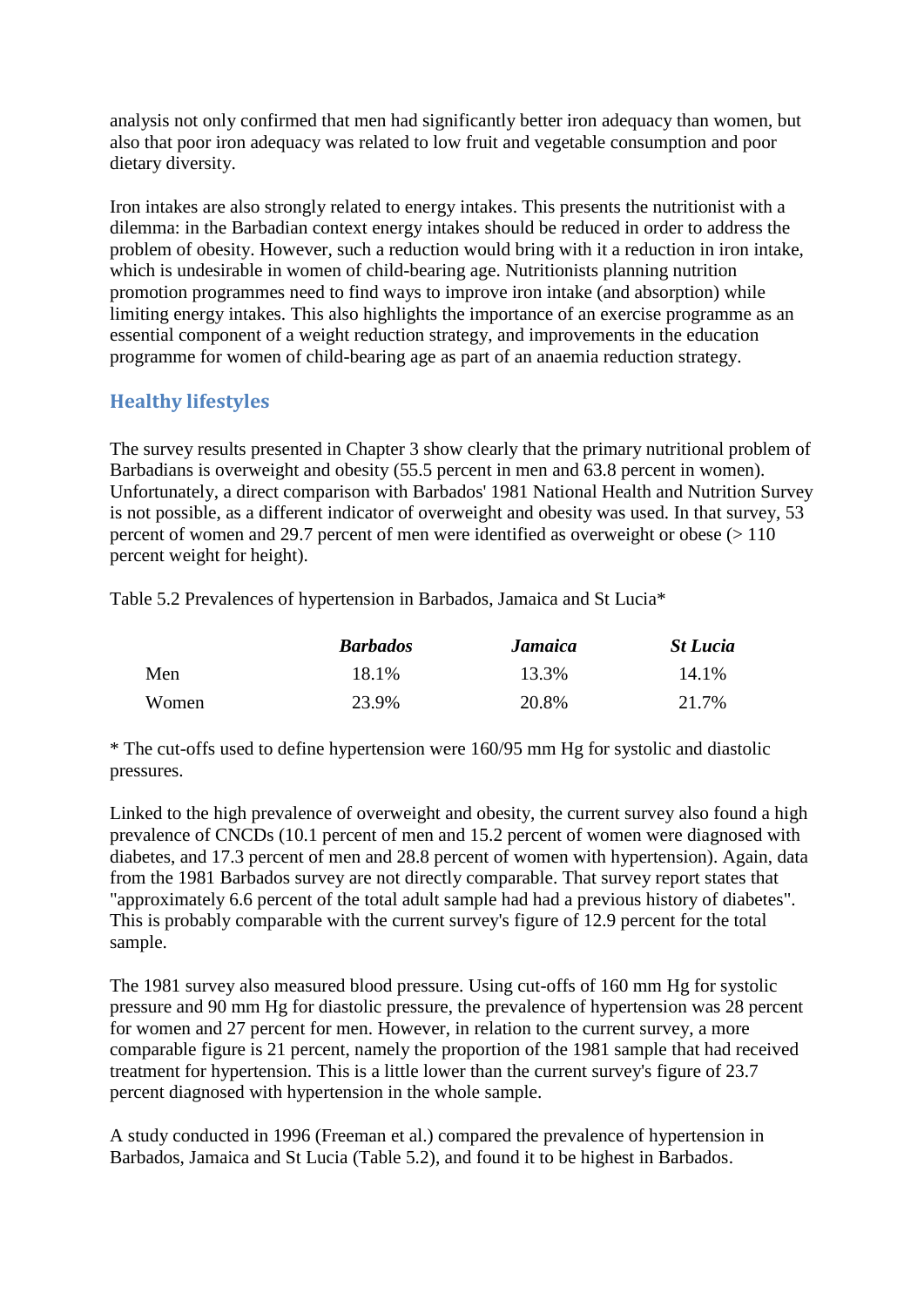The 1993 Wildey study from Barbados (Foster *et al.*, 1993) found a diabetes prevalence of 15 percent among men and 16 percent among women. Again the data are not directly comparable with the current survey, because the Wildey study was limited to adults aged 40 to 79 years living in the outskirts of Bridgetown, and the diagnosis of diabetes was based on fasting plasma glucose levels. However, the Wildey study also stated that 10.8 percent of sample men and 10.2 percent of sample women had previously been diagnosed with diabetes. Comparable figures from the current survey are 13.1 percent for men and 19.6 percent for women aged 40 to 79 years, suggesting that the prevalence of diabetes has risen since  $1993$ ,  $\frac{26}{126}$  especially among women.

Not surprisingly, the prevalence of overweight and obesity (see Figure 2) and of diabetes and hypertension are higher in older people (diabetes: 15.8 percent for men and 27 percent for women; hypertension: 28.2 percent for men and 47.1 percent for women).

The survey also found that while the prevalence of overweight (BMI of 25.1 kg/m<sup>2</sup> to 30 kg/m<sup>2</sup>) was higher among men (40.4 percent) than women (34.2 percent), the prevalence of obesity (BMI > 30 kg/m<sup>2</sup>) was almost twice as high among women (29.6 percent) than men (15.4 percent). This latter finding can be compared with the Wildey study, which showed that the prevalence of obesity in women was three times that in men (30 percent compared with 10 percent). It would seem therefore that the prevalence of obesity has risen between 1993 and 2000 among men but not among women.

While the prevalence of overweight and obesity is higher in the older age groups, it is still alarmingly high among young adults (< 30 years), especially young women (see Figure 2). This bodes ill for the future, especially in light of the high usage of fast food and the poorer dietary patterns (lowest micronutrient adequacy scores) in this age group (see following section on Younger adults).

Obesity is not the only linking factor between diet and CNCDs. Low intakes of antioxidants have been shown to be linked to higher risks of a range of CNCDs. Studies aimed at reducing the CNCD risk through the use of micronutrient supplements have proved disappointing (at least in relation to cardiovascular risk), but a number of recent studies have shown that increased consumption of fruits and vegetables can reduce blood pressure and heart disease rates (the latter by as much as 15 to 20 percent). Whether such dietary effects work through increased antioxidant levels, changes in fat profiles or other means is not clear.

The promotion of healthy lifestyles is a major issue facing most industrialized nations, as well as many of the developing nations that are coping with a double burden of disease and malnutrition, i.e. infectious diseases and CNCDs coupled with undernutrition and overweight. Healthy lifestyles encompass a range of factors: improved diets, increased exercise, reduced alcohol consumption and smoking, and reduced stress. Such lifestyle and behavioural changes present a major challenge because they are difficult to achieve in the short term and few studies have demonstrated their long-term sustainability. The Barbados Diabetes Intervention Study illustrated clearly that although positive changes can be achieved, continued support and interventions are needed to ensure sustainability.

There seems to be a lack of comprehensive data on physical activity in the Caribbean region. The 1992 Barbados Risk Factor Survey Report stated that 48.4 percent of the sample supplemented their daily routine with additional exercise or physical activity in their leisure time. Walking was the most popular activity, followed by dancing, cycling, swimming, aerobics, ball games and gardening. Men engaged in more planned exercise than women. This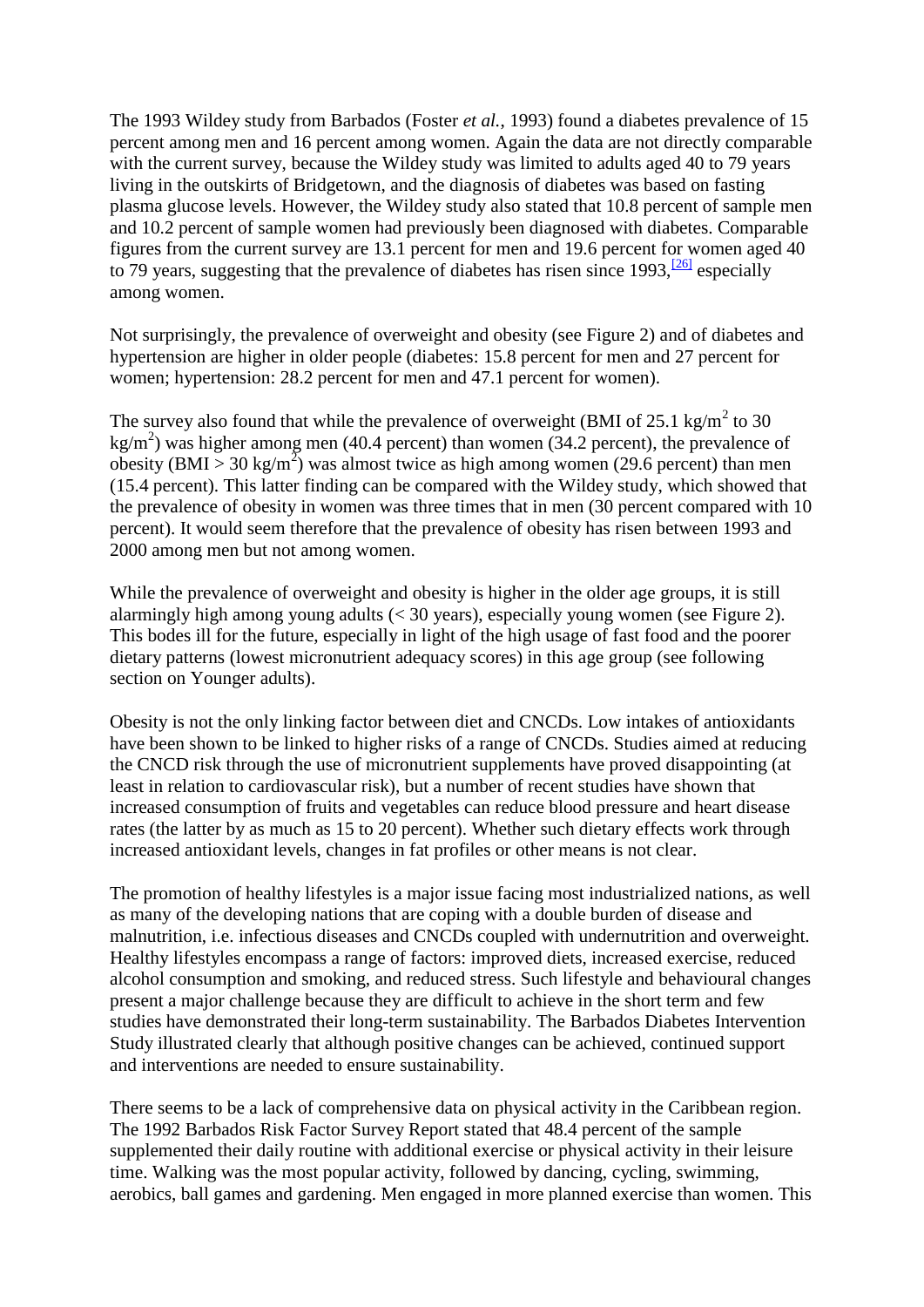survey found that an even smaller proportion of respondents claimed to take planned exercise (42.2 percent) than in 1992, and again fewer women (37.6 percent) than men (48 percent) participated. Activity choices were similar, with walking being the most popular form of exercise.

Over the past few decades, in common with many of its Caribbean neighbours, Barbados has experienced a number of changes that may have had a negative impact on lifestyles. These include the following:

- Socio-economic development has increased the availability of foods that are imported, processed, nutritionally dense (especially in terms of high fat and sugar contents), inexpensive and easily prepared.
- There has been a rapid increase in the number of fast-food outlets, and the use of these outlets is now high, especially among the young (see subsection on Food practices in Chapter 3).
- Home food production activities have fallen sharply in 1969, 74 percent of Barbadian households produced food; by 1981 this figure had fallen to 56.2 percent; and the survey found that only 32.2 percent of households planted food crops and 11.2 percent raised livestock.
- Increasingly sedentary lifestyles associated with socioeconomic development have reduced energy expenditure through the use of automobiles, increased television viewing, sedentary work, labour-saving devices in the home and at work, and reduced household-level food production activities.

In addition to dietary intake and food frequency data, socio-economic data and information on the presence or absence of a diagnosed non-communicable disorder, the survey also gathered information on a number of health-related issues: planned exercise, eating meals outside the home (including the use of fast-food outlets), food practices that could influence fat intake, alcohol consumption, dieting (a range of diets relevant to obesity and CNCDs were investigated), and the use of dietary and micronutrient supplements. This information is summarized in Chapter 3. The bureau also collaborates with and assists government and nongovernmental agencies with the implementation of various programmes.

This section seeks to answer the following questions: Who suffers from CNCDs, and what food and nutrition features do they exhibit? and Who diets, and how has dieting made a difference to their food and nutrient intakes? Specifically, it examines more closely:

- the profile of men and women who suffer from a  $CNCD$ ;  $\frac{[27]}{[27]}$  $\frac{[27]}{[27]}$  $\frac{[27]}{[27]}$
- the comparison between overweight dieters and overweight non-dieters;
- the comparison between dieters and non-dieters with a CNCD.

## **PROFILE OF MEN AND WOMEN WITH DIABETES AND/OR HYPERTENSION<sup>[\[28\]](http://www.fao.org/docrep/008/y5883e/y5883e09.htm#fn28)</sup>**

Table 5.3 summarizes the findings, separated by sex, and places the features that characterize CNCD sufferers into three categories: socio-economic and demographic features; health, food and nutrition features; and food practices.

Table 5.3 Features of respondents with diabetes and hypertension, by sex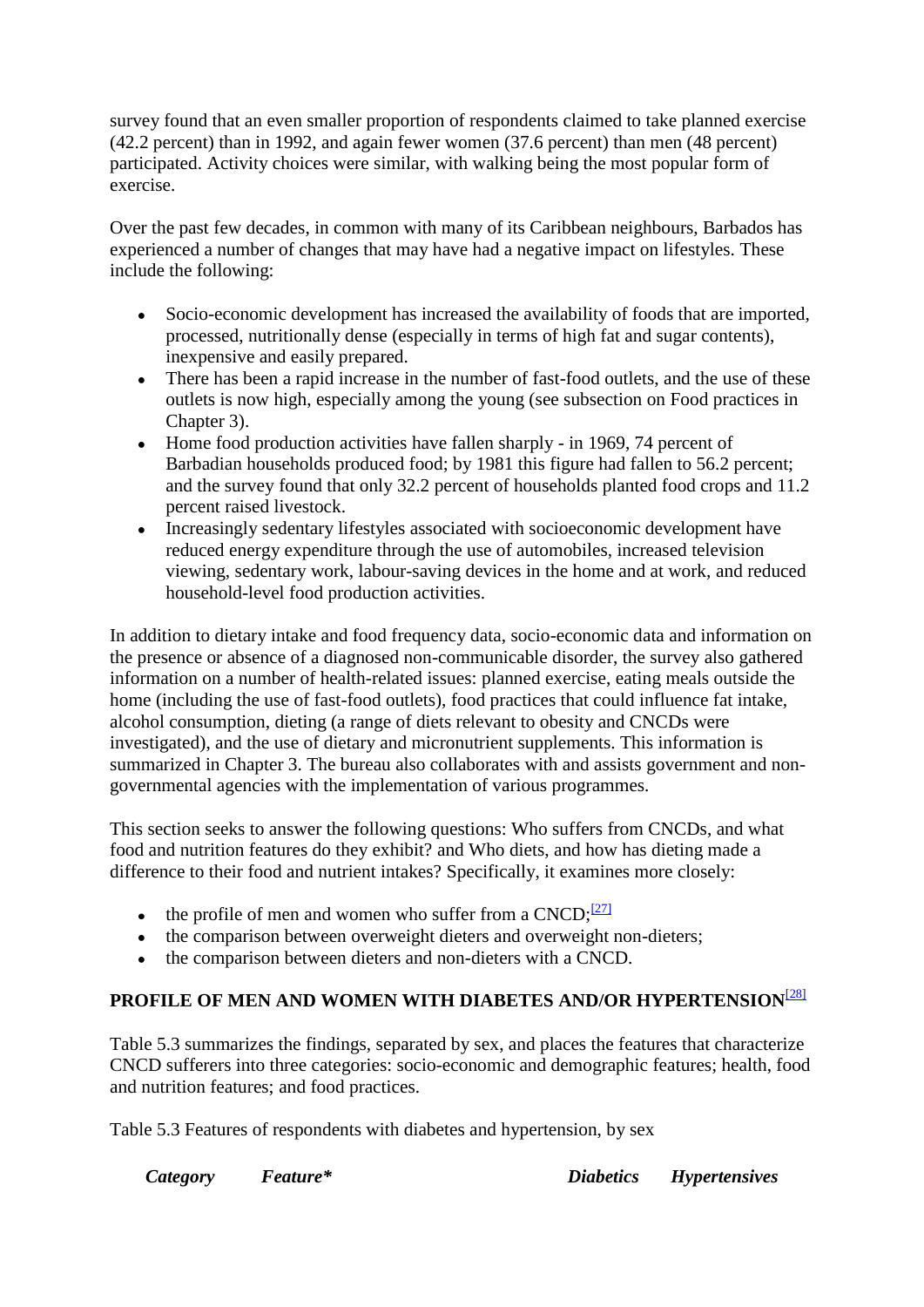|                             |                                                                      |                                    |          |          |          | Men Women Men Women |
|-----------------------------|----------------------------------------------------------------------|------------------------------------|----------|----------|----------|---------------------|
| Socio-                      | Older                                                                |                                    | $\times$ | X        | X        | ×                   |
| economic and<br>demographic | Lower income                                                         |                                    | X        |          |          | X                   |
|                             | Lower educational attainment                                         |                                    | $\times$ | X        | $\times$ | $\times$            |
|                             | Unemployment more likely                                             |                                    | $\times$ | X        |          |                     |
|                             | Occupation:<br>professional/administrative/managerial<br>more likely |                                    |          |          | X        |                     |
|                             | Manual/unskilled more likely                                         |                                    |          |          | $\times$ |                     |
| Nutritional                 | More overweight or obese                                             |                                    |          |          | X        | X                   |
| status and                  | Lower consumption<br>of:                                             | legumes                            |          | X        |          | X                   |
| food and<br>nutrient        |                                                                      | dairy products                     | $\times$ | X        |          |                     |
| intakes                     |                                                                      | fruits                             | $\times$ | $\times$ |          |                     |
|                             |                                                                      | vegetables                         |          |          | ×        | X                   |
|                             |                                                                      | fats and oils                      |          | ×        |          |                     |
|                             |                                                                      | sugars,<br>carbonated<br>beverages | X        | X        |          | X                   |
|                             |                                                                      | alcohol                            | X        |          |          |                     |
|                             | Higher consumption of: sugars,<br>carbonated beverages               |                                    |          |          | $\times$ |                     |
|                             | Lower dietary diversity score                                        | $\times$                           | $\times$ | X        | X        |                     |
|                             | Higher percentage of energy from<br>protein                          |                                    | X        |          | ×        |                     |
|                             | Lower percentage of energy from<br>carbohydrates                     |                                    |          |          | $\times$ |                     |
| Healthy<br>lifestyle        | Less frequent meal consumption<br>outside the home                   |                                    |          | $\times$ | $\times$ | X                   |
| practices                   | Less frequent use of fast-food outlets                               |                                    | X        | X        | X        | X                   |
|                             | Less frequent addition of margarine,<br>butter, oil to gravies       |                                    |          | X        |          |                     |
|                             | Less use of dietary supplements                                      |                                    |          | X        |          |                     |
|                             | Less use of micronutrient supplements                                |                                    |          | X        |          | ×                   |
|                             | More likely to be on a diet                                          |                                    | $\times$ | X        | X        | X                   |

#### *\* This table includes only those features that were found to be significantly different between CNCD sufferers and non-sufferers.*

The table shows that, with the exception of male hypertensives, CNCD sufferers are likely to be older men and women of lower socio-economic status and poorer education. Male hypertensives are found at both extremes of the occupation scale. Not surprisingly, CNCD sufferers are more likely to be overweight, and overall their diets lack diversity. The lack of diversity may to some extent reflect efforts to diet: there are encouraging signs that CNCD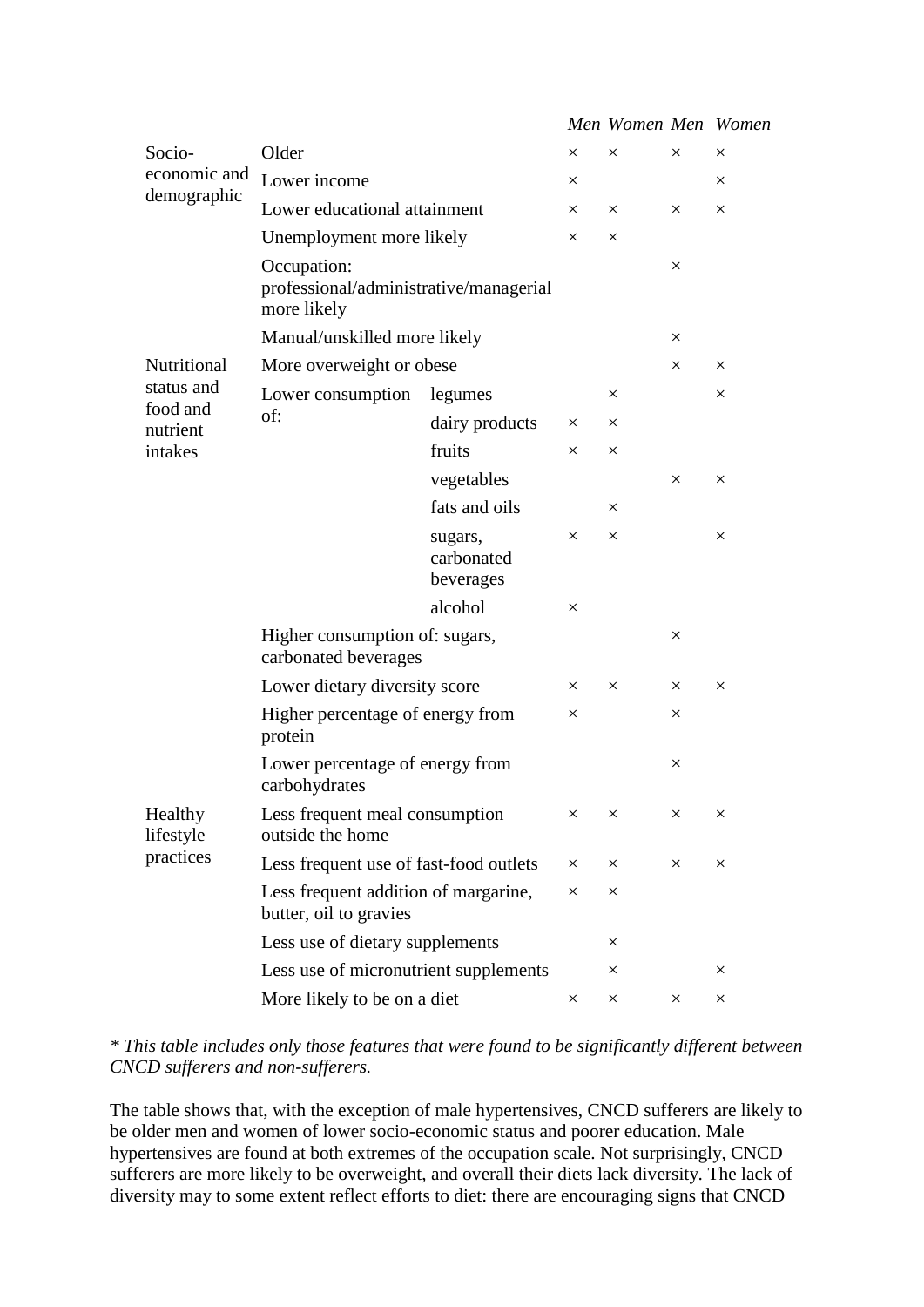sufferers have reduced their consumption of fats and oils, alcohol, sugar and carbonated beverages, as well as the practice of adding fat to gravy. It is more discouraging however that they have also reduced their consumption of fruit and vegetables, and that there was no significant difference between CNCD sufferers and non-sufferers in the percentages of energy obtained from fats.

The fact that respondents with CNCDs ate outside the home and at fast-food outlets less frequently is likely to be a reflection of their age (see the section on Older people in Chapter  $(4)$ ,  $\frac{[29]}{[29]}$  $\frac{[29]}{[29]}$  $\frac{[29]}{[29]}$  rather than indicating a conscious effort to follow a healthier lifestyle. Fast foods are now increasingly popular among younger Barbadians, and there is concern that they will continue this practice even when they reach the more vulnerable age for CNCDs.

One notable absence from the list of healthy lifestyle practices is the taking of planned exercise. While it is encouraging that substantial percentages of Barbadian men (48 percent) and women (37.6 percent) claim to take planned exercise, it is surprising that there is no difference between respondents with CNCDs and those without.

## **COMPARISON OF OVERWEIGHT DIETERS AND OVERWEIGHT NON-DIETERS**

The decision to diet to lose weight involves recognizing that one is overweight, that this carries serious health risks, and that one can, and wants to, take action to rectify the situation. Behaviour modification is long, complex and difficult, as evidenced by the failures of so many weight reduction efforts.

The subsection on Perceptions of nutritional status, dieting and exercise in Chapter 3 noted that only about 40 percent of overweight men and 59 percent of overweight women recognized that they were overweight or obese. Of respondents who were overweight or obese, only 7.3 percent ( $N = 28$ ) of men and 10 percent ( $N = 55$ ) of women stated that they were on a weight reduction diet. This is in the context of a prevalence of more than 60 percent for overweight and obesity among Barbadian adults.

Analysis to compare overweight dieters and non-dieters was limited by the small sample size of dieters. However, in both men and women, dieters appeared to engage more in planned exercise. Women dieters had a higher educational standard and ate more vegetables. Men dieters were more likely to be from households where fish, fruits and vegetables were bought from supermarkets. They also consumed fewer fats and cereals, and showed lower energy intakes. There were no other significant differences between dieters and non-dieters in food and nutrient intakes.

## **COMPARISON OF DIETERS AND NON-DIETERS WITH A CNCD**

A substantially larger proportion of respondents with CNCDs claimed to follow a diet than was found among overweight and obese respondents: approximately 50 percent of diabetics and 30 percent of hypertensives stated that they were on a diet to control the disorder.

Unfortunately, however, there were few significant differences in the consumption of foods and none at all in nutrient intakes between CNCD respondents who claimed to be on a diet and those who were not dieting. Women dieters consumed fewer dairy products and less fruit, sugar and carbonated beverages. Men consumed less alcohol, sugar and carbonated beverages. Female dieters had poorer diet diversity, were older and ate outside the home less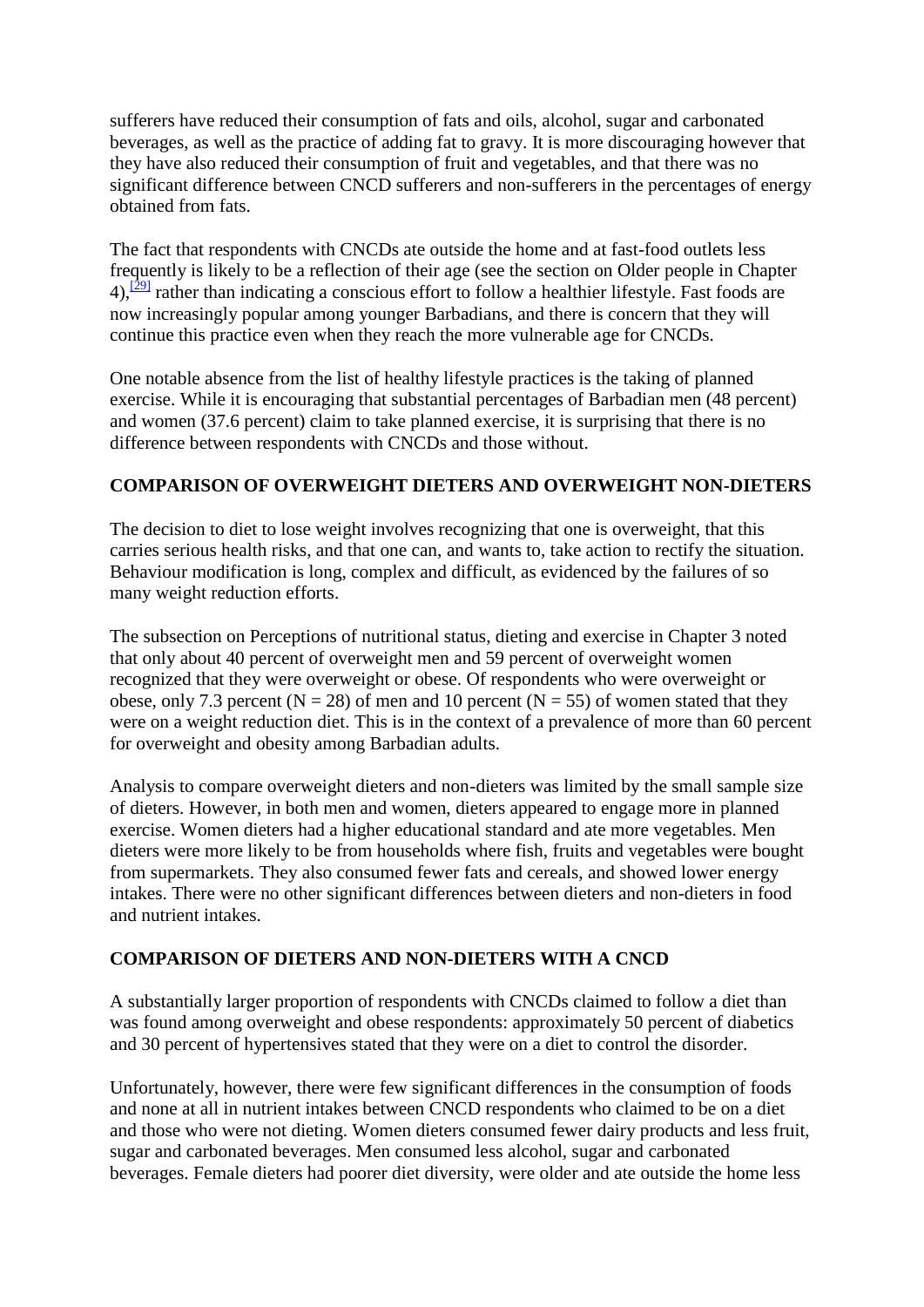frequently than their non-dieting counterparts. Male dieters came from smaller households and ate fewer meals outside the home.

The following conclusions can be drawn:

- Respondents who claimed to be dieting either were not in fact doing so, or had very poor dietary compliance.
- The dietary message that has been best understood by both men and women seems to be the importance of reducing sugar.
- The advice to increase fruit and vegetable consumption is being ignored.
- A comprehensive weight reduction strategy, including planned exercise, is not being followed.
- Overweight individuals in general do not diet until they have been diagnosed with a CNCD - less than 10 percent of overweight respondents who had no CNCD stated that they were dieting, in contrast with nearly 41 percent of overweight respondents with a diagnosed CNCD. In short, no preventive action is being taken.

## **Younger adults**

The results of this survey highlighted some disturbing features about the food and nutrition situation and food practices of younger adults.<sup>[\[30\]](http://www.fao.org/docrep/008/y5883e/y5883e09.htm#fn30)</sup> These features should alert health and nutrition planners to problems that lie ahead as this generation of Barbadians approaches the age of increasing vulnerability to CNCDs. In this study, young men and women (< 30 years) were profiled by comparing them with their older counterparts and each other.

## **YOUNG WOMEN COMPARED WITH OLDER WOMEN**

Regarding young women  $\ll$  30 years), the following two important findings have already been highlighted:

- the high prevalence of more than 50 percent of overweight and obesity (see Figure 2) among young women;
- the high prevalence of iron inadequacy more than 60 percent of young women were consuming less than 90 percent of the recommended allowance for iron (see Table 5.1).

This section examines the differences between younger and older women, so as to identify features that can be addressed in health and nutrition promotion programmes.

*Young women* (< 30 yrs) were *more likely* than older women (30 to 59 years) to:

- achieve a higher education level secondary as opposed to primary school only;
- consume meals outside the home, especially at fast-food outlets;
- have lower mean BMIs 26.5 kg/m<sup>2</sup> compared with 28.1 kg/m<sup>2</sup>. Nonetheless, a mean BMI of 26.5 is high, and falls in the overweight (pre-obesity) rather than the normal range;
- recognize that they are overweight or obese 74.3 percent of young women with high BMIs ( $> 25 \text{ kg/m}^2$ ) stated that they considered themselves to be overweight, compared with 61.7 percent of older women with high BMIs;
- have a lower percentage of energy intake from protein, and a higher percentage from carbohydrates;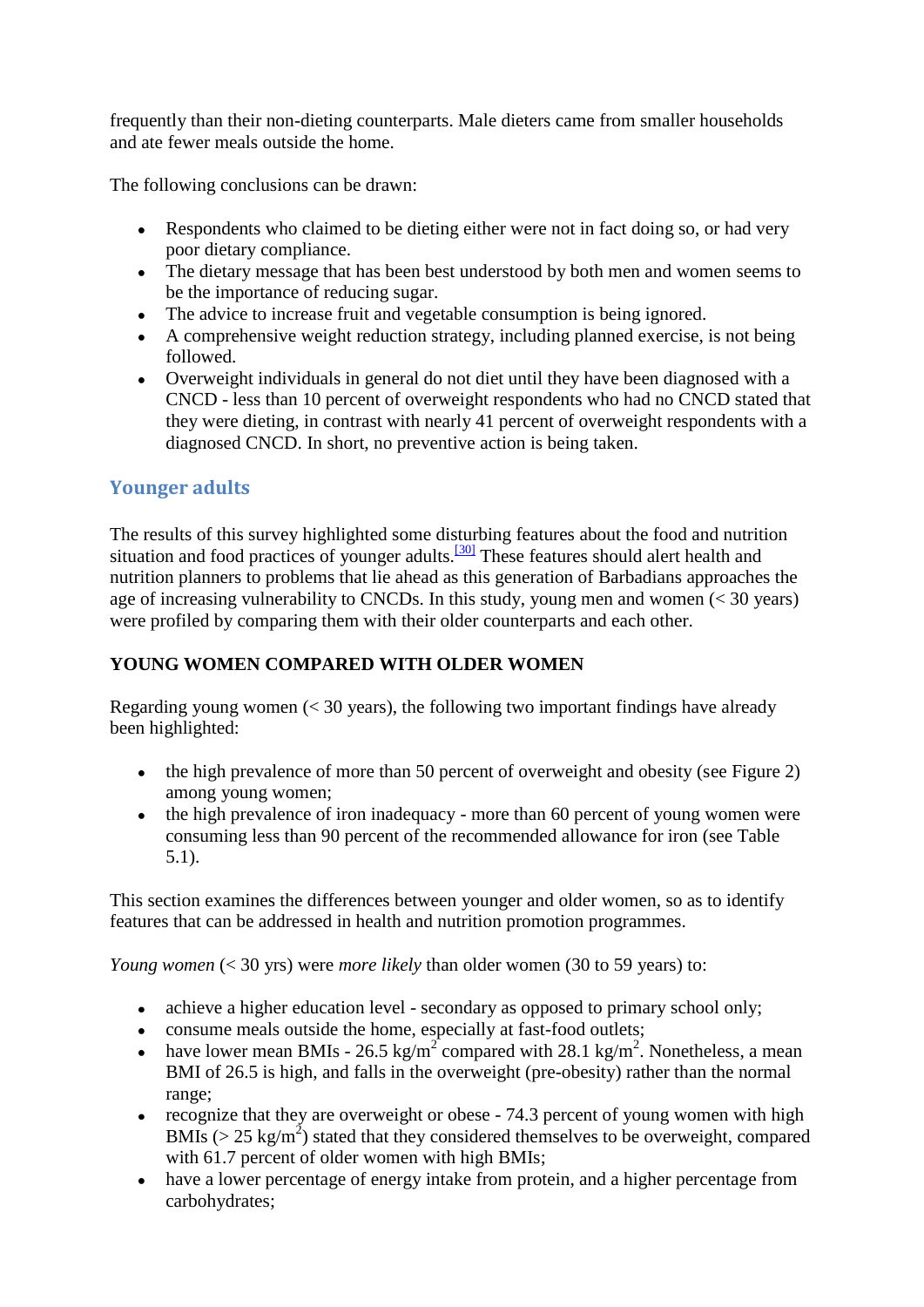- consume greater quantities of cereals, as well as foods and beverages containing calories only - sugar, carbonated beverages;
- consume smaller quantities of starchy roots and tubers, meats and vegetables;
- recognize that they are consuming inadequate amounts of fruits and vegetables;
- have lower micronutrient adequacy scores.

*Young women* were *less likely* than older women to:

be diabetic (4 percent compared with 11.4 percent) or hypertensive (9.7 percent  $\bullet$ compared with 22.4 percent). This is not surprising.

### **YOUNG MEN COMPARED WITH OLDER MEN**

The prevalence of overweight and obesity among young men (< 30 years), although lower than that among young women, was by no means negligible, at nearly 30 percent (see Figure 2). Young men also exhibited a low prevalence of underweight, at just over 8 percent (see Figure 3). However, no moderate or severe undernutrition was found, and most of the undernutrition fell into the 17 to 18.5 kg/m<sup>2</sup> range (mild undernutrition).

*Young men* (< 30 years) were *more likely* than older men (30 to 59 years) to:

- achieve a higher education level secondary as opposed to primary school only;
- be unemployed:
- consume meals outside the home, especially at fast-food outlets;
- use dietary supplements (such as Supligen);
- have lower mean BMIs (23.6 kg/m<sup>2</sup> compared with 26.7 kg/m<sup>2</sup>);
- have a lower percentage of their energy intake from protein;
- consume more cereals and items containing mostly calories: sugar, carbonated beverages;
- consume smaller quantities of starchy roots and tubers, meats and vegetables;
- recognize that they are consuming insufficient fruit and vegetables.

*Young men* were *less likely* than older men to:

- consume alcohol;
- suffer from hypertension (5.2 percent compared with 15.8 percent);
- be on a diet (this is probably related to the fact that CNCD prevalence is lower in younger men).

#### **YOUNG WOMEN COMPARED WITH YOUNG MEN**

*Young women* were *more likely* than young men to:

- have inadequate intakes of calcium and iron;
- have lower micronutrient adequacy scores;
- suffer from a CNCD;
- correctly perceive themselves as overweight.

*Young men* were *more likely* than young women to:

• have a lower BMI;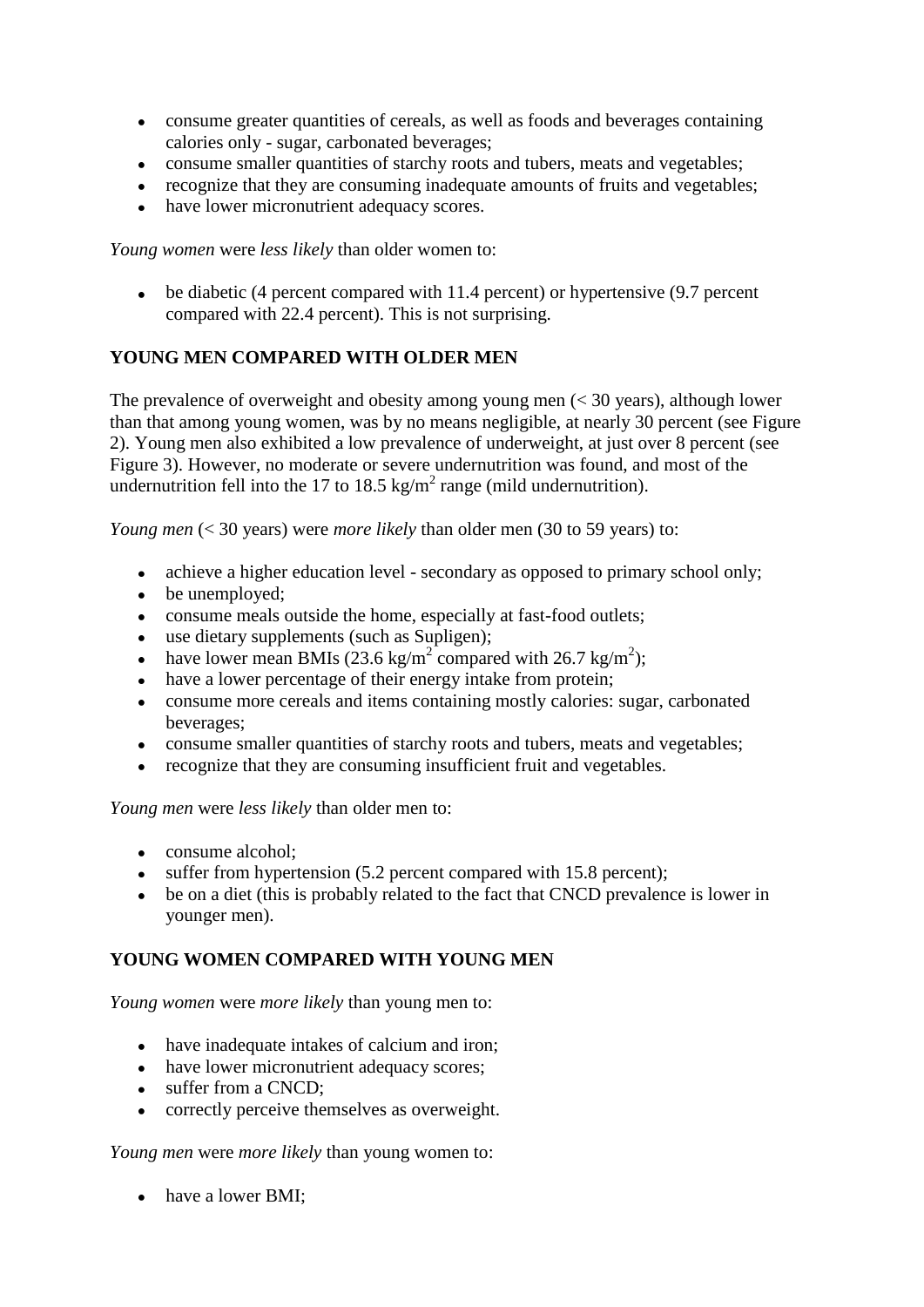- consume meals outside the home:
- consume legumes and foods and beverages containing only calories: sugar, carbonated beverages and alcohol.

#### **SUMMARY**

Unless preventive action is taken soon, a generation of Barbadians is emerging that will enter middle age and old age already overweight or obese and with poor dietary practices, such as high consumption of high-calorie fast foods, sugars and carbonated beverages, and low consumption of vegetables. On the positive side, younger Barbadians are educated to a higher level and may show some awareness of their own dietary deficiencies (such as having better recognition of inadequate intakes of fruit and vegetables). These findings emphasize the importance of an early start to health and nutrition promotion, during adolescence, and the need for collaboration across government sectors, non-governmental agencies and the private sector.

 $\frac{[23]}{[23]}$  $\frac{[23]}{[23]}$  $\frac{[23]}{[23]}$  There is an assumption that iron-deficiency anaemia is no longer an issue for women after the menopause. A study from India indicates that high levels of anaemia (> 50 percent prevalence) exist among poor elderly women. However, poverty levels were extreme in the study sample, and diets were almost exclusively vegetarian, so included iron of poor bioavailability only.

<sup>[\[24\]](http://www.fao.org/docrep/008/y5883e/y5883e09.htm#fnB24)</sup> If the same criteria are applied as in the 1969 survey, the prevalence in 1981 was 18.8 percent among women, which is almost identical to the 1969 figure. Hence no change is apparent between the survey periods.

 $\frac{[25]}{[25]}$  $\frac{[25]}{[25]}$  $\frac{[25]}{[25]}$  The Caribbean RDA for iron assumes a 15 percent absorption of dietary iron, which is the absorption level estimated by FAO/WHO for a diet of high iron bioavailability, i.e. one with high meat consumption.

 $\frac{[26]}{[26]}$  $\frac{[26]}{[26]}$  $\frac{[26]}{[26]}$  An alternative explanation is that more people are now being tested for diabetes.

 $\frac{[27]}{[27]}$  $\frac{[27]}{[27]}$  $\frac{[27]}{[27]}$  Only diabetics and hypertensives were profiled, because numbers for the other two disorders (coronary heart disease and cancer) were too low to allow meaningful analysis.

 $\frac{[28]}{[28]}$  $\frac{[28]}{[28]}$  $\frac{[28]}{[28]}$  The analysis compared respondents with diagnosed diabetes and/or hypertension with those with no diagnosed CNCD.

<sup>[\[29\]](http://www.fao.org/docrep/008/y5883e/y5883e09.htm#fnB29)</sup> Multiple regression techniques could not be used, so it was not possible to control for all factors.  $\frac{30}{30}$  Of special concern is the high prevalence of overweight and obesity among young women.

## **6: POLICIES AND PROGRAMMES: ISSUES AND ACTIONS**

Achieving good nutrition is a crucial step towards achieving a healthy population. Research repeatedly highlights the links between diet and health, the best recognized of which are those between diet and diabetes, hypertension, heart disease and certain cancers. Other links include calcium with osteoporosis, salt with hypertension, and folate with birth defects, to name but a few.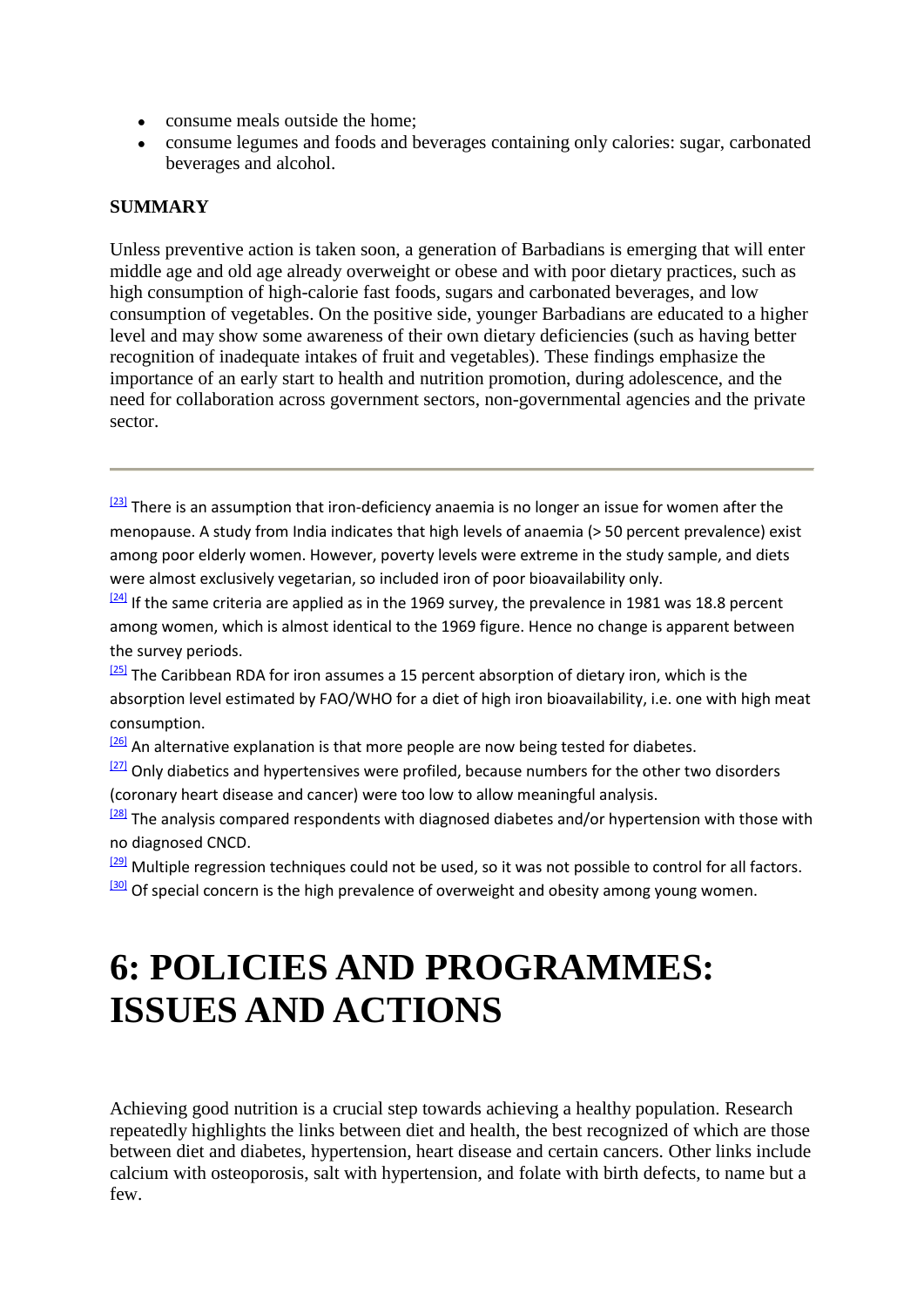The cost of diet-related disease is high both to a country's health system and economy and to its people, in human and financial terms. In common with many of its Caribbean neighbours, Barbados has experienced changes that may have had a negative impact on lifestyles and health and that include socio-economic development, changed patterns of food acquisition and consumption, and increasingly sedentary lifestyles. The survey results highlight a number of key nutritional (and nutrition-related) problems that merit urgent attention. The survey report contains a wealth of information to guide the choice and design of appropriate policies and programmes. This chapter proposes some broad areas for action, in the context of an overall nutrition strategy, and the operational strategies needed to achieve successful programmes. The overarching goal of such a nutrition strategy is clear, and reflects the goals of Barbados' National Plan of Action on Nutrition (approved by Cabinet in 1998) and the mission of NNC: the improvement of the nutrition and health of all sections of the population - and the maintenance of such improvement - through information, access to a safe, affordable food supply, and the promotion of healthy lifestyles.

The primary food and nutrition-related problems and issues identified by the survey are:

- a high prevalence of obesity:
- a high prevalence of CNCDs;
- a need to improve the dietary management of CNCDs;
- the limited action taken to prevent the development of CNCDs;
- the need for programmes targeted to:

- women of childbearing age (especially in relation to iron intakes);

- older adults;
- younger adults (and schoolchildren).

This chapter proposes some policies, programmes and actions to address these issues.

## **Making informed choices**

Creating an informed consumer is an essential first step towards changing lifestyles. Barbados has clear advantages in this regard: its food supply is plentiful, it has an educated population, and most Barbadians enjoy a high standard of living. To make informed choices, the consumer needs the following:

- *Nutrition knowledge.* To develop an understanding of what constitutes a balanced diet, to gain knowledge on the richest food sources of nutrients, and to learn to make realistic assessments of the quantities of foods needed to achieve healthy eating. The development of simple food-based guidelines is essential. Innovative techniques are needed to impart nutrition knowledge. One possibility is to focus on one food, or one group of foods, at a time (such as fish, fruits, vegetables and low-fat dairy products), and to create a mini-campaign around the item(s).
- **Food labelling.** Clear, simple information is needed on both imported and local foods. Labelling should be limited to information on key nutrients and ingredients. Supportive legislation is needed to achieve this, and to avoid unsubstantiated or false health and nutrition claims and advertising.
- *Ready access to safe, cheap, healthy foods.* The survey found that dietary diversity and micronutrient adequacy are limited among certain vulnerable groups. Access to a varied supply of affordable foods, especially fresh fruits and vegetables, will enable all Barbadians, particularly those from lower-income households, to make healthy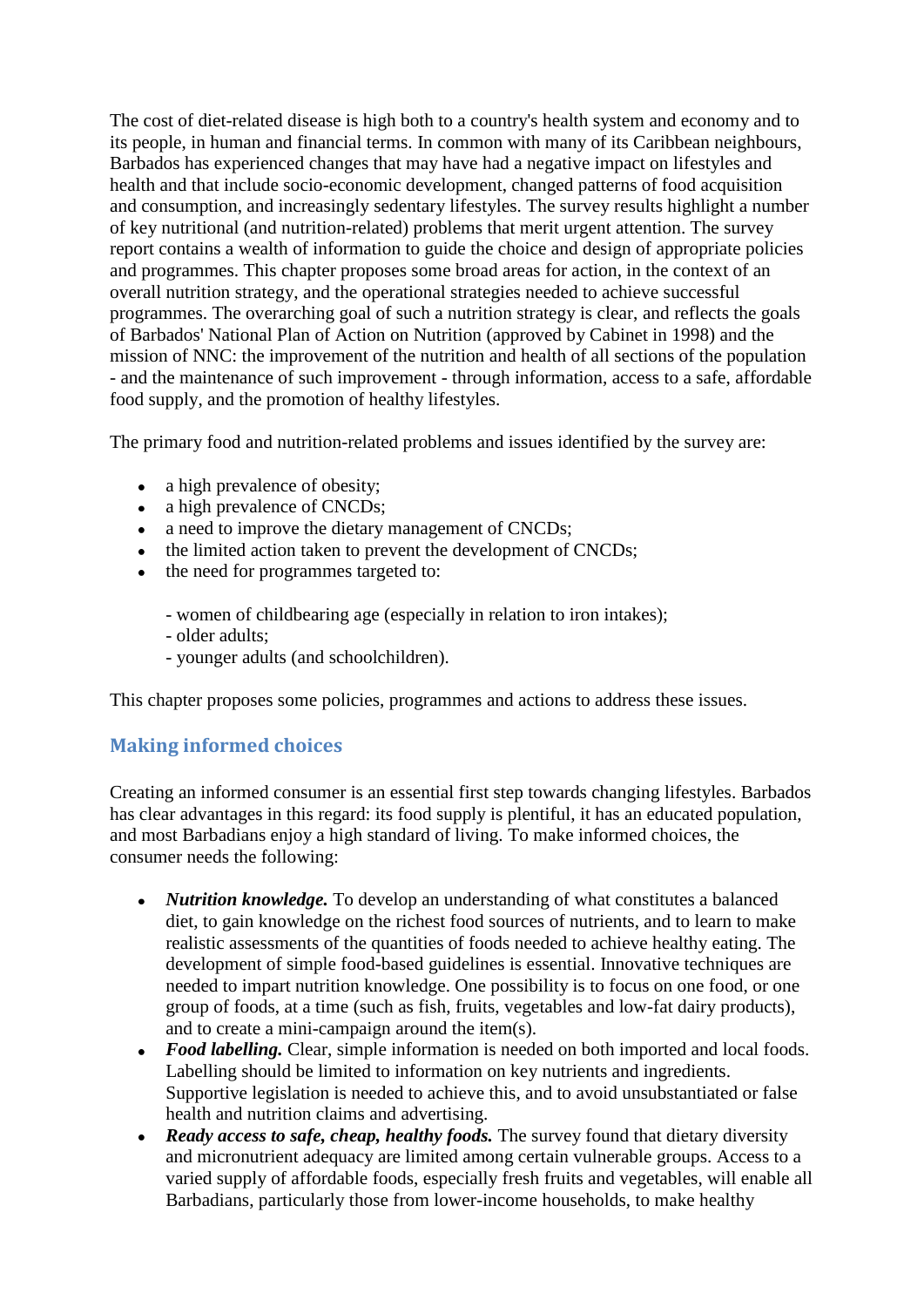choices. Here there is a clear role for supermarkets: not simply to ensure that these foods are readily available, but also to spotlight healthy choices through special offers, promotions and recipes, as well as the use of marketing strategies such as aisle arrangements and advertising inside and outside the supermarket.

## **Taking preventive action**

While the dietary management of CNCDs receives commendable attention from NNC, the survey found that the prevention of obesity and CNCDs appears not to be adequately addressed. Preventive action could include the following elements:

- *A public awareness campaign.* To create an understanding and recognition of risk factors, by the individual and by health professionals.
- *The targeting of high-risk individuals.* Health professionals need to determine the risk status of the individuals in their care, and recommend early preventive action. Key risk factors are a family history of CNCDs, obesity (and pre-obesity), and smoking. Medical practitioners (or nurses) should assess BMI routinely, with the aid of a BMI chart; alternatively a "girth tape" can be used for the self-assessment of obesity. With coloured zones (green, yellow and red) the tape is easy to use and understand. Because much weight gain is associated with pregnancy, urging lactating mothers to lose excess weight gained in pregnancy will always prove useful.
- *The promotion of healthy lifestyles*, including:

- healthy eating - in addition to ensuring access to an affordable healthy diet, preventive action could include the micronutrient fortification of a key food, such as crackers (which are an important part of the Barbadian diet);

- legislation and taxation to reduce smoking and alcohol consumption;

- promoting exercise, and providing opportunities and facilities - including the provision of subsidized membership to health clubs, for example, by businesses and industries for their workforce, or by the health system for high-risk individuals; the creation of public spaces for walking and jogging; the granting of time off work for exercise; and the improvement of sports and gym facilities in schools, together with the scheduling of more time for physical education. Encouraging home gardens would serve the dual purpose of providing exercise and improving dietary diversity (as well as reducing food costs).

## **Improving dietary management**

Current practices in the dietary management of CNCDs should be examined to find ways of increasing the diversity of the foods in diet plans. When providing dietary counselling, health professionals need to stress foods that the client can eat, or should eat more of, and not just those to be avoided. Moreover, every effort should be made to reach clients who are overweight but not suffering from a CNCD, in order to encourage weight reduction before a chronic disorder such as diabetes or hypertension develops. Individual weight reduction plans, including those for CNCD sufferers, should be comprehensive and include all aspects of a healthy lifestyle, especially an exercise programme.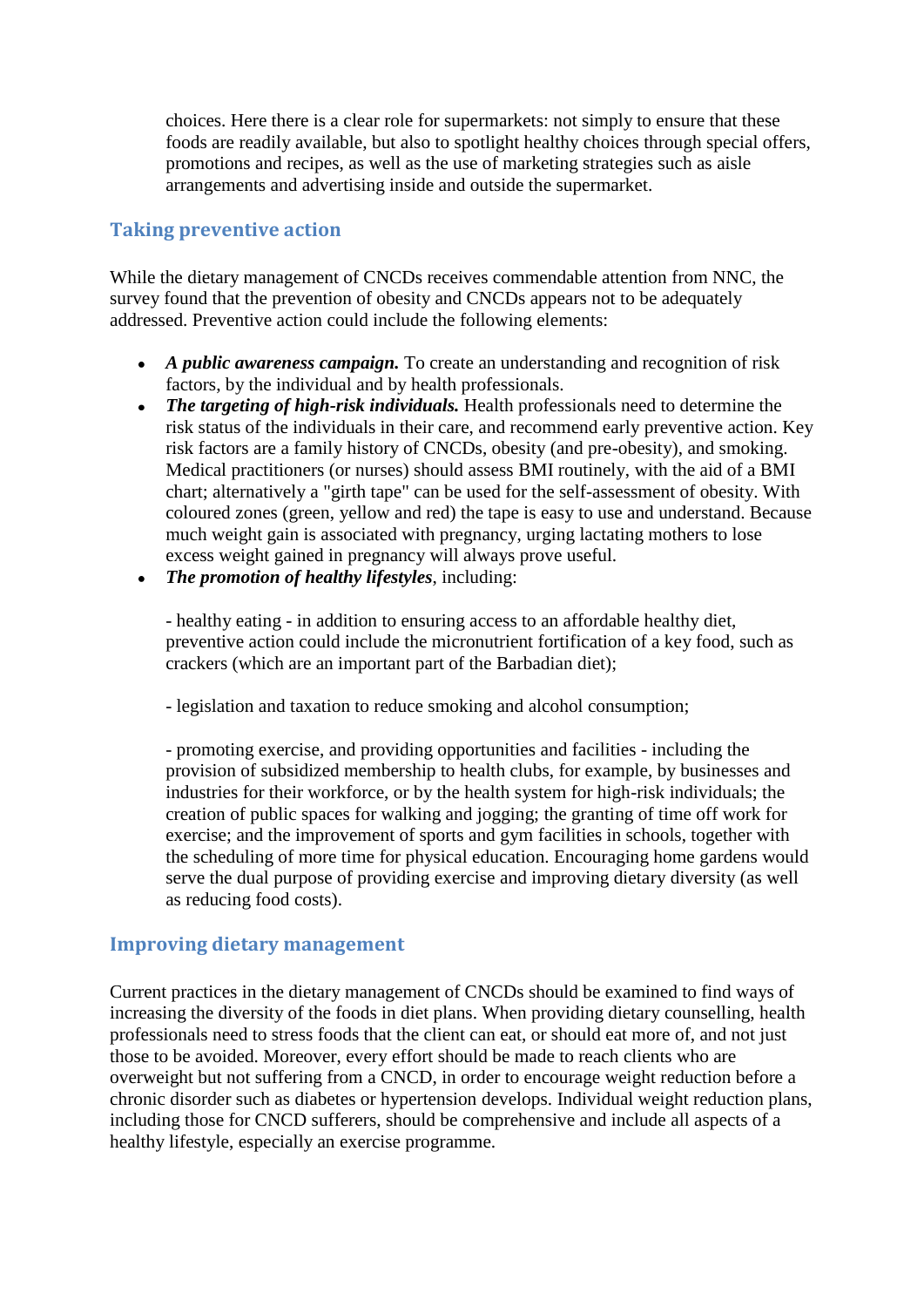## **Special targeted programmes**

- *Women of childbearing age.* Using the survey results and other information, nutritionists need to find ways to improve dietary folate and iron intakes, and the bioavailability of the latter, without increasing the intake of energy. Compliance with iron supplementation programmes can be problematic, so alternative forms of supplementation and dosage (such as weekly supplementation) could be examined.<sup>[\[31\]](http://www.fao.org/docrep/008/y5883e/y5883e0a.htm#fn31)</sup>
- *Schoolchildren.* The finding that substantial obesity exists among young adults highlights the need to start action at an early age. Imaginative approaches are needed to make nutrition exciting to schoolchildren, and to strengthen further the existing school food, nutrition and home economics programmes. It would be possible to include nutrition in the physical education programme to encourage boys to become involved. Other techniques include: developing an interactive computer tool enabling students to assess their own diets and how they can be improved; emphasizing the "science" of nutrition, and teaching nutrition in the broader context of national (and international) development; and promoting healthy lifestyles through competitive group work and more exercise. $\frac{32}{2}$
- *Young adults.* Most of the actions recommended for schoolchildren will also have an  $\bullet$ impact on young adults. However, what young adults need most is awareness of their own nutritional status, of the risks associated with obesity, and of the importance of early action. Given that it is unrealistic to imagine that the trend towards eating out can be reversed, collaboration with the private sector, especially with the major fastfood chains, becomes imperative. Much is possible: extending the range of foods on offer to include attractively presented, flavourful and reasonably priced healthier choices; working with a nutritionist to find ways to reduce the fat and sugar content of foods currently available; and displaying nutrition information prominently.
- *Older people*. The survey found that older Barbadians were, on the whole, coping well  $\bullet$ nutritionally. Moreover, many of the actions described for other age groups can be adapted to encourage the participation of active older people. However, special attention could be paid to older people's dietary needs: meals with high fibre content and high micronutrient density; more frequent, smaller meals; and improving dietary diversity while accommodating food preferences. The emphasis must be on improving the quality of life, and on enabling older people to remain independent and living at home for as long as possible. Support and training is needed for the care givers of frail, older people and the staff of residential and nursing homes. A special effort is required to reach older people who live alone. These, and all other related actions, should be carried out in cooperation with the National Committee on Ageing and other groups and agencies, both national and community-based.

## **Strategies**

- *Political commitment.* An essential precondition for action is demonstrated political commitment that translates into financial support and the willingness to engage all relevant sectors to address problems. NNC alone cannot undertake the actions described in the previous section.
- *Strategic use of NNC resources.* It is recommended that NNC re-examine its  $\bullet$ approach to addressing the nutrition problems that are prevalent in Barbados. The individual dietary counselling currently offered by the technical staff of NNC can be carried out in collaboration with other health professionals with suitable training, and group counselling activities can be maintained. In addition, community nutrition programmes should be targeted not only to the traditional vulnerable groups, but also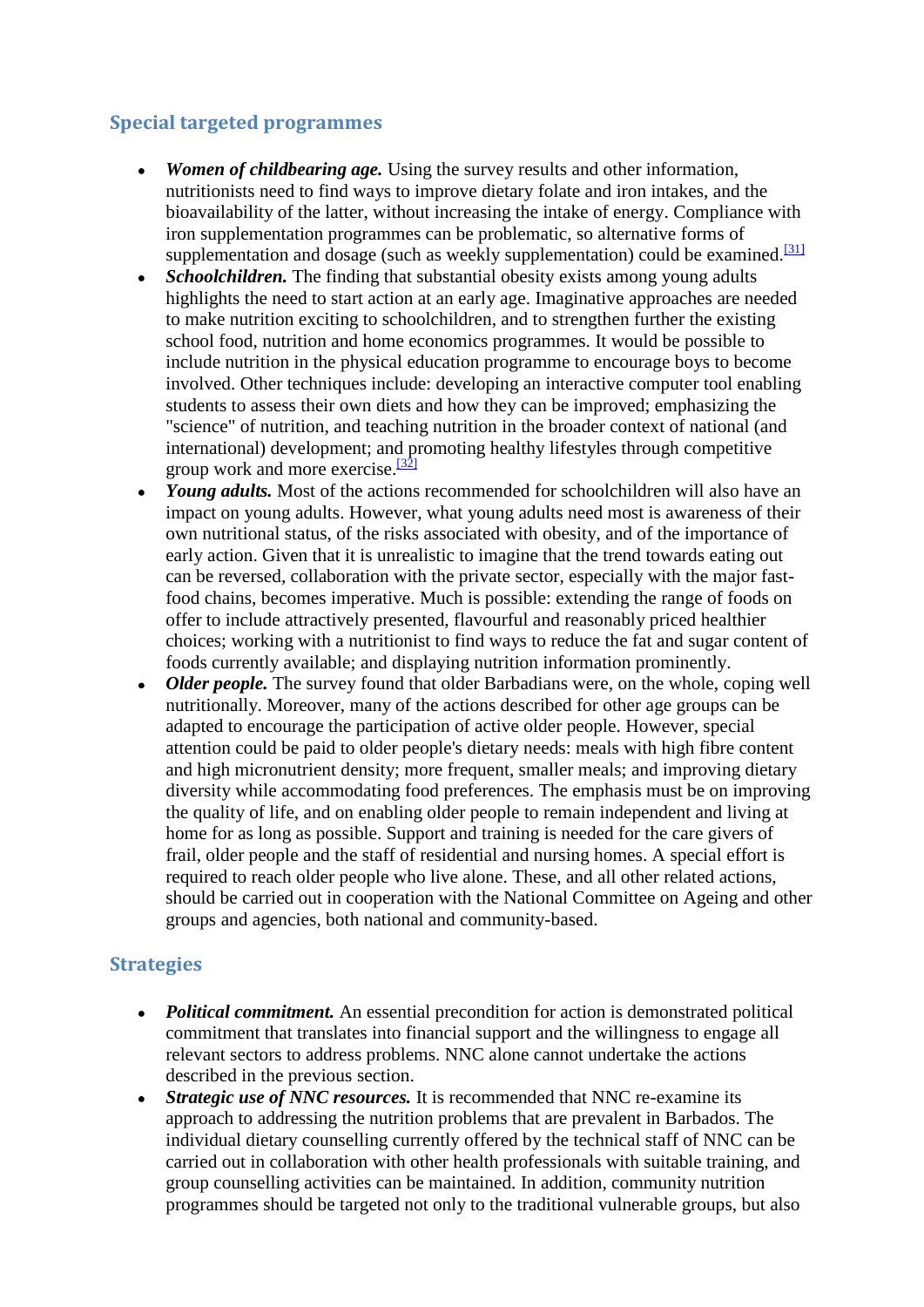to specific groups such as young people who, as the survey shows, do not perceive themselves to be at risk for the development of CNCDs. The data that have been collected provide community-based nutrition programmes with the much needed tools to develop effectively targeted interventions at the community level.

- *Strategic alliances.* Virtually all the actions proposed here require the forging of strategic alliances, and the forming of often unconventional partnerships. At the very least, the collaboration of other government departments and ministries (such as those of agriculture and education) and the cooperation of the private sector (especially the food sector through food industry, supermarket and fast-food chains) are crucial to the success of an overall nutrition strategy. A National Coordination Committee on Food and Nutrition already exists, but there is still a need for specific strategic alliances to address specific actions, rather than a large, all-encompassing committee.
- *Monitoring the food and nutrition situation.* A simple, cost-effective system should be established to monitor progress in the implementation of a nutrition strategy and the achievement of its goals. Frequent food consumption surveys are costly and unrealistic. What is needed instead is the routine gathering of simple data on food patterns, nutritional status and CNCDs. There are a number of possibilities for doing this:

- the routine weighing and measuring of schoolchildren of a specific age;

- the use of data from duplicate supermarket checkout slips to monitor food expenditure patterns;

- the monitoring of simple food frequency data (perhaps limited to a few key foods, such as sugar, fruits and vegetables, oil and butter) and nutritional status (weights and heights of young adults) at a few representative sentinel sites.  $\frac{[33]}{[33]}$  $\frac{[33]}{[33]}$  $\frac{[33]}{[33]}$ 

Other data can be accessed to provide relevant information:

- data on the number of people diagnosed with diabetes, hypertension and other selected chronic disorders;

- haemoglobin data from antenatal clinics;

- sales data from selected fast-food chains

 $\frac{[31]}{[31]}$  $\frac{[31]}{[31]}$  $\frac{[31]}{[31]}$  Guyana will shortly be assessing pregnant women's compliance with the use of "sprinkles", an iron and folate supplement packaged in daily dose sachets, which is sprinkled over food. Other micronutrients can be included in the sachets.

[\[32\]](http://www.fao.org/docrep/008/y5883e/y5883e0a.htm#fnB32) In addition to increasing physical education, schools can promote exercise in classes through, for example, breaking classes for a brief ten-minute exercise regimen, and encouraging a daily exercise plan of walking a mile a day in school. These are being tried out in the United States, and could also be explored in Barbados.

[\[33\]](http://www.fao.org/docrep/008/y5883e/y5883e0a.htm#fnB33) Sentinel sites are specific geographic areas of limited size that are selected to represent larger areas. They can include rural and urban sites with different socio-economic populations.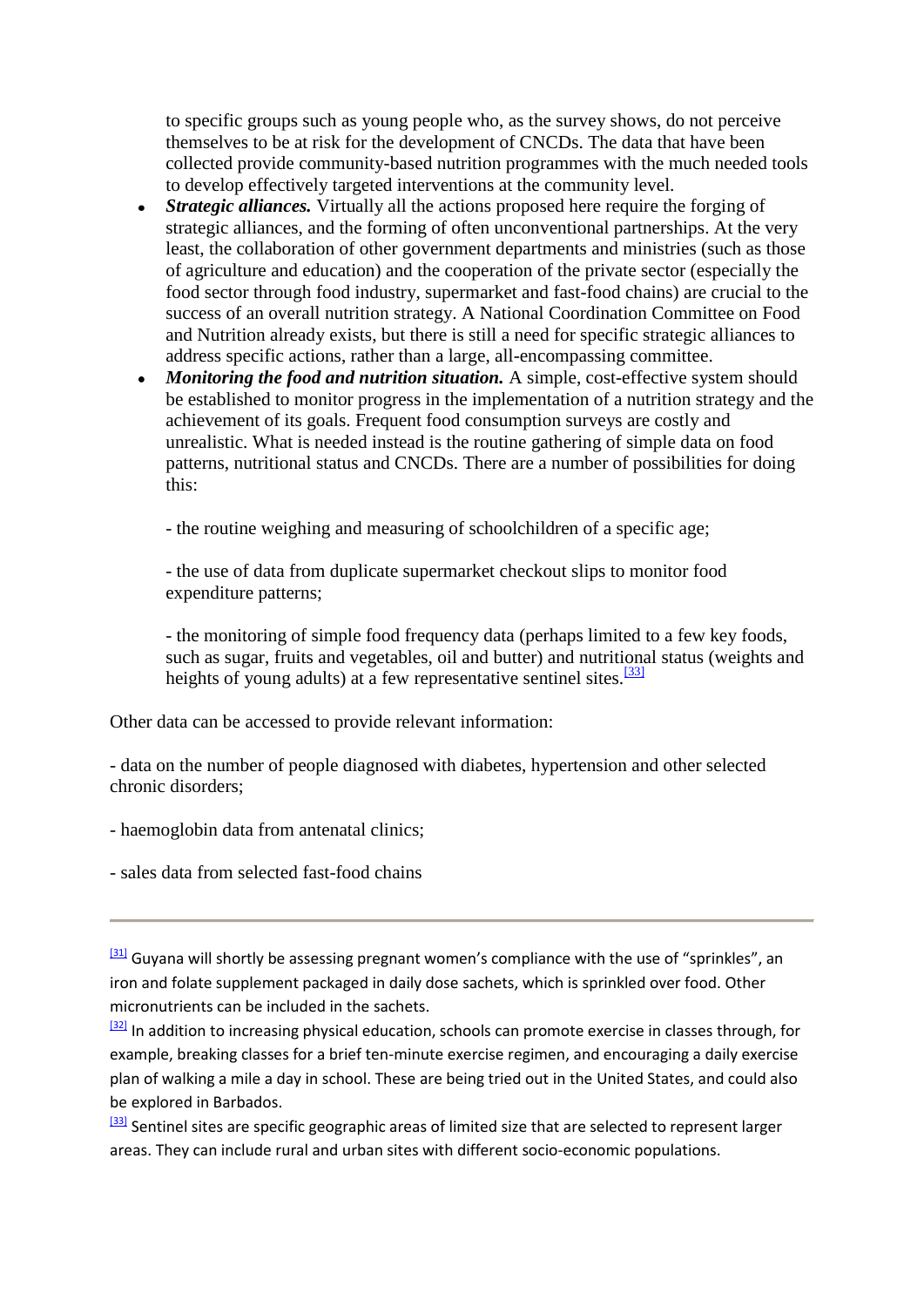## **ANNEXES**

## **I. References**

## **GOVERNMENT REPORTS**

Ministry of Health reports (various) Ministry of Education reports (various) Barbados Statistical Service reports (various) Barbados Economic and Social Reports (1999, 2000) National Population Census Reports (1990, 2000) National Plan of Action on Nutrition

#### **OTHER MATERIAL**

**Alert, C.V., Griffith, B. and Holland, A.** 1998. A multifaceted lifestyle intervention in relatives of diabetics; preliminary results from the Barbados Diabetes Intervention Study. *West Indian Medical Journal*, 47(Suppl. 2): 43.

**Broome, D.** 1984. *Aspects of obesity in suburban Kingston women*. University of the West Indies, Jamaica. (M.Sc. thesis)

**CDC.** 1988-1994. *National Health and Nutrition Examination Survey III*. USA, Centres for Disease Control (CDC).

**CFNI.** 1994. *Recommended Dietary Allowances for the Caribbean*. Caribbean Food and Nutrition Institute, Kingston, Jamaica.

**CFNI.** 1998. *Food Consumption Tables for use in the English-speaking Caribbean*, CFNI/PAHO, Kingston, Jamaica.

**Chronic Disease Research Centre.** 1992. *Barbados Risk Factor Survey Report*. Barbados, CDRC.

**Chronic Disease Research Centre.** 2002. *Barbados Risk Factor and Health Promotion Survey Report*. Barbados, CDRC.

**Foster, C., Rotimi, C., Fraser, H., Sundarum, C., Liao, Y., Gibson, E., Holder, Y., Hoyos, M. and Mellanson-King, R.** 1993. Hypertension, diabetes and obesity in Barbados: findings from a recent population-based survey. *Ethnicity and Disease*, 3: 404-412.

**Fraser, H.S., Forrester, T. and Wilks, R.** 1996. The obesity epidemic of the Caribbean. *West Indian Medical Journal*, 45: 1.

**Freeman, V., Fraser, H., Forrester, T., Wilks, R., Cruickshank, J., Rotimi, J. and Cooper, R.** 1996. A comparative study of hypertension prevalence, awareness, treatment and control rates in St Lucia, Jamaica and Barbados. *Journal of Hypertension*, 14(4): 495-501.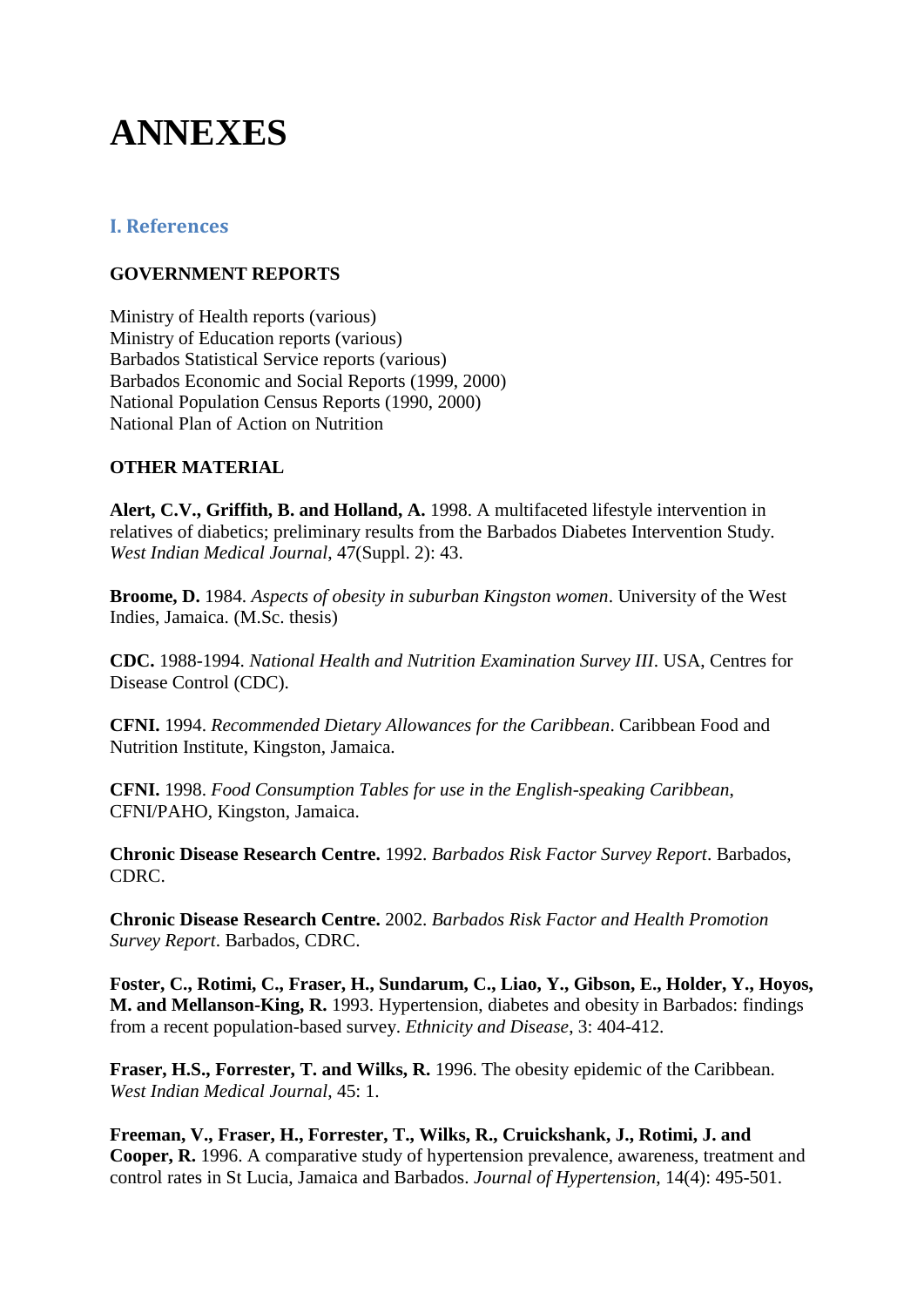**HMSO.** 1990. *Dietary and Nutritional Survey of British Adults*. UK, Her Majesty's Stationery Office (HMSO).

**HMSO.** 1998. *National Diet and Nutrition Survey of British People aged ³ 65 years*. UK, HMSO.

**Ismail, S.** 1997. The cost of malnutrition. In *Longevity and health: a challenge and investment in the future*. AARP/PAHO/HelpAge International Symposium.

**Jackson, M., Walker, S., Forrester, T., Cruickshank, J.K. and Wilks, R.** 2003. Social and dietary determinants of body mass index of adult Jamaicans of African origin. *European Journal of Clinical Nutrition*, 57, 621-627.

**LeBlanc, R.A.E., Gerstenbluth, C.B. and Koopmans, P.O.C.** 1995. Prevalence of anaemia in the Curacao health study: its relationship with socio-economic status and self-reported health status. *West Indian Medical Journal*, 44 (Suppl. 2): 43.

**NNC/CFNI.** 1986. *The National Health and Nutrition Survey of Barbados*, 1981. Barbados, NNC/CFNI.

**PAHO/WHO.** 1997. *Ageing in the Caribbean: demographic indicators*. Pan-American Health Organization and WHO. Barbados, PAHO/WHO.

**PAHO/WHO.** 2000. *Report of the Supportive Environment Subcommittee of the National Committee for Older Persons*.

**WHO.** 2000. *Obesity: preventing and managing the global epidemic*. Technical Report Series No. 894. Geneva, WHO.

#### **II. Table A.1: Frequency of consumption of 84 foods**

| <b>Food group</b>         | Food              |       | <b>None Monthly Weekly Daily</b> |             |             |
|---------------------------|-------------------|-------|----------------------------------|-------------|-------------|
| Cereals                   | White bread       | 36.0% | 10.2%                            |             | 41.1% 12.7% |
|                           | Whole wheat bread | 28.8% | 6.9%                             | 42.4% 22.0% |             |
|                           | Crackers          | 12.6% | 8.7%                             | 59.6% 19.1% |             |
|                           | Cornmeal          | 41.2% | 23.1%                            | 35.2%       | 0.5%        |
|                           | Porridge          | 42.4% | 20.1%                            | 34.4%       | 3.0%        |
|                           | Dried cereal      | 49.0% | 14.0%                            | 31.2%       | 5.8%        |
|                           | Parboiled rice    | 49.3% | 8.0%                             | 41.3%       | 1.4%        |
|                           | Rice and peas     | 5.3%  | 4.7%                             | 86.7%       | 3.2%        |
|                           | Pasta             | 18.0% | 19.9%                            | 61.4%       | 0.8%        |
|                           | Cakes             | 36.2% | 32.1%                            | 30.2%       | 1.4%        |
|                           | Popcorn           | 82.1% | 10.5%                            | 6.9%        | 0.5%        |
|                           | <b>Snacks</b>     | 83.3% | 6.9%                             | 8.9%        | 0.9%        |
| Starchy fruits, roots and | Irish potato      | 8.7%  | 14.6%                            | 74.4%       | 2.3%        |
| tubers                    | Sweet potato      | 23.6% | 23.1%                            | 51.9%       | 1.4%        |
|                           | Yam               | 48.3% | 23.8%                            | 27.6%       | 0.4%        |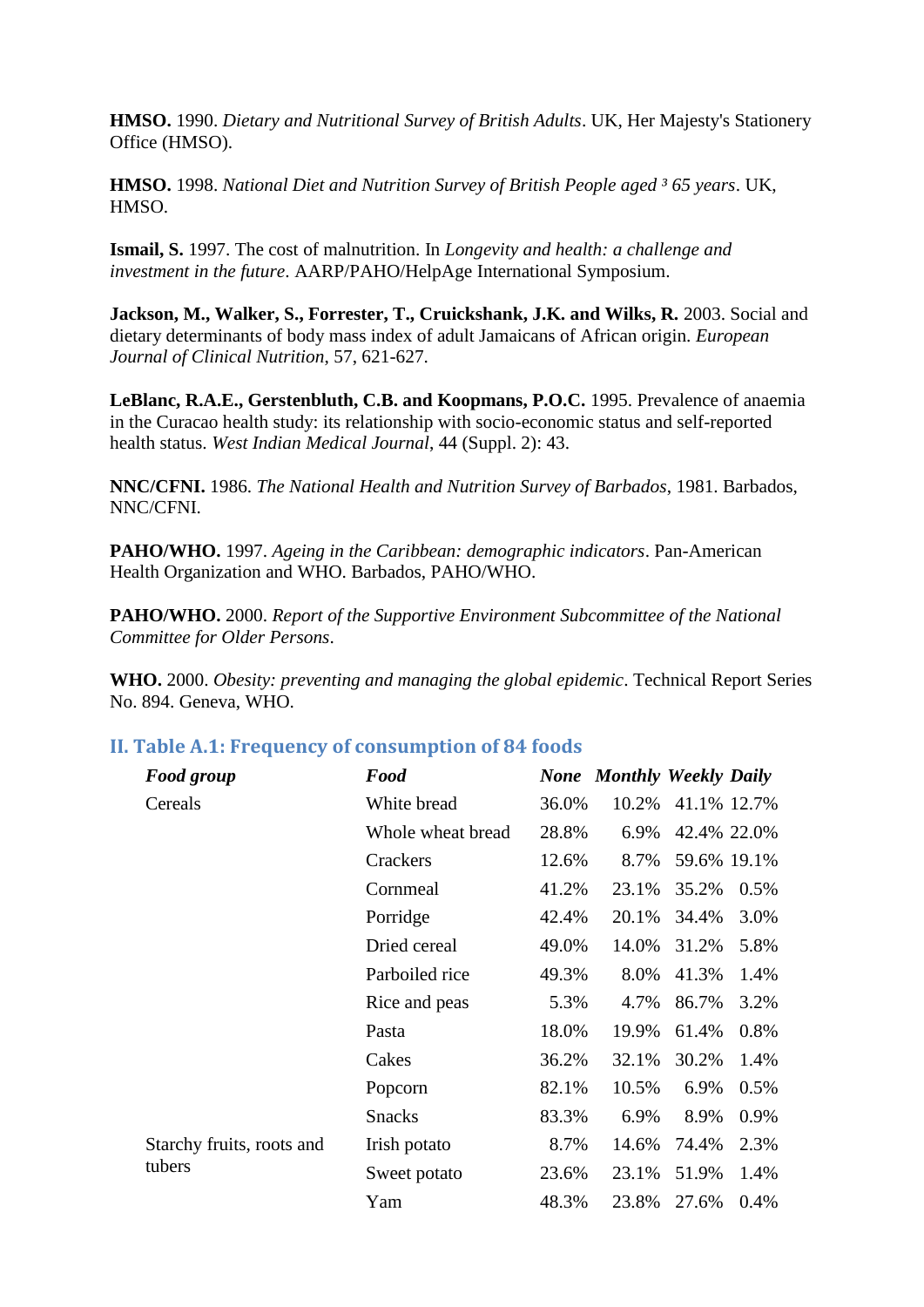|                         | <b>Breadfruit</b>          | 30.7% | 27.9% | 40.5% | 0.8%        |
|-------------------------|----------------------------|-------|-------|-------|-------------|
|                         | Green banana               | 50.5% | 23.5% | 25.4% | 0.6%        |
|                         | Plantain                   | 36.8% | 21.0% | 40.0% | 2.1%        |
|                         | Other                      | 61.1% | 22.1% | 16.5% | 0.3%        |
| Legumes, nuts and seeds | Beans, fresh               | 40.0% | 12.1% | 44.1% | 3.8%        |
|                         | Peas, dried                | 16.2% | 8.3%  | 72.4% | 3.0%        |
|                         | <b>Nuts</b>                | 38.3% | 22.9% | 34.6% | 4.2%        |
| Meat, poultry, fish and | Fresh meat                 | 29.9% | 16.8% | 51.3% | 2.0%        |
| shellfish               | Offal                      | 80.4% | 10.0% | 9.3%  | 0.3%        |
|                         | Poultry                    | 9.2%  | 2.8%  | 81.8% | 6.2%        |
|                         | Fresh fish                 | 9.2%  | 16.9% | 68.7% | 5.2%        |
|                         | Shellfish                  | 93.6% | 4.9%  | 1.4%  | 0.1%        |
|                         | Dried fish                 | 25.7% | 30.1% | 43.6% | 0.6%        |
|                         | Canned meat                | 38.3% | 25.2% | 35.7% | 0.8%        |
|                         | Canned fish                | 17.8% | 22.9% | 56.8% | 2.5%        |
|                         | Processed meat             | 63.0% | 17.8% | 18.2% | 1.0%        |
|                         | Salted meat                | 65.5% | 6.2%  | 25.4% | 2.9%        |
| Dairy products, eggs    | Eggs                       | 24.8% | 21.7% | 50.2% | 3.4%        |
|                         | Whole milk                 | 73.3% | 4.7%  | 16.9% | 5.1%        |
|                         | 2%-fat milk                | 78.3% | 2.9%  | 11.7% | 7.1%        |
|                         | Evaporated milk            | 34.1% | 2.5%  |       | 19.5% 43.9% |
|                         | Milk powder                | 92.2% | 1.4%  | 3.8%  | 2.6%        |
|                         | Condensed milk             | 81.1% | 2.7%  | 7.8%  | 8.4%        |
|                         | Natural yoghurt            | 91.0% | 3.8%  | 4.6%  | 0.6%        |
|                         | Fruit yoghurt              | 84.1% | 7.5%  | 7.7%  | 0.7%        |
|                         | Ice cream                  | 38.0% | 37.4% | 22.9% | 1.7%        |
|                         | Cheddar                    | 32.1% | 11.9% | 52.1% | 3.8%        |
|                         | Processed cheese           | 69.8% | 6.7%  | 22.4% | 1.1%        |
|                         | Cream cheese.              | 96.0% | 2.3%  | 1.5%  | 0.2%        |
|                         | Cottage cheese.            | 98.0% | 0.8%  | 1.0%  | 0.2%        |
|                         | Milo/ovaltine.             | 59.6% | 5.4%  |       | 21.7% 13.2% |
|                         | Cocoa/chocolate            | 75.5% | 4.4%  | 14.8% | 5.2%        |
| Vegetables              | Green, leafy<br>vegetables | 9.8%  | 10.3% |       | 67.7% 12.2% |
|                         | Yellow vegetables          | 15.9% | 13.7% | 63.1% | 7.3%        |
|                         | Other vegetables           | 9.9%  | 9.8%  | 71.3% | 9.0%        |
|                         | Onions                     | 5.6%  | 0.4%  |       | 22.6% 71.5% |
|                         | Avocado                    | 51.0% | 23.6% | 22.3% | 3.0%        |
|                         | Seasoning                  | 7.1%  | 1.4%  |       | 32.3% 59.2% |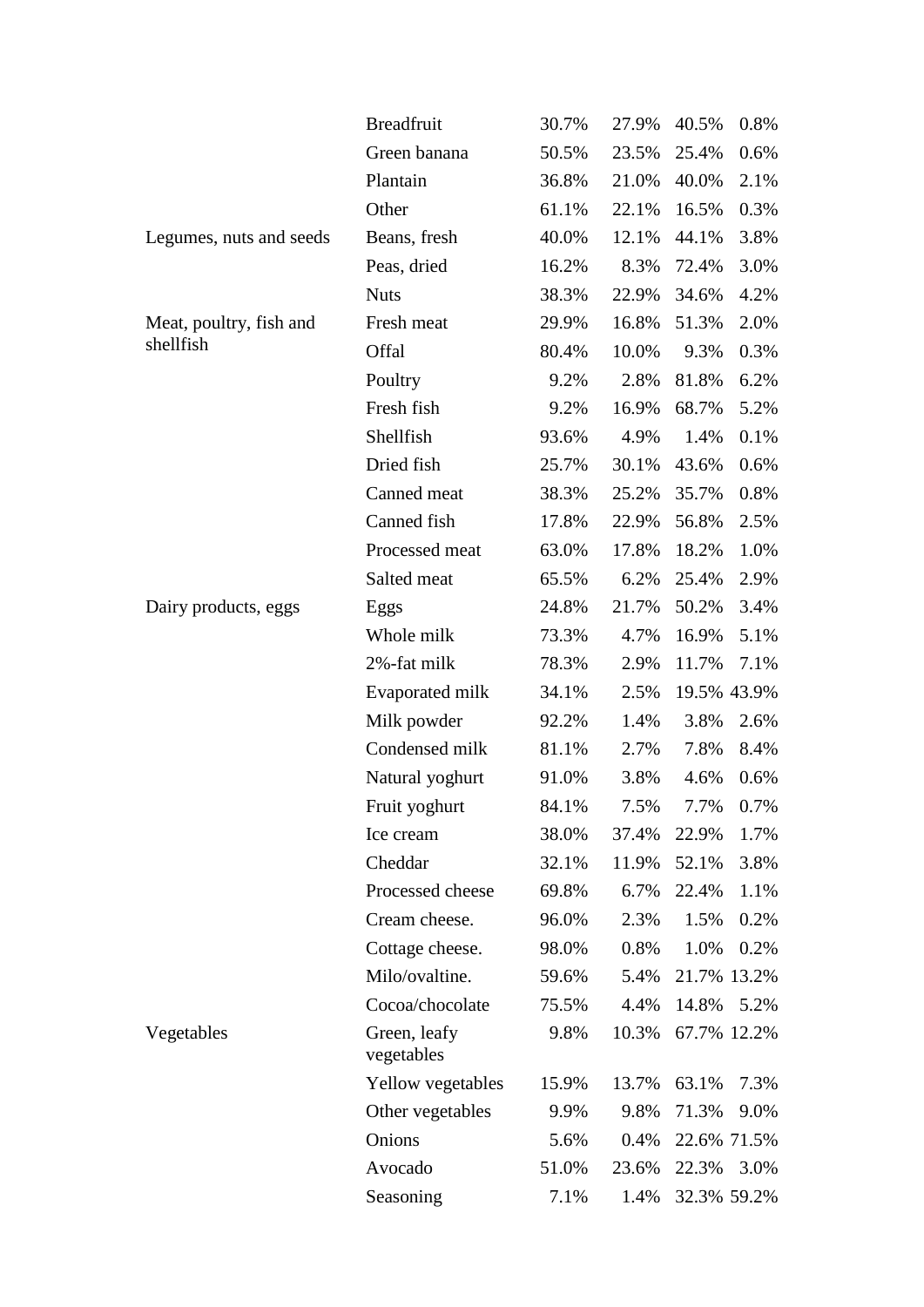|                        | Garlic               | 13.0% | 1.0%  | 28.6% 57.4%      |
|------------------------|----------------------|-------|-------|------------------|
|                        | Tomato               | 15.3% | 5.8%  | 47.1% 31.8%      |
| Fruit                  | Citrus fruit         | 14.4% | 9.8%  | 59.0% 16.8%      |
|                        | Yellow fruit         | 51.2% | 20.1% | 24.1%<br>4.7%    |
|                        | Imported fruit       | 18.7% | 14.4% | 54.5% 12.4%      |
|                        | Other fruit          | 40.8% | 17.5% | 35.8%<br>5.9%    |
|                        | Dried fruit          | 60.2% | 19.0% | 17.3%<br>3.6%    |
|                        | Canned fruit         | 66.6% | 20.0% | 1.0%<br>12.4%    |
|                        | Citrus juice         | 26.3% | 8.5%  | 49.7% 15.4%      |
|                        | Fruit drink          | 43.6% | 10.5% | 36.5%<br>9.4%    |
| Fats and oils          | Margarine            | 23.5% | 3.0%  | 40.0% 33.6%      |
|                        | <b>Butter</b>        | 57.6% | 1.6%  | 25.5% 15.3%      |
|                        | Peanut butter        | 67.6% | 11.5% | 19.2%<br>1.7%    |
|                        | Shortening           | 91.4% | 5.0%  | 3.1%<br>0.5%     |
|                        | Lard                 | 95.6% | 2.9%  | 1.1%<br>0.4%     |
|                        | Oils                 | 14.7% | 7.8%  | 52.7% 24.8%      |
|                        | Salad dressing       | 63.6% | 5.9%  | 28.6%<br>1.9%    |
|                        | Lo-cal dressing      | 86.5% | 2.3%  | 9.7%<br>1.6%     |
| Sodas, alcohol, sugars | Sodas                | 23.9% | 9.5%  | 43.1% 23.5%      |
|                        | Spirits              | 71.8% | 10.1% | 14.7%<br>3.4%    |
|                        | Sugar in milk        | 86.6% | 1.7%  | 6.3%<br>5.4%     |
|                        | Sugar in cocoa, etc. | 77.8% | 2.4%  | 12.2%<br>7.6%    |
|                        | Sugar in tea, coffee | 47.4% | 3.0%  | 15.5% 34.1%      |
|                        | Sugar in cereal      | 70.4% | 4.9%  | 20.0%<br>4.7%    |
|                        | Sugar in fruit drink | 39.1% |       | 5.9% 41.8% 13.1% |
|                        | Jams                 | 77.7% | 8.9%  | 12.6%<br>0.7%    |
|                        | <b>Jellies</b>       | 85.5% | 5.7%  | 8.3%<br>0.5%     |
|                        | Marmalade            | 87.4% | 4.6%  | 7.7%<br>0.3%     |
|                        | Candy, chocolate     | 65.9% | 16.2% | 15.4%<br>2.5%    |
|                        | Candy, mints         | 50.3% | 11.2% | 27.2% 11.3%      |
|                        | Honey                | 78.1% | 10.2% | 8.6%<br>3.2%     |

## **III. Table A.2: Best food sources of nutrients, based on consumers only**

| <b>Energy</b>     | N Protein    |     | $N$ Carbohydrates      |     |
|-------------------|--------------|-----|------------------------|-----|
| Fresh meat        | 1 Poultry    |     | 1 Carbonated beverages |     |
|                   | 139          | 478 |                        | 239 |
| Crackers          | 1 Fresh fish |     | 1 Whole wheat bread    |     |
|                   | 415          | 475 |                        | 158 |
| Whole wheat bread | 1 Fresh meat |     | 1 White bread          |     |
|                   | 158          | 139 |                        | 040 |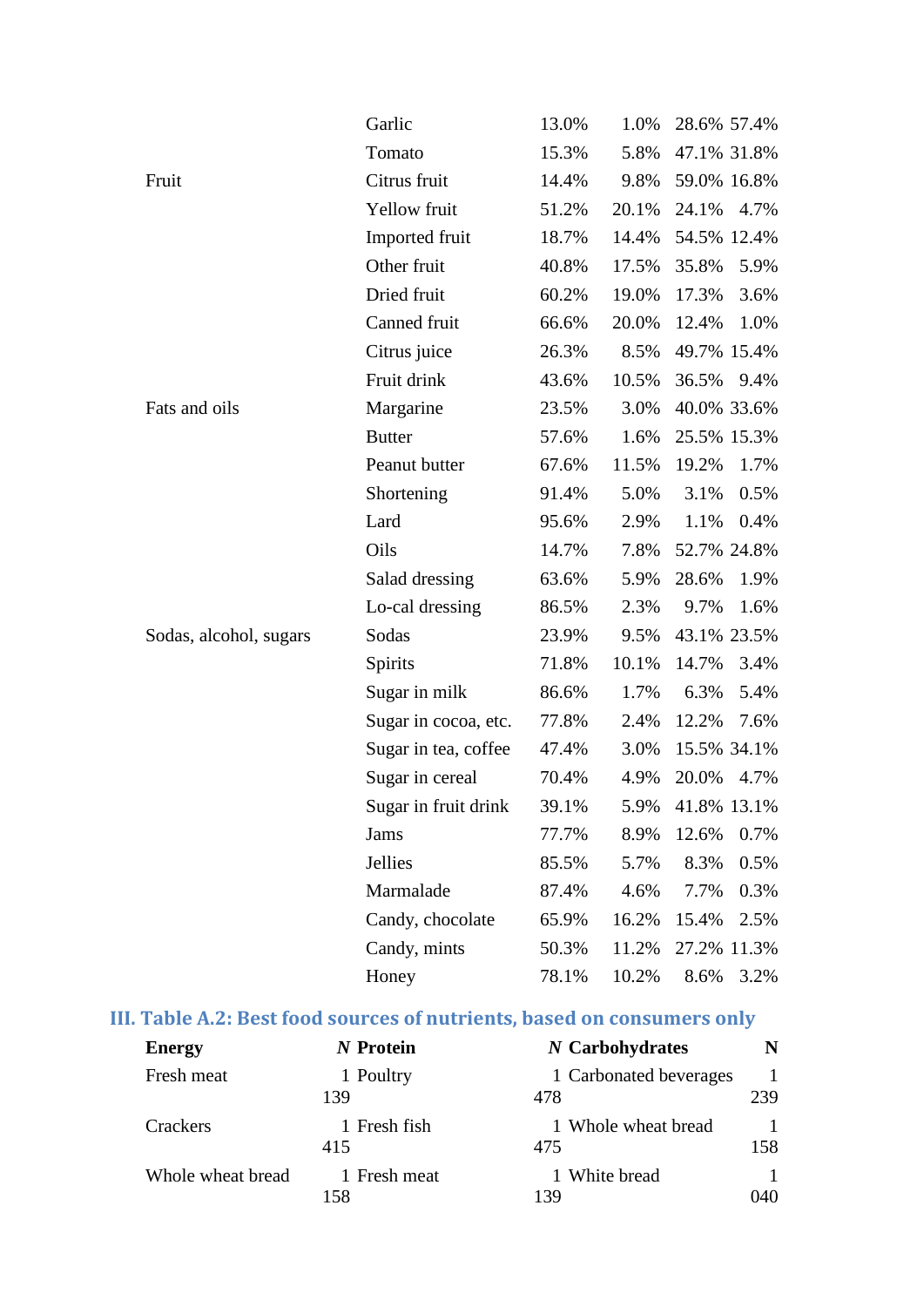| White bread                  | 040 | 1 Canned fish                      | 335 | 1 Crackers                         | $\mathbf{1}$<br>415 |
|------------------------------|-----|------------------------------------|-----|------------------------------------|---------------------|
| Cake                         | 040 | 1 Fresh beans/peas                 |     | 981 Cake                           | $\mathbf{1}$<br>040 |
| Carbonated<br>beverages      | 239 | 1 Whole wheat bread                | 158 | 1 Citrus juices                    | -1<br>202           |
| <b>Fats</b>                  |     | N Saturated fats                   |     | N Cholesterol                      | $\boldsymbol{N}$    |
| Fresh meat                   | 139 | 1 Fresh meat                       | 139 | 1 Eggs                             | -1<br>221           |
| Cooking oil                  | 382 | 1 Cheddar cheese                   | 109 | 1 Fresh meat                       | -1<br>139           |
| Canned fish                  | 335 | 1 Ice cream                        | 005 | 1 Condensed milk                   | 303                 |
| Cheddar cheese               | 109 | 1 Evaporated milk                  | 074 | 1 Ice cream                        | -1<br>005           |
| Margarine                    | 242 | 1 Butter                           |     | 696 Poultry                        | $\mathbf{1}$<br>478 |
| Ice cream                    | 005 | 1 Margarine                        | 242 | 1 Cheddar cheese                   | -1<br>109           |
| Calcium                      |     | $N$ Zinc                           |     | $N$ Iron                           | $\boldsymbol{N}$    |
| Evaporated milk              | 074 | 1 Fresh meat                       | 139 | 1 Fresh beans/peas                 | 981                 |
| Cheddar cheese               |     | 1 Dried (breakfast)<br>109 cereals |     | 828 Dried (breakfast)<br>cereals   | 828                 |
| Canned fish                  | 335 | 1 Poultry                          | 478 | 1 Whole wheat bread                | $\mathbf{1}$<br>158 |
| Whole wheat bread            | 158 | 1 Whole wheat bread                | 158 | 1 Canned fish                      | $\mathbf{1}$<br>335 |
| Whole milk                   |     | 431 Canned fish                    | 335 | 1 Dried peas                       | $\mathbf{1}$<br>367 |
| Skimmed milk (2%)            |     | 353 Evaporated milk                | 074 | 1 Fresh meat                       | 1<br>139            |
| <b>Vitamin A</b>             |     | $N$ Vitamin $C$                    |     | $N$ Folate                         | $\boldsymbol{N}$    |
| Sweet potatoes               | 241 | 1 Citrus juice                     | 202 | 1 Dried peas                       | $\mathbf{1}$<br>367 |
| Yellow vegetables            | 373 | 1 Citrus fruit                     |     | 1 Green leafy<br>395 vegetables    | $\mathbf{1}$<br>468 |
| Offal                        |     | 322 Sweet potatoes                 |     | 1 Dried (breakfast)<br>241 cereals | 828                 |
| Green leafy<br>vegetables    | 468 | 1 Irish potatoes                   | 488 | 1 Avocado                          | 789                 |
| Dried (breakfast)<br>cereals |     | 828 Green leafy<br>vegetables      | 129 | 1 Whole wheat bread                | $\mathbf{I}$<br>158 |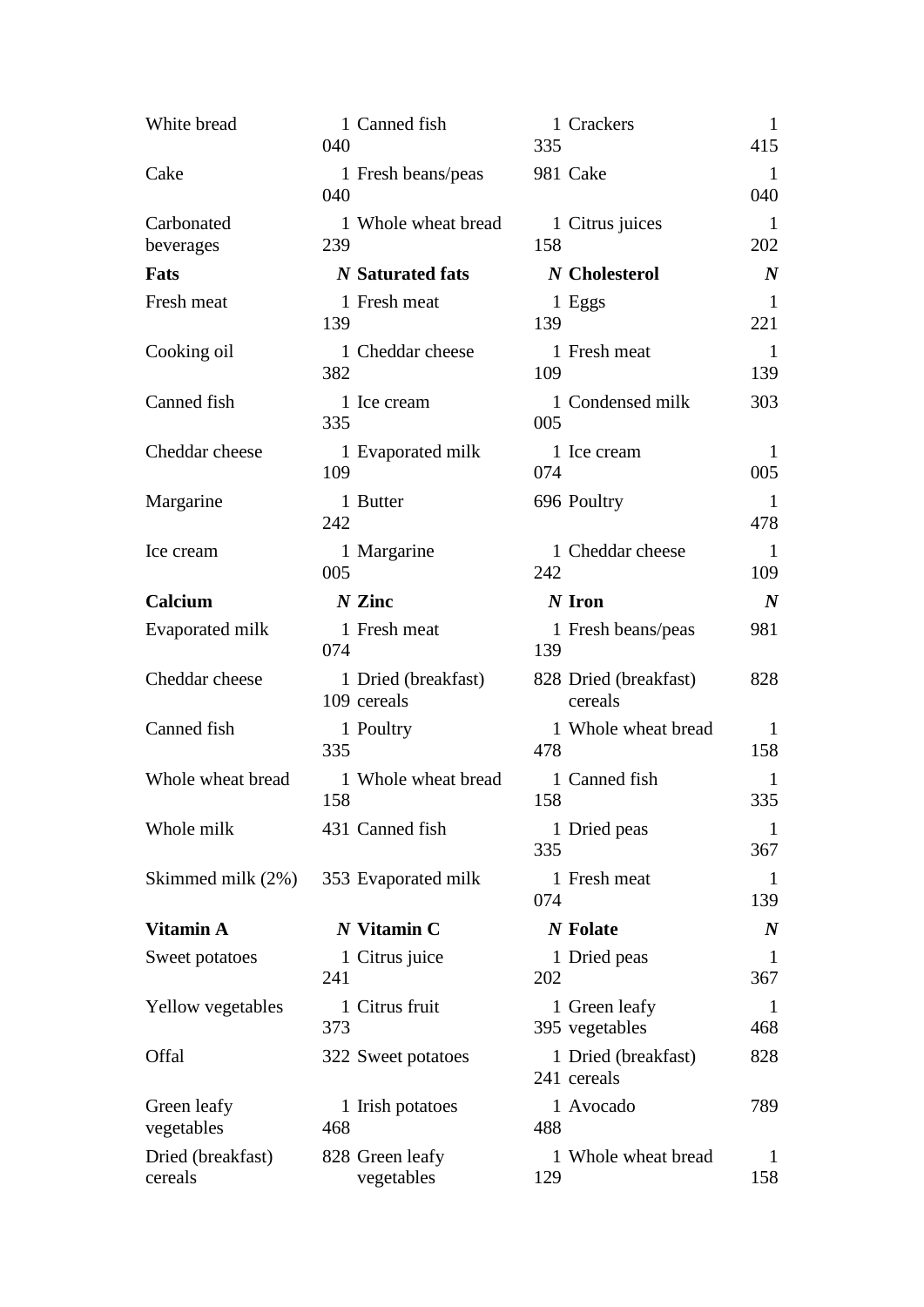| Cheddar cheese                  | 109 | 1 Breadfruit                     |     | 807 Citrus fruit                   | 395              |
|---------------------------------|-----|----------------------------------|-----|------------------------------------|------------------|
| <b>Thiamin</b>                  |     | $N$ Niacin                       |     | $N$ Riboflavin                     | $\boldsymbol{N}$ |
| Irish potatoes                  | 488 | 1 Poultry                        | 478 | 1 Evaporated milk                  | 074              |
| Fresh meat                      | 139 | 1 Fresh fish                     | 475 | 1 Offal                            | 322              |
| Citrus juice                    | 202 | 1 Fresh meat                     |     | 1 Dried (breakfast)<br>139 cereals | 828              |
| Hot beverages (Milo<br>$etc.$ ) |     | 653 Dried (breakfast)<br>cereals |     | 828 Fresh meat                     | 139              |
| Whole wheat bread               | 158 | 1 Whole wheat bread              | 158 | 1 Poultry                          | 478              |
| Dried (breakfast)<br>cereals    |     | 828 Peanuts/other nuts           | 005 | 1 Cheddar cheese                   | 109              |

*N = number of consumers.*

## **IV. Table A.3: List of generic foods**

| <b>Code</b> | Food                 |
|-------------|----------------------|
| 01          | Flour                |
| 02          | <b>Bread</b>         |
| 03          | Rice                 |
| 04          | Corn                 |
| 05          | Cereals (other)      |
| 06          | Meat (fresh)         |
| 07          | Offal                |
| 08          | Meat (canned)        |
| 09          | Fish (fresh)         |
| 10          | Fish (canned)        |
| 11          | Seafood              |
| 12          | Poultry              |
| 13          | Eggs                 |
| 14          | Legumes              |
| 15          | Seed oils            |
| 16          | Citrus fruit         |
| 17          | Fruit (other)        |
| 18          | Fruit (dried)        |
| 19          | Fruit (canned)       |
| 20          | Leafy vegetables     |
| 21          | Non-leafy vegetables |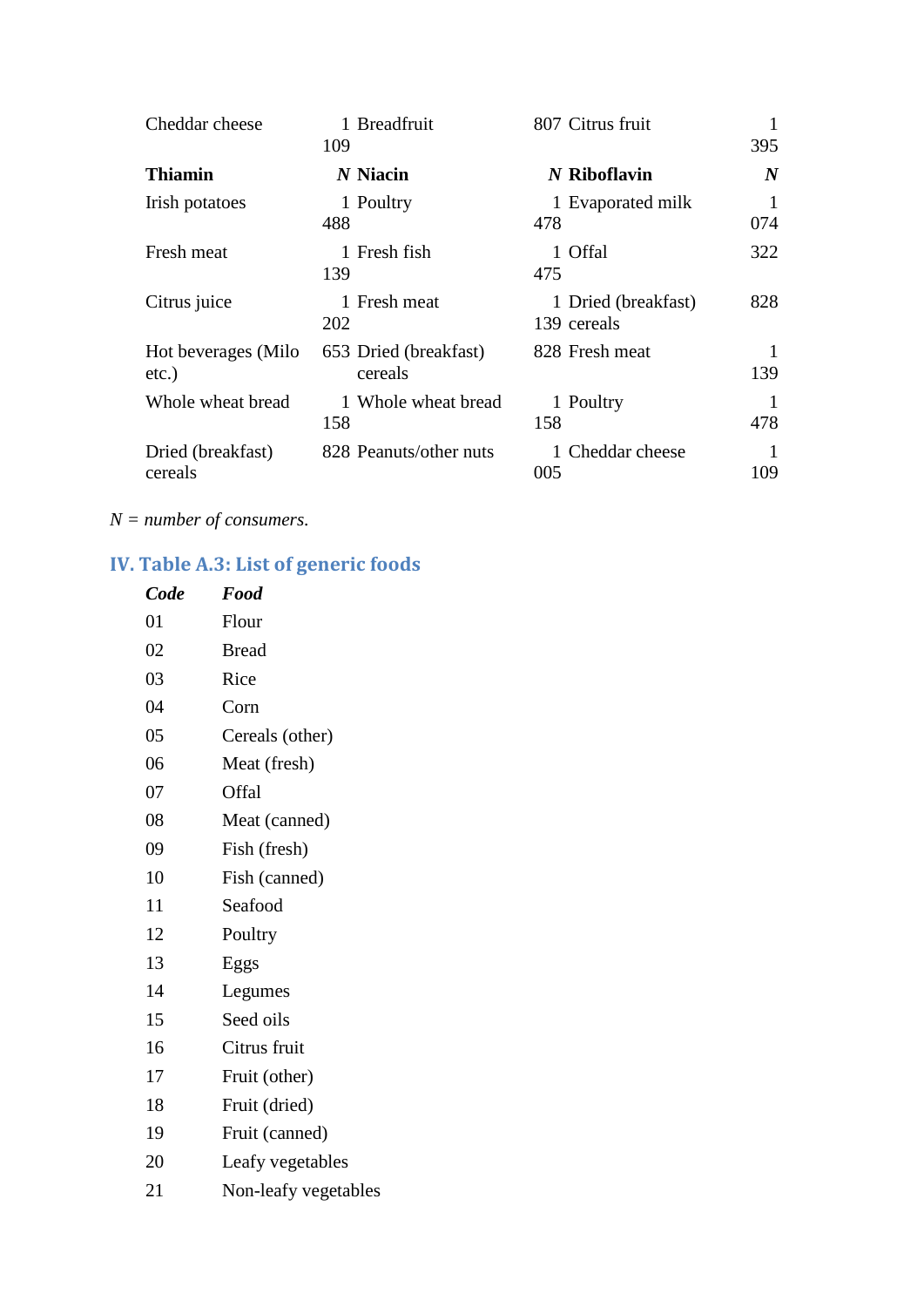| 22 | <b>Yellow</b> vegetables                     |
|----|----------------------------------------------|
| 23 | Canned vegetables                            |
| 24 | Ground provisions (starchy roots and tubers) |
| 25 | Milk                                         |
| 26 | Cheese                                       |
| 27 | Oil                                          |
| 28 | Lard                                         |
| 29 | Margarine                                    |
| 30 | <b>Butter</b>                                |
| 31 | Sugar                                        |
| 32 | Carbonated drinks                            |
| 33 | Diet drinks                                  |
| 34 | Alcoholic drinks                             |
| 35 | Seasoning                                    |
| 36 | Shortening                                   |
| 37 | Condiments                                   |
| 38 | Chocolate                                    |
|    |                                              |

## **V. List of participants: Barbados food consumption and anthropometric survey (2000)**

\* Denotes participants who attended the technical sessions.

## **MINISTRY OF HEALTH**

- 1. Senator, The Honourable Jerome Walcott, Minister of Health
- 2. Mr Lionel Weekes, The Permanent Secretary, Ministry of Health
- 3. Dr Beverley Miller, The Chief Medical Officer
- 4. Dr Joy St. John, The Senior Medical Officer of Health (S) (acting [Ag])\*
- 5. Mr Samuel Deane, Chief Planning Officer (Ag)
- 6. Mr Bernard Medford, Systems Analyst, Ministry of Health
- 7. Mrs Cynthia Reid, Financial Controller, Ministry of Health
- 8. The Senior Personnel Officer, Ministry of Health
- 9. Mrs Denise Carter-Taylor, Health Education Officer\*
- 10. Mr Mitchell Clarke, Chief Nursing Officer (Ag)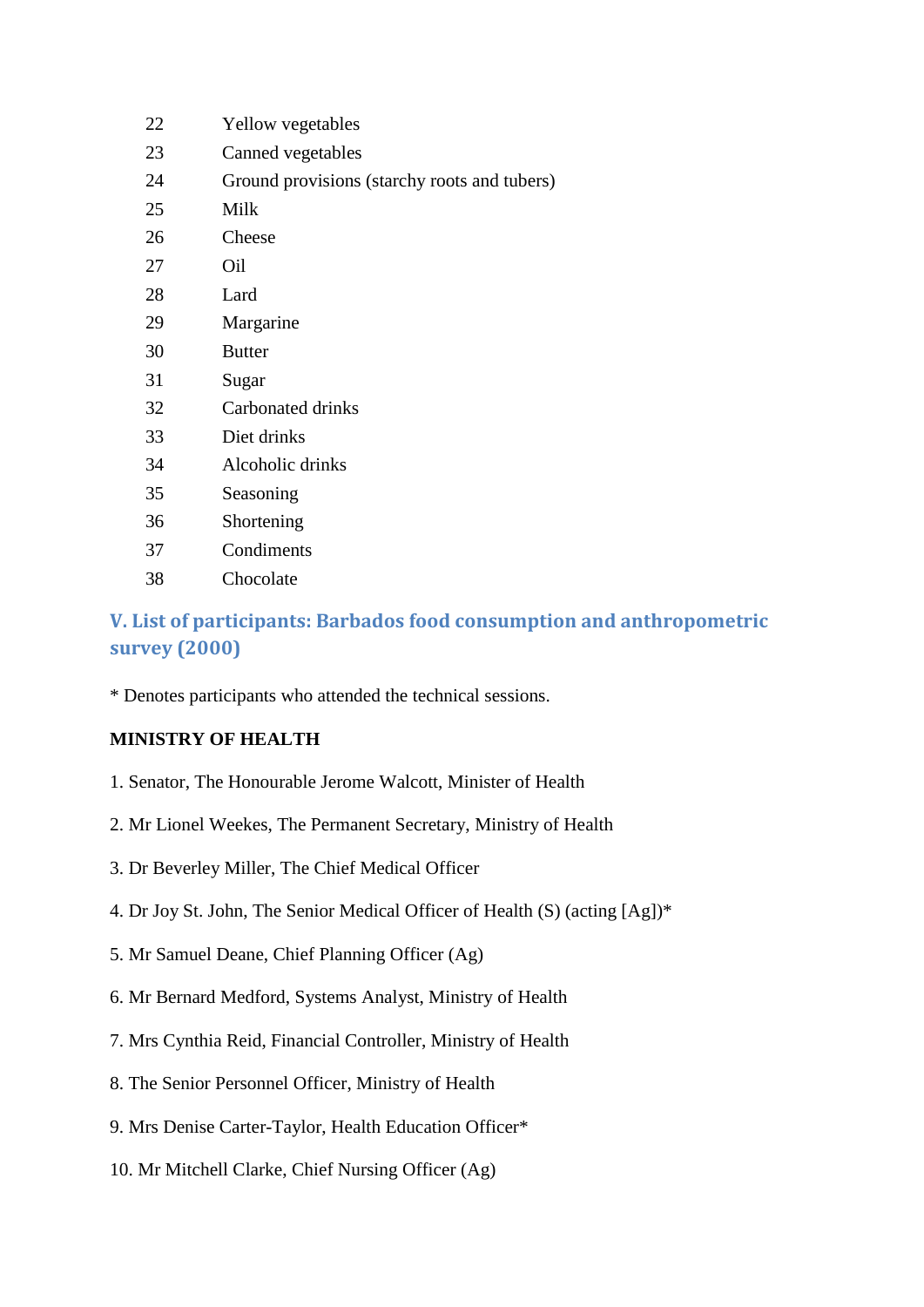- 11. Mrs Vernese Layne, Chief Public Health Nurse (Ag)\*
- 12. Mr William Richards, Senior Environmental Officer\*

13. Mr David Rawlins, Community Nutrition Officer (CNO), National Nutrition Centre (NNC)\*

- 14. Mrs Beverley Stanford, CNO, NNC\*
- 15. Miss Diane Brome, CNO, NNC\*
- 16. Miss Carla Ramsay, CNO, NNC\*
- 17. Miss Donna Barker, CNO, NNC\*
- 18. Mrs Glencill Taylor, CNO, NNC\*
- 19. Dr Mark Alleyne, CNO, NNC\*
- 20. Mrs Diana Payne, Community Health Aide, NNC
- 21. Miss Sheila Forde, Dietitian, Queen Elizabeth Hospital (QEH)\*
- 22. Mrs Rosemary Moore, Dietetic Technician, QEH
- 23. Mrs Esther Selman, Therapeutic Dietitian, QEH\*
- 24. Mrs Jacqueline Smith, Therapeutic Dietitian, QEH
- 25. Dr Robert Gaskin, Geriatrician, Geriatric Hospital
- 26. Mrs Caroline Mars-Yearwood, Food Service Supervisor, Geriatric Hospital\*
- 27. Mrs Denise Jones, Senior Food Service Supervisor, St. Philip District Hospital\*
- 28. Miss Lucille Holder, Dietitian, Psychiatric Hospital\*
- 29. Miss Elizabeth Haynes, Food Service Supervisor, St. Lucy District Hospital\*
- 30. Mr Everton Alleyne, Manager Geriatric Hospital
- 31. Miss Juliette Crichlow, Food Service Supervisor, Gordon Cummins District Hospital\*
- 32. Mr Terril Scantlebury, Principal Nursing Officer, St. Lucy District Hospital
- 33. Miss Barbara Gill, Food Service Supervisor, St. Andrew's Children Centre\*
- 34. Dr John Licorish, Medical Officer of Health (MOH), Sir Winston Scott Polyclinic\*
- 35. Dr Cheryl McCollin, MOH, Maurice Byer Polyclinic\*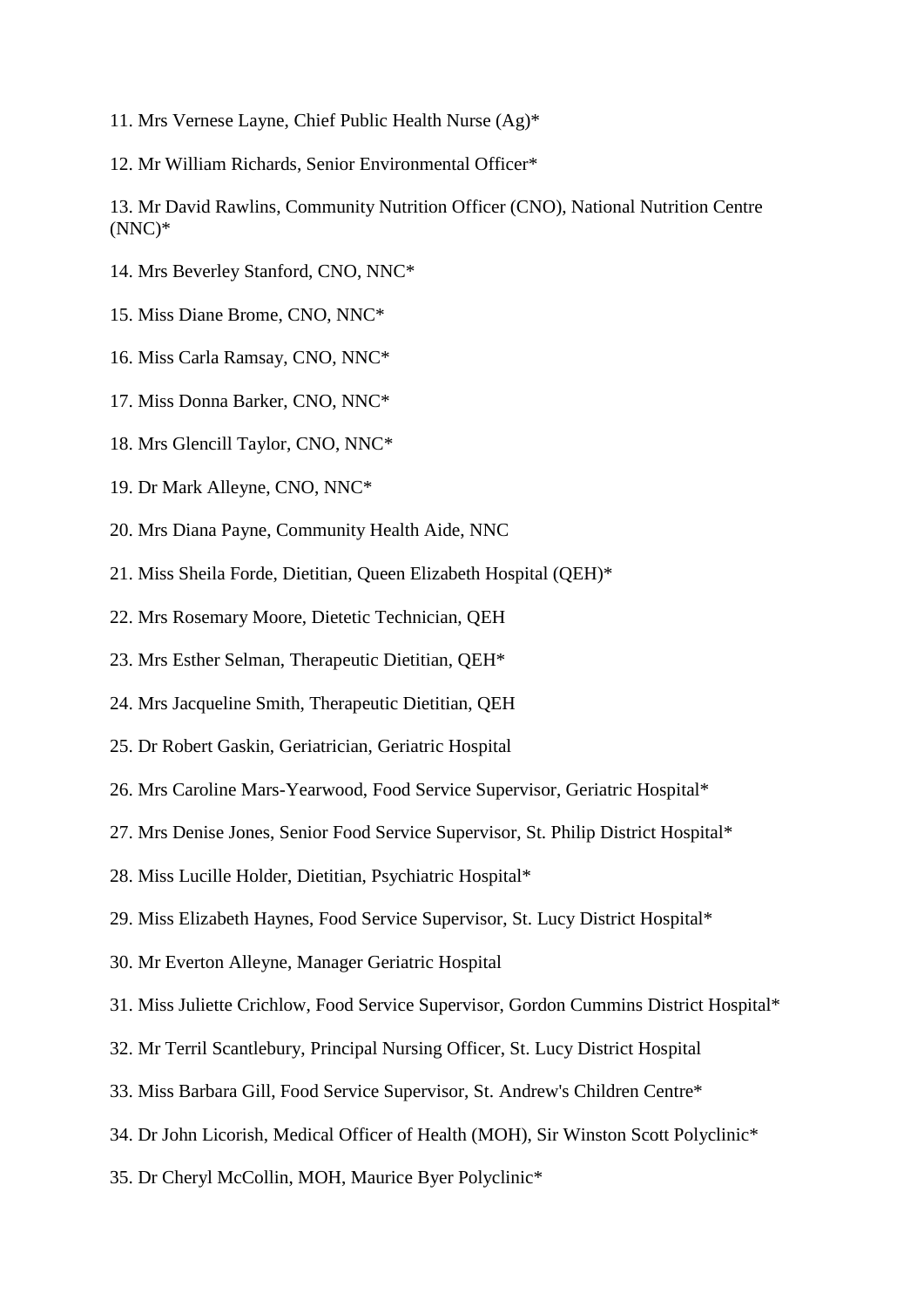- 36. Dr Leslie Rollock, MOH, St. Philip Polyclinic
- 37. Dr Heather Harewood, MOH, Warrens Polyclinic\*
- 38. Dr Elliott Doughlin, MOH, Glebe Polyclinic\*
- 39. Dr Manahar Singh, MOH, Edgar Cochrane Polyclinic
- 40. Mr Sean Springer, Forms Printer, Ministry of Health

### **MINISTRY OF AGRICULTURE AND RURAL DEVELOPMENT**

41. Mr Michael Hunte, Deputy Chief Agriculture Officer

42. Mr Greg Rawlins, Chief Economist, Planning Unit, Ministry of Agriculture and Rural Development

43. Mrs Suzette Edey-Babb, Economist, Ministry of Agriculture and Rural Development\*

44. Mr Mark Byer, Information Unit, Ministry of Agriculture and Rural Development\*

45. Mr Hamilton Blackman, Information Unit, Ministry of Agriculture and Rural Development

46. Mr George Mason, Chief Extension Officer, Ministry of Agriculture and Rural Development\*

#### **MINISTRY OF EDUCATION**

47. Mrs Wendy Griffith-Watson, Chief Education Officer, Ministry of Education

48. Mrs Rosemary Welch, Education Officer, Food & Nutrition, Ministry of Education

49. Miss Venecia Cadogan, Education Officer, Physical Education, Ministry of Education\*

50. Miss Marcilia Nelson, Manager, School Meals Department, Ministry of Education\*

51. Miss Shirley Hoyte, Home Economics Teacher, Springer Memorial School\*

52. Dr Livy Forde, Lecturer in Medicine, School of Clinical Medicine & Research, University of the West Indies

53. Miss Winifred Banfield, Instructor, Human Ecology Department, Samuel Jackman Polytechnic\*

54. Miss Avis Jones, Instructor, Human Ecology Department, Samuel Jackman Polytechnic\*

### **OTHER GOVERNMENT DEPARTMENTS/STATUTORY ORGANIZATIONS**

55. Mr Dudley Rhynd, Director, Barbados National Standards Institution (BNSI)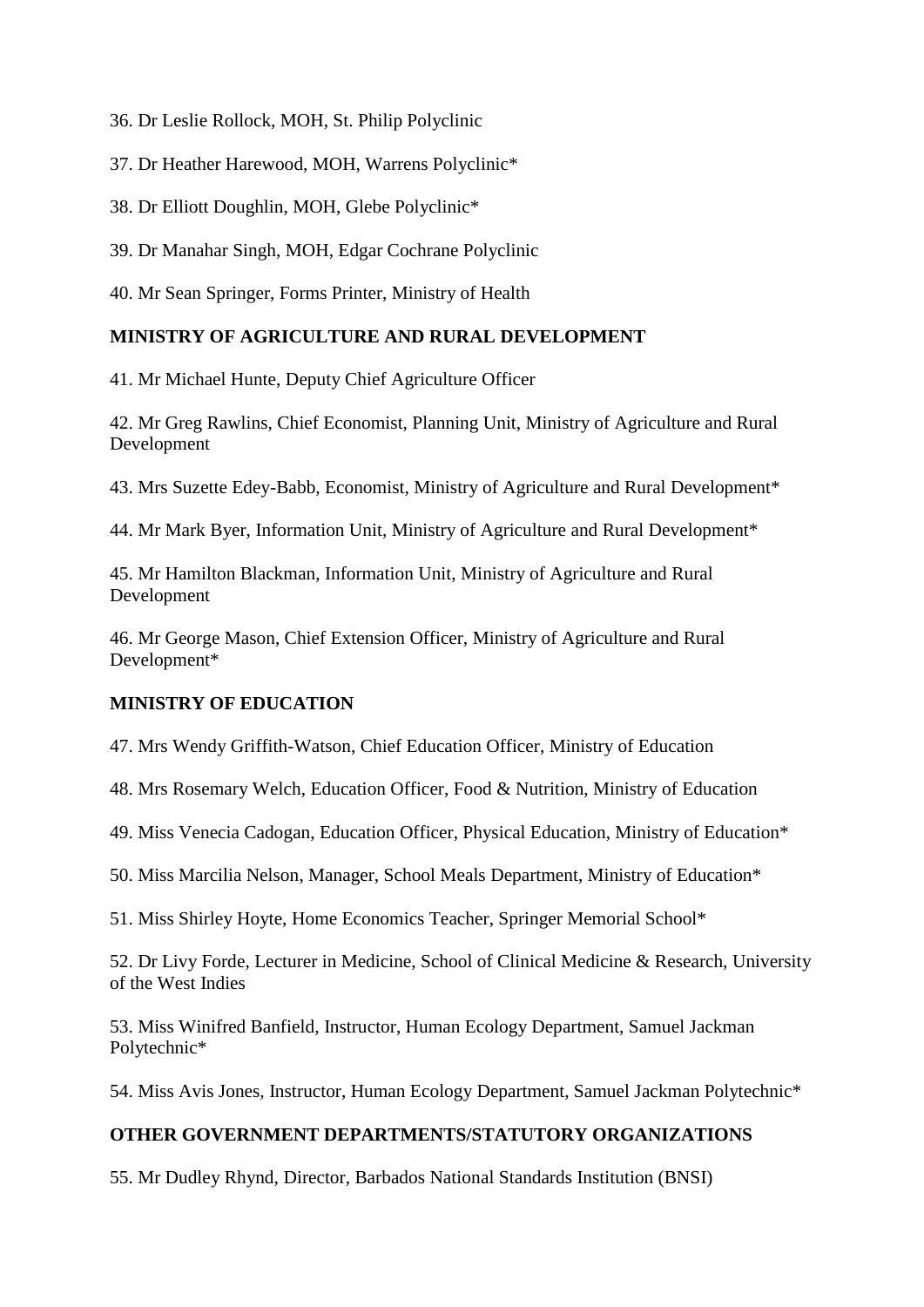56. Mr Lester Springer, Chief Technical Officer, BNSI\*

57. Mr Victor Browne, Senior Statistician, Barbados Statistical Services\*

58. Miss Sonia Foster, Senior Administrative Officer, Finance & Planning Unit, Ministry of Finance

- 59. Ms Sheila Stuart, Director, Bureau of Gender Affairs, Ministry of Social Transformation\*
- 60. Miss Caroline King, Field Investigator, Poverty Alleviation Bureau\*

61. Ms Patricia Boyce, Research Officer, Bureau of Gender Affairs, Ministry of Social Transformation\*

62. Miss Valentia Obamwonyi, Welfare Officer, National Assistance Board\*

# **FOOD AND AGRICULTURE ORGANIZATION**

- 63. Mr Winston Rudder, Sub-Regional Representative, FAO
- 64. Dr Robert Weisell, FAO (Rome)\*
- 65. Mrs Carmen Dardano, Nutritionist\*
- 66. Dr Ismail Suyaiya, FIVIMS/FAO Consultant\*
- 67. Mrs Inez Straughan, Programme Assistant
- 68. Mr Emerson Beckles, National Professional Officer
- 69. Mrs Melinda Mills, Clerk/Stenographer\*

# **PAN-AMERICAN HEALTH ORGANIZATION/WHO**

- 70. Dr Glenda Maynard, Advisor Chronic Disease & Health Promotion\*
- 71. Miss Claire Forrester, Media Communications Advisor\*

# **CARIBBEAN FOOD AND NUTRITION INSTITUTE**

72. Mrs Beverley Lawrence, Food Policy Analyst, Caribbean Food and Nutrition Institute\*

# **FOOD SECTOR**

- 73. Mr Carlton Batson, Plant Manager, Purity Bakeries
- 74. Mr Anthony Gazette, Marketing Manager, Zephrin Bakeries
- 75. Miss Emily Rose, Nutritionist, Super Centre Ltd (supermarket)\*
- 76. Mrs Phyllis Worrell, Purchaser, Budg-Buy Corporation (supermarket)\*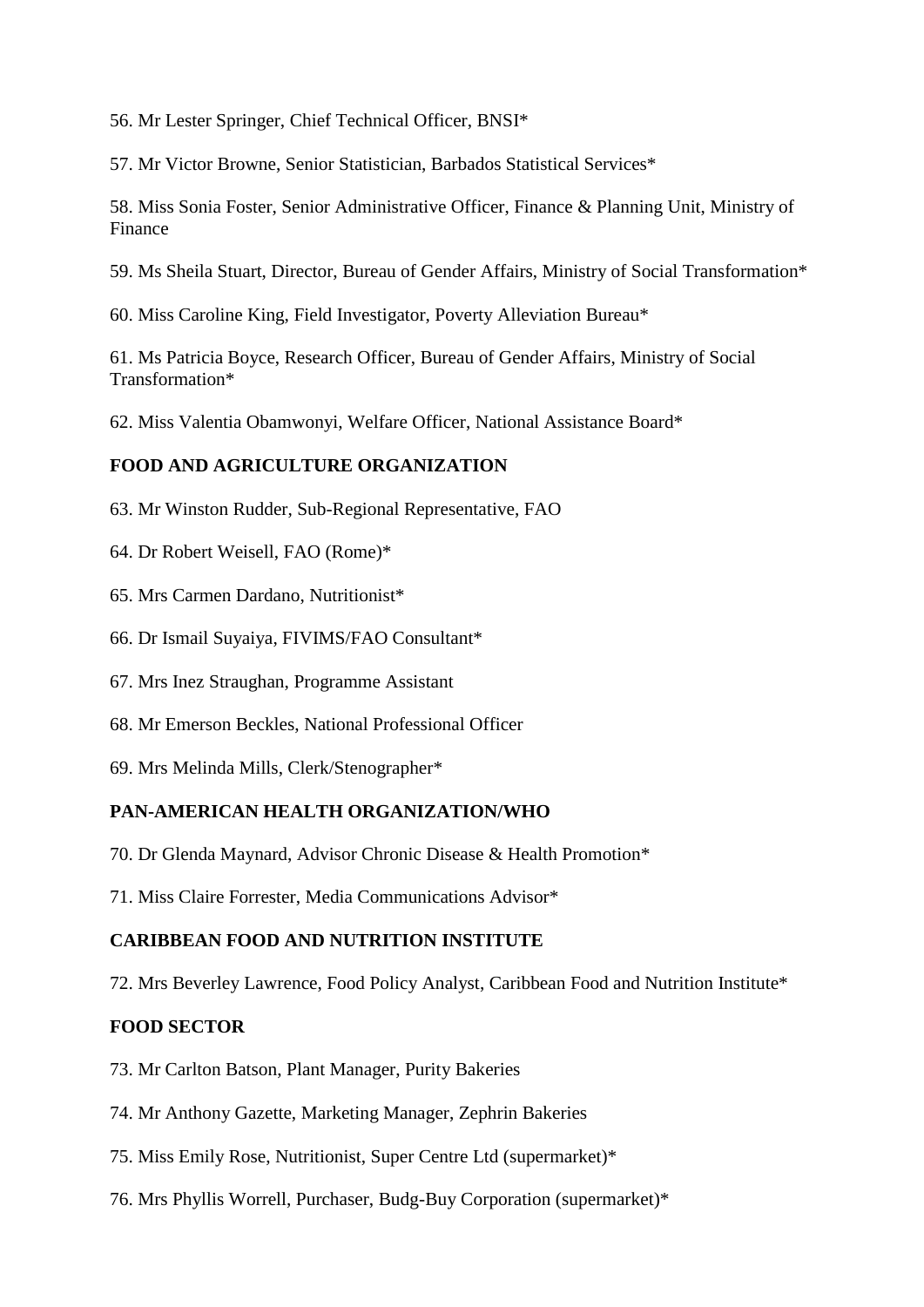- 77. Ms Lois Walcott, Supervisor, Produce Section, Carlton Supermarket\*
- 78. Miss Sandra Newton, Quality Control Manager, ADM Barbados Mills
- 79. Mr Jeffrey Taitt, Area Manager, Kentucky Fried Chicken\*
- 80. Mr Michael Dottin, Area Manager, Kentucky Fried Chicken\*
- 81. Mr David Lavine, Marketing Manager, Pine Hill Dairy
- 82. Senator Keith Laurie, Farmer, Sugar Land Farms\*
- 83. Mr Tyrone Power, President, Barbados Agriculture Society\*

#### **MEDIA**

- 84. Miss Joy-Ann Knight, Government Information Service\*
- 85. Ms Latoya Burnham, Reporter, Nation Publishing Co. Ltd
- 86. Mr David Hinkson, Reporter, Barbados Advocate, Advocate Publishers (2000) Inc.
- 87. Mr Keith Goddard, Reporter, Starcom Network Inc.
- 88. Television Reporter, Caribbean Broadcasting Corporation

#### **NON-GOVERNMENTAL ORGANIZATIONS**

- 89. Mrs Karen Griffith, Dietitian, private practice
- 90. Mr Elridge Bellamy, Men's Education and Support Group\*
- 91. Mrs Angela Gaskin, National Consultant of Survey, Chronic Disease Research Centre
- 92. Ms Cheryl Malone, Representative, Barbados Registered Nurses Association
- 93. Miss Monica Dottin, Representative, Diabetes Association of Barbados\*
- 94. Mr George Griffith, Instructor, Surfside Gym
- 95. Mrs Margot Aquan, President, Barbados Association of Home Economics\*
- 96. Mr Wilfred. Beckles, Chairman, National Committee on Aging\*

97. Mrs Pauline Beckles, Retired Nurse, Representative, Barbados Association of Retired Persons\*

- 98. Mrs Marion Hart, Director, Seven of Hart's Food Service, Crane Development, St. Philip\*
- 99. Miss Gloria Gooding, 4 H Office\*